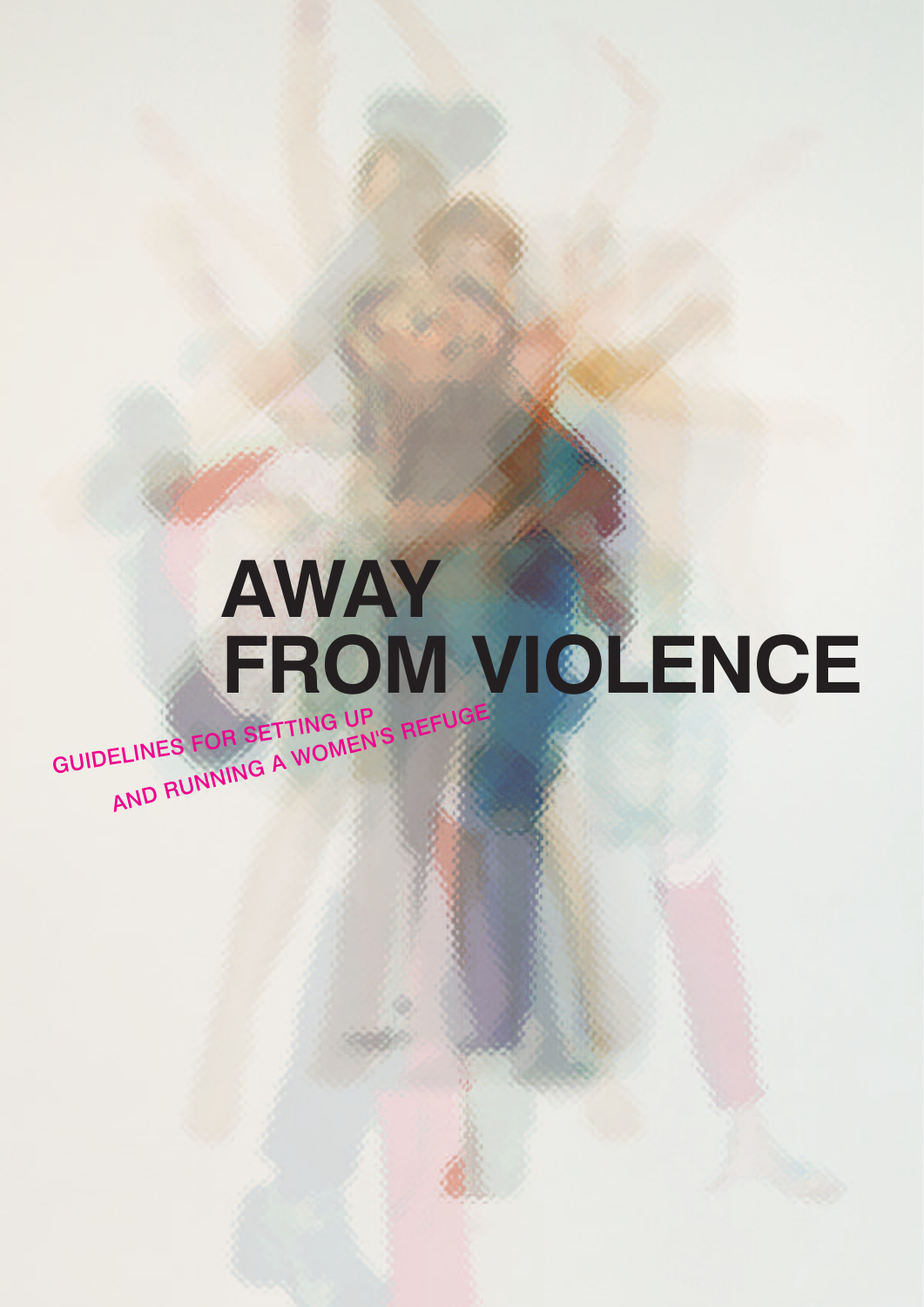# TABLE OF CONTENTS

| $\mathbf{1}$ . |  |          |
|----------------|--|----------|
| 2.             |  |          |
| 3.             |  | page 18. |
| 4.             |  | page 24  |
| 5.             |  | page 35. |
| 6.             |  | page 49  |
| 7.             |  | page 66. |
| 8.             |  | page 70. |
| 9.             |  | page 78. |
| 10.            |  | page 86  |
| 11.            |  | page 91. |
| 12.            |  |          |
|                |  |          |
|                |  |          |
|                |  |          |
|                |  |          |

 $\overline{1}$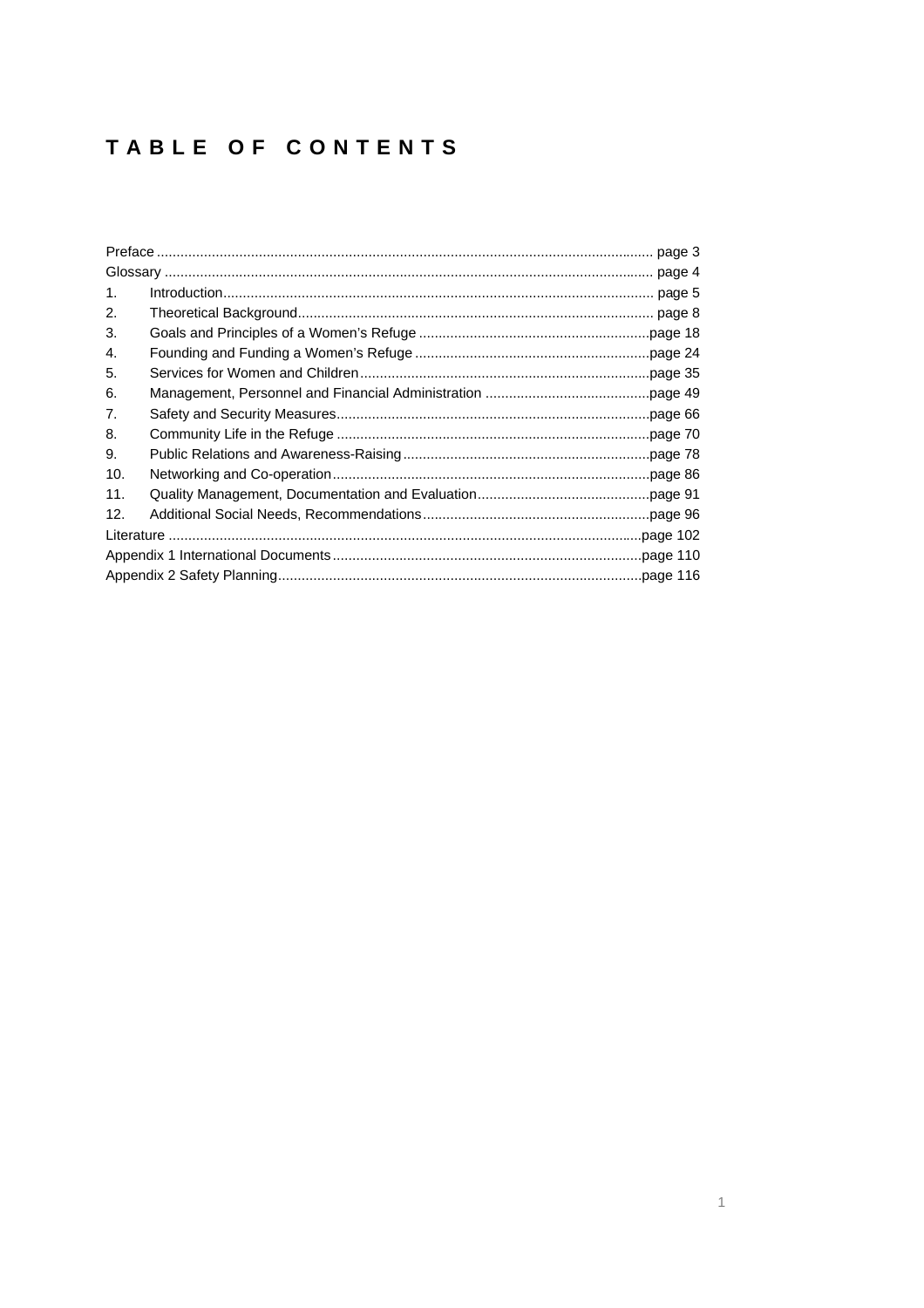#### **Project co-ordination:**

WAVE Co-ordination Office / Austrian Women's Shelter Network, Bacherplatz 10/4, A-1050 Vienna, Austria

#### **Editors:**

Birgit Appelt (WAVE Co-ordination Office), Verena Kaselitz (WAVE Co-ordination Office), Rosa Logar (Domestic Violence Intervention Centre Vienna, Austria)

#### **Project partners:**

Patricia Lopes (AMCV, Portugal), Angela Romanin (Casa delle Donne Bologna, Italy), Sirkka Perttu (National Women's Line, Finland)

#### **Associate partners:**

Sevi Chatzifotiou (University of Heraklion, Greece), Elke Griemens (Women's Refuge Erftkreis, Germany), Judit Herman (NaNE, Hungary), Sandra Messner (Refuge Association Vienna, Austria), Anamaria Simon (Artemis, Romania)

**Graphic Design:** Eveline Wiebach **Layout:** Marinela Vecerik (WAVE Co-ordination Office) **English Language Editing:** Paul Catty

**Place and year of publication**: Vienna 2004

**Funded by:** European Commission, Daphne Programme 2003 Finnish Ministry for Social Affairs and Health Austrian Federal Ministry of Health and Women's Affairs The Chief Executive Office, Vienna – International Relations & Women's Affairs The Chief Executive Office, Vienna – Frauenbüro der Stadt Wien MA 57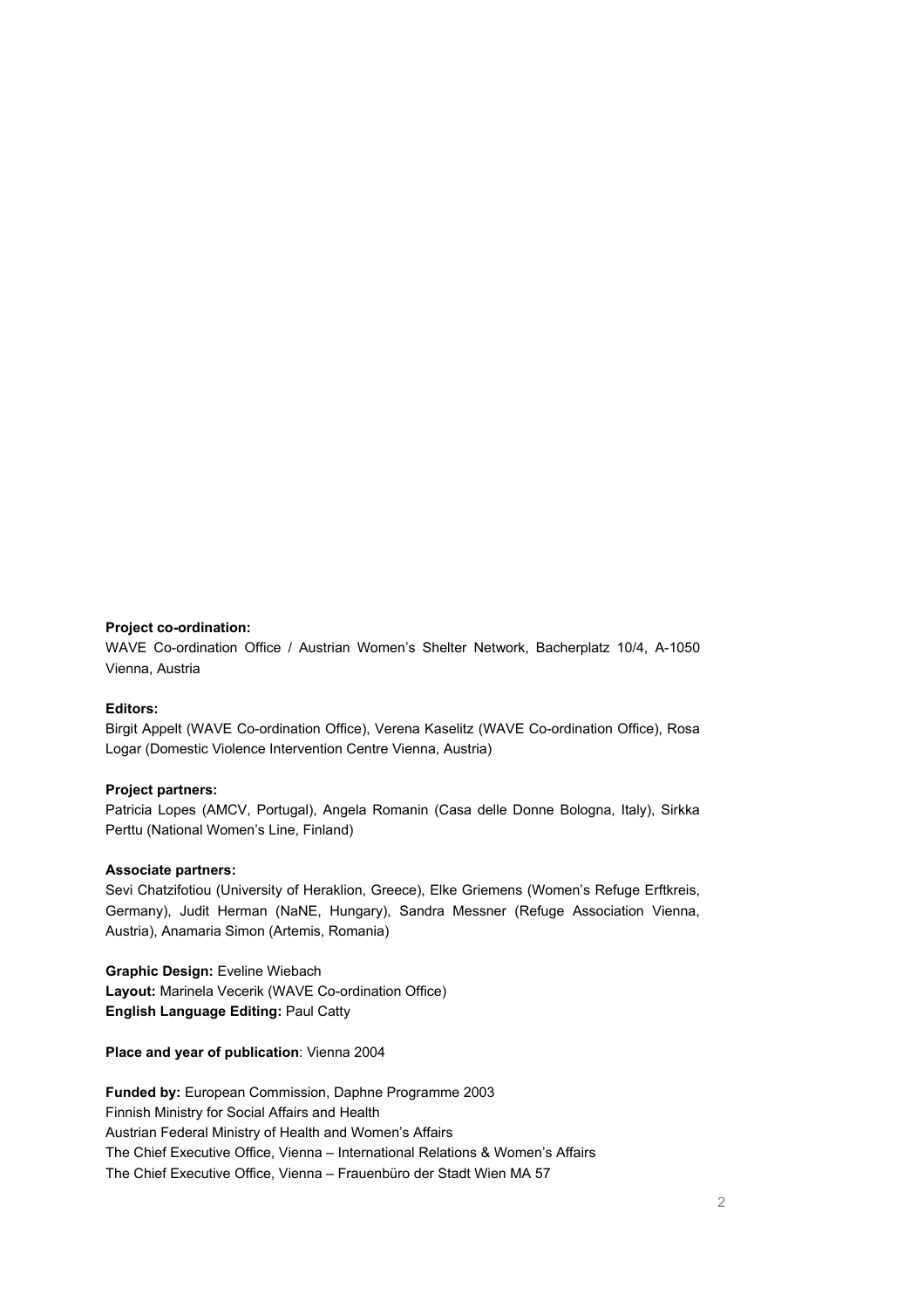# **PREFACE**

Financial support from the EU Commission (Daphne Programme) and the co-financiers (the Finnish Ministry of Social Affairs and Health, the Austrian Federal Ministry of Health and Women's Affairs, and the Municipality of Vienna) has made it possible finally to realise a project that had been planned for several years. The WAVE Co-ordination Office / European Information Office against Violence against Women has received innumerable inquiries from women and women's groups intending to establish a refuge and needing basic information on the necessary planning and operational steps. The present Manual is designed to meet this need. "Away from Violence" sets out first and foremost to address the practical issues involved for women who establish, organise, run and work in a refuge, although the publication also deals briefly with the specific theoretical background to violence against women.

A team of experts from eight countries contributed to the compilation of the material contained in this Manual. We were thus able to incorporate a wide range of experience and to produce a publication designed to be of use throughout Europe. The editors and project partners would be glad to receive comments and suggestions (office@wave-network.org). They hope that this Manual will soon lead to the founding of new refuges serving the purpose of affording abused women and children the highest possible degree of protection, and also that existing refuges will find some of the information contained herein useful.

The editorial team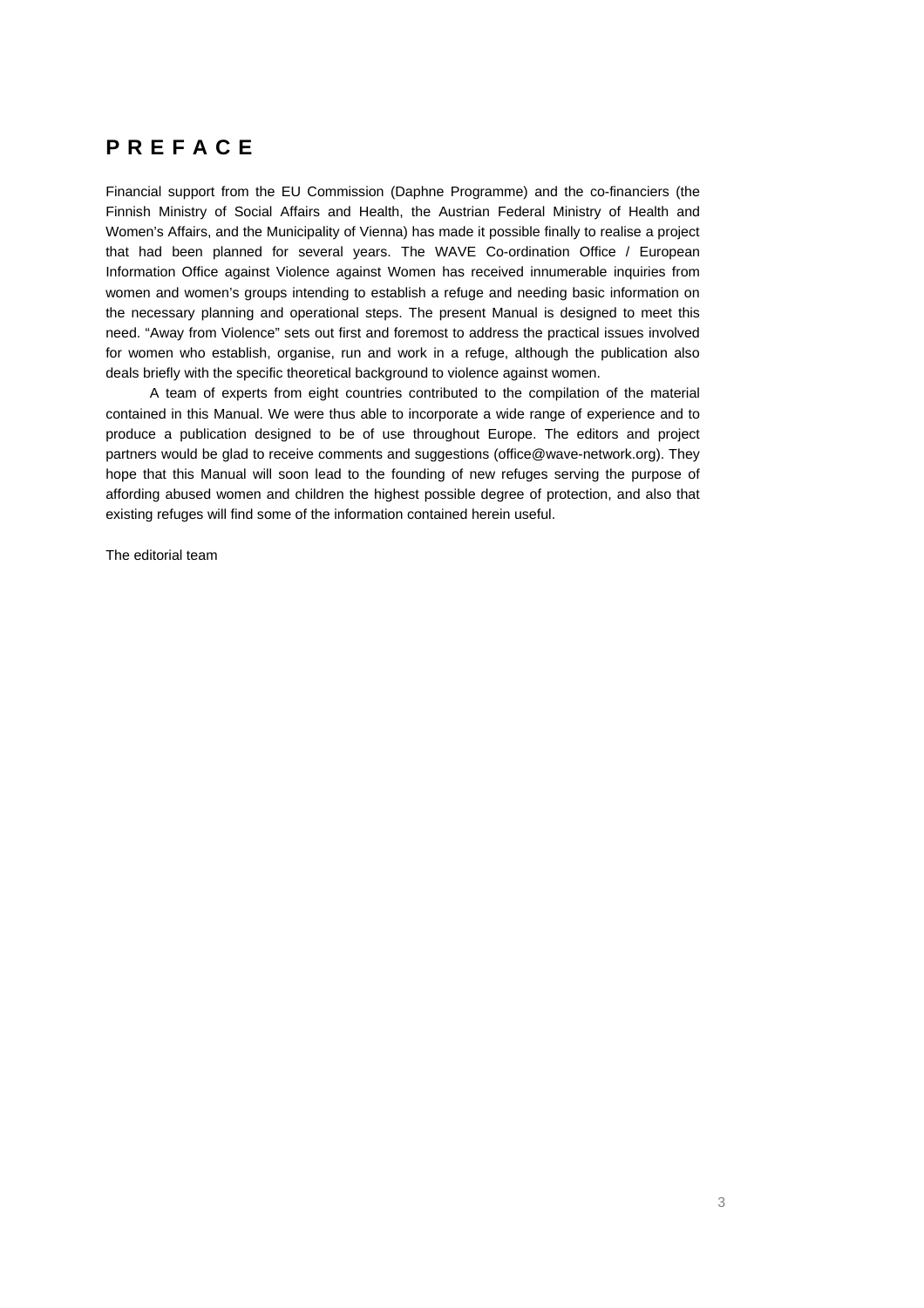# **GLOSSARY**

To facilitate the reading of this Manual, those terms have generally been used which are most often encountered in specialised literature on the subject. However, the project's editorial team feels that it is important to explain here how they understand these terms.

**Refuge / shelter**: "Refuge" tends to be used in the European English-speaking countries to denote safe accommodation for women and children who have been exposed to (usually male) violence in a domestic context. "Shelter" has exactly the same connotations but is more commonly used in North America and Australia.

**Domestic violence**: denotes violence within the family and in intimate relationships committed by persons close to the woman. The perpetrator is in almost every case the woman's partner or former partner, occasionally other male relatives. The victims are primarily women and their children.

**Victim**: is used in the sense of "survivor of violence" (i.e. not in a passive sense)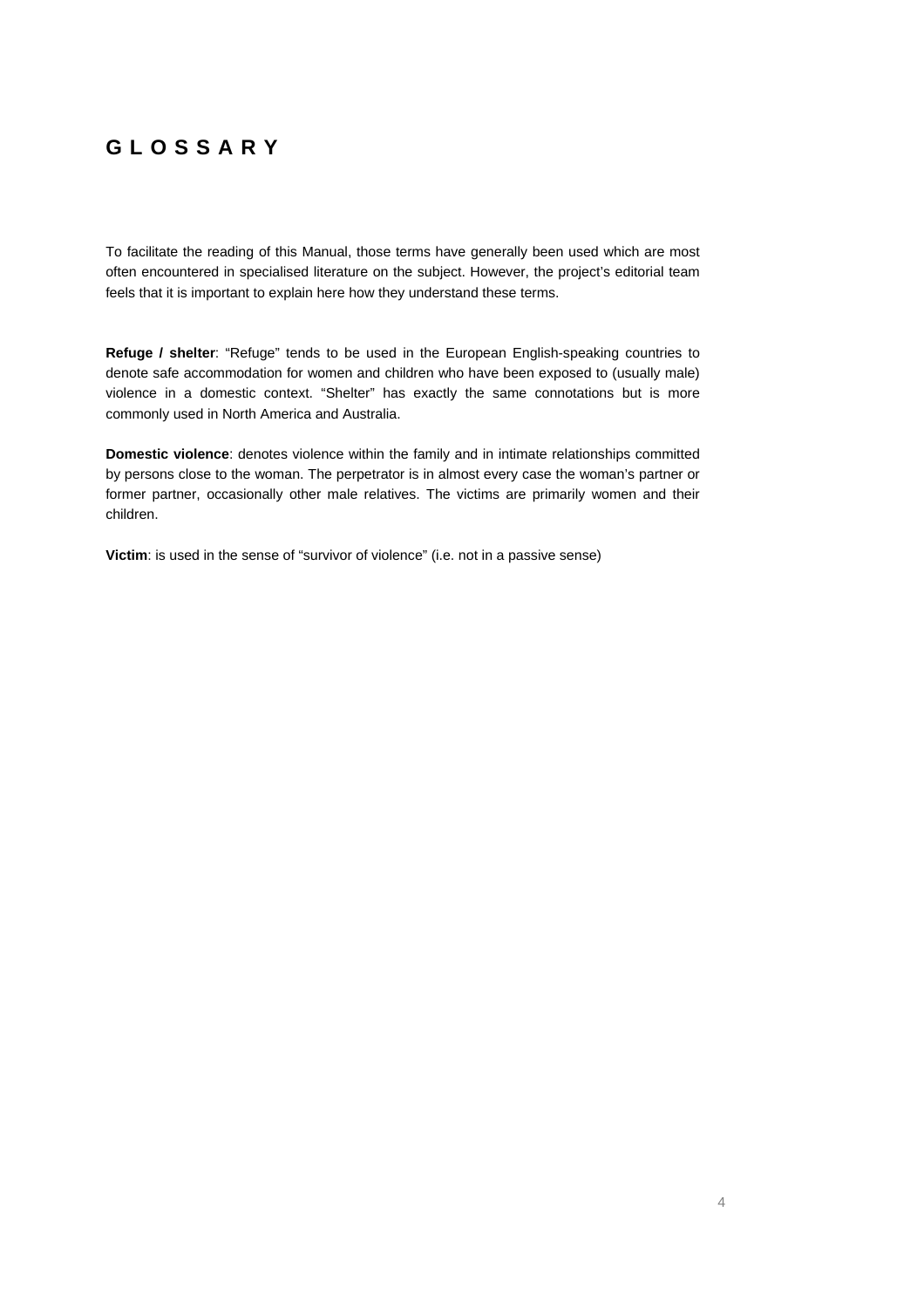# **1. INTRODUCTION**

Violence against women and children is a violation of human rights. Indeed, it is one of the most frequent human rights violations world-wide. Europe is no exception in this respect. The principal cause of the physical and psychological injuries inflicted on women and children is violence committed in the domestic sphere – in the family and in intimate relationships. Recent studies show that between one quarter and one third of women in Europe are subjected to violence at the hands of individuals in their immediate social environment. With few exceptions, the perpetrators are men: partners, husbands, fathers or brothers. Given the socio-economic conditions prevailing in our society, many women and children who are abused by a member of their family are forced to leave their homes in order to escape from the violence, save their lives and find protection and safety. A large proportion of them are admitted to women's refuges. Refuges constitute the key institutions in endeavours to combat violence against women and children. Since the first refuges were set up in the early 1970s, they have acted as an important factor in social development, not only by providing women and children with a safe environment but also by promoting equal rights and opportunities between women and men and by enforcing the fundamental human right to bodily, emotional and mental integrity.

In Europe the social issue of male violence against women and children was marginalised as a taboo topic until the early 1970s, in eastern Europe until the early 1990s. The very first women's refuge was established in London in 1972. Other refuges were opened in the British Isles before the movement spread to western, central and northern Europe, later to southern Europe and, after the fall of the Iron Curtain, to the countries of eastern and southeastern Europe. There are currently around 1500 women's refuges in Europe as a whole.

But many European countries – in particular countries in southern and eastern Europe – still suffer from a shortage of women's refuges offering protection to abused women and their children. Women who decide to establish a refuge in their home town frequently encounter insuperable obstacles: the lack of financial support or the lack of political will on the part of the national or municipal authorities. When money does sporadically become available, these women try to keep their refuge open for as long as possible.

The mere provision of (unprotected) accommodation for victims of domestic violence is not enough. Empowerment is a key factor which refuges offer abused women and childern: they are encouraged to take charge of their own lives, and their self-confidence is boosted. The women and their children living in a refuge should finally regain the feeling of living in safety.

The European Union's most recent phase of enlargement was completed in 2004. The new Member States were required to adopt a large body of legislation and standards in order to qualify for membership. However, the existing standards in the social field – notably in the sensitive area of combating male domestic violence against women – still diverge widely from one Member State to another, whether old or new.

*Women Against Violence Europe (WAVE)*, functioning as it does as a European network of women's support organisations combating male domestic violence, has from the outset treated Europe as a single geographical entity. It has always been our goal to facilitate the exchange of experience and knowledge. With the help of the EU Commission (Daphne Programme) the WAVE Office has to date compiled an extensive database containing information on violence prevention in almost all European countries and listing over 2,000 organisations. In the year 2000 WAVE drew up a training programme suitable for use throughout Europe for professionals who deal with victims of violence.

The present Manual, likewise financed by the EU Commission's Daphne Programme, is designed to help in the process of formulating and subsequently applying European standards.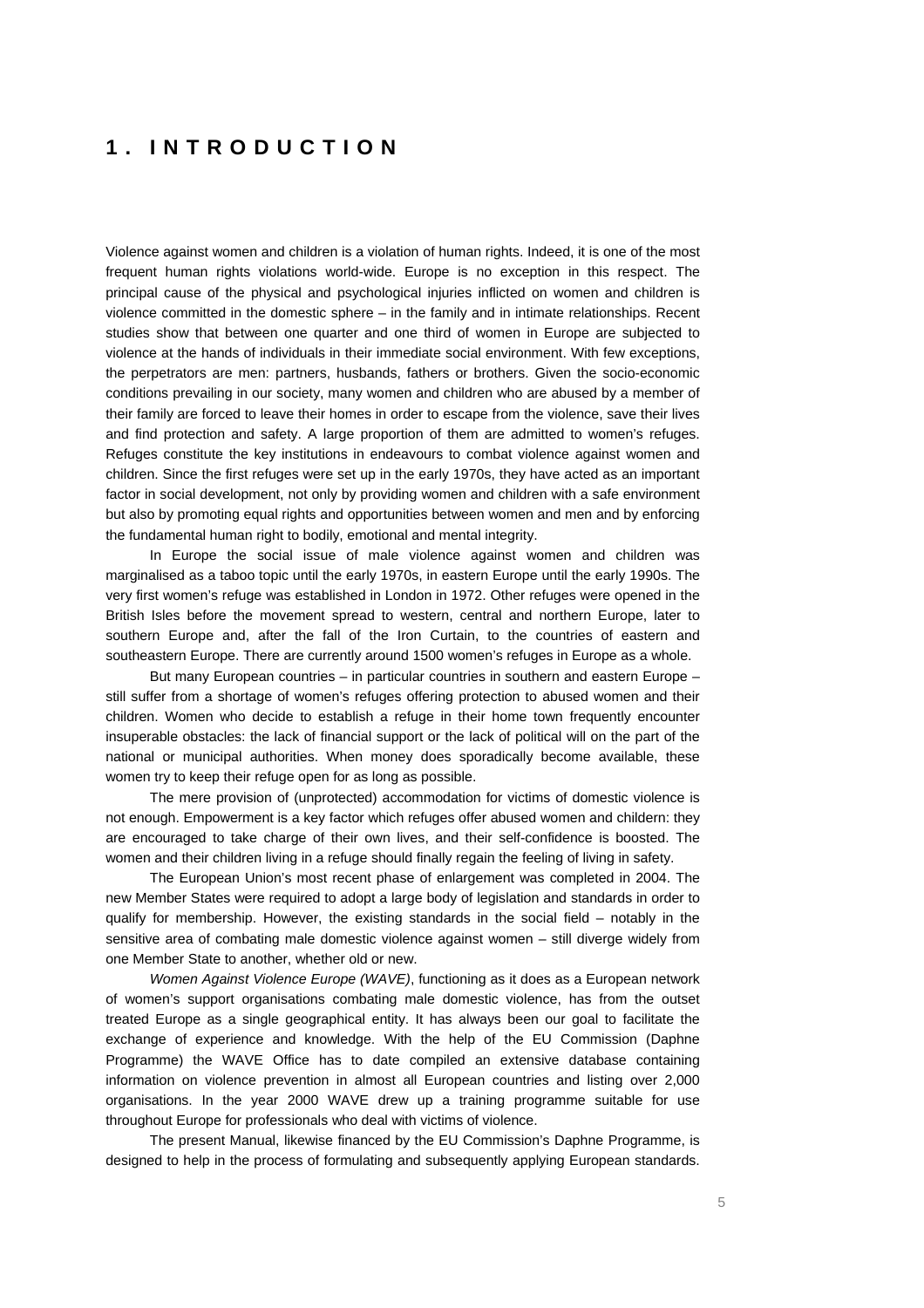We see the manual as a step towards the implementation of the Council Framework Decision of 15 March 2001 on the standing of victims in criminal proceedings (2001/220/JHA), which defines guidelines and methods for providing professional support for victims of domestic violence.

## **1.1 BRIEF OVERVIEW OF THE DIVERGENT STATUS OF REFUGES IN EUROPE**

The need for more women's refuges is documented by a survey carried out by WAVE under the auspices of a DAPHNE project in 2001. Experts from the then fifteen EU Member States and twelve Candidate Countries surveyed the standards of existing refuges, and the results were published in the booklet entitled "More than a roof over your head". The survey's starting-point was the question of how many families (1 woman plus children) European refuges could accommodate. In a recommendation issued in 1986, the European Parliament's Committee on Women's Rights and Equal Opportunities stated that one refuge place should be available per 10,000 inhabitants.

The results of this survey gave an accurate picture of the extent of support facilities and prevention measures in place in a given country (no or incomplete data were provided for France, Italy, Spain, Cyprus, Lithuania and Latvia). The above recommended standard was fulfilled only by Luxembourg, the Netherlands and Northern Ireland, closely followed by Sweden. Of the then Candidate Countries, only Malta came close to complying with the standard. The middle of the field included Denmark, Germany, Ireland, England, Scotland and Wales, while Austria, Belgium and Finland were shown to have about one third of the refuge places called for. Slovenia followed close on their heels with 89 refuge places. Greece and Portugal performed dismally. As mentioned above, there were only very few refuge places for abused women and their children in the countries of eastern Europe. The refuges in these countries are few and far between, have to live with the prospect of closing down at any time, and cannot cope with the large numbers of women seeking assistance and protection. To make matters worse, the eastern European countries have to contend with poverty, insecurity and little prospect of improvement in the foreseeable future – factors which aggravate the problem of domestic and social violence.

In the new EU Member States there are at least a few women's refuges, and support organisations have increased in number and scope in the last few years. In countries like Georgia and Ukraine the situation remains difficult. Economic crisis and political instability have spawned not only higher levels of domestic violence but also other forms of violence against women. Despite the obstacles, women in many countries – also in eastern Europe – are setting about the task of establishing women's support services. In Russia, for example (and this is true of other countries as well), women's organisations have succeeded in opening a network of more than fifty women's crisis centres within the space of a single decade (ANNA Association No to Violence, see Appendix). The present Manual is intended to help all of these initiatives.

## **1.2 HOW THIS MANUAL WAS COMPILED**

Experts and refuge workers from eight countries with many years of service in the field have pooled their practical and theoretical knowledge to make up the consistent, practice-oriented approach which this Manual elucidates. Setting up a refuge entails finding answers to innumerable questions, such as: What security precautions need to be taken? Which facilities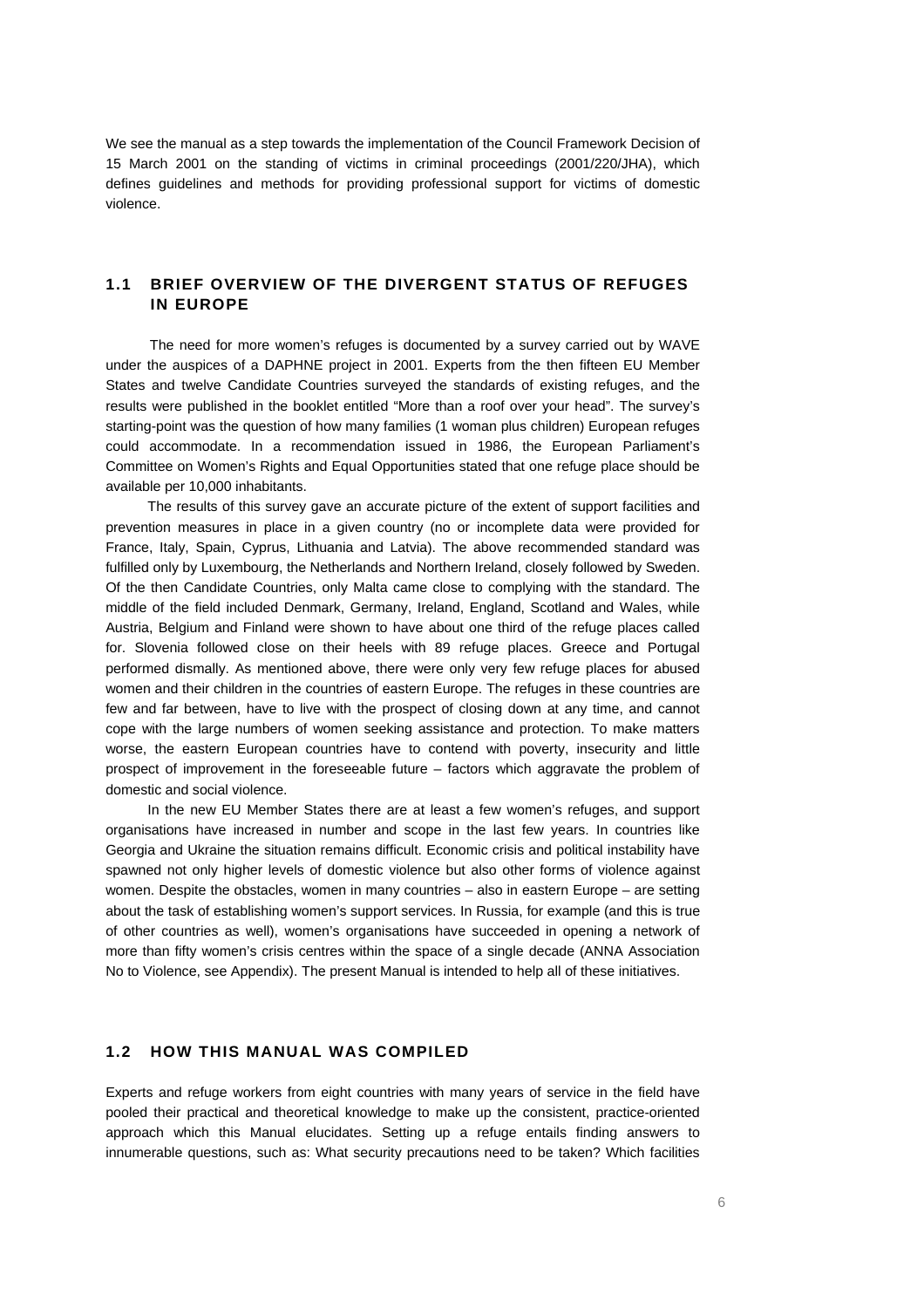are needed to provide counselling or a play area for children? How do you publicise the availability of a women's refuge when its address has to be kept confidential?

 Over and above providing answers to practical questions relating to the setting up of a women's refuge, the project's implementing organisation, *Women Against Violence Europe (WAVE)*, and the project partners (Sirkka Perttu from the Finnish Women's Line, Angela Romanin and Elisa Marchiani from Casa delle Donne per non subire a violenza Bologna, Patricia Lopes from AMCV Portugal, Elke Griemens from Frauenhaus Erftkreis, Sandra Messner from the 3. Wiener Frauenhaus, Sevaste Chatzifotiou from the TEI of Crete / Department of Social Work, Judit Herman from Nane in Budapest, and Anamaria Simon from Artemis Romania) set out to define quality standards for refuges.

 The first stage in the project involved an extensive survey of existing source material. This was followed by the first workshop, held in December 2003, at which the participants defined the Manual's contents and discussed it in detail. The contributors declared their preferences for individual sections, based on their expertise in the various fields (cf. contributors' portraits in the Appendix). In the second stage, which lasted from January to April 2004, the chapters were drafted and then discussed at a second workshop in May. The final editing was completed by the end of July 2004.

#### **1.3 PURPOSE OF THE MANUAL AND TARGET GROUPS**

The primary goal of this Manual is to provide practical assistance to those who are setting up a refuge. Given the widely divergent standards in women's refuges from one European country to another, publishing a joint manual on the setting up and running of a refuge is an attempt to help improve standards where they urgently need attention and to initiate a process of harmonisation as a means to enhance quality. The Manual's primary target group comprises women experts planning to set up a refuge and women working in a refuge. It was the steadily increasing demand, most notably from the countries of eastern and south-eastern Europe, that prompted the idea of publishing a manual for European women's refuges. The ultimate beneficiaries will be women exposed to domestic violence and their children.

 However, the task of providing services for victims of domestic violence cannot be left solely to women's organisations.For many years now refuges and women's organisations working in the field of combating male domestic violence have been calling for adequate state funding for refuges. Thus, another important target group of this Manual comprises politicians, state authorities, state funding bodies and/or private sponsors. Finally, the Manual is intended to provide representatives of professional groups, journalists and members of the public with further information on the role of women's refuges in society.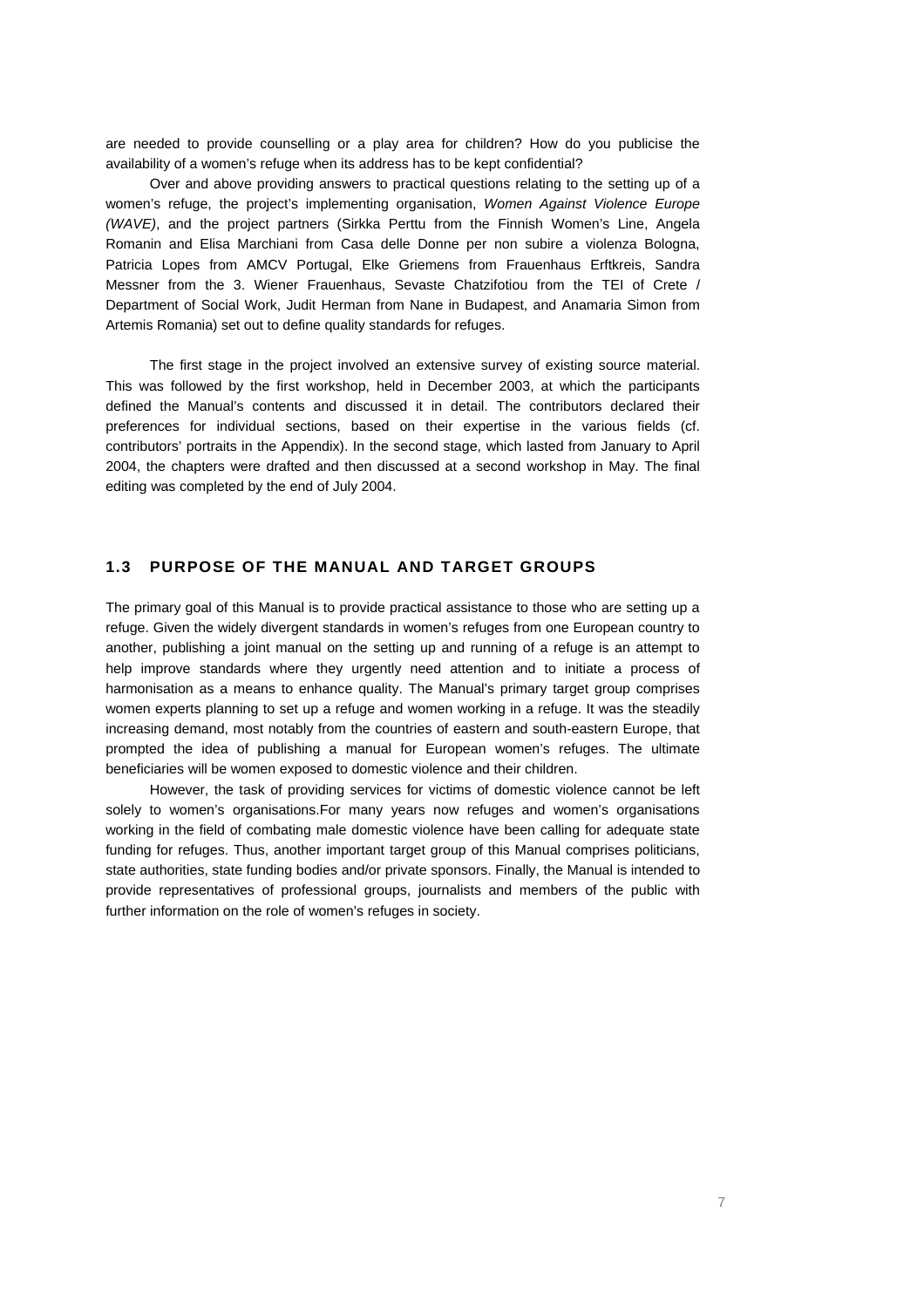# **2. THEORETICAL BACKGROUND**

The basis of the work of women's refuges is an understanding of the causes of domestic violence against women, the forms it takes and the impact it has on the victims. Violence against women needs to be considered and analysed in the historical, political and social context of gender relationships. Any attempt to treat violence against women as an individual problem or as a matter of dysfunctional interaction will inevitably fall short of reality and will thus achieve little in terms of change. International bodies have again and again stated this view in documents and recommendations and have explicitly condemned violence against women as a human rights violation.

## **2.1 THE CAUSES OF VIOLENCE AGAINST WOMEN**

"Violence against women is a manifestation of the historically unequal power relations between men and women, which have led to domination over and discrimination against women by men and to the prevention of women's full advancement." (United Nations 1996, 75)

In the historical context, the process by which the modern state emerged assigned power within the family to the man (Sauer 2002). Men's dominance of women in the family unit was then perpetuated in laws and social norms and structures. Women were granted the right to vote much later than men, they were long excluded from the education system and from an active role in political life, in many areas they were deprived of the status of a legal person, they were subordinated to their father or husband, and they were prevented from making decisions about their own lives. This meant that numerous aspects of women's lives were subject to constraints and that they were obstructed in their development. Johan Galtung, the Norwegian pioneer in peace studies and conflict resolution, defines these as violent structures. Galtung asserts that violence will always prevail when people are subjected to outside forces that keep their actual somatic and intellectual advancement at a lower level than their potential advancement (Galtung 1971, 57).

Even in Europe, many of the old patriarchal structures remained in place well into the twentieth century. In some countries women were not given the right to vote until after World War II. The marriage laws in many countries continued to define men as the head of the family right up to the 1970s, and women were obliged to obey. Marital rape is still not a punishable offence in every European country. In the early seventies it was the second women's movement which (again) raised the issue of structural and inter-personal violence against women as a social issue. Women found themselves routinely exposed to violence at the hands of their husbands or partners. Many women discovered that the state and judicial authorities took little interest in combating this violence.

In many cases violence committed by husbands or partners went unpunished, even when women dared to come into the open with their experiences and brought charges against the perpetrator. The state did – and to some extent still does – little to prosecute domestic violence. The authorities tended to waive their exclusive executive powers where domestic violence was concerned, conceding the "rule of force" to the husband – if not legally, then in practice.In many areas the equality of women and men has been enshrined in law, not least thanks to the EU's non-discrimination policy. In practice, however, many instances of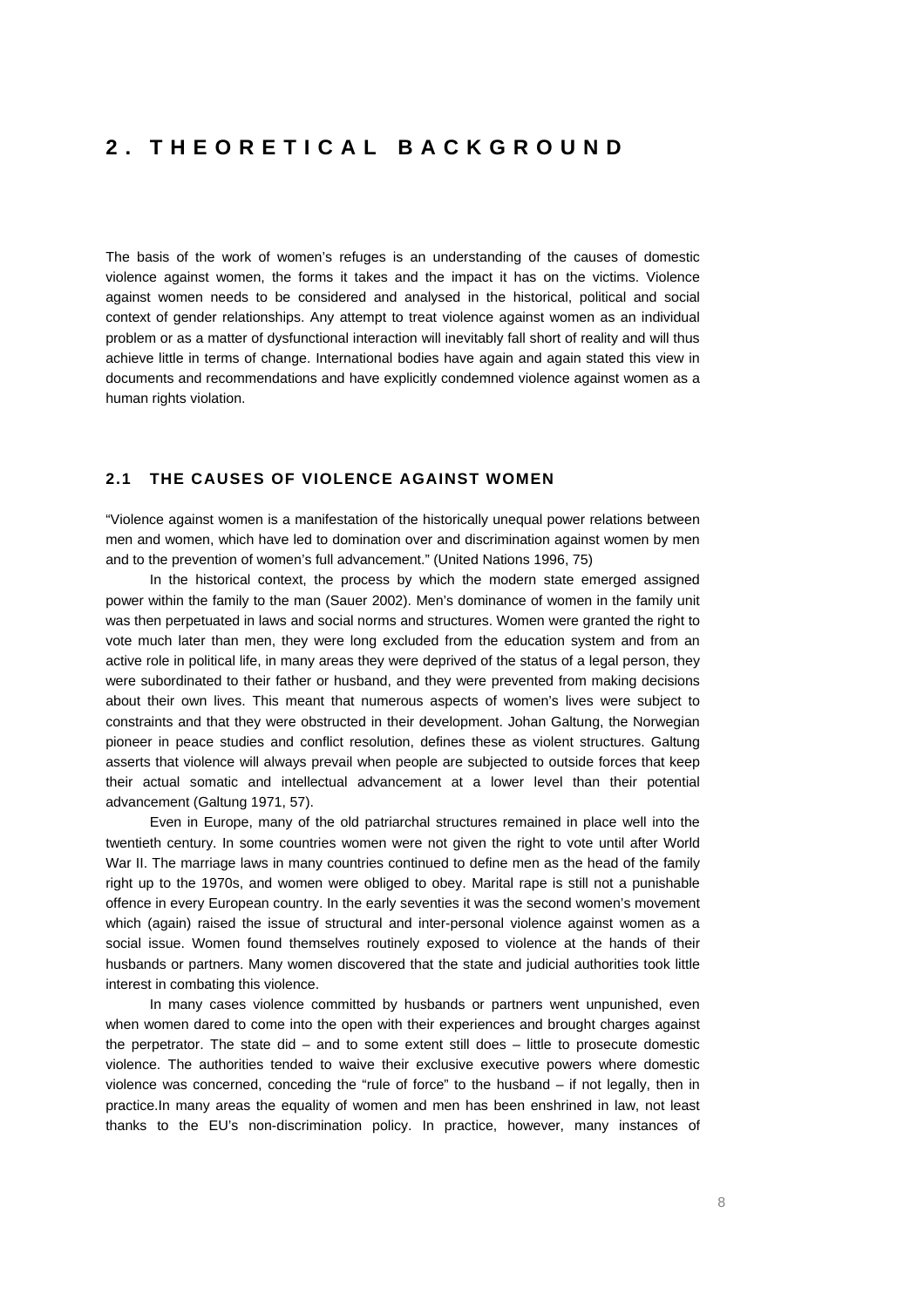discrimination and inequality remain. This is a factor in the constraints which compel women to continue living in violent relationships and which make it difficult for them to break free. Action to combat violence against women can thus be effective and reduce the level of violence only if the issue of structural inequality is addressed.

## **2.2 ACTS OF VIOLENCE AGAINST WOMEN ARE HUMAN RIGHTS VIOLATIONS**

The first time that a major international agency recognised violence against women as neither a "private" nor a "national" problem was at the UN Human Rights Conference in Vienna. Women's organisations from all over the world had prepared the ground and drawn up a petition signed by half a million people (Bunch/Reilly 1994). The conference's final document, the Vienna Declaration, said that acts of violence against women constitute human rights violations, even when they are carried out in the so-called private sphere (United Nations 1993a).

The Vienna Declaration stated: "The human rights of women and the girl-child are an inalienable, integral and indivisible part of universal human rights [.....]. Gender-based violence and all forms of sexual harassment and exploitation, including those resulting from cultural prejudice and international trafficking, are incompatible with the dignity and worth of the human person, and must be eliminated."(United Nations 1993a, 18)

This places responsibility on the state for ending violence and safeguarding the effective protection of its female inhabitants.

The United Nations subsequently issued the Declaration against Violence against Women (United Nations 1993b (for this and other extracts from important international documents see Handout) and appointed a Special Rapporteur on violence against women. The elimination of violence against women was also a major focus of the 1995 United Nations World Conference on Women in Peking. The final document, the "Platform for Action", details a number of measures against violence against women which the Member States pledged to implement. (United Nations 1995).

A key document on combating structural and personal violence against women is the United Nations Convention on the Elimination of All Forms of Discrimination against Women (CEDAW). Unlike declarations and resolutions, this convention is binding upon all states that have signed and ratified it and must be implemented. By April 2004 177 states had ratified CEDAW and deposited the document with the United Nations.

The CEDAW Committee General Recommendations Nos. 12 and 19 call on States Parties to "provide appropriate protective and support services for victims of domestic violence, rape, sexual assault and other forms of gender-based violence."

In 1999 CEDAW was supplemented by an individual complaints procedure allowing women whose rights have been infringed to lodge a complaint with the United Nations. A practical guide to the lodging of complaints has been drawn up by an internationally acclaimed Austrian legal expert (Frauenbüro der Stadt Wien 2001).

In Europe important initiatives to combat violence against women have also been introduced. The European Human Rights Convention of 1950 guarantees all people (hence selfevidently also women) the right to life, health and freedom and prohibits torture or any other form of inhumane or degrading treatment. This key convention thus obliges the signatory states to take action to combat violence against women and to protect all women from violence. In recent years the Council of Europe has issued a large number of recommendations relating to the issue of violence against women and domestic violence (see Literature), the most recent of these dating from 2002 (Council of Europe 2002). In its final report the Council of Europe Group of Specialists recommended that one refuge place should be available per 7,500 of the population (Council of Europe 1997).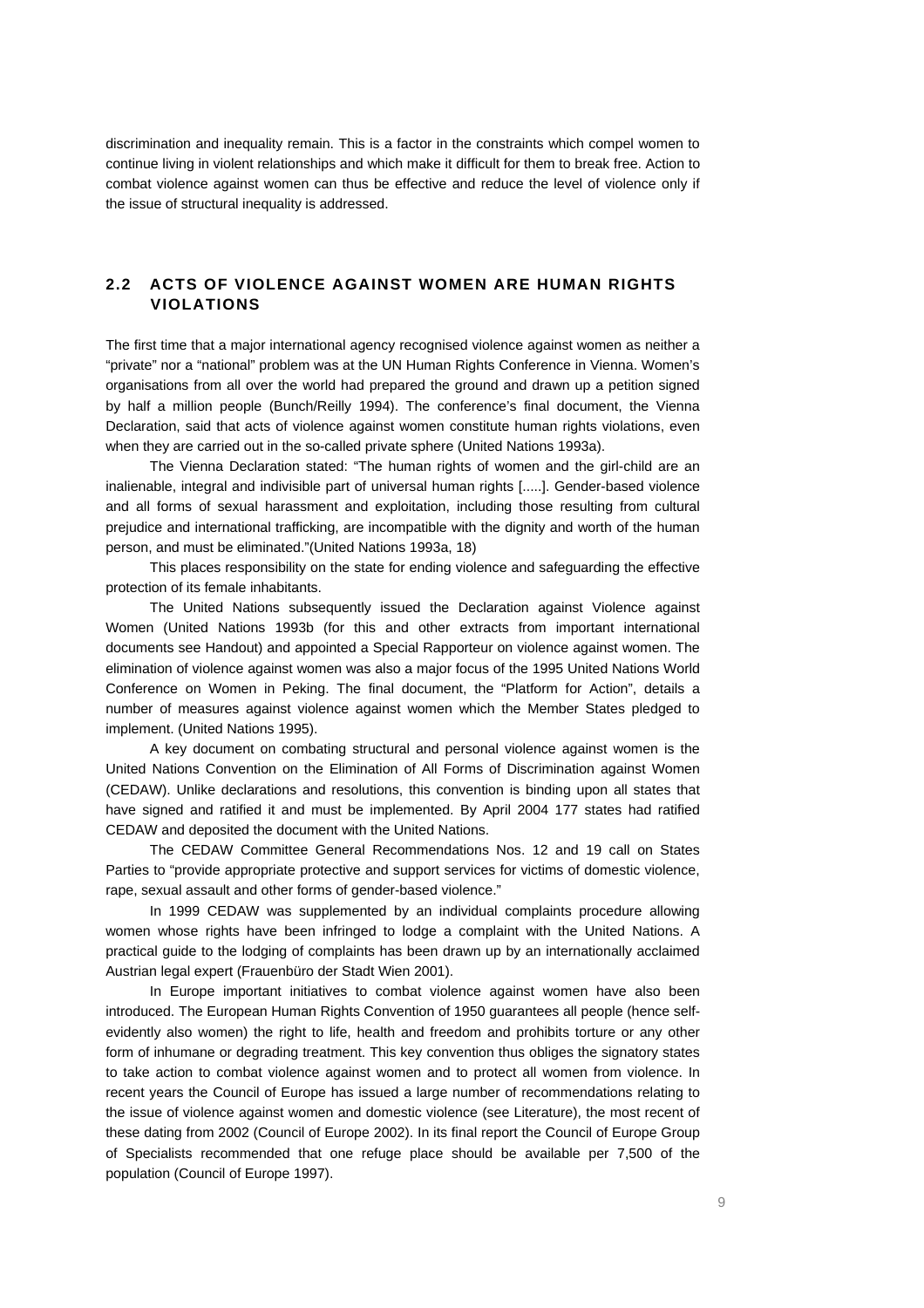In 1997 the European Union launched its DAPHNE Programme to provide support for trans-national projects combating violence against women and children. During Austria's EU presidency an European conference of experts was convened in December 1998. Devoted to the subject of the police and violence against women, the conference was co-organised by WAVE (Dearing/Förg 1999). This and the follow-up meetings of experts during the German presidency (Cologne) and the Finnish presidency (Jyväskylä) drew up a large number of measures and recommendations to enhance the protection and support of women exposed to violence (Keeler 2001).

At the instigation of the European Parliament's Committee on Women' Rights, the member states of the European Union carried out a campaign against violence against women in 1999/2000 (European Parliament / Committee on Women' Rights, 1997). The European campaign came to a close with the conference held in Portugal in 2000. The year 2004 saw approval of the Daphne II programme, which will again provide support for anti-violence projects and action over the coming five years. The enlargement of the EU is just one reason why the Daphne Programme has been given a larger budget.

## **2.3 VIOLENCE AGAINST WOMEN IN FIGURES**

Violence against women is recognised as a serious societal issue that has reached global epidemic proportion. Over 90% of all domestic violence incidents are crimes committed by men against women. UNICEF estimates that globally up to half of all women and girls in some countries have experienced physical violence at the hands of an intimate partner or family member (UNICEF, 2001). Statistics based on research data from around the world show that violence against women generally occurs within the family.

In Britain, it is estimated that 48% of all female murders are the result of women being killed by their partners, compared with 6% of male victims of homicide (WAFE, February 1998,1). On average, two women per week are killed in England and Wales by their partners/ex-partners (Mirlees-Black, 1995).

The WHO recently published an extensive report on "Violence and Health" based on 48 studies of the prevalence of violence against women. The report found that between 10 and 69 per cent of women (depending on the country concerned) are subjected to violence at the hands of their husbands or partners during their lifetimes (WHO, 2002). Representative studies of this kind on violence against women and their children in the family and the social environment have been carried out in several EU countries and in Switzerland in the last few years. The figures that emerge from these studies confirm the – hitherto estimated – extent to which women are exposed to violence at the hands of their partners.

A 1997 Portuguese study revealed that 43% of acts of violence were committed within the family. A Belgian study in 1998 indicated that 68% of women had been the victims of physical or sexual violence (European Women's Lobby, 2000). Data from the first Greek national study involving 1,200 women aged 18 years or older show that 36% of them have suffered physical abuse from their husband or partner (KETHI, 2003), and data from the first Spanish national survey on domestic violence conducted in 1999 and involving more than 2,000 women aged 18 years or older show that 14.2% of them have been victims of domestic violence at least once, and that 4.2% are repeatedly abused (The Lancet, 2000).

A large-scale French prevalence study showed that 10 per cent of the women interviewed had been subjected to violence by their partners over the previous twelve-month period. Young women in the age group 20 to 24 were twice as vulnerable to partner abuse as women over 45.

According to the Finnish study, 22 per cent of the women interviewed who were living with their husbands or partners had suffered physical or sexual abuse or the threat thereof by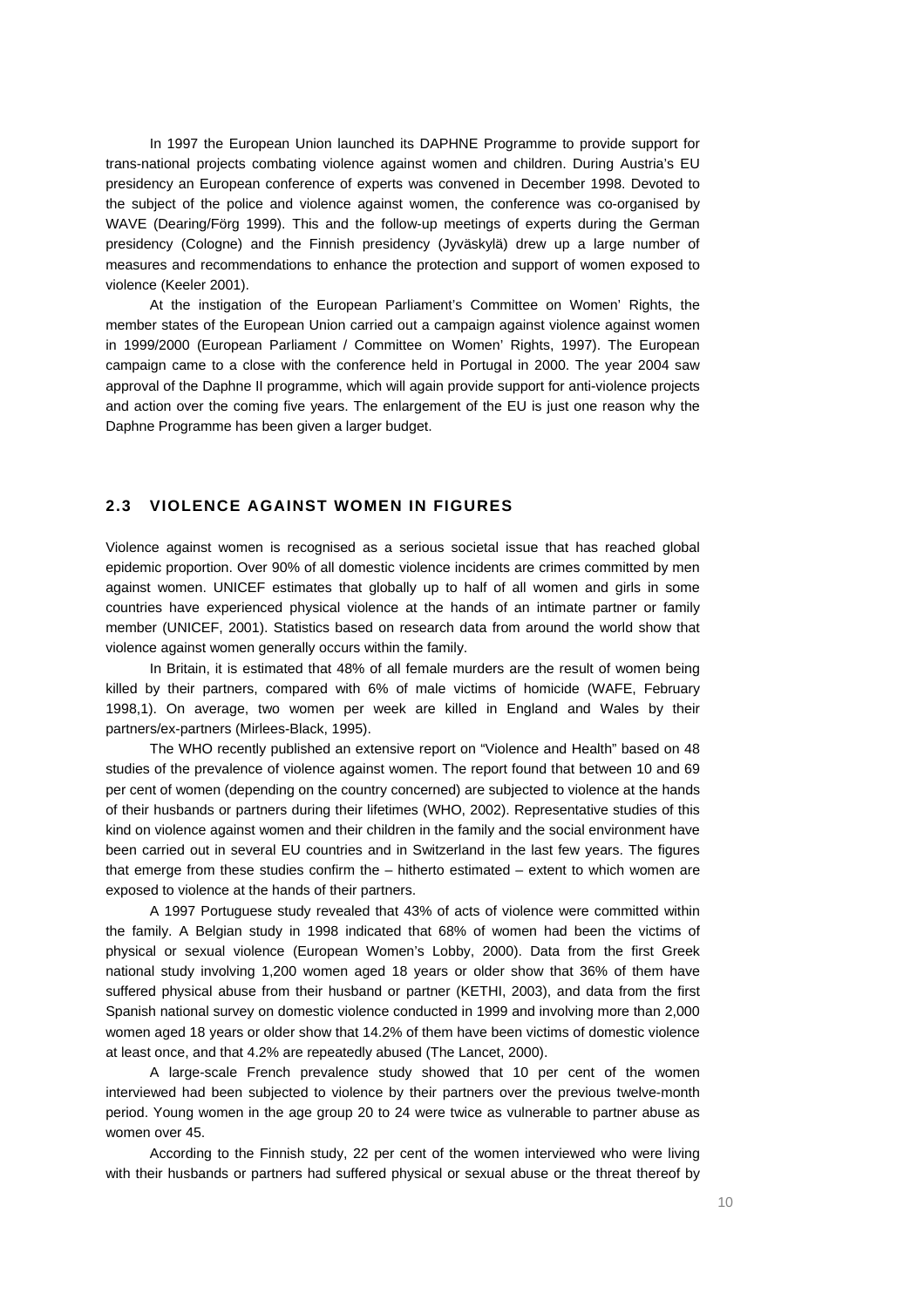their partner. Moreover, 9 per cent had actually suffered violence at the hands of their partners during the preceding twelve months. In the Dutch study, 65 per cent of the female respondents who spoke about their experiences of abuse by their current partner said that they had been subjected to mild forms of violence, 26 per cent to moderate violence and 7 per cent to severe violence. Two per cent said they had been subjected to very severe violence. However, these figures changed significantly in relation to previous relationships. Here 33 per cent had suffered severe abuse, 21 per cent moderate abuse and 23 per cent mild abuse. In Sweden 46 of the women interviewed said that they had been subjected to male violence since their fifteenth birthday. In 34 per cent of cases that violence had been sexual. Twelve per cent of the female respondents had experienced male violence during the twelve months prior to the interview.

A Swiss study carried out in 2003 by Daniela Gloor and Hanna Meier corroborated the high percentage levels above. In the survey of just under 1,800 patients in a gynaecology clinic in Zurich, one respondent in ten said that she had suffered violence in the previous twelvemonth period. The highest proportion of perpetrators was accounted for by the partners (7.9%). More than three quarters of the respondents (76.8%) said that they had at least once been subjected to physical abuse and infringement of their personal freedom by a person in their immediate social environment since the age of fifteen (Gloor/Meier 2004).

Translated into absolute figures, this means that at any given time approximately 20 million of the 230 million women living within the European Union are currently being subjected to violence. These figures attest to the perception that violence against women and children is a grave social problem that results in massive psychic but also economic, social and healthrelated damage (Heise 1995). A Dutch study shows that violence against women incurs costs of 200 million Euro (more than 330 million guilders) a year. A Swiss report estimates the costs of violence against women for the federal, cantonal and municipal authorities at approximately 400 million Swiss francs a year (Korf 1997, Godenzi/Yodanis 1998).

## **2.4 FORMS, PATTERNS AND IMPACT OF VIOLENCE AGAINST WOMEN**

The international literature abundantly documents the importance of social and cultural factors in inducing women to reconsider their decisions to seek external help and/or leave their violent husbands (Mahoney, 1994, 60, McWilliams/McKiernan, 1993, 50-55, Dobash/Dobash, 1998, Kirkwood, 1993, Chatzifotiou, 2004). Violence against women affects a large number of individuals/victims, who pay a high personal, physical, psychological, mental, familial, social and financial price for surviving the violence (Stanko/Crisp/Hale/Lucraft 1997).

Traditional values in patriarchal societies suggest that being a wife and mother are the most important roles for a woman. Moreover, in Muslim and Arab societies it is also held that women only fully live up to their role when they are married (Boabaid, 2002). Not surprisingly, society places the burden of family harmony on the woman, with the implications that a failed marriage is her fault. This suggests that 'commitment' to the relationship constitutes a salient factor in the decision to keep silent, suffer the violence and not seek help for a long time (Strube/Barbour 1983, 786). Thus, the deeply ingrained ideas that marriages should be preserved at almost any cost for the sake of the family and that a wife acquires the stigmatised status of a divorcee are combined with the notion that she is the one to blame for the break-up of marriage. All these preconceptions are strengthened by friends, relatives and the representatives of social agencies, and they are important factors that deter a woman from seeking external help and leaving a violent relationship.

If women and their children are to receive appropriate and effective support, it is necessary to understand the dynamics and mechanisms of violent behaviour.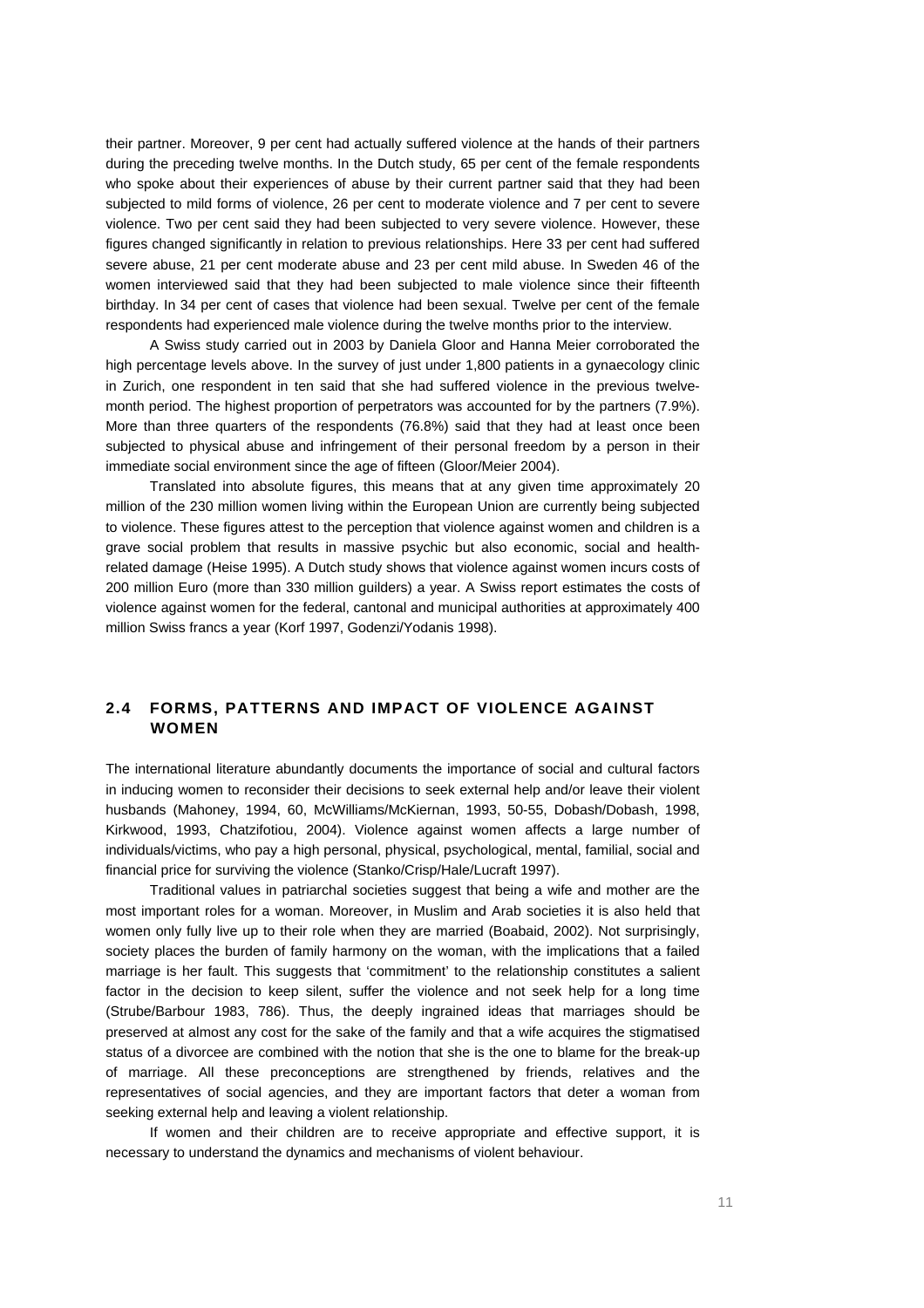#### **2.4.1 Violence Also Takes Non-Physical Forms**

Violence exists not only in terms of physical behaviour. Violence serves the end of exerting power and control over the victim, breaking and subordinating the victim's will. The US psychiatrist Judith Herman (1992) compares the patterns of violent behaviour towards women with techniques used in torture. Many women who have suffered violence at the hands of their partners report being subjected to various forms of psychological abuse such as isolation from the outside world, verbal abuse and denigration, threats and intimidation, or being forced to perform futile or humiliating acts. It can happen that the perpetrator alternates this kind of violence with periods in which he is affectionate, brings the woman flowers or takes her out to dinner. Such behaviour will confuse the woman and make her think that perhaps there is hope after all, that the man does have his good sides and could change. In reality, the man is simply manipulating her into staying with him and abandoning her thoughts of separating from him. In the context of the violent relationship as a whole, the man's occasional affectionate behaviour must be seen as a strategic aspect of his violence.

## **2.4.2 Violence as Trauma and Destruction of the Sense of Self**

Violence is a traumatic experience whose wounds are by no means confined to physical injuries. The aim of violent behaviour is to destroy the victim's self-esteem and break down her resistance. One consequence of violent behaviour is that the victim lives in constant fear of further violence. In many cases it is no longer necessary for the perpetrator actually to commit acts of violence: threats and the memory of previous violence are sufficient to ensure that the woman does what the abuser demands. Judith Herman offers the following explanation: "Although violence is a universal method of terror, the perpetrator may use violence infrequently, as a last resort. It is not necessary to use violence often to keep the victim in a constant state of fear. The threat of death or serious harm is much more frequent than the actual resort to violence. Threats against others are often as effective as direct threats against the victim. Battered women, for example, frequently report that their abuser has threatened to kill their children, their parents, or any friends who harbour them, should they attempt to escape" (Herman 1992, 77).

Many women have no way to protect themselves against violence, which may be inflicted on them over a period of many years, even after separation from the abuser. In some cases the victim may turn to addiction as a way of coping with her fear of further violence. "Female addicts are more likely to have a violent partner than non-addicts. They more often stand up to the violence or take revenge, risking further violence." (Miller/Downs 1993, Logar in HeXenhaus (ed.), 2002b).

Downs (2001, quoted by Logar, as above) recently carried out a study on correlations between violence and addiction. The points which the study revealed included the following:

- $#$  The majority of women enrolled in detox programmes had either been subjected to violence in childhood or had witnessed violence between their parents;
- x The majority of women enrolled in detox programmes had recently been subjected to violence at the hands of their partners;
- $#$  Women enrolled in detox programmes who had been subjected to violence had a more serious addiction problem than those who had not been abused;
- $#$  A significant number of women in refuges had an addiction problem;
- $#$  Women in refuges who had an addiction problem had been subjected to a more serious degree of violence.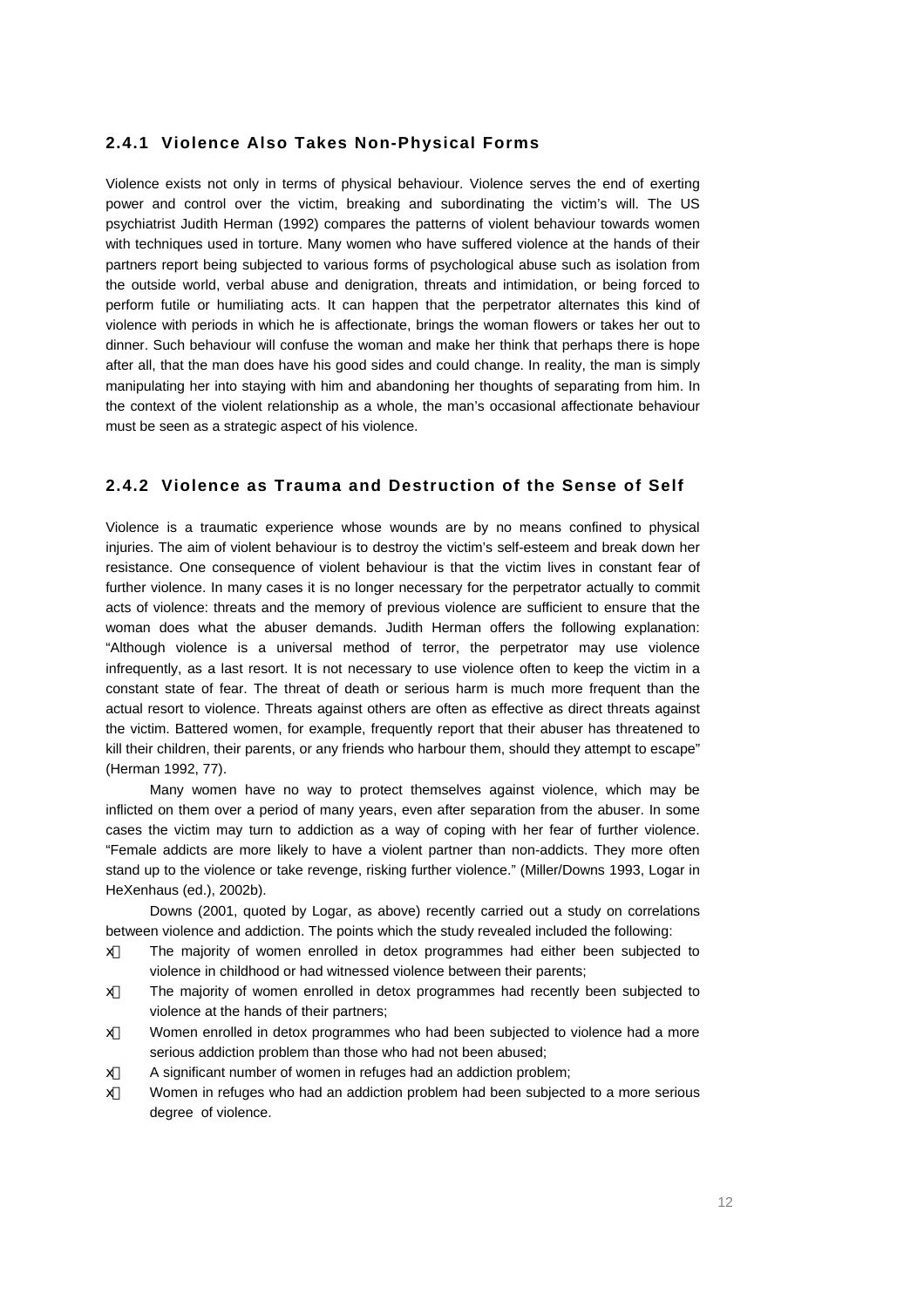## **2.4.3 Living in Captivity**

"My husband didn't want me to go out by myself. When he went to work he would take all the keys with him, so I couldn't lock the front door. If I'd gone out, either I would have had to leave the front door open or I wouldn't have been able to get in again. So I wasn't locked in, but I still couldn't go out." (Laura, testimony given to the Women's Refuge Counselling Centre in Vienna).

Women subjected to violence by their husbands or partners are often prisoners in their own homes. Perpetrators control all their movements, preventing the woman from leading an independent life. As the above example shows, the prison walls are often not visible from outside. Herman makes the point succinctly: "Political captivity is generally recognized, whereas the domestic captivity of women and children is often unseen. A man's home is his castle; rarely is it understood that the same home may be a prison for women and children. In domestic captivity, physical barriers to escape are rare. In most homes, even the most oppressive, there are no bars on the windows, no barbed wire fences. Women and children are not ordinarily chained, though even this occurs more often than one might think. The barriers to escape are generally invisible. They are nonetheless extremely powerful. Children are rendered captive by their condition of dependency. Women are rendered captive by economic, social, psychological, and legal subordination, as well as by physical force" (Herman, 74).

## **2.4.4 Identification with the Aggressor – the Stockholm Syndrome**

One effect of constant exposure to violence is that the victims may start to identify with the aggressor and act on his behalf as a survival strategy. This subordination of the victim's will is not a voluntary decision but a direct result of violence. The aggressor may not just demand the woman's subordination but also that she loves him. Herman comments: "The perpetrator's first goal appears to be the enslavement of his victim and he accomplishes this goal by exercising despotic control over every aspect of the victim's life. But simple compliance rarely satisfies him; he appears to have a psychological need to justify his crimes, and for this he then needs the victim's affirmation. Thus he relentlessly demands from his victim professions of respect, gratitude or even love. His ultimate goal appears to be the creation of a willing victim." (Herman 1992, 75)

Identification with the aggressor as a response to being trapped in an apparently hopeless situation is referred to as the "Stockholm Syndrome". This phenomenon was first observed after a hostage-taking in the Swedish capital: the hostages began to form a relationship with the bank robbers, and the bonds became stronger and stronger. After the bank robbers were eventually overpowered and detained, some of their former hostages even visited them in prison. Every person is prone to the Stockholm Syndrome – that is, to identifying with the aggressor – if four conditions pertain: the person's life is threatened; the person cannot escape (or thinks she / he cannot escape); the person is cut off from the outside world; and the aggressor is at least sporadically friendly. Psychologists Graham and Rawlings (1998) note that these conditions often pertain in cases of domestic violence, and that the victims may also show signs of developing the Stockholm Syndrome. In such cases the woman will be terrified of doing anything to provoke or anger the aggressor. She will try to gain his favour and act as his ally. It can happen, for instance, that the woman seeks to protect him by such means as refusing to disclose the actual cause of her injuries or claiming to have hurt herself.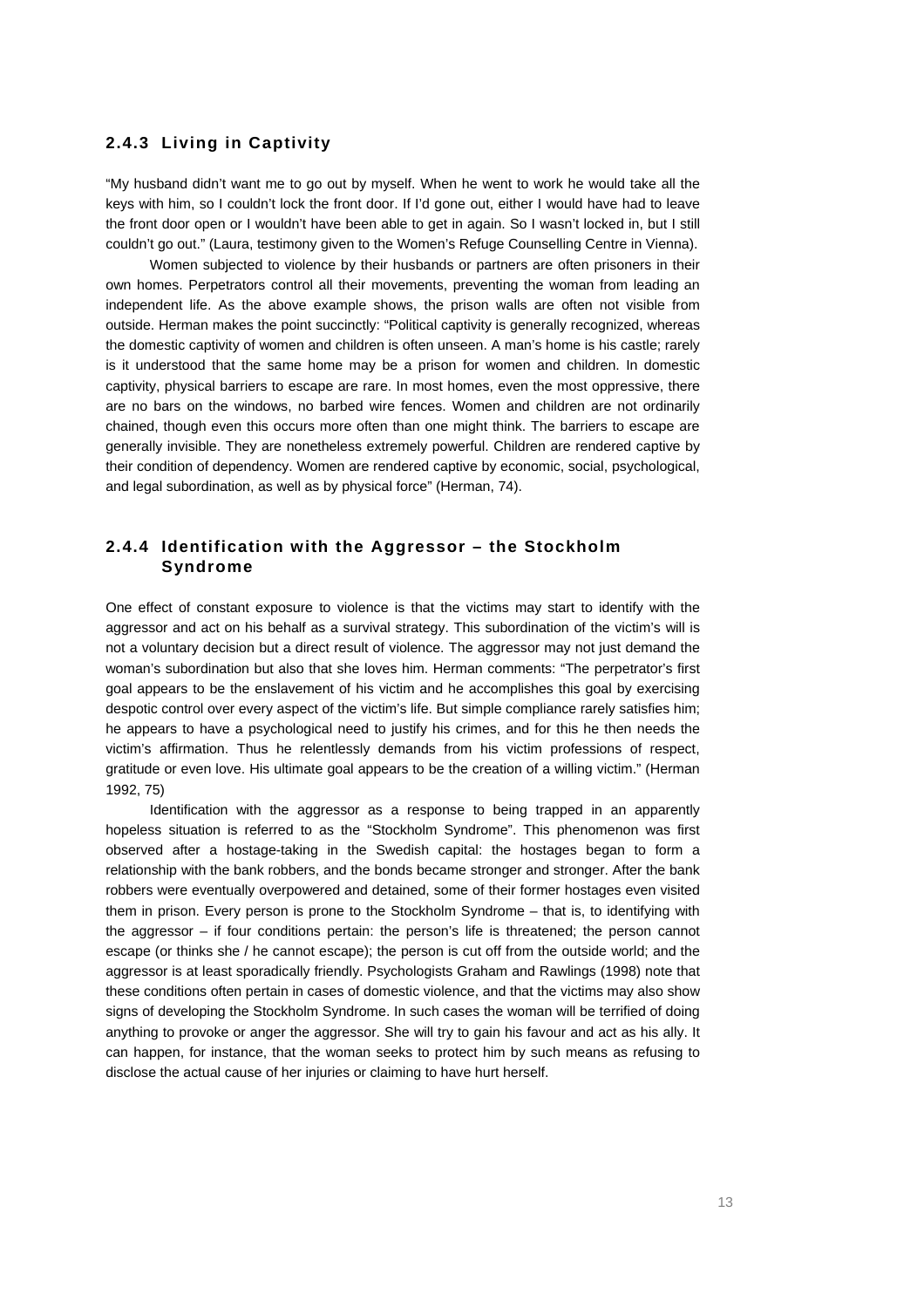#### **2.4.5 The Close Relationship between Perpetrator and Victim**

The close relationship that exists between the victim and the perpetrator and the woman's economic or social dependence on the man make it very difficult for her to defend herself. A stigma still attaches to bringing charges against a member of one's own family. For understandable reasons, women have problems speaking openly about violence and calling the police. On average only 25% of cases of domestic violence are ever reported. The remaining 75% remain undeclared (European Women's Lobby, 2000). Experience shows that women may be abused as many as thirty times before they go to the police.

#### **2.4.6 Protecting Migrant Women from Violence**

The plight of migrant women in a violent relationship is often especially difficult. If they have not been issued a visa of their own, their resident permit ties them to the perpetrator, which places them at a higher risk of being abused. This dependence can only be countered if all European countries guarantee migrant women separate residence and work permits that do not tie them to their husbands.

Migrant women must also be given sufficient social and economic support to enable them to start a life of their own. They often have access to fewer resources than abused women, and in many countries they are barred from social benefits. This makes it all the more important to admit abused migrant women to refuges. For them and their children a refuge may well be the only place where they are safe. This accounts for the relatively high proportion of migrant women in refuges. In Denmark, for instance, 32% of women seeking admission to refuges in 2002 were migrants (L.O.K.K., 2004). In Austria foreigners accounted for more than half of the women admitted.

Women's refuges need adequate resources to provide mother-tongue counselling for at least the numerically largest groups of migrant women. Multi-lingual information material and other resources are necessary if migrant women are to receive the support they need.

#### **2.4.7 The Impact on Children**

Children are always affected by violence committed against their mothers, and in many cases they themselves are abused by their fathers or stepfathers. (Hester / Mullender 2003).

Research has shown that ninety per cent of children are either in the same or the next room when violence occurs. One third of them witness the abuse, try to protect their mother and may be abused themselves (Asian Women and Domestic Violence, Information for Advisors, 1995, 2 / Women Against Rape, 1998, 2).

A study carried out in the United States established that in 70% of cases in which women were abused the children were also subjected to violence (see Bowker/Arbitell/McFerron 1988). The fear that things will worsen if the abused woman takes action and seeks help from outside constitutes an important reason for not reporting the violence, deciding to stay in the violent relationship and suffer the violence, and not seeking help.

Children therefore need the safe surroundings and the support which refuges offer as much as their mothers do. Women's refuges are also children's refuges. More than half of the residents of refuges in Europe are children. Those children who are exposed to their father's violent behaviour towards the mother are more likely later to become perpetrators or victims themselves. Boys are more likely to grow up to be perpetrators, girls to suffer violence (Appelt/Höllriegl/Logar 2001). It is essential that children are given help and support in dealing with their experiences of violence.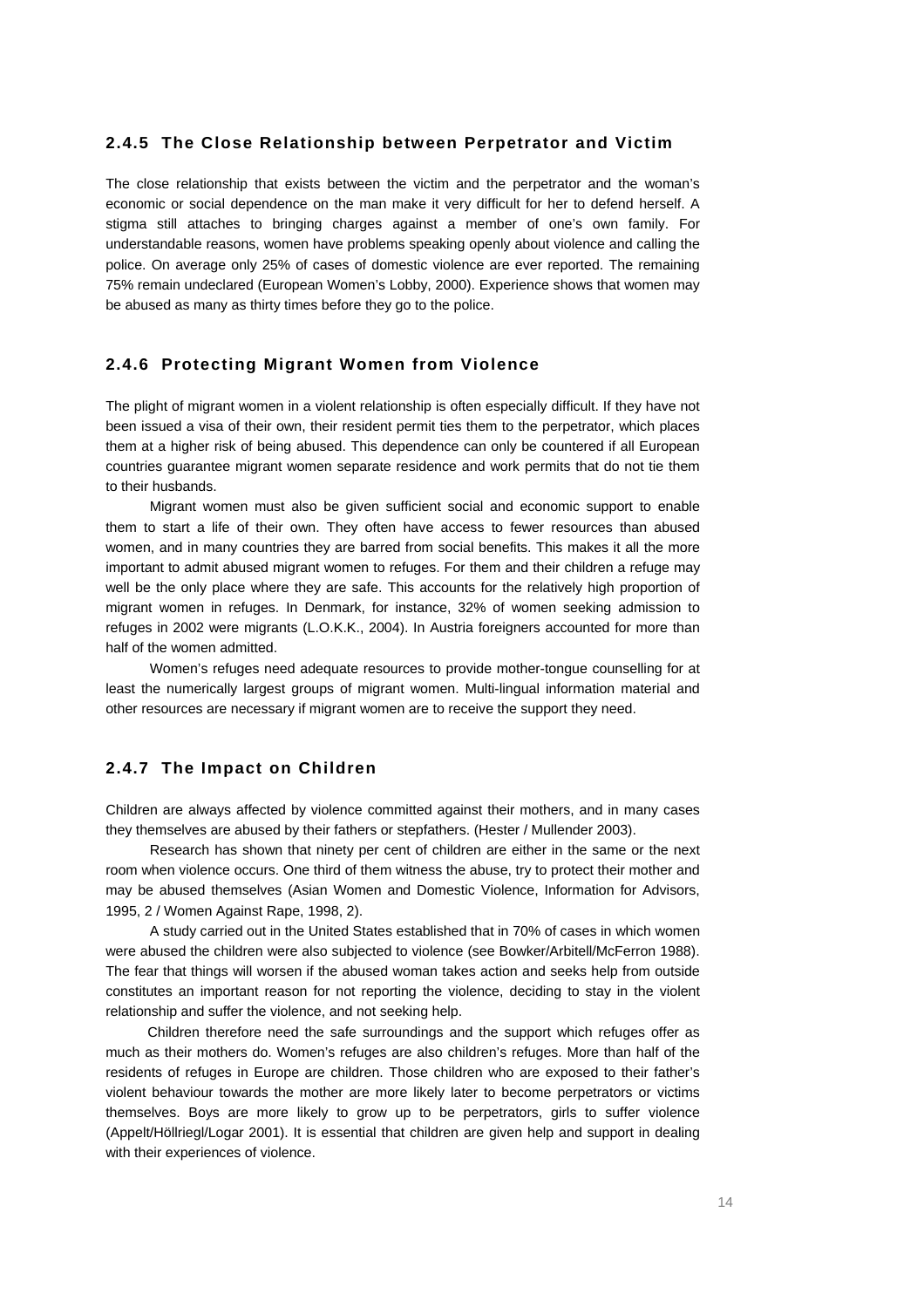#### **2.4.8 Empowerment**

Violence leaves deep scars on both the body and the soul, and it destroys the individual's selfesteem and independence. It must be remembered, though, that women and their children who have been subjected to violence are not merely passive victims of their experiences. The women will devise a variety of strategies in an attempt to halt the violence and defend themselves, while children will seek to help their mothers by screaming, calling the police or trying to stop their fathers' violence. Women will watch their partners closely to see when an outbreak of violence seems imminent, and then flee to safety; they will try to placate the man if he comes home in an obviously aggressive mood, and they will protect their children from him at the risk of being beaten themselves. These are just a few of the survival strategies that women living with a violent partner often adopt. They develop great expertise in dealing with the situation, and they should on no account be regarded as mere victims. It is important also to see their strengths and their will to survive. Any tendency to classify such women as weak and incapable of independent action or even as pathologically abnormal not only does nothing to help them but further undermines their position.

Every woman has the right to lead her life as she deems fit and to make independent decisions in this regard.

Institutions with a strong bias towards administration and control are poorly suited to promoting the goal of empowering women. This is why women who are subjected to violence, and their children, need refuges whose planning and operational approach – as elucidated in the present Manual – are specifically gauged to address these needs. If women are to receive the kind of help and support which they require, they must be treated with respect for their strengths, with sensitivity, empathy and a perceptive awareness of their needs. The goal of work in a women's refuge is thus to strengthen and empower women so that they become capable of leading an independent, self-determined life free of violence.

#### **2.5 IMPLICATIONS FOR SERVICES AND WOMEN'S REFUGES**

Now to the specifics of help for abused women and their children. We will look at the requisite environment and resources for providing the victims with the support they need.

In this section we summarise the critical requirements for professional, appropriate support services as yardsticks for governments and state authorities responsible for providing these services. The same criteria are dealt with in detail in the Manual's section on Practice.

## **2.5.1 Numerical Requirements for Women's Refuges and Support Services**

Every country should provide a sufficient number of women's refuges. At least one refuge capable of admitting women and children round the clock should be available in every region, including rural areas. Every woman should be able to reach it quickly. Transport must also be available to take women and children to the nearest refuge. Each country should operate a nationwide toll-free helpline for women as their first point of contact. Regional phone lines should also be staffed round the clock in the refuges to handle emergency admissions.

Many refuges operate a mobile counselling service and provide non-resident counselling services in the refuge. These are also extremely important services for victims of violence. As in the public health sector, the field of violence prevention requires a wide range of services to support and meet the needs of women and children exposed to violence. These include safe accommodation in the refuge, mobile counselling, emergency helplines, outreach services in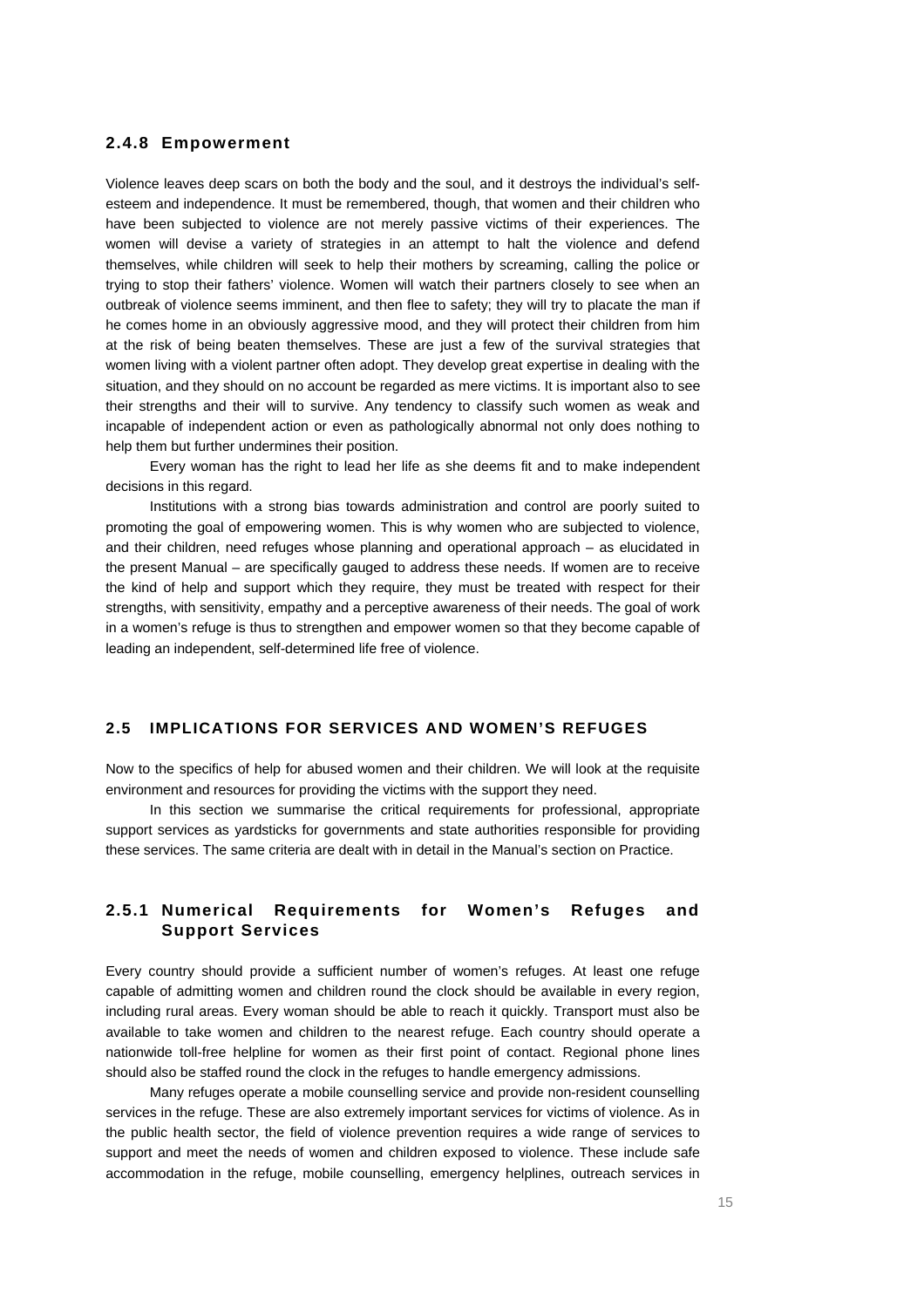rural areas, intervention centres, and accommodation programmes. It is always very important that the victims have a CHOICE of options.

Important though legislative protection against violence is, it should not be viewed as a substitute for women's refuges. The experience gained in Austria, where legislative protection against violence has existed for six years now, shows that women's refuges continue to be necessary – indeed, the number of banning orders issued under the Protection from Violence Act indicates that a larger number of refuges and/or refuge places is called for.

Here are some reasons why refuges continue to be necessary even when effective legislative protection against violence exists. Not every victim of violence wishes to turn to the police and the judicial system and bring legal charges; some prefer to go to a refuge and stay there as long as necessary. Women who are at high risk need safe accommodation during the separation process, because the law is not capable of providing complete protection against violence. Some women cannot or do not wish to remain in the dwelling: be it because it is associated with the trauma they have been through, or because their husband's relatives live next door, or because the lease has been terminated or is not in their name.

## **2.5.2 State Funding and Organisational Structures for Women's Refuges**

Women's refuges provide important psycho-social support and, like other social facilities, schould be regarded as an integral part of the services which the state operates on behalf of the general public.

This implies an obligation on the part of the government and the state authorities to ensure adequate funding for women's refuges and other women's service organisations.

The financing of women's refuges should be safeguarded by law and cover all of the costs of running a refuge on professional lines.

Women's refuges, helplines and other support services can adequately address the existing needs only if they can rely on funding that is contractually guaranteed for several years (or an unlimited period).

In recent years those modern democratic states that regard the provision of public health and social care as a major obligation have tended to entrust more and more state functions to NGOs. These NGOs are independent, non-profit associations meeting needs and providing services within the fields of social work and social policy.

Women's refuges in Europe are for the most part run by women's NGOs, which have over the years acquired a great deal of practical experience and expertise in providing support for abused women. This structural form of service provision for women has proved very effective and should be taken over when new projects are launched. Women's NGOs are more flexible in the ways they provide support, and victims of violence tend to have fewer inhibitions about turning to an NGO than to a state body.

Co-operation between governments and women's support services has proved successful and produced beneficial results in many countries. The formula for success is thus "private-public partnership".

It is important that the state bodies insist on compliance with quality standards (as formulated in the present Manual) but that they also respect the professional independence of the institutions concerned. Continuous internal and external evaluation is needed to underpin the quality of the work in women's refuges and support services (see the chapter "Documentation, evaluation and quality control"). It should be remembered that quality is possible only if the requisite financial resources are available.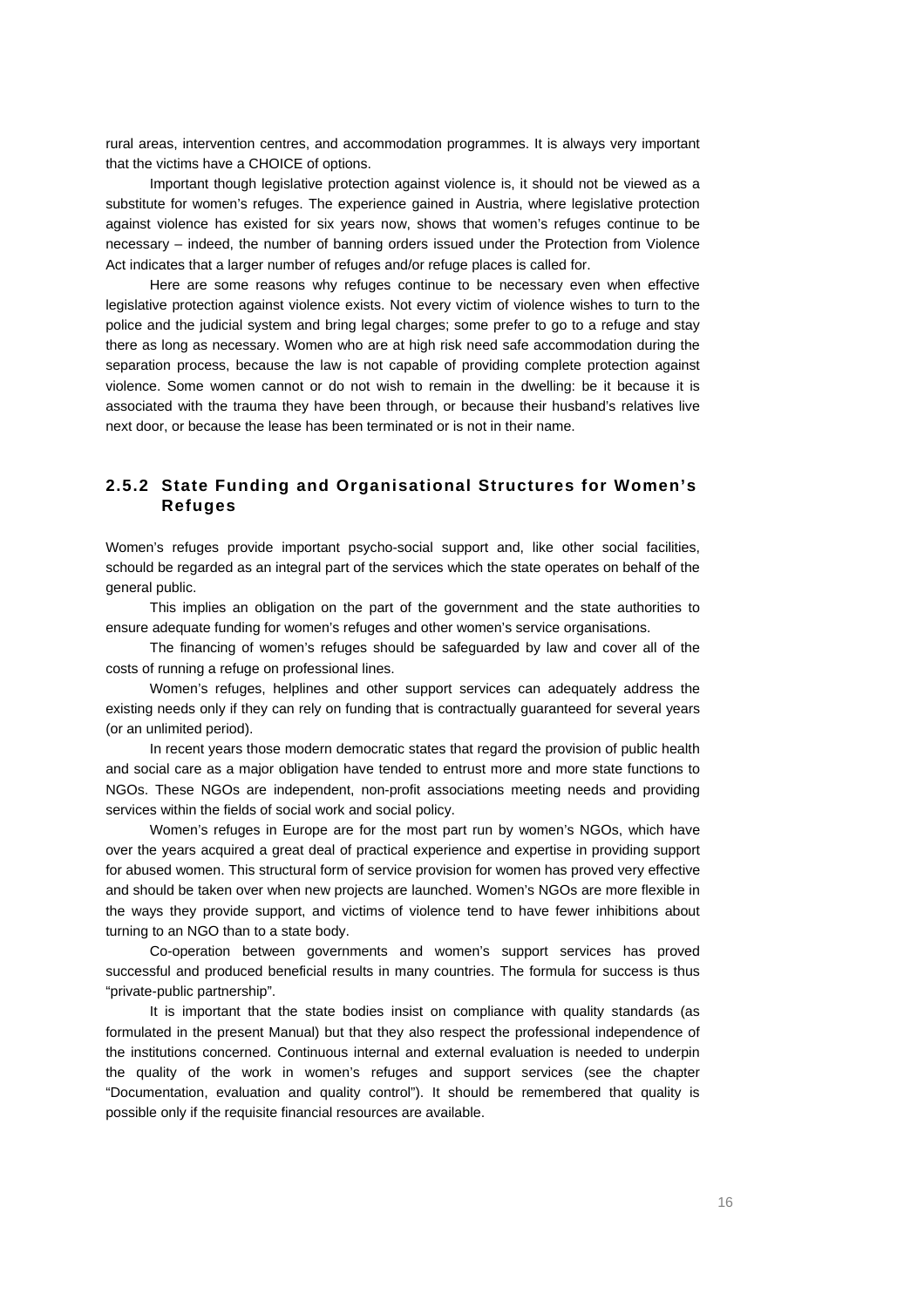## **2.5.3 Appropriate Help for Women and Children – Feminist Principles**

Abused women and their children cannot be expected to seek refuge in shelters for the homeless or other social welfare institutions which are not gauged to their specific needs. It is simply not enough to provide abused women and children with a roof over their heads. What is necessary is a system of women's refuges whose concept and operational approaches uniquely suit them to providing precisely the support which abused women and children need. Protection and safety rank among the most important criteria of a refuge. But it is equally important that women and children should not be consigned to institutions in which they again forfeit their right to self-determination. The planning and goals of a women's refuge should be directed towards strengthening and empowering women and children.

 The UN Declaration on Violence Against Women identifies the historical imbalance of power between men and women as the cause of violence. Women's refuges thus pursue an approach which envisages women liberating themselves from violent relationships and emancipating themselves from the control of men, whether or not they remain with their partners or leave them. The work of women's refuges aims to end violence. Whether or not a woman terminates the violent relationship is her own decision, which must be respected. It would, however, be misguided to pursue the objective of preserving the family rather than first and foremost seeking to halt the violence.

 It must be made absolutely clear to violent men that there can be no justification for violence and that the responsibility for ending it lies solely with them. Women's refuges have also generated significant momentum in the field of perpetrator programmes and have developed important projects in this field (Logar/Rösemann/Zürcher 2002).

 The practical experience gained by European women's refuges over the last three decades has shown that feminist and emancipatory principles and approaches work well in providing abused women and their children with the support which they need (Hanetseder, Bern/Stuttgart/Wien,1992).

 Government and state bodies can and should take this experience into account when setting up and enlarging women's services against violence.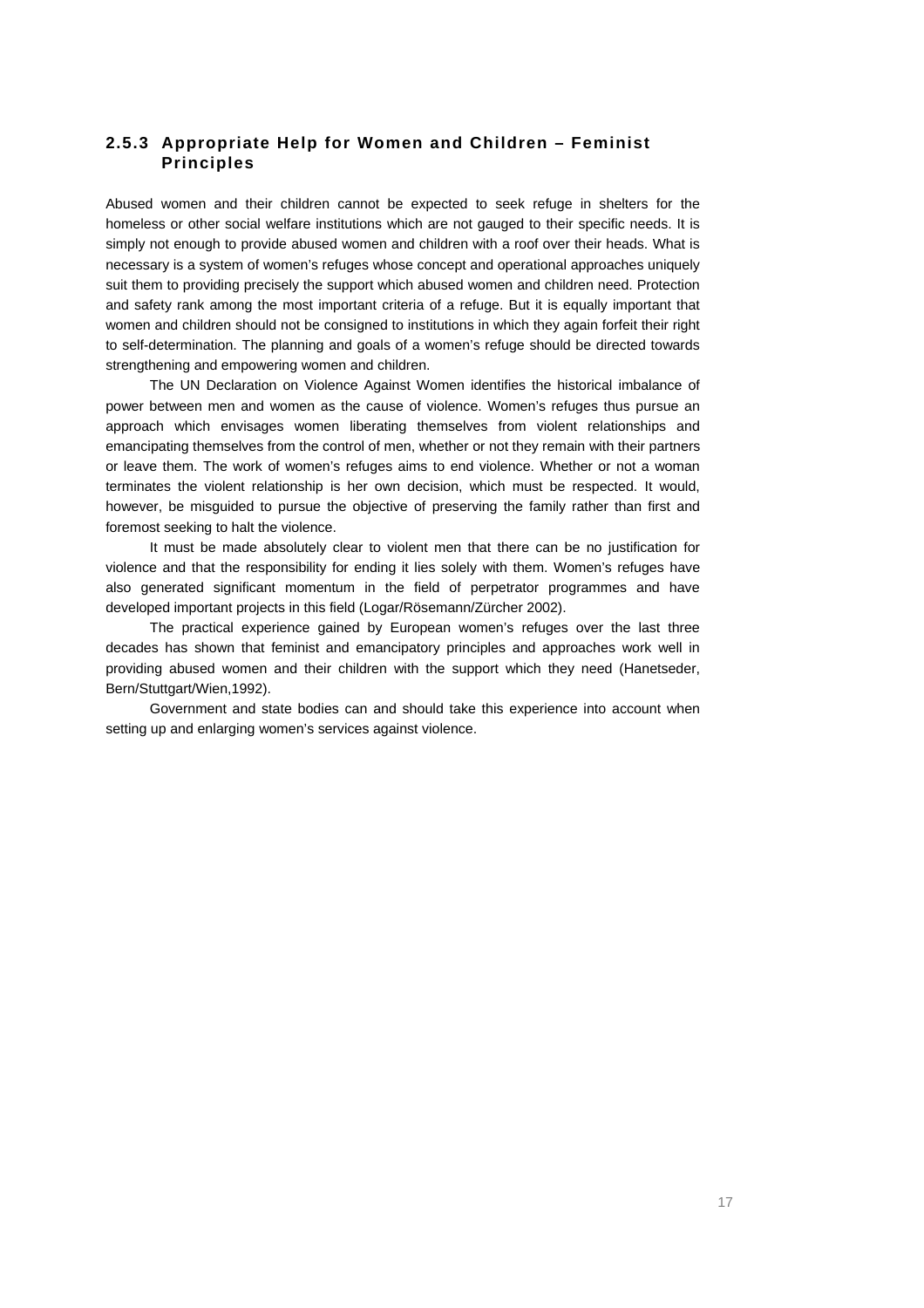# **3. GOALS AND PRINCIPLES**

A women's refuge provides safe accommodation in which women and their children who have been subjected to domestic violence can live without fear of being abused. A women's refuge offers special services and safety precautions. The guiding principle of working with abused women is a strong commitment to advocate women's rights and the empowerment of women to live an independent and dignified life.

Women's refuges fulfil a vital role in combating violence against women. Their functions go far beyond just providing shelter and a safe place to stay. In a refuge women and their children receive the kind of support which enables them to deal with their traumatic experiences, to end the violence, to regain their self-esteem, and to lay the foundations for a self-determined and independent life. Women's refuges offer crisis support and on-going counselling and support in all matters related to the violent experience (legal issues, housing and job problems, therapy). Women's refuges are communal environments in which women and children become acquainted with a different way of living together. Women's refuges also fulfil a public role: they seek to raise awareness of the issue of domestic violence, co-operate with and offer training programmes for professionals, organise events, participate in activities in the field, are engaged in preventative activities for schools, and much more besides.

A women's refuge is defined by:

- $#$  its specific goals,
- $\#$  its clearly defined target groups,
- $#$  its operating principles,
- $\#$  its specialised services and staff (see chapters 5 and 7),
- $#$  its specific safety precautions (see chapter 6).

Only if a refuge fulfils all the functions listed above and described below and in the relevant chapters can the term "women's refuge" be applied.

## **3.1 THE GOALS OF A WOMEN'S REFUGE**

A women's refuge pursues a set of goals which should be clearly defined from the very beginning. This serves to ensure the quality of the services provided. Women's refuges have a role to play in preventing violence against women and children. By their very nature they aim to prevent further violence in that they offer victims of violence a safe environment and support to stop a recurrence of the violence. Abused women and their children need thorough care, practical support und accompaniment in legal procedures. They need counsellors who support them. Services have to meet the needs of abused women. Both crisis support and long-term therapy are needed in order to overcome the traumatic experiences.

However, women's refuges usually also take part in or organise activities in the field of primary and tertiary prevention (see chapter 5). Thus, they play a key role in an overall approach to combating and preventing domestic violence against women and their children.

## **3.1.1 Protection and safety**

First of all it is important for victims of violence to be safe. Safety must therefore be given the utmost priority in refuges (see chapter 7).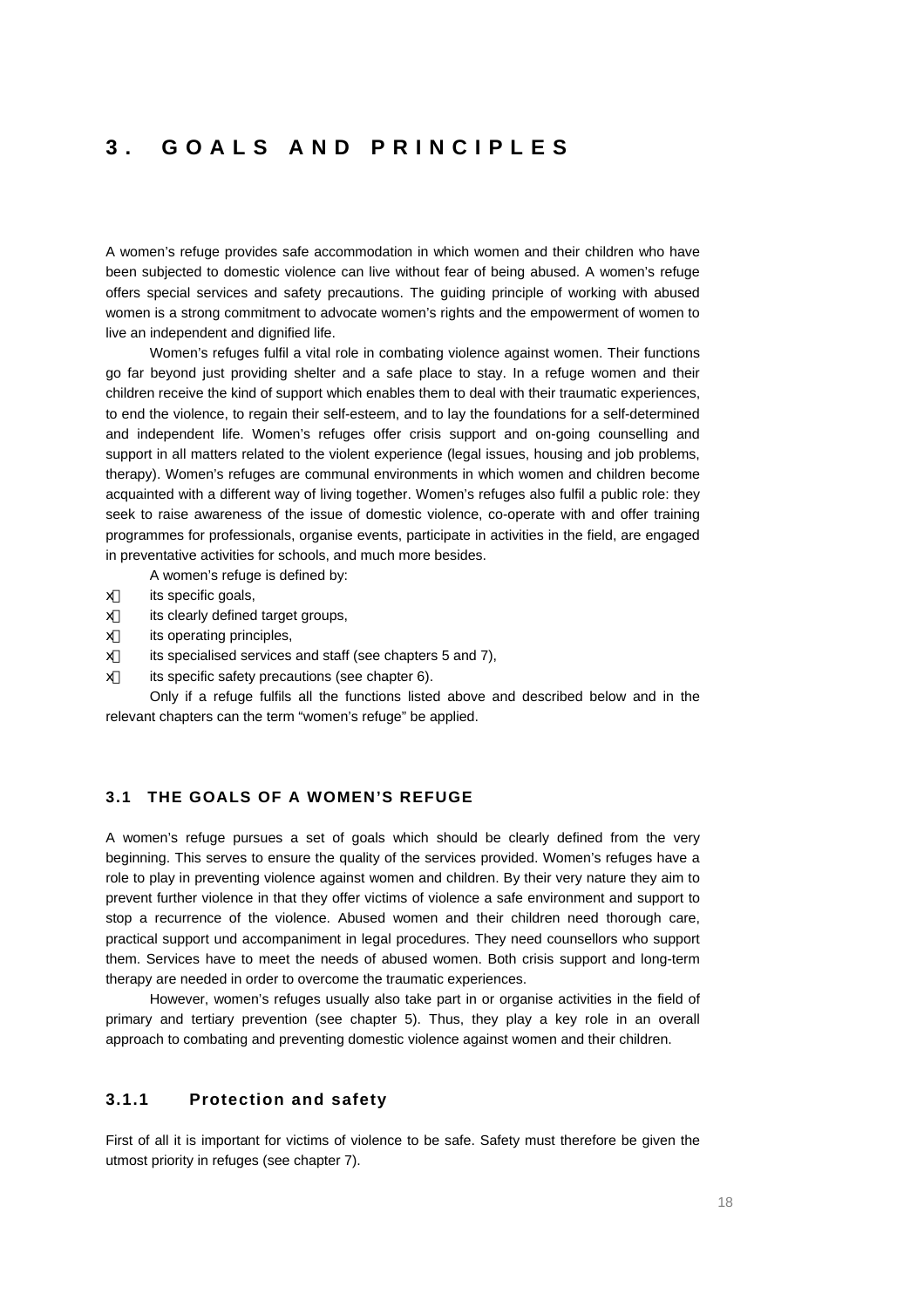#### **3.1.2 Empowerment**

Violence is a traumatic experience, an experience of being powerless and at the mercy of somebody else. The aim of any support for victims of violence has to be to overcome powerlessness and to empower these women so that they can lead a self-determined life (again). Women who have become victims of violence should not be labelled "ill" or "distressed", which would further weaken their position. Being weak is often the consequence of being exposed to violence. Violence leaves marks not only on the body but also on the mind and the self-esteem. Some approaches for working with abused women go wrong in that they see these weaknesses as characteristics of the women, who then become pathological cases. The experience of experts in the refuge movement shows that it is vital to regard women as the experts in their situation. They need support to realise and understand their situation and how it was possible for their partner to exert power over them (see also chapter 5.1.). Understanding the mechanisms of violence enables them to develop strategies to resist violence effectively. The ultimate goal is to live a life free of violence.

## **3.1.3 Social change**

Women's refuges aim to eliminate preconceptions, attitudes and behaviour patterns in society which are the breeding ground for and perpetuate violence against women and children.

- Women's refuges set out to raise awareness of:
- $#$  the situation of the women and children
- $#$  the impact which domestic violence has on society
- $\epsilon$  effective wavs of dealing with the issue
- $#$  effective ways of ending violence against women and children
- $#$  the benefits a non-violent society would have (see also chapter 5.3.).

## **3.2 WHO ARE REFUGES FOR? THE TARGET GROUPS**

Women's refuges should be open to all women who have become victims of physical, psychological, emotional, sexual and economic violence committed by a partner, former partner or member of the family.

As pointed out in chapter 2, most victims of domestic violence are women, most of the perpetrators are men. However, women are in some cases abused by female partners or by a – usually older or higher-ranking – female member of the family (particularly in hierarchically structured societies).

A refuge should be open to all women regardless of age, religion, nationality, ethnicity, sexual orientation, disabilities, legal, social and marital status, political allegiances and economic situation.

The age of a woman can pose problems. If a woman is not yet of age, legal difficulties can arise. In this case co-operation with the child welfare authorities is important. Some countries/cities offer services for young women and girls which might sometimes be a better solution, since young women and girls often have special needs and face particular problems.

There are more than 30 refuges for young women in Sweden See ROKS: www.roks.se/index.html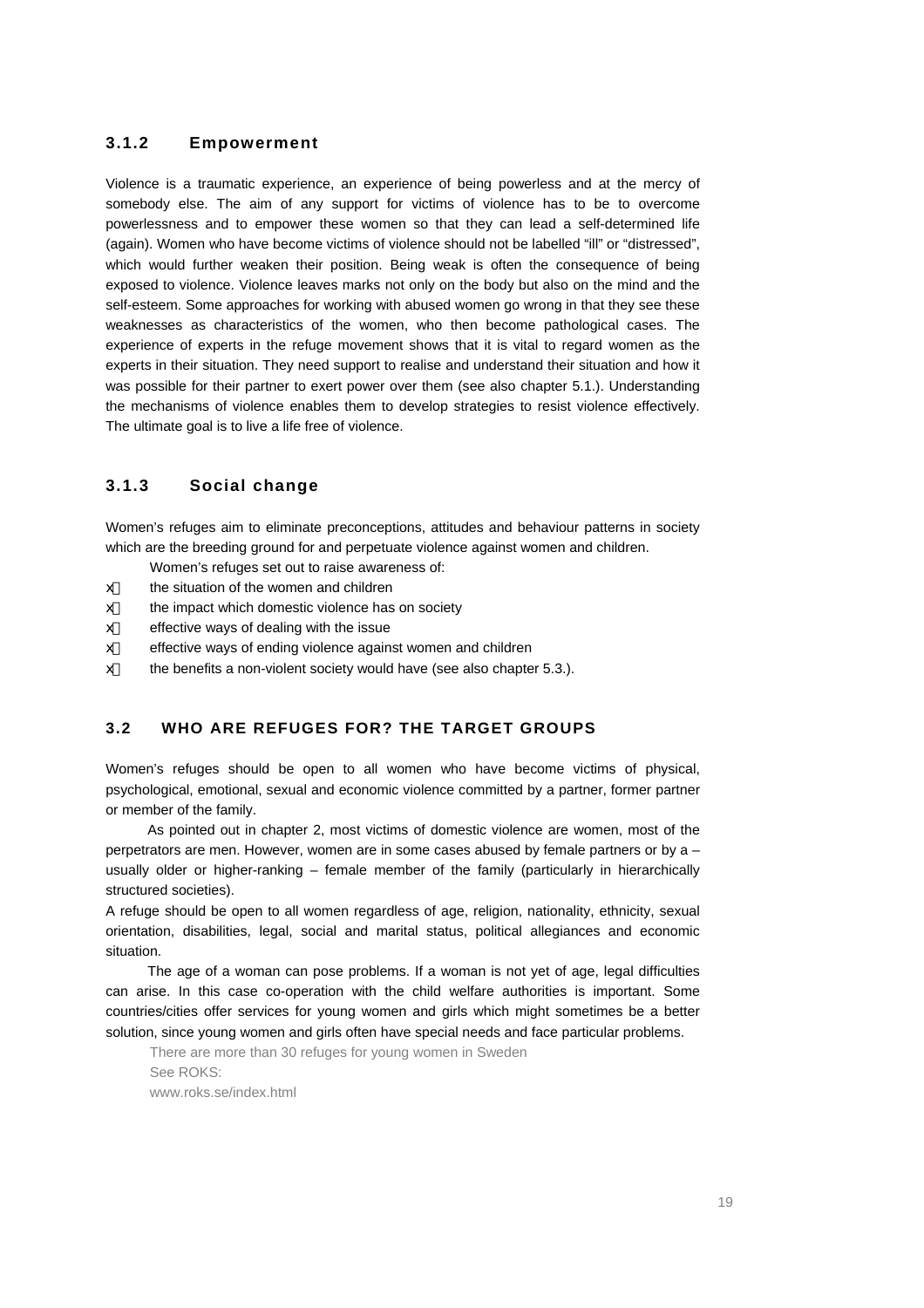Women's refuges are also refuges for children.

As explained in greater detail in chapter 5.2., domestic violence also affects children, because they are either victims themselves or witnesses of the violence perpetrated against the mother. Both types of experience can be traumatic. Furthermore, women might not be willing to seek shelter in a women's refuge if they were not allowed to take their children with them.

The confined living conditions and absence of privacy in women's refuges make it reasonable to impose an age limit for boys. If boys are not admitted on account of their age, though, it is the refuge's job to find accommodation for them, in a hostel or elsewhere.

One alternative can be to have special apartments for these families which might have a separate entrance, for instance.

Example: Frauenhaus Eisenstadt, more information at: http://www.aoef.at

It is important that each refuge decides on a policy in the light of the available possibilities and alternatives.

We have to be very clear that domestic violence / violence in intimate relationships is just one form of violence against women. Women also become victims of other forms (trafficking, forced marriage, female genital mutilation, sexual assault, rape in wartime …). In general, it is up to the individual refuge to decide what group of survivors of violence are also taken in apart from survivors of domestic violence. The considerations should be based on the services that can be provided and also on the safety provisions. Women's refuges are usually not for women who are homeless, although it has to be taken into account that a lot of homeless women have a violent past and/or present and thus should have the right to a place in a refuge.

Women's refuges might have problems in adequately helping women suffering from substance abuse or acute mental health problems.

Substance abuse and mental health problems are very often connected with traumatic experiences linked to domestic violence and sexual abuse (see chapter 2). It is important for the refuge group to decide if they can help women adequately with their alcohol/substance abuse or severe mental health problems or if they need to co-operate with specialised services. It is advisable to make individual decisions depending on the problem concerned and the refuge's resources.

## **3.1 THE PRINCIPLES OF A WOMEN'S REFUGE**

The goals of refuge work are embedded in fundamental principles which determine all aspects of refuge work. These principles are:

## **3.2.1 Feminist analyses**

Male violence against women is a manifestation of the historically unequal power relations between men and women and a reflection of existing gender relationships in society and in politics. It must therefore be regarded primarily as a social and political problem. Women's refuges need to fulfil a political function in that they create awareness of the social, historical, cultural and political framework that fosters male violence. Activists seek to give women and children a voice to speak out against violence. Society has to make perpetrators responsible for their actions. The feminist principles as implemented in the refuge should demonstrate ways for women and children to free themselves from violence.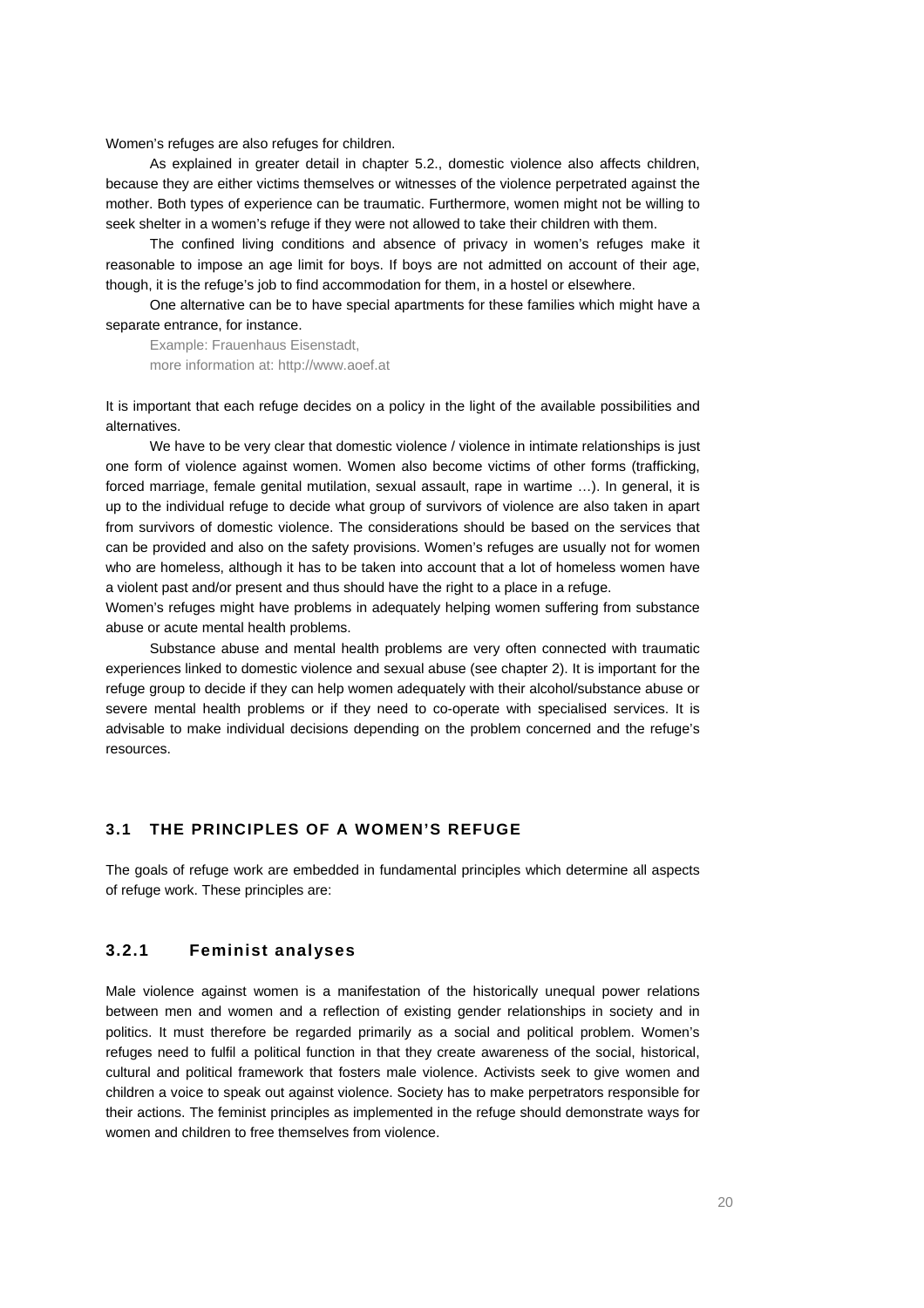## **3.2.2 Women helping women**

Abused women suffer greatly from being dominated and abused by their male partners. It is therefore important for them to receive support and help from a female counsellor specialised in the field.

Women victims of violence also suffer from being in a weak position and from having lost faith in their own abilities and strength. Thus, the refuge serves as a model for women to experience their own ability to lead an active and self-determined life. This is also reflected in the structure of the refuge, where women not only work at the grassroots level but also handle the household responsibilities. It helps the women to rethink and overcome stereotyped gender roles. This principle also applies to other women's support services.

#### **3.2.3 Advocacy for women**

Acting against violence means adopting a clear stance and condemning violence against women in all its forms ("There is no excuse for violence"). Trying to stay neutral on what has happened entails the pitfall of tolerating violence. Women who come to the refuge do not have to offer proof of the violence they have undergone. It is important to believe what they say and to treat them without preconceptions. Victims need advocates who stand beside them and support them at every step that needs to be taken. Advocacy and solidarity are essential.

It is always the perpetrator who is responsible for the violence. Adopting a clear stance against any form of violent behaviour demonstrates condemnation of violent acts but not condemnation of the perpetrator as a person.

#### **3.2.4 Team work (and flat hierarchies)**

Women's refuges trace their origins back to the women's (rights) movement of the 1960s and 1970s, which called for equality and non-discrimination in every area of life.

The organisation of the refuge should also reflect these goals by promoting democratic principles, sharing power and avoiding excessively hierarchical or bureaucratic structures. In many refuges the staff work as a team, and management duties and responsibilities are shared. Even if the refuge has a director, it is still important to work on a team basis and to involve the refuge workers in all the decisions and enable them to participate in the development of the service.

These structures ensure that interaction and relationships are not based on exerting power from top to bottom but that people can live and work together in an atmosphere of solidarity and equality.

## **3.2.5 Participation and democratic structures**

Democratic structures and the opportunity to be involved in the various aspects of refuge life are very important principles. In all refuges there are regular meetings which are the basis of participation for the women. It is important to be careful that women's refuges are not turned into institutions in which the women's lives are dominated and controlled but that the women are included in all the operational processes. The power of the husband should not be replaced by the power of the institution. The staff are called upon to handle power carefully and to enforce the regulations in the house in such a way that they provide orientation without putting too many limits on the individual freedom of the women.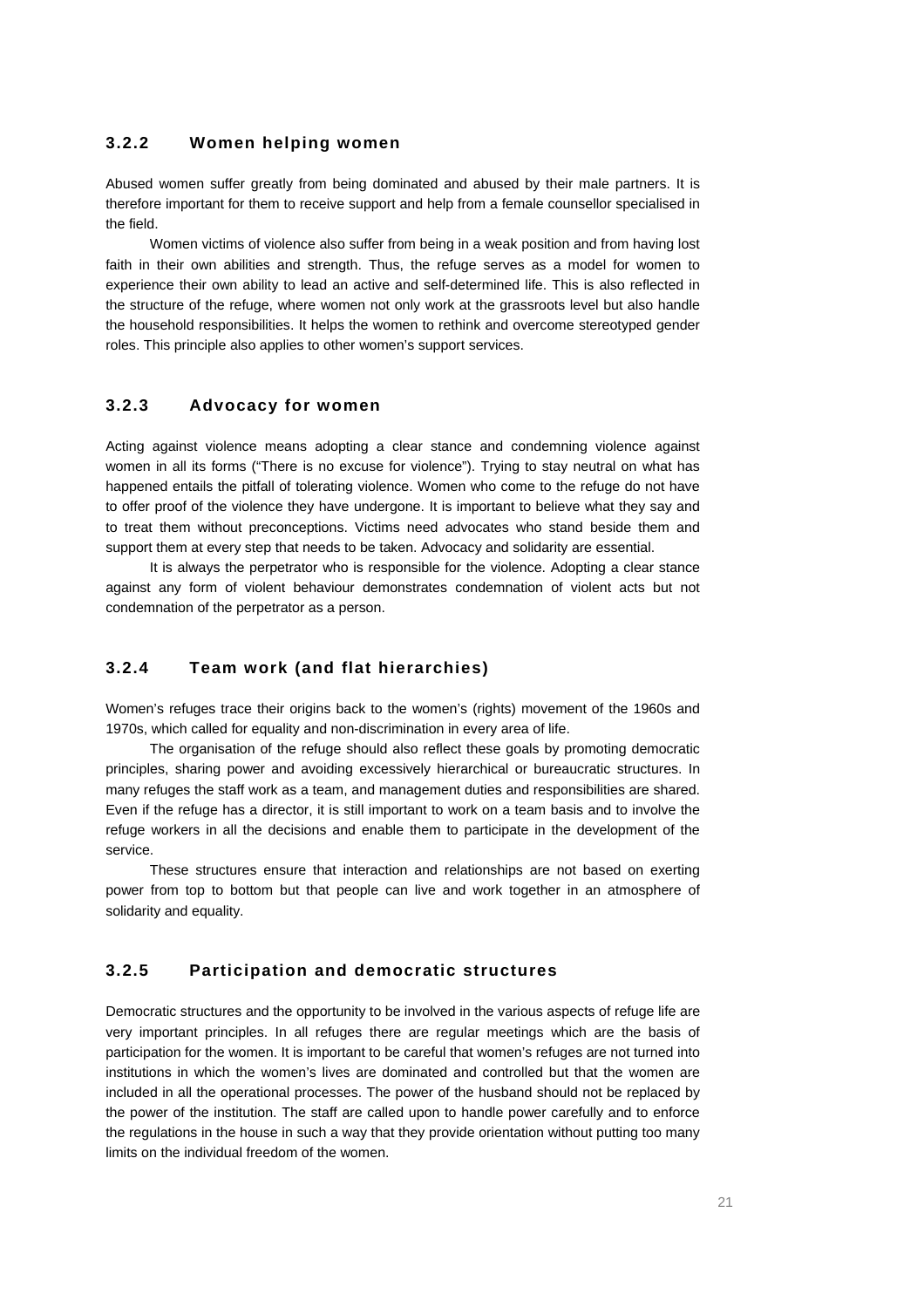## **3.2.6 Right to self-determination**

It is important to respect women's right to decide about their lives (see Section 3.1.2."Empowerment"). Very often relatives, friends and professionals in caring organisations try to tell the woman what to do. Some think she should separate from the perpetrator, others tell her to give him another chance. Unfortunately, it happens quite often that these people are disappointed or even annoyed if she does not follow their advice. Such advice can create even more pressure for the woman and is experienced as not helpful at all. It is important to convey to the woman that only she is in a position to decide and that her decision will be respected. The aim of an intervention is to end the violence, not to end the relationship. The right to selfdetermination is an important principle. How long a woman wants to stay in the refuge and if she wants to separate or not is solely up to the woman.

## **3.2.7 Confidentiality / Anonymity**

To protect a woman's rights and her integrity, it is necessary that she is able to decide which information is passed on. Therefore no information should be passed on by the refuge or by the counselling centre without the woman's consent. Exceptions should and have to be made if the life and health of women or children are at stake (i.e. suicide attempts, acute danger through the violent partner, or women abusing their children).

Women should also have the right to receive counselling and support without having to reveal their identity.

#### **3.2.8 24 hour service and no time limit for stay**

A woman who has to flee from her husband needs immediate support and protection. She should be able to reach a women's refuge 24 hours a day every day. In women's refuges at least one staff member should be on call so that she can admit the woman. If there is more than one refuge in a town, at least one should be able to take a woman and her children in at any time. In principle, women and their children should be able to stay until they feel safe and empowered to lead a life without violence.

## **3.2.9 Diversity**

The diversity of women should not only be respected but be seen as something valuable that is encouraged. An asset of many women's refuges is refuge workers who reflect the diversity of society. They can offer additional language skills and a better understanding of the specific background of migrant women.

## **3.2.10 Accountability**

A refuge has a responsibility and is answerable to the women and children, to the organisation and its members and to society in general. The activities and the conduct of the refuge have to be transparent and comprehensible.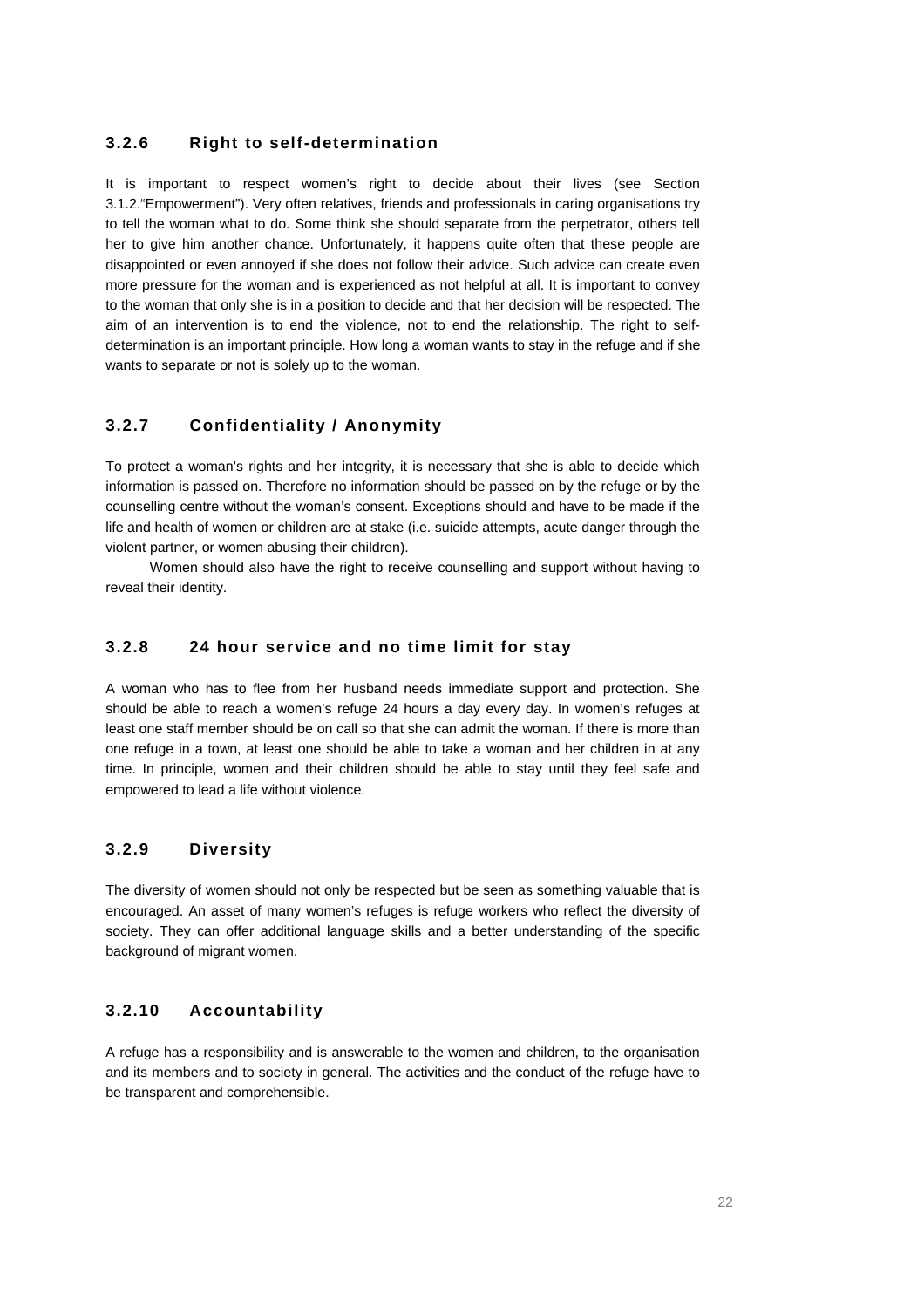## **3.2.11 Principles regarding the quality of service**

Professionalism is a prerequisite for the full implementation of principles. The staff have to be adequately trained and paid. Provisions must be made for further training and supervision. The number of staff must be gauged to the number of women and children in order to provide all the necessary support and services and meet the requirements. Some refuges are dependent on support by volunteers. Volunteers have to be well trained. Resources should be managed economically and efficiently. Quality standards should be checked through regular quality control.

## **3.2.12 Principles regarding structure and funding**

Refuges should be run by non-governmental, non-profit and non-party women's associations (see chapter 2 and International Documents). Women's refuges need adequate funding by the state, as they fulfil necessary functions for society; they give shelter and support to battered and abused women and their children.

## **3.2.13 Services free of charge**

Support services for women and children victims of violence should be free of charge, certainly for women with little or no income. This is to ensure that women and their children in need can find shelter independently of their financial status.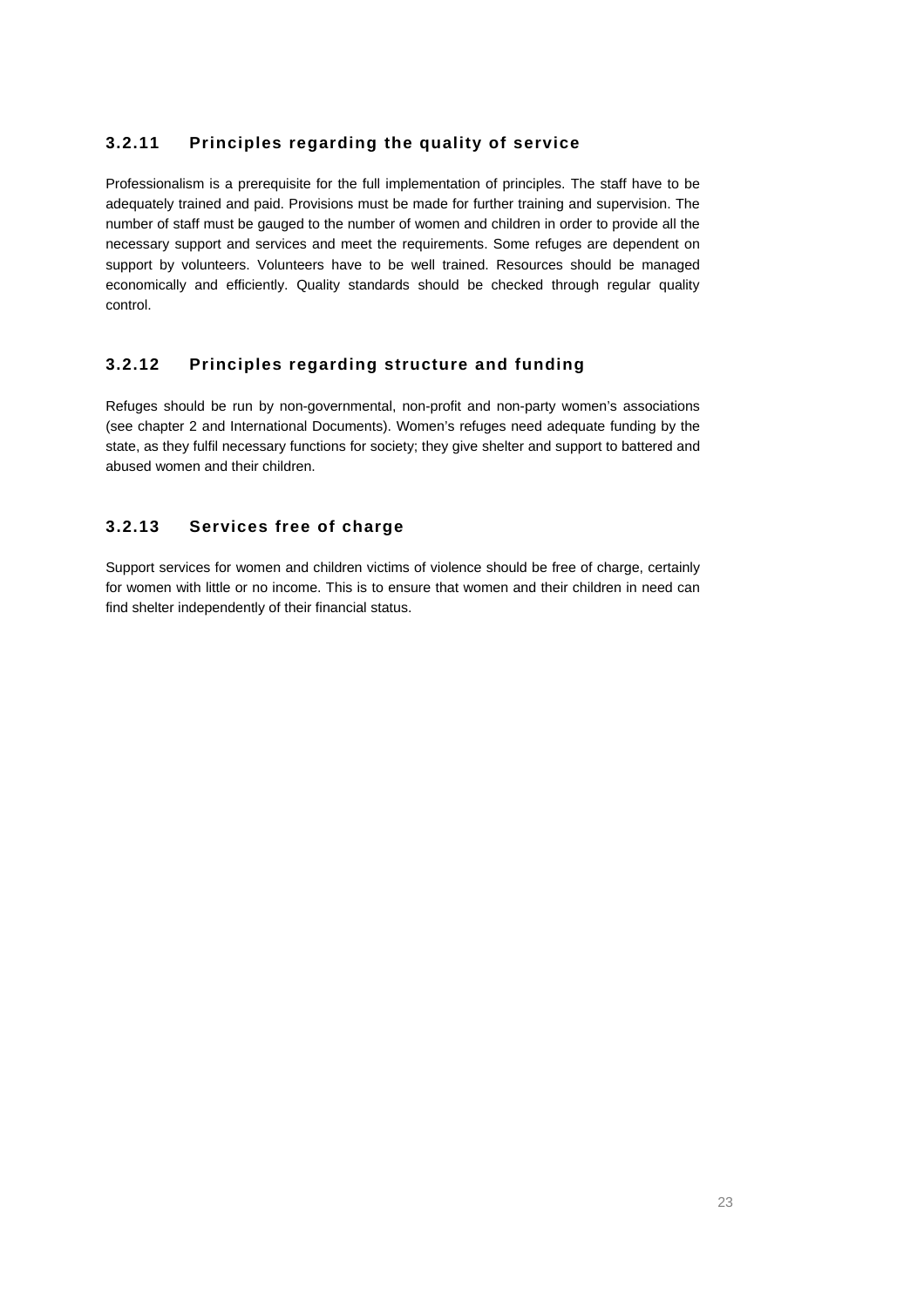# **4. FOUNDING AND FUNDING A WOMEN'S REFUGE**

A women's refuge is more than safe accommodation, a place where women and their children who have suffered from violence committed by the husband, boyfriend or father can become acquainted with solidarity amongst women and a non-violent environment, where they are protected and safe. Not only are operational principles necessary to fulfil the goals as presented in the previous chapter; the infrastructure also has to meet certain requirements in order to open new doors for these women and their children.

The first section of this chapter deals with setting up a refuge. It is designed to serve as a guideline on how to get started. It covers the main steps to be taken, from elaborating the original idea to opening the doors for the first time. The second section, on funding, contains recommendations and support with regard to state funding and private sponsoring.

## **4.1 FOUNDING A WOMEN'S REFUGE**

Founding a refuge involves thorough planning and the work of a group of totally committed people. This chapter details standards and recommendations relating to the original initiative, the legal basis, the identification of needs and outline planning, the drawing up of detailed plans, the need for lobbying and fund-raising, the location, and the infrastructure.

## **4.1.1 Initiative**

The core of an initiative to set up a women's refuge should be made up of people with a basic knowledge of the forms, patterns and impact of violence against women.

A large number of women's refuges were founded by feminist women's initiatives. The refuge movement, at least as far as its early development in Western, Northern and Central (non-communist) Europe is concerned, is directly related to the women's liberation movement of the 1970s. The ideas and goals are based on the principles of equality and gender-democracy. The results achieved within a relatively short period of time led international bodies to recognise and acknowledge the important role of women's NGOs in the prevention of violence against women and children and in protecting them from male violence (see chapter 2).

## **4.1.2 Legal basis**

The initial group has to make a decision on a legal form which the refuge will assume. Legal stipulations may vary from country to country. However, a non-profit, non-governmental organisational form is desirable.

Some kind of established legal status is necessary to be able to apply for any funding. Basic responsibilities and duties must be defined; this is usually mandatory when registering an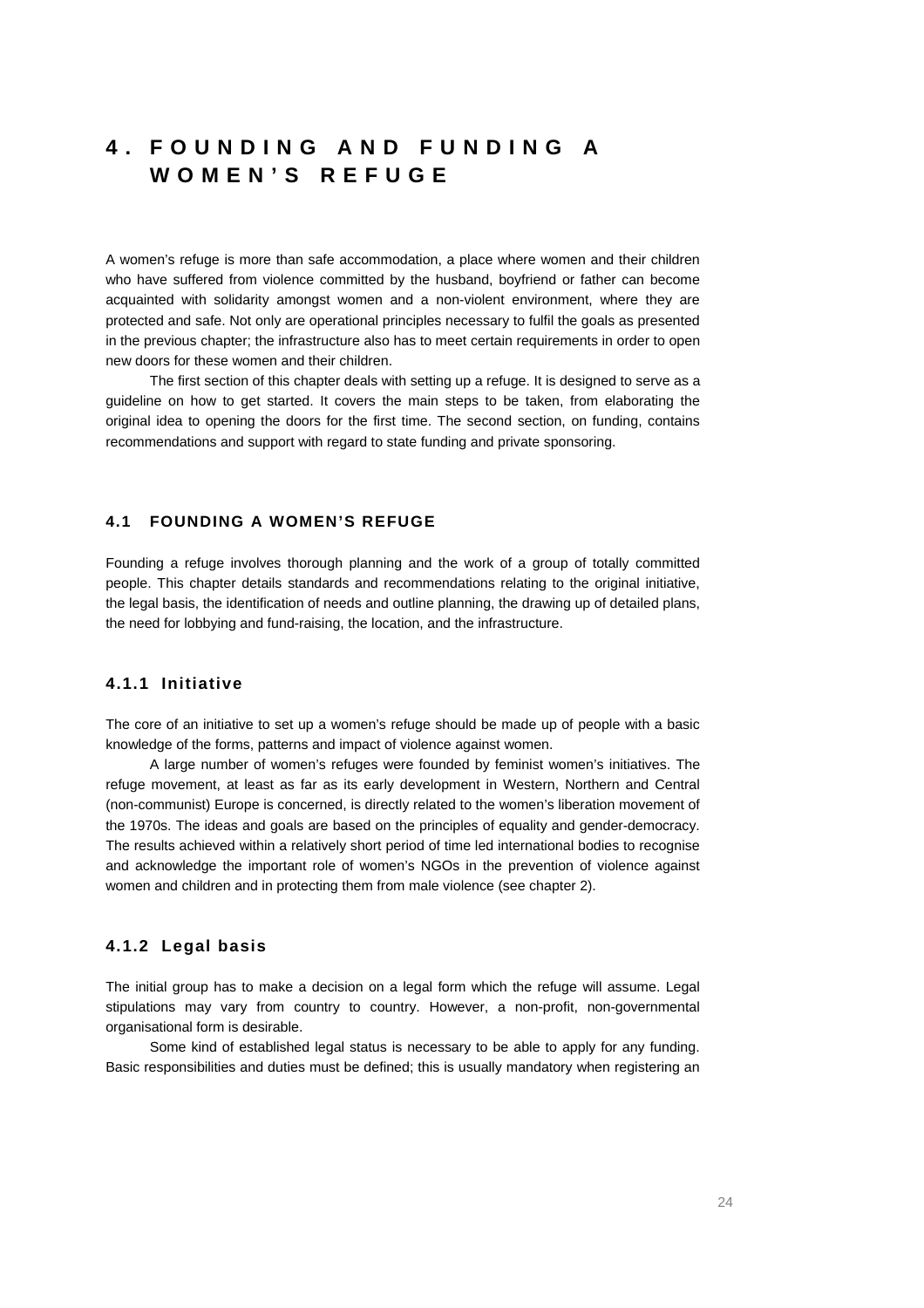association / organisation. However, legal status does not automatically secure financial support by either public or private sponsors. It is advisable to make careful inquiries, if necessary to seek legal advice, and to look at the legal basis of other NGOs. It is also important to consider who is able and willing to assume responsibility (governing board) and what eligibility criteria will be applied to board members (someone who identifies with the goals and principles, has expert knowledge of the field or is a public figure and/or politician). Board members should be able to devote time to the work of the association, be aware of the responsibilities involved and be willing to participate in the process of conflict resolution.

## **4.1.3 Identifying needs**

It is necessary to establish the specific needs before taking further steps.

The basis for any calculation of the refuge's capacity should be two recommendations by international bodies. As early as 1986 the EU Parliament recommended "one family place per 10,000 of the population". In 1998 the Council of Europe Group of Specialists reduced this figure to 7,500. It thus has to be established how large the area is for which the refuge is designed. The further away the next refuge is, the less chance there is that an abused woman will consider seeking protection there. The mobility of women in the area, the quality of public transport, the employment rate of women, and the publicity attracted by the setting up of a refuge all have to be taken into consideration; so no more than approximate guidelines can be offered here.

#### **Further data – if available – should also be taken into consideration:**

- $\neq$  The incidence rate of domestic violence
- $\#$  police and court statistics if they provide relevant data (gender-sensitive, relationship between victim and perpetrator / plaintiff and accused)
- $\#$  studies on the prevalence of violence in your area / country
- $#$  service provision system in your area that is relevant for abused women
- $#$  experience gained hitherto at the national and international level

## **4.1.4 Outline planning**

It is essential to draw up detailed outline planning before any practical steps are taken. This plan should consist of:

- $#$  substantive planning in terms of capacity, services to be provided, and duty rosters
- $#$  a management plan for the refuge
- $#$  a building plan that includes security precautions
- $#$  a staff plan
- $#$  two budget plans (one for the start-up phase, a second for the annual running costs of the refuge)
- $#$  a plan for co-operation
- $#$  a fundraising plan.

## **4.1.5 Lobbying and fundraising**

Since a whole chapter is devoted to awareness raising and fundraising, this section is confined to key elements of both which must especially be born in mind in the early stages of setting up a refuge.

 $#$  Once a clear outline plan has been drawn up (including staff, capacity and budget – as explained above) – or even beforehand – it is important to find "allies".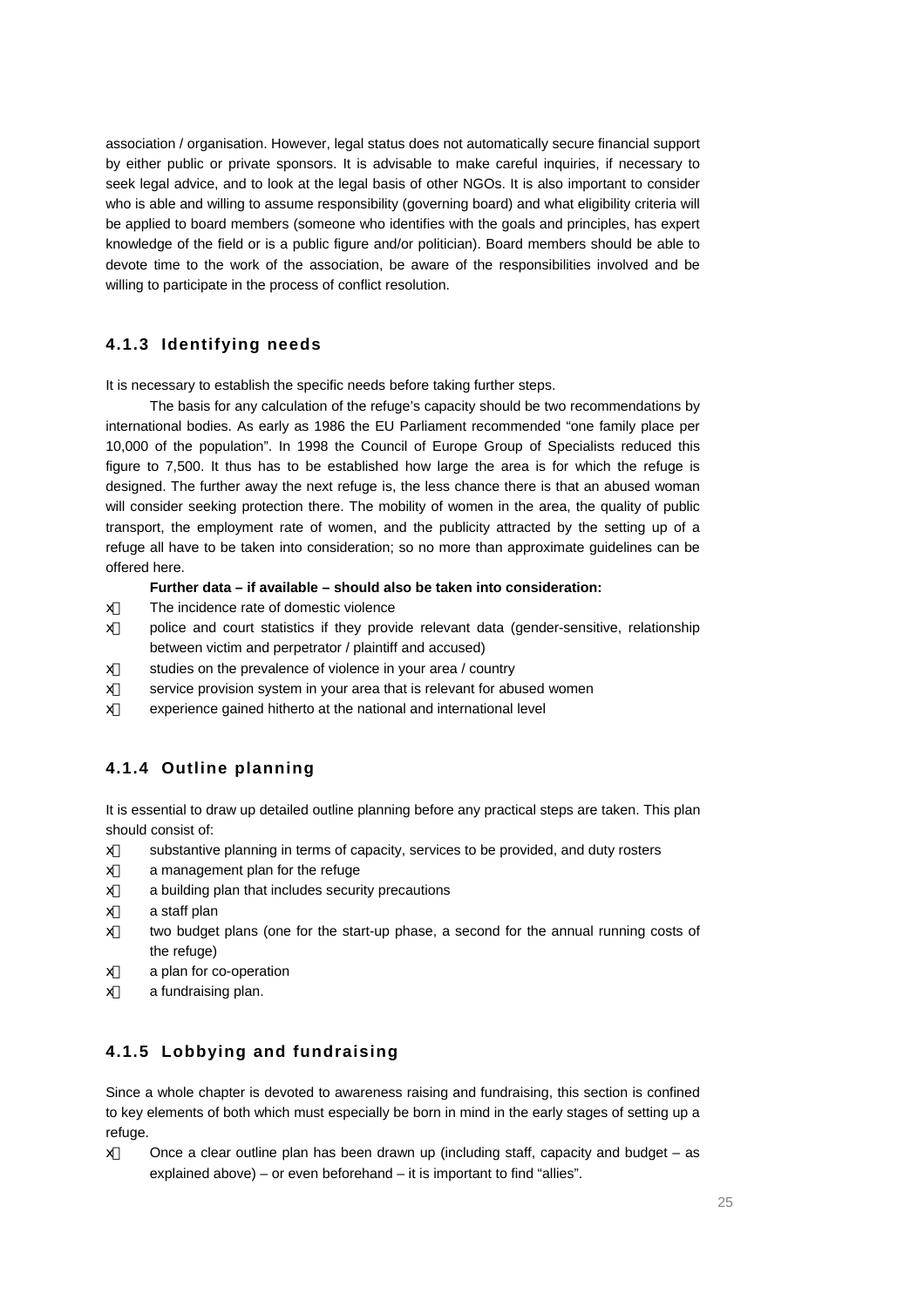- $#$  Not only financially well-off people can become supporters!
- $#$  Finding partners and supporters means creating a network of people who support the idea of setting up a refuge.
- $\#$  Create awareness of the problem of violence against women and the benefits of women's refuges. Prepare concise information material. Don't forget to quote recommendations, resolutions etc. by international bodies of which your country is a member (see chapter 2)! Quote research results!
- e# But: Create a positive image of a refuge! Avoid using negative images. For public purposes, concentrate on the benefits!
- x Different target groups need different kinds of information (media, politicians, social institutions, other NGOs, etc.).
- $#$  Try to establish personal contacts. Arrange meetings with local politicians, local media, local social services, influential personalities in the community / target area.
- $\epsilon$  When negotiating with politicians and sponsors, make it clear that setting up a refuge is just the beginning. A refuge has certain running costs per year. Try to get a commitment for further funding. Again quote international documents and research.
- $#$  Consider launching an awareness raising campaign.

## **4.1.6 Location**

An appropriate building not only has to meet the capacity requirements as defined above; it must also be designed and located in such a way as to ensure maximum protection for women and children.

Ideally it should be feasible to keep the refuge address secret. If the building is located in a small town and/or in a rural area and/or in a very open society, keeping the address secret might turn out to be very difficult. However, this doesn't have to mean that it is impossible to set up a refuge, only that even greater care has to be devoted to security measures. It is important to have sophisticated technical security equipment and good co-operation with law enforcement and administrative personnel and the neighbourhood (see "Safety"). It can also be advantageous if a woman can choose between a close and a distant refuge location. If the perpetrator has been assessed as very dangerous, it is preferable to accommodate the woman (and her children) as far away as possible.

Depending on the size needed, various options are open. A refuge can be a single house or an apartment in a larger apartment building. If it is an existing building, it has to be checked to see if the requirements as laid out under the headings "Infrastructure and Room plan" can be met. If sufficient financial means are available, it can be advantageous to have a house newly built for the purpose.

It is also advisable at the planning stage to find out about the technical and legal requirements relating to the building and to meet these where necessary. Problems may arise from the fact that a refuge has special safety needs but is at the same time a public building. Emergency exits pose a special problem, because they are required to be kept open in the event of a fire. We suggest consulting the architect or building company and the public works authority to find a creative solution to such problems.

## **4.1.7 Infrastructure**

Life in a refuge is of course different from living at home. Usually, there is less space, and some rooms have to be shared. This puts a lot of strain on women and children. It is therefore important to make life as comfortable as possible.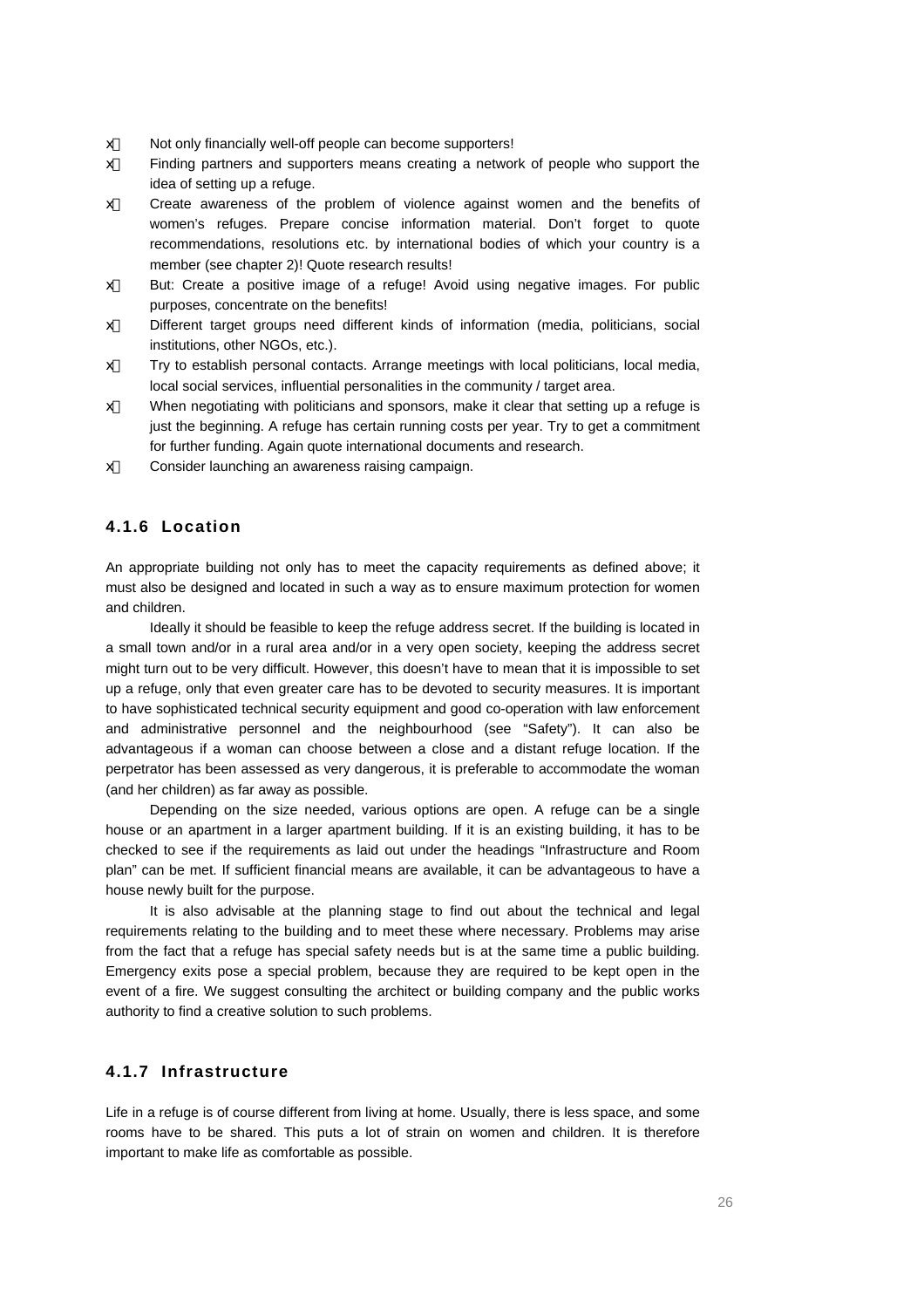#### **The following considerations should be kept in mind:**

- $#$  Women and children need an appropriate environment to be able to recover from their traumatic experiences.
- $#$  Individual needs must be respected. The right to privacy and the scope for individuality should be guiding principles throughout the planning. These considerations presuppose the chance to be on one's own, not only when tending to one's personal hygiene.
- $#$  The refuge should be accessible for women with disabilities.
- $\#$  A women's refuge is also a house for children and young people (see 5.2).
- $#$  Recent experience in some countries shows that refuges which are quite large tend to create a feeling of living in a hotel in the negative sense; they tend to be "anonymous" because it is difficult to get to know each other and to share. It becomes very difficult to create a "community" feeling in large refuges.

Example: A helpful approach might be to imagine that you yourself have to spend some time in a refuge. Shouldn't it offer attractive, spacious rooms with cooking facilities and a separate bathroom? The services provided include free meals, room cleaning, child care, therapy, medical care, and health facilities – just like in a four-star hotel. Although this may initially sound unrealistic, it is important not to think in too narrow terms. Women and children who have undergone violence have a right to the best possible support.

#### **4.1.8 Room plan**

## **Rooms for women**

There should be a room for each woman and her children. There should be no more than two women sharing one bathroom.

Women (and their children) who seek shelter in a refuge are in a crisis situation. This cannot be compared with going on holidays and sharing a dormitory in a hostel or a mountain hut. To enable them to recover from their traumatic experiences, it is essential to create an environment which offers opportunities for solitude and rest. Financial resources are hardly ever so plentiful that a refuge can really offer four-star hotel service.

#### **Shared rooms**

A women's refuge is also a place in which women with similar experiences behind them come together. This gives them the chance to become acquainted with solidarity among women and to understand that partner violence is not a personal but a social problem, that the violence can be halted, and that living together can take many different forms.

There should be at least two larger rooms, a spacious kitchen and a laundry room. One large room should serve as a living room. The other should also be usable for group activities and should be large enough for celebrations (for all the residents plus staff).

Some refuges offer training courses for women. This also has to be considered when planning a refuge.

Example: Equal Project FEMQUA see www.aoef.at

Women should have the chance to cook and take their meals together.

Since women very often come with just a few clothes, it is necessary to have good laundry facilities (washing machines and dryers).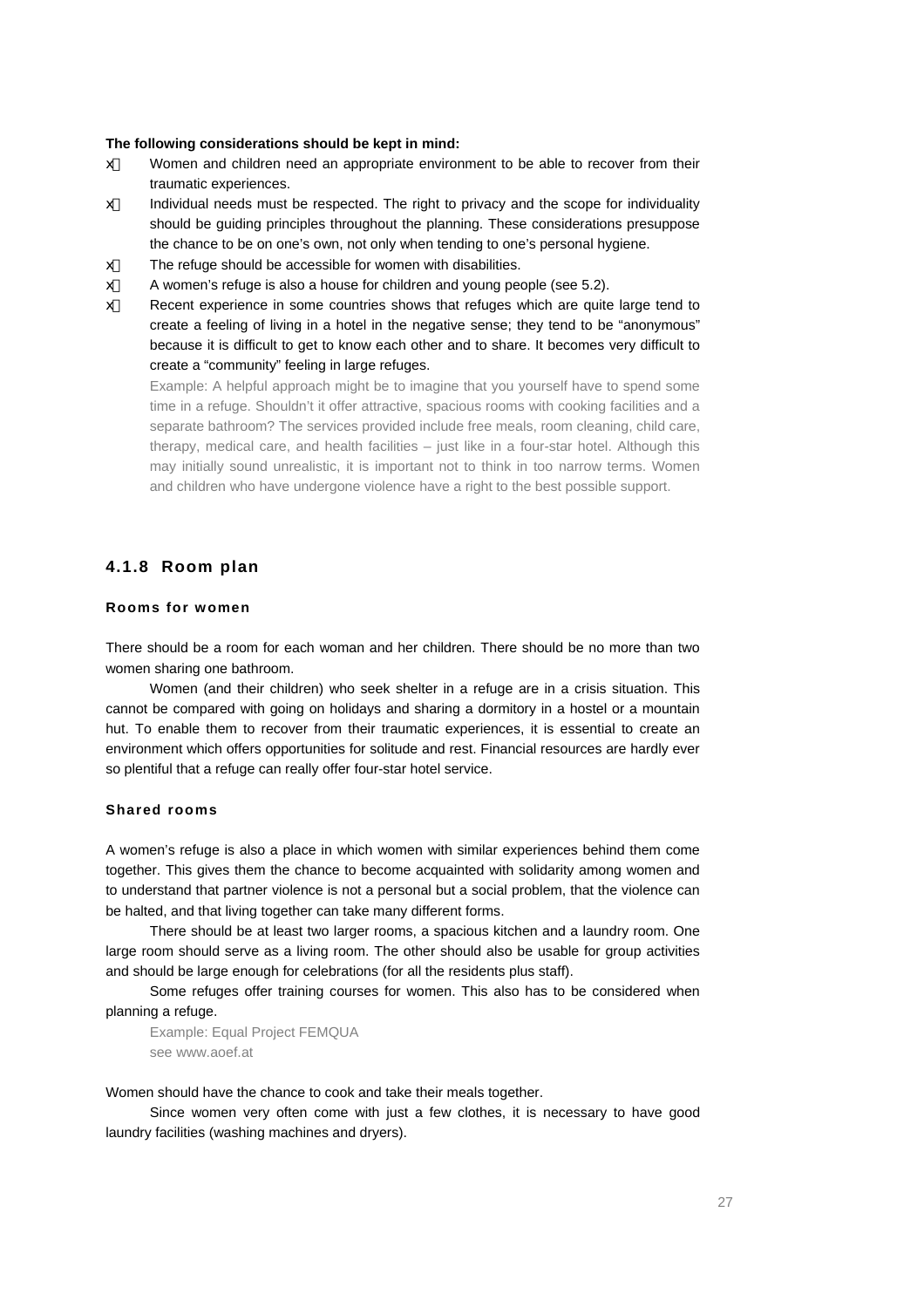## **Rooms for staff**

Separate rooms for counselling and administration are necessary.

There should be a central office room with all the main safety features. If staff stay in the house at night, they need a bedroom with tea-making facilities and a bathroom. At least one room for individual counselling is necessary (more in larger refuges). All office and counselling rooms have to be equipped with telephones and computers with Internet access.

#### **4.1.9 Staffing plan**

For details see chapter 6.2 (Staff).

## **4.1.10 Safety measures**

For details see chapter 7 (Safety).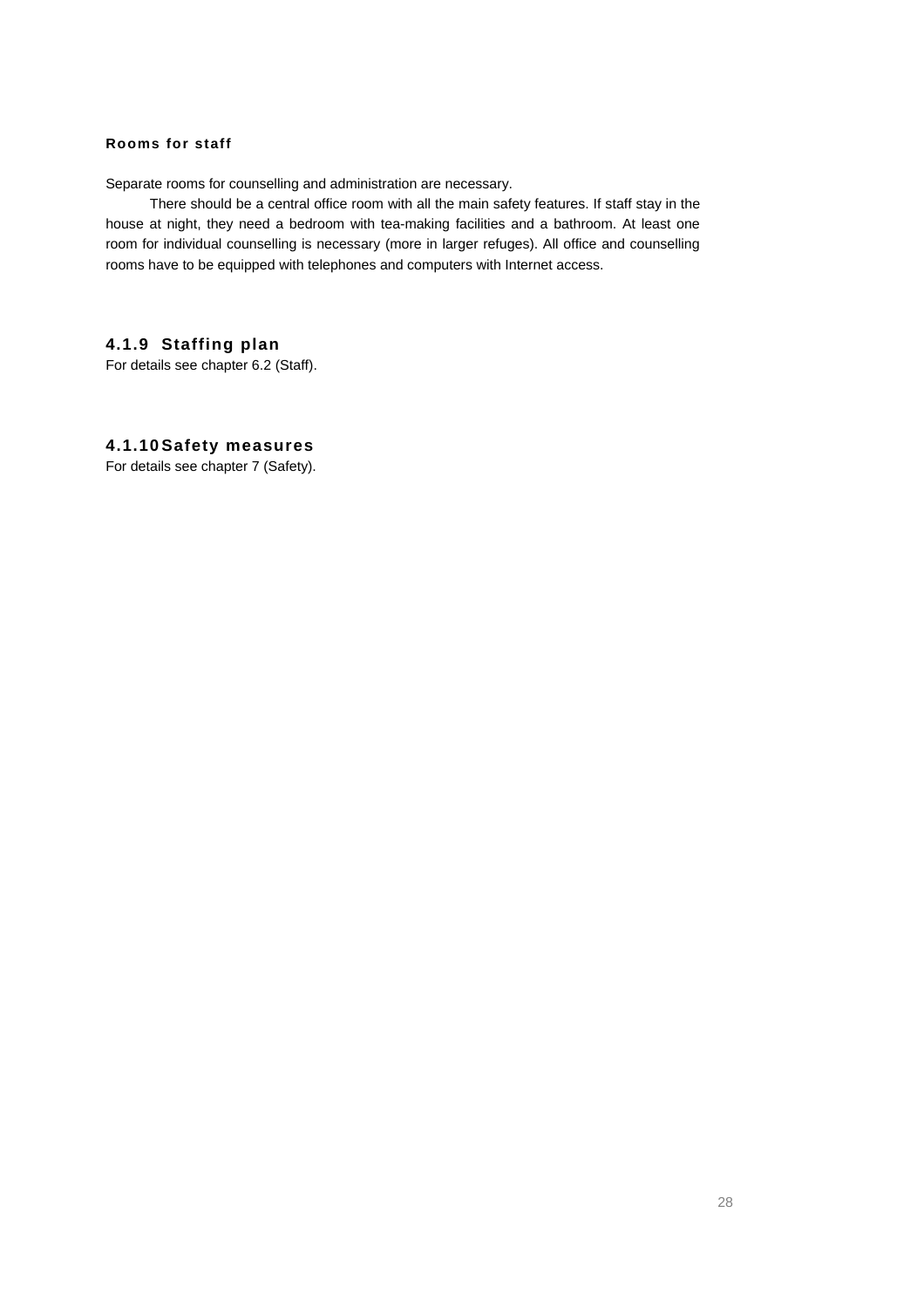## **EXAMPLE:**

When planning the number of rooms, the kind and size of rooms etc., the maximum number of women and the number of staff has to be already known. It is possible, however, to make a distinction between what are basic requirements ( ) and what are valuable extras ( ).

#### **Rooms for women and their children:**

- living units for women and their children (1 room per woman and her child/children): one extra room for large families
	- one bathroom per family, otherwise
- ഞ one bathroom shared by 2 units
- large kitchen (if the living units are not equipped with cooking facilities)
- assembly room (for daily and weekly house meetings) = dining room living room(s) for women (library, TV, stereo, tea/coffee-making facilities, etc.) study/seminar room equipped with computers
- play rooms for children (depending on the size of the refuge) see 5.2 "Services for children"
	- separate rooms for various age groups (0-5 years, 6-12 years, 12+), equipped with toys and facilities appropriate to age:
	- activities room
	- a multi-function room
	- room for reading, doing homework/study (quiet)

#### **Staff and counselling facilities:**

room(s) for crisis intervention and counselling (depending on the number of staff) rooms for child care workers

administrative and office room(s), equipped with telephones, PCs, photocopier, fax room for night shift (incl. bed, washing and tea-making facilities)

#### **Rooms for household purposes:**

- large store room for household goods, especially with a communal household structure (food and drinks, office supplies, clothes, toilet articles, etc.)
	- extra storage space (outside the refuge) should be available for storing private furniture, donations, etc.
- laundry room
- room for heating and hot water system
- store room for bikes, prams, etc.
	- additional store room for garden furniture, gardening tools etc.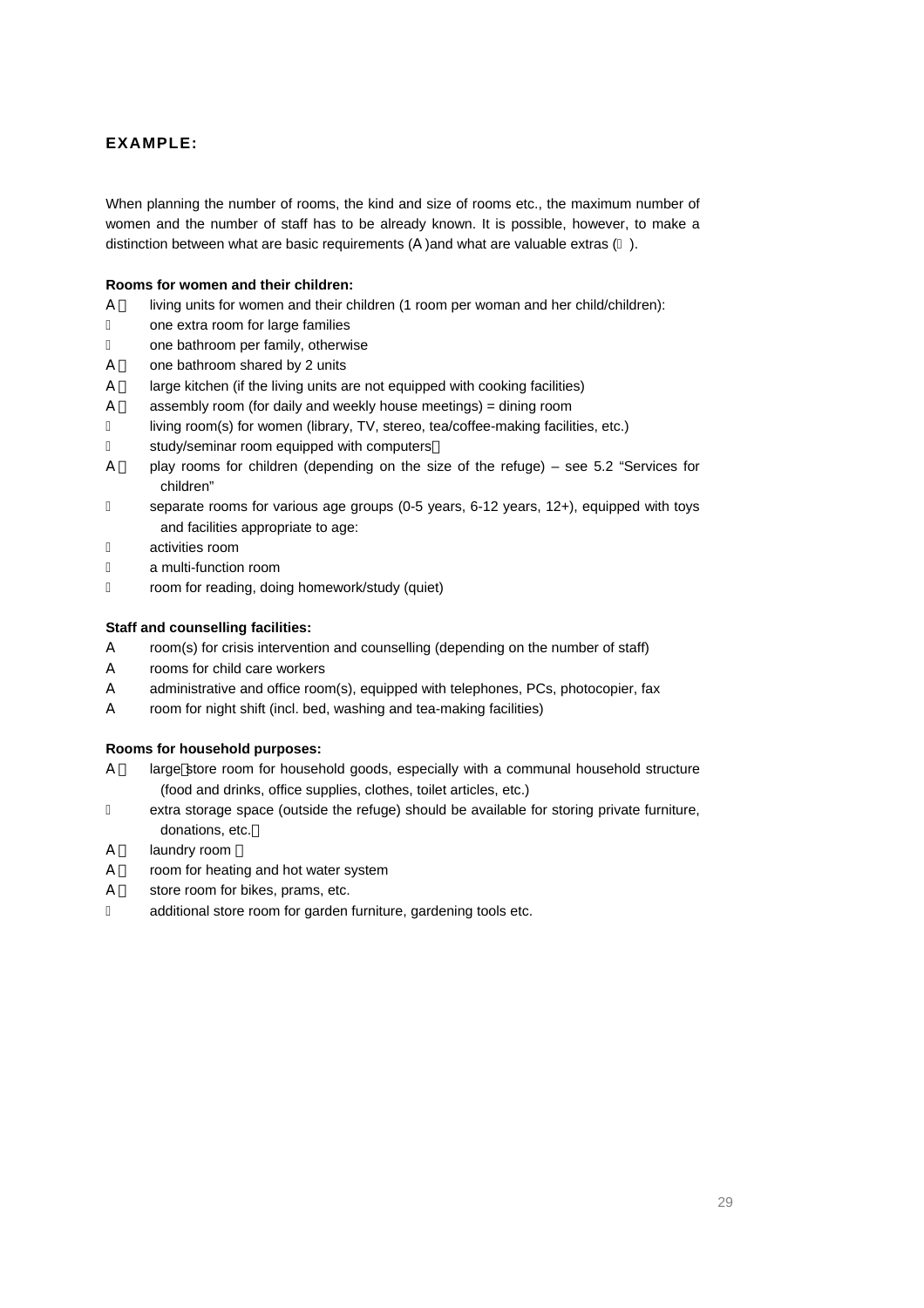#### **4.2 FUNDING A WOMEN'S REFUGE**

Financial considerations are crucial in all aspects of setting up and running a refuge. The extent of financial resources has an immediate and significant impact on the quality of staff and services offered and on the living conditions in a refuge. They can be seen as a clear indicator of the value society attaches to combating violence against women.

Raising sufficient financial support is usually one of the most difficult tasks when trying to set up and run a refuge. In most countries raising funds is difficult in both the public and the private sectors.

## **4.2.1 State Funding**

Women's refuges are victim service institutions performing an important social function. As such they should rank on a par with the other social services which the state provides. The state is obliged to afford protection from all forms of violence in private and public contexts. By extension, governments and state bodies are called upon to provide adequate funding for women's refuges and other women's support organisations (see chapter 2).

In recent decades modern democratic states which regard the provision of basic health and social care as one of their most important functions have tended to entrust more and more of the state's responsibilities to non-governmental organisations. These NGOs are independent, non-profit associations receiving public funds in order to perform social or socio-political functions and to provide specific services.

Most women's refuges in Europe are run by women's NGOs, which have in the past decades acquired a great deal of expertise and practical experience in supporting female victims of partner violence. This form of service provision for women has proved effective and should be adopted when new refuges are established, because women's NGOs are more flexible than public bodies in organising support systems on the ground. Moreover, victims tend to be less reluctant to seek help from non-governmental organisations than from state bodies.

Example: In the Austrian federal province of Upper Austria all the women's refuges are run by NGOs, and their existence is enshrined in law. All four women's refuges in Vienna have signed a contract with the municipal authorities covering their financing for an unlimited period. The Spanish province of Andalusia has approved an action plan to run for several years which includes the financing of the province's refuges.

Understandably, state bodies that finance women's refuges require compliance with quality standards and the provision of professional services (see the chapter on Standards). At the same time it is important that the state bodies recognise the refuges' professional independence. The quality of the work done in the refuges needs to be subject to internal and external evaluation (see the chapter on Evaluation). It should be remembered, though, that the quality of support services depends on the availability of adequate funding and other resources. Violence against women and children also incurs "costs". As the studies quoted in chapter 2 show, violence against women and children – apart from having a social impact – is a major drain on the financial resources of the state and the public authorities. Investment in preventive action, by bringing about a "less violent" future, thus also reduces public expenditure on the costs incurred by (domestic) violence. This is particularly true of the funding of women's support services.

#### **Here is a summary of recommendations for the financing of women's refuges:**

- $#$  Women's refuges should be run by professional women's NGOs.
- $#$  The financing of refuges should be enshrined in legislation.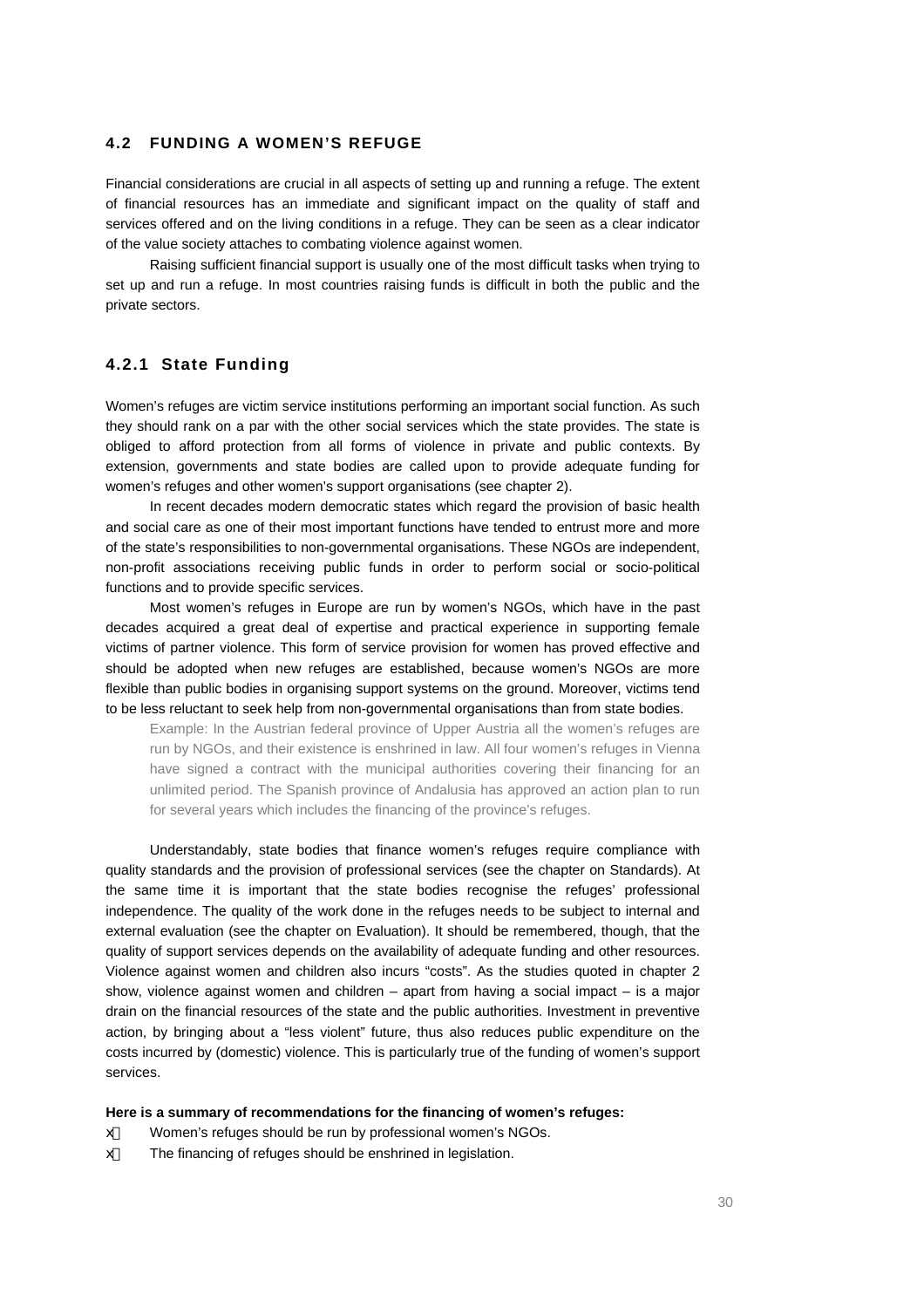- $#$  If women's refuges, helplines and other support organisations are to operate properly, they need long-term or unlimited contracts with the public authorities guaranteeing payment of the envisaged funding. Constant battling for money uses up a great deal of time and energy which is taken from the actual work with women and children. Financial insecurity and the dependence of the refuge have a contra-productive impact on the goal of providing women with security and independence.
- $#$  The funding contract should cover all of the services provided and not be split up into individual contracts.
- $#$  The funding must be adequate and comprehensive: it should also include public relations and awareness raising work.
- $#$  The contract should include recognition of the services' professional independence and the formulation of the professional standards to be met.
- $#$  The funding should be sufficient to quarantee the maintenance of professional standards.
- $#$  Staying in a refuge should be free of charge for abused women and their children.
- $#$  Each woman must be able to go to a refuge of her choice independent of funding regulations. Only the woman concerned is able to judge if she is safe in the nearest refuge or in a refuge that is further away. The level of funding must not place constraints on this freedom of choice.
- $\notin$  Refuges should not be forced to finance the services they provide themselves; they should be expected to contribute only a small percentage of their overall budget through their own fund-raising activities.
- $#$  Private sponsoring should be used only for specific and supplementary acquisitions like children's playground equipment, a TV set or PCs for training purposes, not to cover the regular running costs of the refuge.
- $#$  The funding contracts should also state that any funds raised through private sponsorship should not have an impact of the level of state funding, which would mean that the state withdrew from its responsibilities.

The experts from refuges should generally be involved in the formulation of criteria for the public funding of services for women victims of violence. Women's experts in the field can contribute their expertise to a realistic detailing of the tasks involved and to establishing standards for refuge work. Their expertise should be taken into account in drawing up funding guidelines, so that these guidelines promote rather than obstruct the work of the refuge. If procedures become too bureaucratic, they divert valuable resources which are needed for essential tasks.

## **4.2.2 Obstacles to basic funding**

It is still the case that a large number of women's refuges have to rely on grants from private foundations or on sponsoring for their funding. In the new EU member states many women's support services owe their existence to financial support from abroad or from international organisations. The goal must be for women's refuges to be funded by the state in every country. This will require the EU to issue binding directives to that effect.

Women's refuges everywhere must realise that they will have to continue fighting for these basic demands in the foreseeable future. When negotiating with public authorities, it is vital to point to the interdependence between structural and individual violence, between adequate financial resources and the required support for women. Founders and workers in each refuge have to decide for themselves if they want to set up and run their refuge "at all costs" or if there is a cut-off point below which the services cannot be provided. High-quality work for abused women can only be done with adequate financial means. However, this implies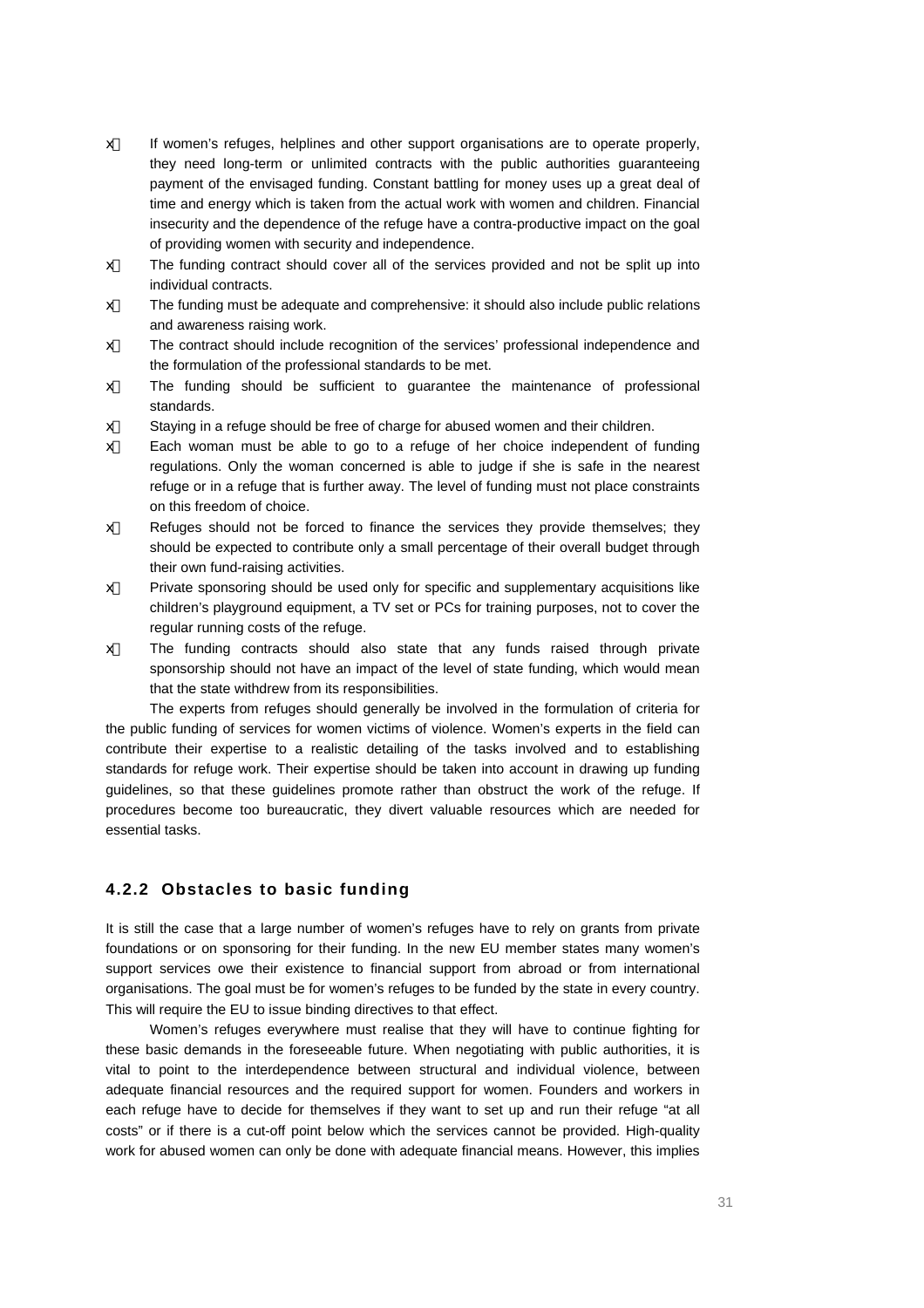constant information activities and awareness raising, especially among politicians, to ensure that they support or continue to support women's refuges.

In many refuges women have to pay rent, out of their own pockets or from their social welfare allowances. It is important at least to guarantee that only rental costs are charged. In line with society's responsibility for combating violence, women victims of violence and their children should never be asked to cover the costs for counselling and other support services. Care for the children must also be free of charge. These services represent an obligation which the state is required to meet and not something that women have to be able to afford.

## **4.2.3 Private Sponsoring**

As argued above, private sponsoring should be used only to finance special acquisitions, while the regular running costs of a refuge should come from state funding.

However, many refuges still have to rely primarily on private sponsoring. We therefore include some advice on raising sponsoring:

As far as private sponsoring is concerned, it must be clear that violence against women in the family / in intimate relationships is a difficult subject to address and to communicate. To some extent it is shrouded by taboos which make many people feel uncomfortable. Every campaign or activity has to take this into consideration. However, it is necessary to go to the people, to tell them about the work done in refuges and in women's support services, and to find the points which could induce people to become interested in supporting this work.

Fundraising und sponsoring for non-profit organisations and projects can mean a variety of support (cash, equipment, services, personal help …).

#### **Financial support can be generated through:**

- $#$  Donations
- $#$  Gifts
- $#$  Private support
- $#$  Organising events (fundraising parties)
- $#$  Charity bazaars (toys, second-hand-clothes, handmade articles)
- $#$  Co-operation with companies

## **What to do to raise support and donations**

#### **Presentation of your group's efforts to found or run a refuge**

- $#$  Create awareness of the problem of violence against women and the benefits of women's refuges. Prepare concise information material. Don't forget to quote recommendations, resolutions etc. by international bodies of which your country is a member (see chapter 2). Quote research results.
- $#$  But: Create a positive image of a refuge. Avoid using negative images. For public purposes concentrate on the benefits.
- $#$  Describe the impact and effectiveness of the work in a refuge / crisis centre. Sponsors like to work with strong partners.

#### **Contacting sponsors and supporters**

 $#$  Finding partners and supporters means creating a network of people who support the idea of setting up and running a refuge.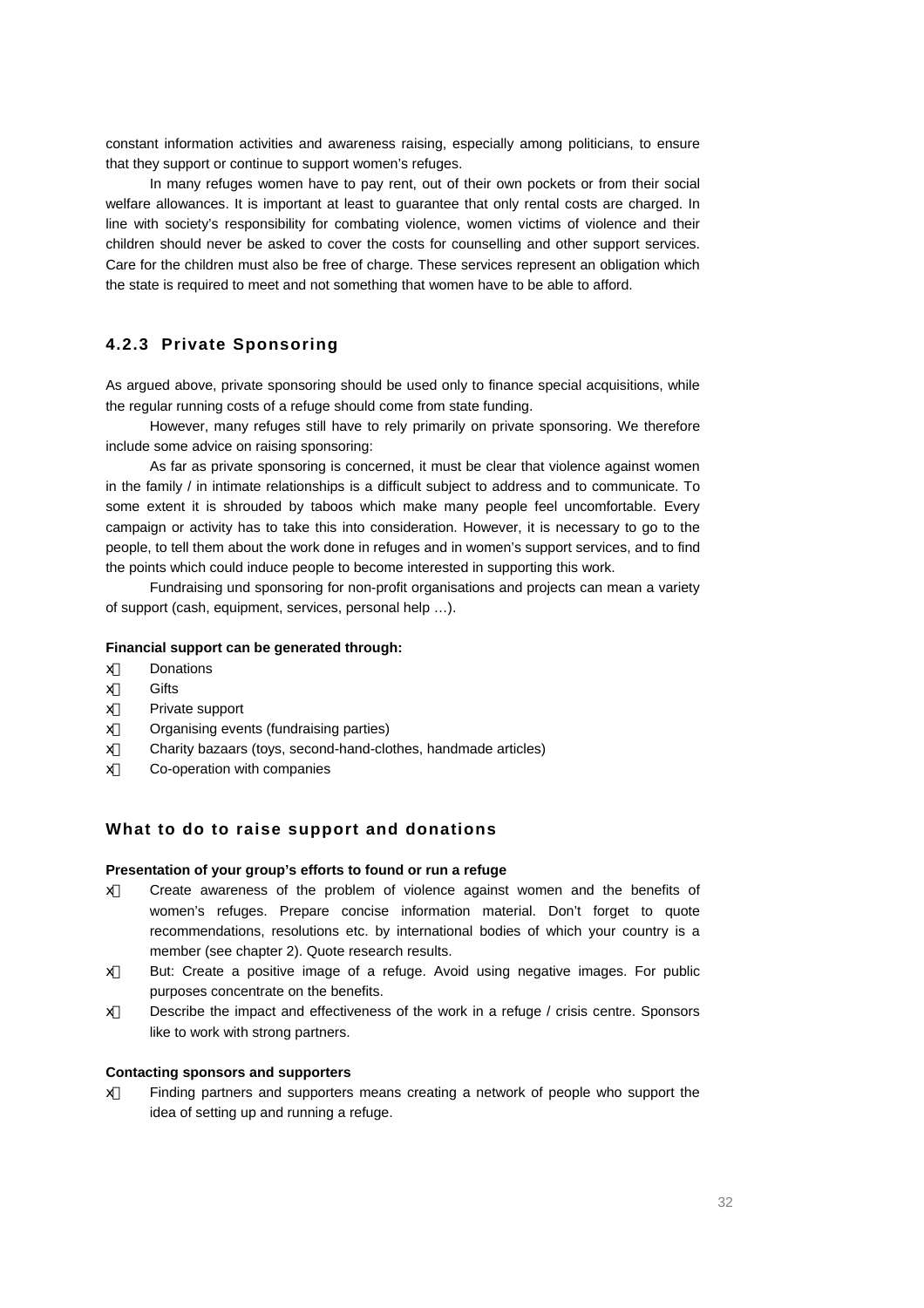- $#$  Try to establish personal contact: arrange meetings with local politicians, local media, local social services, church groups, influential personalities in the community / target area.
- $\#$  Make a list of your contact persons and keep it updated.
- $#$  Motivate different people to do something for the refuge.

#### **Target group**

Different target groups need different kinds of information:

- $#$  Sponsors are interested in their economic success. They expect professional and efficient work. They will support you if your work matches the image of their company.
- $#$  Supporters are interested in social problems. They want to be inspired by our aims. Show them that their donation is necessary and useful. Give them the feeling that their support is valued.
- $#$  Politicians (and journalists) need facts and figures.
- $#$  Journalists need people-based stories.
- $#$  Local social services need a comprehensive description of the services and support provided.
- $\#$  You should look after each target group in terms of their needs, e.g. detailed information, personal thank-you letters or regular circulars/newsletters describing your activities.

#### **Looking for sponsors**

- $\epsilon$  Check your network! Which person could know something about a particular company or might introduce you to someone in a management position?
- $#$  Ask for information about companies by calling their public relations or marketing departments.
- $#$  Ask for their aims: maybe they want to improve their image, to demonstrate a sense of social responsibility, to gain wider publicity, to support an NGO in order to improve communication with their business partners, customers or the public authorities, to increase the identification of their employees with the company (CI), etc.
- $#$  Make sure that you know the correct names of your partners, titles, telephone numbers and addresses. Your partners must know the same of your organisation, as well as who is responsible for the next steps.
- $#$  Ascertain what they can offer you (cash, equipment, services).
- $#$  Ascertain what you can offer the company. Apart from the refuge meeting an urgent social need and enhancing the company's image (through their support for your organisation), you can point out the company's publicity in the media, in your information material, at fundraising parties etc.
- $#$  At your first meeting explain your work and give a written summary of your plans. Keep it short and simple (1-2 pages). You can provide more detailed information later if asked. Explain your financial planning for the refuge. Ask for a specific amount of money for a special project such as furniture, children's toys, a van for the refuge, special events etc. Let them choose between at least two sponsorship options.
- $\notin$  It might be useful after the meeting to send a memo on the arrangements made, to ensure that both sides are working on the same understanding.

#### **Looking for supporters**

Everybody can be asked to support your work (by donations or by doing something):

- $#$  Write a list of what you need (brain-storming).
- $#$  Distribute this wish list in meetings, in a newsletter, on the website, in church groups, etc.
- $#$  The wish list must be regularly updated.
- $#$  The wish list can include current, specific needs, e.g. for the office or for the activities for children.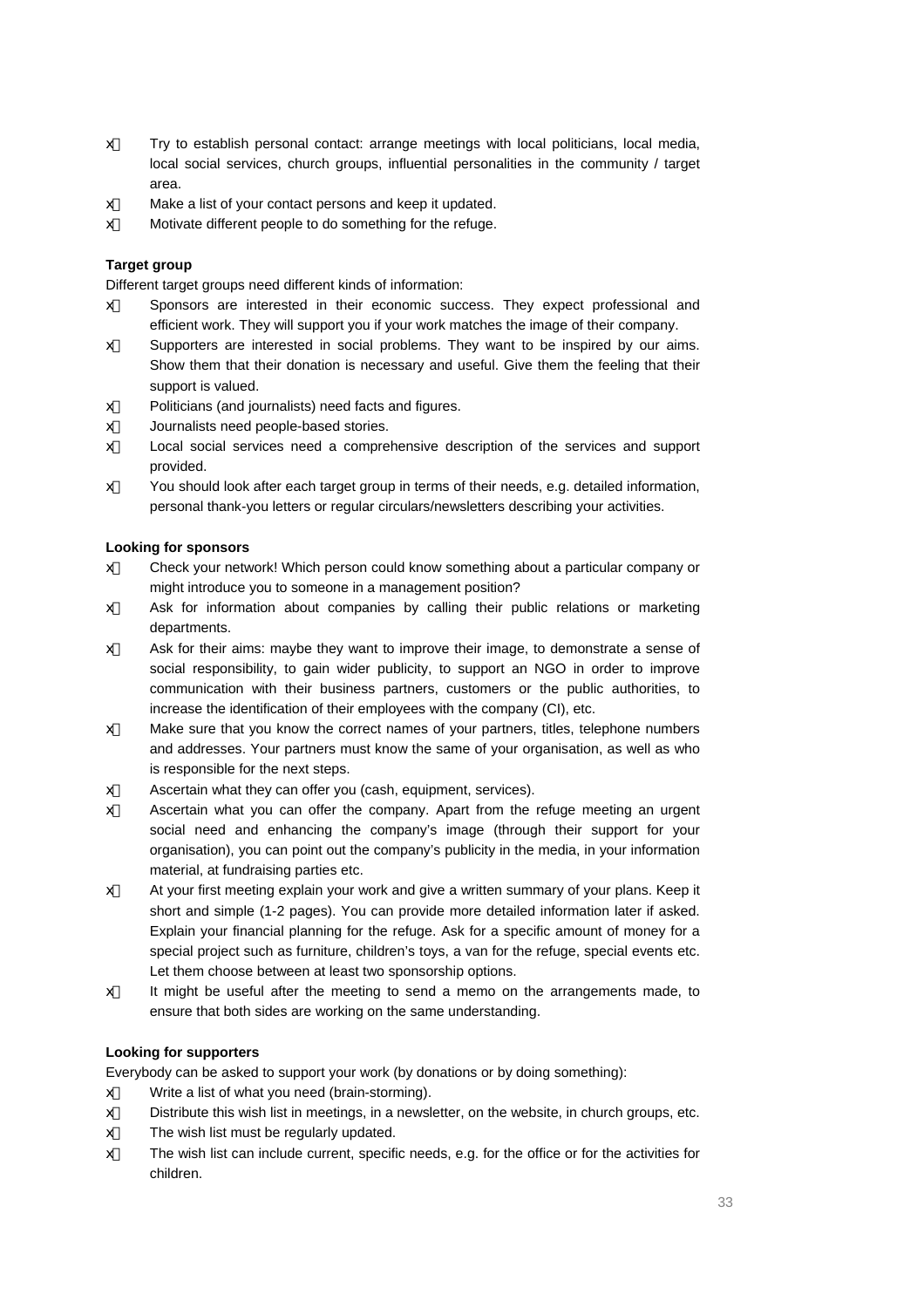- $#$  The wish list should include the need for donations in cash ("if you want to leave the shopping to us").
- $#$  A staff member should hand out a receipt / acknowledgment to the donor.
- $#$  By making the most of your contacts, you might find other supporters. Church groups or charity organisations might well want to support your work. Musicians, bands might want to give a concert; artists could make a public sale of their art for the benefit of a refuge. A neighbour might like to repair the bicycles of the children in the refuge.
- $#$  Supporters need personal contact. Remember that they like to choose how much time and effort they invest.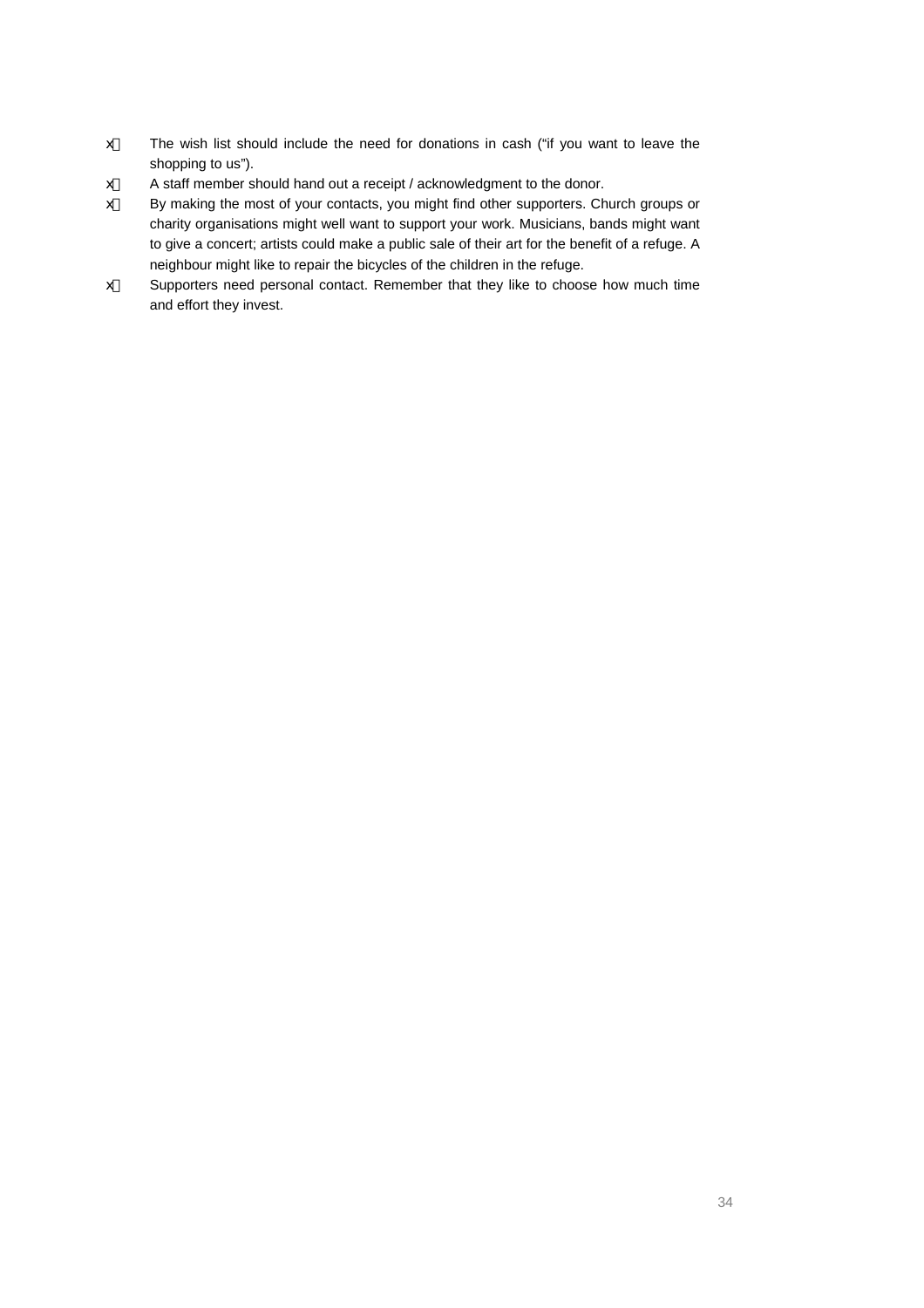# **5. SERVICES FOR WOMEN AND CHILDREN**

Women's refuges offer a variety of support services, carry out a wide range of activities and fulfil a vital function in society. As far as the services are concerned, refuges provide shelter, crisis support and counselling for battered women and their children – also for non-residents or former residents. Moreover, women's refuges seek to prevent male violence against women: they set out to raise public awareness of the issue of violence, its causes and consequences and the necessity for specialised support services for victims. A network of supportive individuals and organisations and close co-operation with other professionals help to achieve this goal. To ensure the quality of services it is necessary to maintain documentation and to carry out evaluation (see chapter 11).

## **5.1 SERVICES FOR WOMEN**

The services described below are those which refuges commonly provide for abused women and their children. There are different organisational models for implementing the services. What is of overall importance is that these services are provided in accordance with the goals and principles outlined in chapter 3.

#### **24 hour services**

It is essential that women receive crisis support and that they can come to the refuge at any time, even during the night.

 Resources of accommodation may unfortunately be limited. There should be a policy on how to handle capacity constraints. However, it should be a matter of principle that no woman in acute danger is turned away and forced to stay with or return to the violent partner.

When there is only one women's refuge in a given region, then this refuge must be open round the clock to admit women and their children. If a region or city has more than one refuge, at least one must be open on a 24-hour basis. Transport should be available at the lowest possible cost (preferably free of charge) to enable women and their children to get to the refuge without having to worry about the costs.

Example: The refuges in Vienna pay the taxi fare, drawing on a special budget created for this purpose.

Going into a refuge is usually not the first step a woman who is abused by her partner will take. The first personal contact is usually established by phone. Many refuges also operate a 24-hour helpline and counselling on the phone. Again, at least one 24-hour helpline should be available in the region/city to provide crisis support on the phone and assist in referral to the nearest refuge. It is important to ensure the widest possible publicity for the emergency phone numbers of refuges and helplines, so that women are aware of the existence of this support and actually turn to refuges for help (see chapter 9). A refuge worker should always speak to a woman before she comes to the refuge (see the section on "Admission procedures" below).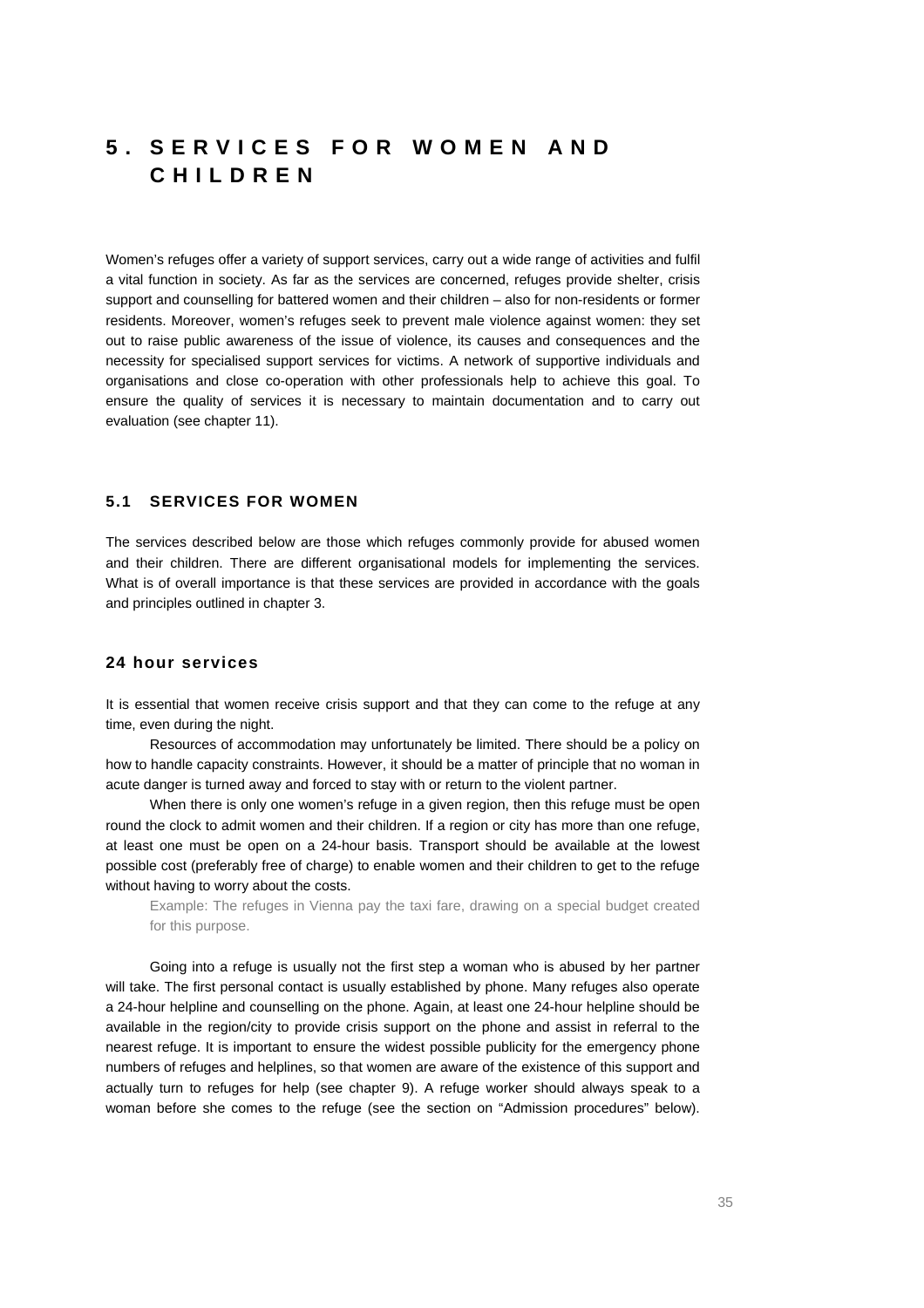## **Counselling**

Counselling is one of the key services provided by women's refuges. Some refuges also offer counselling for non-resident women. Other refuges run separate counselling centres. Sometimes these centres also work as contact points for women who need a place in a refuge.

However the counselling service is organised, the most important consideration is that a woman subjected to violence is offered professional counselling and that she is informed about all the services available to her and her children.

Examples: AMCV in Portugal; Casa delle Donne in Bologna, Italy; Women's Aid in the UK

The first meeting serves to establish a relationship of trust. The refuge worker should listen carefully and identify the needs of the woman seeking help. Women have the right to receive professional and non-judgemental support, no matter what decision they take. The counsellor must always guarantee to the woman that all information is treated confidentially and that she can remain anonymous.

It is important to assess the dangerousness of the violent man and to elaborate safety planning (see the section on "Safety" below). The woman seeking help should also be given information about her rights and opportunities. Some of the information can be in written form. For her own safety it may be necessary to advise her not to disclose the information to the perpetrator.

It is also important to identify the resources and social network (family, friends, community services and so on) to which the woman can turn for support.

An individual plan should be drawn up for each woman detailing the support available.

## **Admission procedures**

How can women and children find the refuge? There are different models. In one the refuge is linked to a counselling centre whose address is publicly known, while the refuge address is kept secret. The woman will come to the admission/counselling centre first. In the second model the refuge – with a secret address – is contacted by phone and the woman seeking help is given the address of the refuge. There are also refuges which pick up the woman at a pre-arranged meeting place.

The woman (and her children) should be admitted by a professional refuge worker. Since many refuges do not have enough personnel to be staffed on a 24-hour basis, this might be difficult. At all events the woman should have the right to receive professional crisis counselling within the first few hours of her stay in the refuge.

Coming to a refuge may at first be a very bewildering experience. It is important to provide intensive help and assistance at the beginning of a woman's stay, and she should have a contact person from the start, ideally the refuge worker who admitted her or who carried out the first counselling. This is an important factor in establishing a relationship of trust and helping the woman to get her bearings. One should not underestimate the stress caused by the crisis situation the women and children are contending with, compounded by the stress of a completely new environment and dozens of unfamiliar faces.

Example: Many refuges have a notice board with pictures of all the women working in the refuge, together with theirs names and functions, to help the women and children get to know the staff.

After the orientation phase the woman should in principle have the right to choose a counsellor who should then be her contact person throughout her stay in the refuge. Often this will be the same person who was there for her at the beginning and with whom she has developed a close relationship. If this is not possible (for instance because the chosen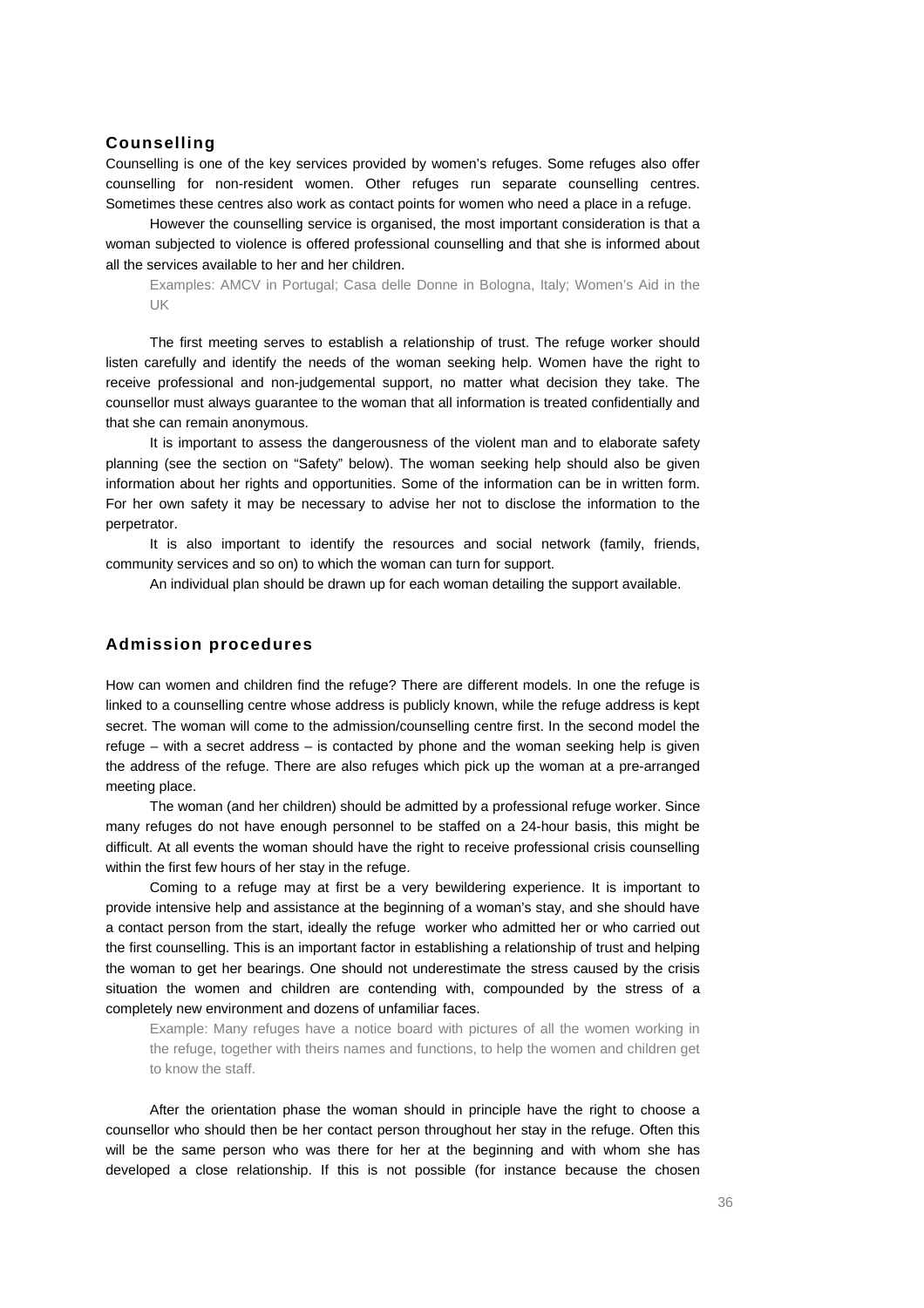counsellor is booked out at the time), a viable alternative should be found in consultation with the woman.

When a woman comes to the reception centre or to the refuge, an evaluation of the needs of the woman and children and the degree of risk they are at should be carried out (danger assessment, safety planning, see Handout). The woman and children should be given the most important information about the refuge, and should be made familiar with the guidelines for life in the refuge (see chapter 8).

## **First phase of stay – Reflection period**

The first phase, the reflection period, is the period in which the woman becomes familiar with the refuge and the staff, in which she recovers from her traumatic situation, gets used to living in the refuge, reflects on her needs and concerns, and starts making decisions on the next steps she will take. This phase can last from some hours to several days or even weeks.

In this phase the women has to decide if she wants to stay in the refuge or go somewhere else and if she wants to separate from her partner temporarily or permanently. It is important that the counsellor conveys to her clearly and repeatedly that it is up to her to make the decision, that she has the right to stay with her partner as well as the right to leave him. It is also very important that the woman knows that she can always come back to the refuge, even if she went home in-between. If the woman decides to go back to her partner, it is necessary to discuss the issue of safety and to develop strategies together with her on how to protect herself and the children, and how and where she can get support.

Some women ask whether violent men can change, if their partner can change. The available possibilities need to be looked at. In some countries programmes for violent men do exist. In this case a woman might make it a condition for her partner to attend such a programme if he wants her to return. However, it is advisable to refer violent men to perpetrator programmes only if these attach the utmost priority to the safety of the victims and work together closely with the women's services. Perpetrator programmes have to be victim-oriented and very concerned about the safety of the victims (see chapter 12).

It is especially important at this stage to ensure that the woman receives intensive and carefully thought-out counselling, because it is at this stage that most women decide whether or not to return to their partners.

## **Individual counselling and empowerment**

During the individual counselling sessions all the woman's needs and concerns are evaluated and priorities are established. An individual schedule for counselling and supporting the woman is drawn up. The professional's job is to discuss with her the full range of available options and to support her in achieving her goals.

Women need support in making their own choices. They must receive support in the process of empowerment and in the strengthening of their self-esteem and self-determination. It is important to make a woman feel that she has the power and the right to choose and can determine what she is going to do with her own life. She should also have the opportunity to talk frequently about her experiences of violence and to reflect on them (if and whenever she wants). We should bear in mind that women victims of violence sometimes need a long time before they develop enough trust and courage to talk about their experiences of abuse, especially about sexual abuse.

With the support of the counsellor, the woman comes to understand what strategies her partner used to gain power and control over her, and this enables her to develop strategies to resist and protect herself.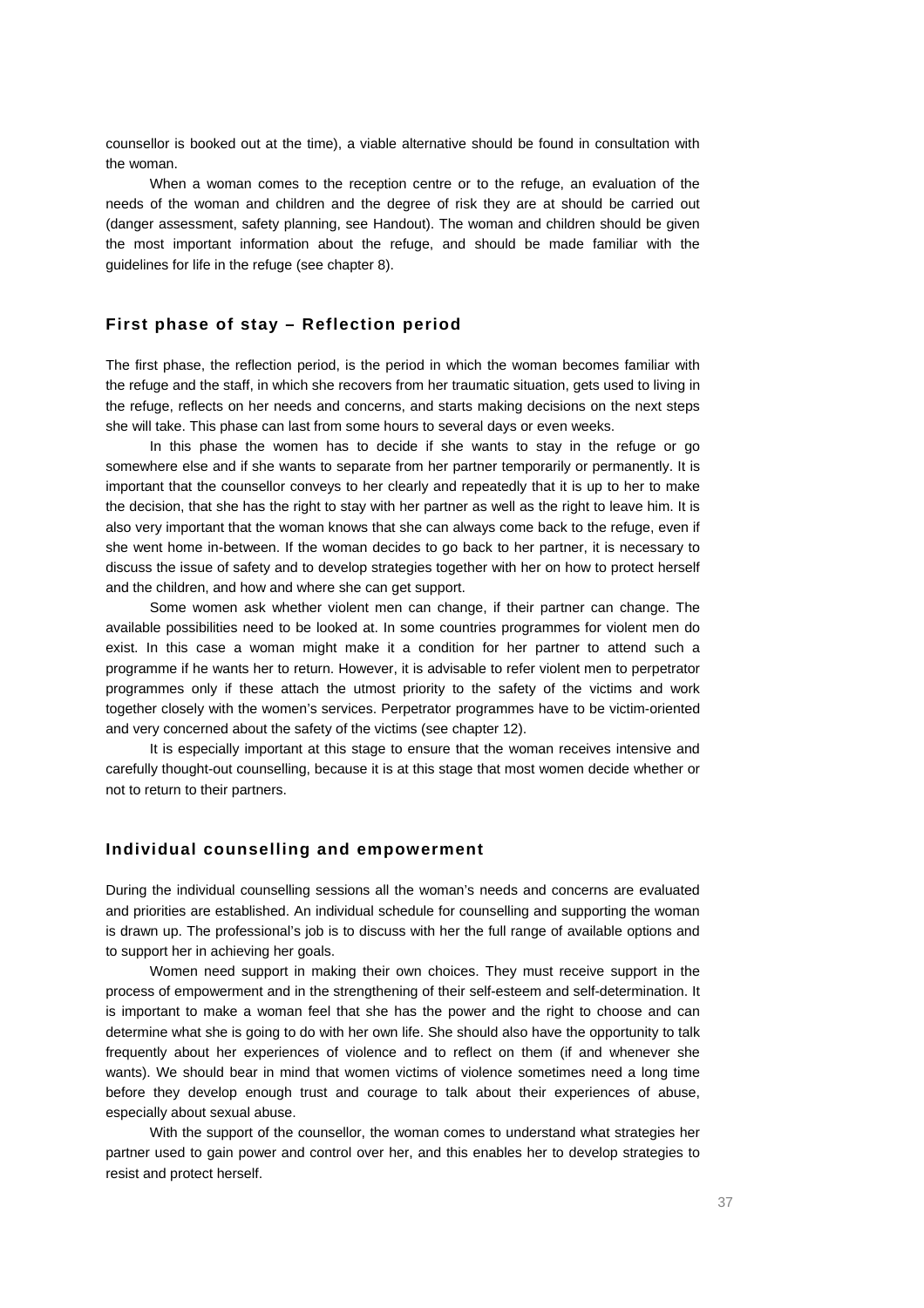Refuge workers should also give women practical assistance in dealing with various administrative bodies and accompany her to the police, to court hearings etc.

It might also be beneficial to talk about women's role in society, about gender stereotypes and gender (in)equality and similar topics and to enhance her awareness of her own role as a woman.

Even bearing in mind that our goal is to empower women and children, there is the danger that we might act for her instead of with her. This comes from the power imbalance that is inevitable between the woman seeking help and the counsellor. It is therefore important for the counsellor always to reflect on the relationship and to ensure that the woman feels supported, not disempowered.

## **Group work**

Women's refuges offer various forms of group work. Group work is a valuable supplement to individual counselling in that it enables women to realise that they are not the only ones undergoing abuse by their partners.

Reflection groups or theme-specific groups are a space for women to discuss various topics: violence but also any issue they feel to be relevant to them. In addition to individual counselling, groups are a tool for helping women in the refuge to become aware of themselves as well as the social environment. The aim is for them to regain their self-confidence and promote interaction with other women. It is therefore important that the group participants feel responsible for the group process. Another specific form of group work is groups in which women discuss their roles as mothers, their problems in bringing up their children etc.

Another form of group work is the creativity group, in which women have the opportunity to express themselves by means of painting, singing, acting, etc.

The groups should be facilitated by a refuge worker. A good model could also be to run the group jointly with a women living in the refuge.

Women's (individual) voices/opinions must be respected in these groups.

# **Safety/Safety planning**

The top priority of all counselling and refuge work is to ensure the safety of women and their children. As Appendix "Safety Planning" explains, the appropriate safety measures have to be planned and implemented independently of the woman's decision whether or not to stay in the refuge. On safety in the refuge, see chapter 7.

# **Self-defence**

Refuges should provide self-defence courses so that women can learn strategies to defend and protect themselves and their children when they are facing a violent situation (see also Seith / Kelly, 2003).

Example: Women experts have developed a special form of self-defence for women – WenDo.

## **Legal aid**

Women victims should be informed of their legal rights and opportunities. Every refuge should provide legal information and support in legal proceedings and procedures.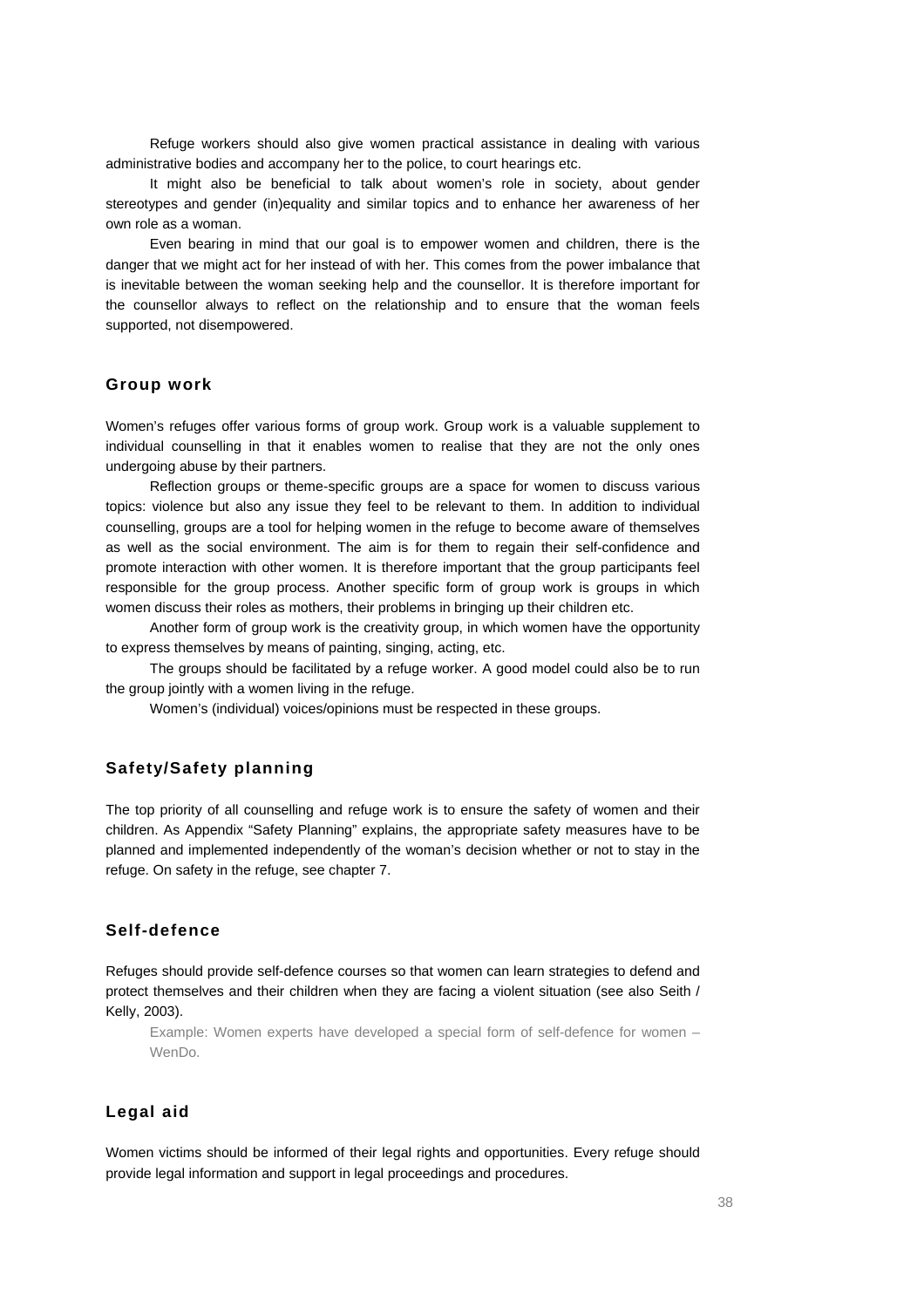Legal information should cover:

- $#$  Specific laws concerning immediate and/or long-term protection from violence
- $#$  Police procedures
- $#$  Restraining orders
- $#$  Matrimonial and divorce laws
- $#$  Parental rights
- $#$  Migration laws
- $\neq$ # Criminal law
- $#$  Victims' rights and compensation under criminal and civil law
- $#$  Social insurance regulations
- $#$  Social welfare regulations
- $#$  Housing laws etc.

Refuge workers should also accompany women to the police, to court, and to other legal institutions and should help them to prepare for legal procedures and court proceedings – for instance, by providing information about the sequence of events or by organising role games in which the woman can practise giving testimony. It is also important for the woman to be accompanied to criminal court proceedings, to prevent secondary traumatisation. According to an EU outline directive, every victim has the right to information and support at criminal court proceedings (see Appendix 1 "International Documents").

In complex legal proceedings it is necessary for women to be represented by a lawyer. It is advisable to select women lawyers who identify with the cause of the victims, who adopt a sensitive approach to representing their clients, and who are willing to take on the case for little or no fee.

Example: In Vienna women have set up a Women's Legal Fund whose money is used to pay for legal representation for women in court cases. The Fund also sets out to contest test cases as a means of facilitating the enforcement of women's rights.

Example: Engaged feminist women lawyers have established a European network, the European Women's Lawyers' Association, within which they collaborate in "enhancing women's equality by means of law" in Europe (http://www.ewla.org).

# **Support in financial matters**

When a woman arrives at the refuge, it is important to support her in financial matters. If a woman does not have an income of her own, the first step is to help in finding resources. In many countries women who cannot support themselves financially are entitled to social welfare. It is an important function of the refuge to assist women to obtain social welfare without timeconsuming administrative delays. To do this it is essential that the refuge establishes good contact with the social welfare authorities.

A refuge also serves the purpose of helping women to secure their rights and enforce their financial claims (e.g. alimony payments for herself and the children, unemployment benefits, children's allowances etc.).

The refuge must see to it that the woman's partner does not have access to her money. If children's allowances or other forms of financial benefits for the family are transferred in the perpetrator's name, this must be changed so that the benefits are paid to her.

Migrant women often have to face discrimination over their entitlement to social welfare benefits. In this case the refuge should assist the women to obtain money from private donations and sponsors.

Example: The Viennese refuges have established the Monika Burdak Fund, named after a refuge worker who was strongly committed to the rights of migrant women and sadly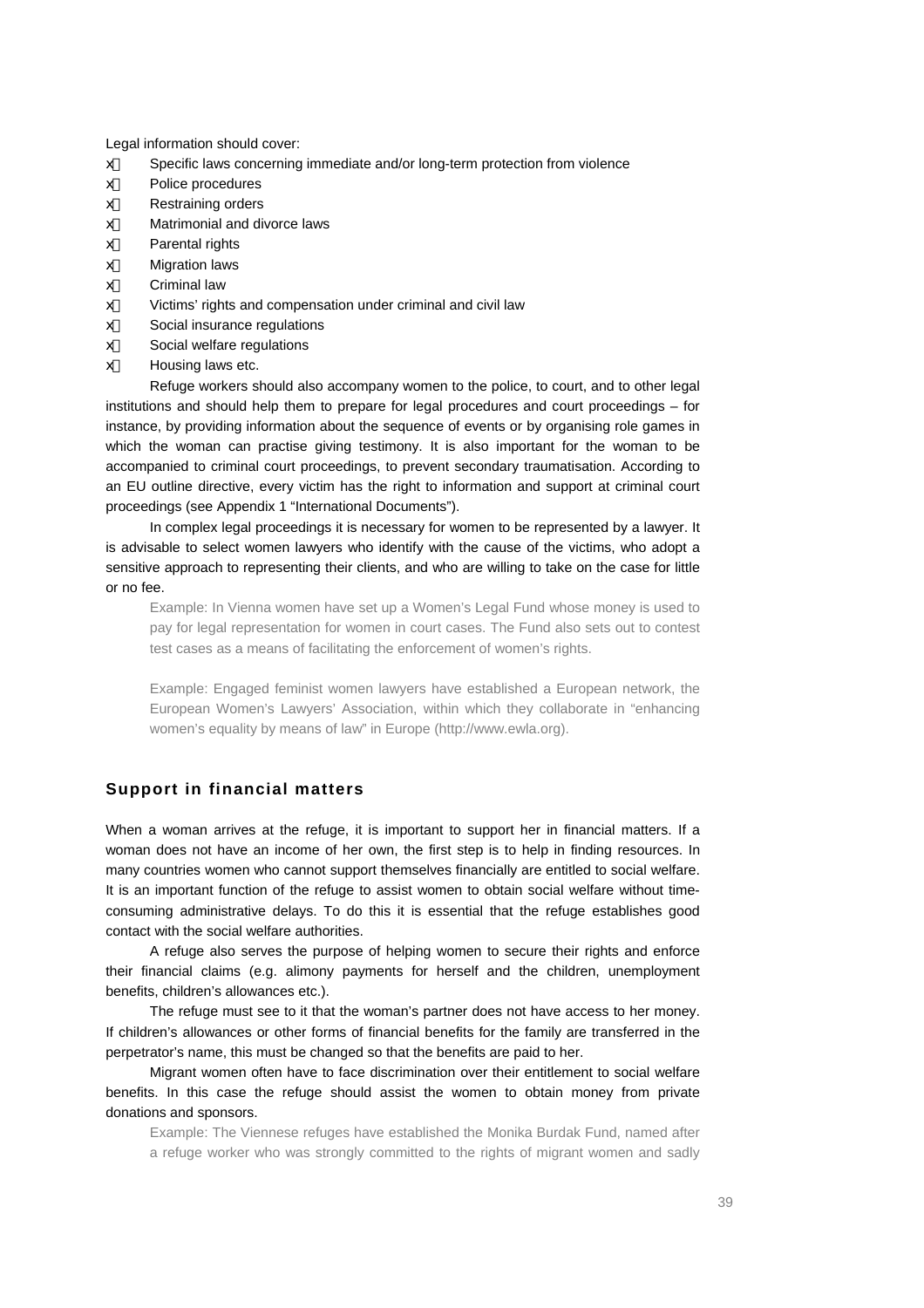died at a young age. For this fund the refuge association is raising money through private sponsoring. This money provides financial assistance to migrant women and their children.

## **Support in housing matters**

Women who are subjected to domestic violence, and especially women with small children, are often faced with the prospect of destitution, if the perpetrators refuse them access to money or an independent income as part of their control strategy.

This means they have difficulties finding affordable accommodation. It is very important that the applicable laws guarantee women victims of violence and their children the right to return to the family home as soon as possible after their stay in the refuge, or the right to stay in the home rather than having to go to a refuge all together (see also chapter 12).

If for any reason women cannot stay in or return to the family home, it is necessary to assist them in housing matters. It is advisable to co-operate closely with the local authorities and housing offices to raise awareness of the plight of abused women. These public bodies should feel responsible for giving such women immediate access to temporary accommodation at low rent (see also chapter 10).

Example: Vienna has a very efficient housing programme which enables women (also migrant women) to be given affordable accommodation within a matter of weeks.

# **Support in health-related matters**

When a woman is admitted to a refuge, she may need medical assistance right away. Refuge workers should accompany her to the medical services and ask for comprehensive documentation of all her injuries. The documentation could serve as evidence in court (more about methods of documentation and sensitisation of health professionals in the WAVE Manual on Training and Sensitising Professionals, Vienna 2000). Women should have access to medical services free of charge, provided by the State or in medical centres that collaborate with the refuge.

## **Support in job-related matters and training**

It is an important function of the refuge to support women in job-related matters, to assist them to keep their job or to get a job or enrol in a training programme.

Violence is an obstacle to the employment and equality of women. A woman may, for instance, lose her job because her violent partner harasses her at her place of work or prevents her from going to work. It also often happens that women quit their job or are dismissed because they cannot go to work after being beaten. The support of the refuge or the counselling centre in job matters is therefore very important. One further function is to encourage and assist women who are unemployed to find a job or to improve their qualifications.

Women can be supported when they apply for a job or are preparing for the job interview, by doing role-games with them, for example. Refuges also work closely with employment programmes. In some countries there are specific services or programmes for women.

For migrant women the first step might be to arrange for a course in the local language. Some refuges also provide training and qualification themselves.

Example: AÖF, EU Equal Programme Project "femqua", http://www.aoef.at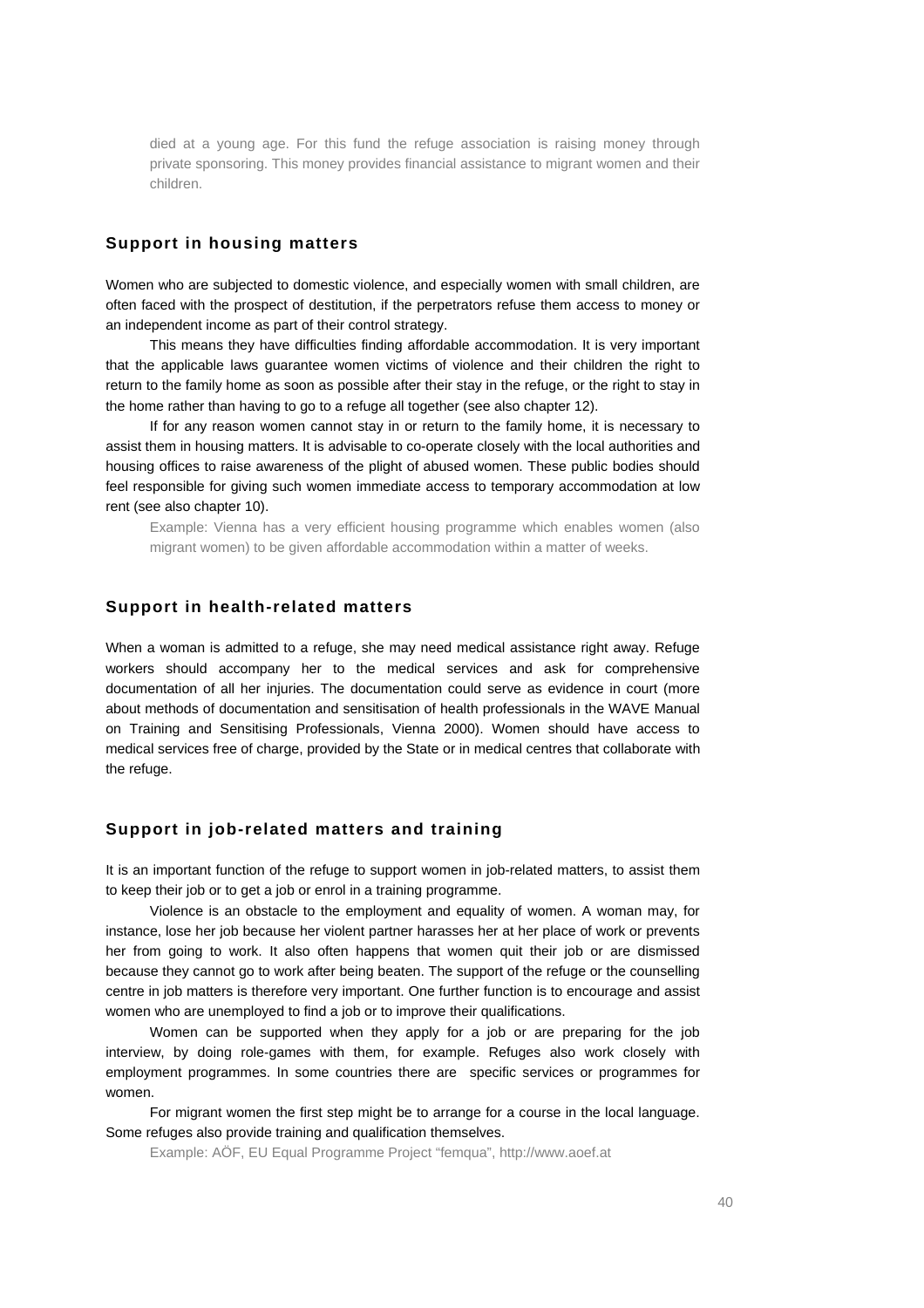## **Migrant and minority women**

Women's services should have staff from all the relevant ethnic minority groups and provide counselling in various languages. Information material should also be available in different languages.

When working with migrant women or women from ethnic minorities, it is important to be aware of socio-cultural diversity and to respect it. Refuge workers should be aware of their own stereotypes or prejudices that can obstruct the provision of adequate support.

In many countries migrant women and asylum seekers depend for their legal status on their husband's residence permit. It is therefore necessary to advocate for a separate, independent right to stay and work in a country.

Some countries have developed special services for migrant women:

Example: Southall Black Sisters is an advice, campaigning and resource centre assisting Asian and African-Caribbean women experiencing domestic violence. Services provided range from practical support to counselling and support group work. SBS has also undertaken much policy work, notably around immigration, forced marriage and criminal justice

Phone: ++44- (0)20-8571 9595

Example: Interkulturelles Frauenhaus / Beratungsstelle in Berlin Postfach 370542, 14135 Berlin e-mail: Interkulturelleinitiative@t-online.de: http://www.interkulturellesfrauenhaus.de

# **Adequate services for women with special needs**

Refuges should be prepared to accommodate women with disabilities, not excluding them from the general routine of the house but providing special care and structures. Rooms, for example, should have furniture that can be lowered to facilitate these women's movements.

Elderly women might need special medical care and assistance as well as a peaceful and quiet room in the women's refuge. Elderly women often depend financially on their husband's pension. It is therefore important to co-operate closely with social welfare institutions. Counsellors have to try to break the isolation of these women, support them in learning new survival strategies, and strengthen their self-esteem.

Pregnant women or mothers of new born babies may need an especially silent room. A midwife who comes to the refuge when necessary may be registered as a contact person.

Until recently domestic violence in relationships between lesbian women was a not a topic at all.

It was therefore especially difficult for a lesbian woman who suffered from violence at the hands of her female partner to ask for help. Services for women should also address the specific aspects of violence in lesbian relationships.

Example: good practice work has been done by a German Daphne project:

http://www.broken-rainbow.de

# **Leaving the refuge**

Leaving the refuge is a major step for every woman. It is the start of a new life and has to be well planned. The refuge workers should assist a woman so that, when she leaves the refuge, she and her children (ideally) have:

 $\#$  a steady income: salary and/or social benefits;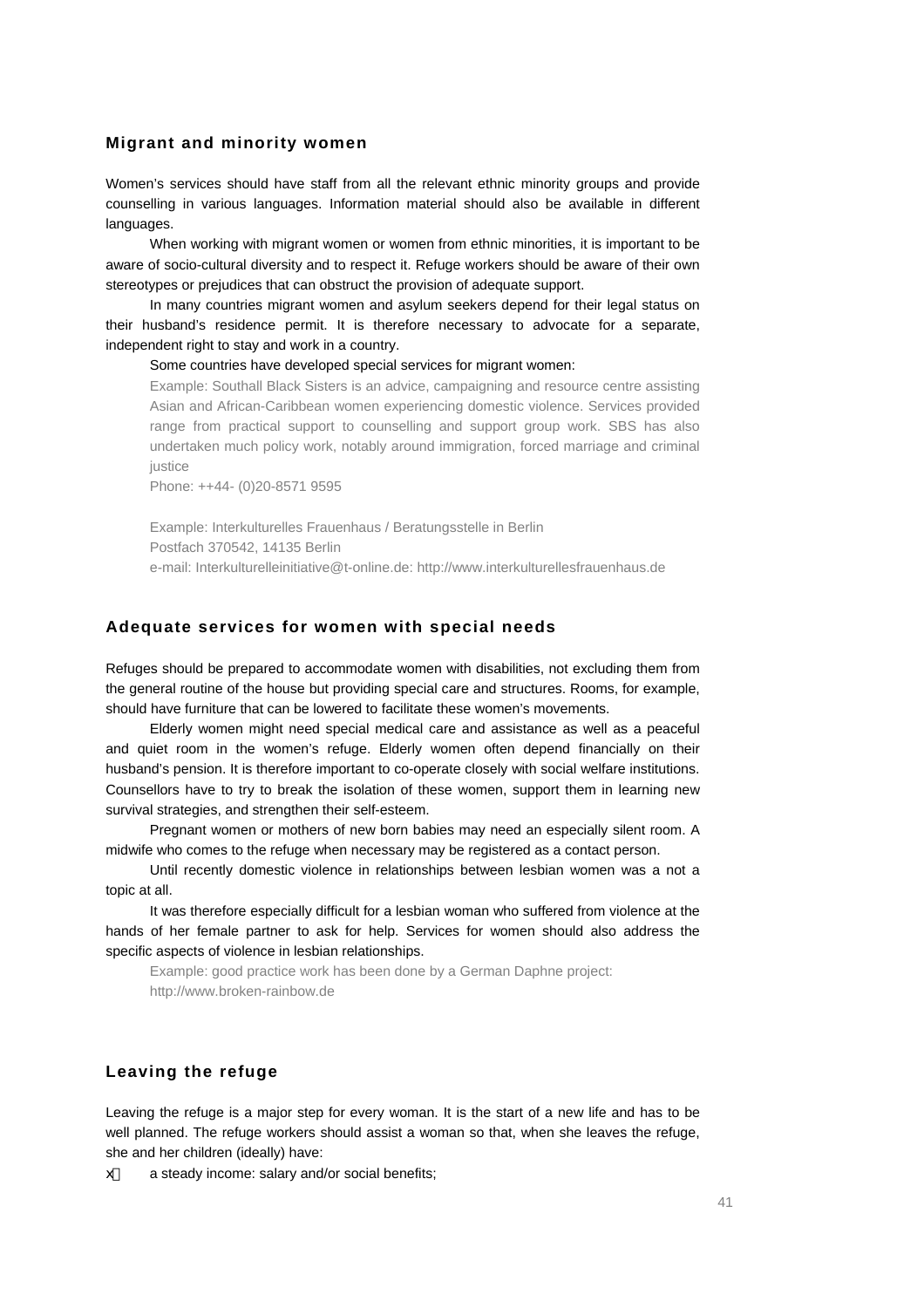- $\#$  safe housing (temporary accommodation or a house/apartment of her own);
- $#$  arrangements for the children: kindergarten, school, medical assistance and other necessary services;
- $#$  safety plan: elaboration of a safety plan taking into account the new living situation of the woman and children (see Handout and chapter 7);
- $#$  arrangements for further support and counselling (for the woman and her children) by the refuge or other services.

When she leaves the refuge, the woman should be reminded not to pass on information about other women, children and staff at the refuge and to keep the address of the refuge secret.

## **Support after the stay in the refuge**

After leaving the refuge the woman and her children should have continuing access to all the services they need. There are again different models on how to organise support. In countries where counselling centres for victims of domestic violence exist in addition to women's refuges, women can receive support from these counselling centres with regard to legal issues or other specific issues.

When a woman does not have the chance to make use of these services, it is important to inform her about the local services and to collaborate with them.

# **5.2 SERVICES FOR CHILDREN**

Children of abused women need special attention while living in the refuge. Qualified staff and special rooms for children are necessary. Sufficient budgetary means must be allocated to the care of children.

Children who come to the refuge are witnesses and often also victims of violence; in either case it will have been a traumatic experience. Special attention to their needs is therefore necessary. Research also shows that these children face a much higher risk of becoming victims or perpetrators of violence in their adult life than children who grow up in a non-violent family.

## **Goals of services for children**

#### **To ensure children's physical and emotional safety and promote their sense of security**.

Children accompanying their mother in refuges may be injured and may suffer from various health problems. Referral to medical care may be needed. Safety planning is also an important issue in refuge services for children.

## **To improve children's mental and emotional health and well-being**.

This is a long-term goal of children's services but may acquire priority in crisis situations, when self-harm behaviour patterns occur. Through the support given to children's emotional and mental health, their safety can also be enhanced (see "Safety").

## **To help children to regain and enjoy their childhood**.

Children who have been exposed to domestic violence may take an adult role or may feel anxious or tense as a consequence of what they have experienced. Through playing, relaxing and simply having fun they can enjoy their childhood again.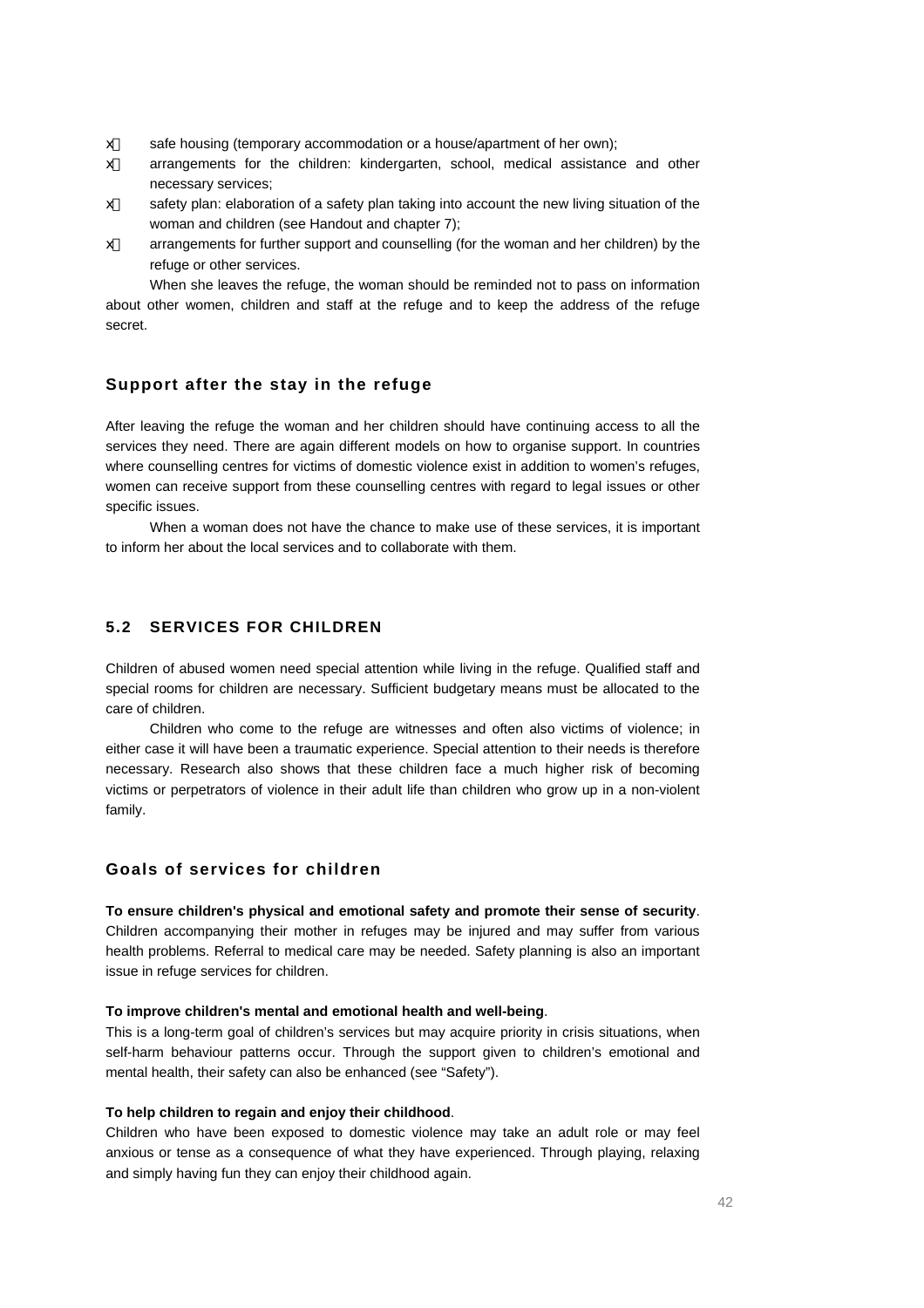#### **To support the mother-child relationship.**

Mothers are in the best position to help their children to recover from effects of violence. Conjoint work with the mother should be considered as a way to address children's needs.

## **Services for children during the stay**

#### **Comprehensive and high-quality services**

Services for children have to include crisis intervention, psycho-social, pedagogic, therapeutic and group-dynamic work.

Children who have witnessed or themselves been subjected to violence often suffer from a lack of self-esteem, in many cases also from anxieties and aggression. Some children may evince auto-aggressive behaviour. Most of the children show signs of reduced capabilities and a slowing of their development. Their social competences may also be impaired. Psychosomatic symptoms are very frequent (sleeping problems, tummy and headache, nausea, bed-wetting, eating disorders, etc.).

Coming to a refuge poses new challenges and entails hardships for children. When women seek refuge, their children face an equal degree of crisis and disruption in their lives. Professionals working in refuges note emotional and physical difficulties experienced by children during their stay. Health problems as well as acute feelings of loss, anger, fear, sadness, confusion and guilt and various adjustment problems result from the following refuge conditions (Peled / Davis 1995):

- $#$  recent crisis following the witnessing of violence at home;
- $\#$  disruption of normal coping patterns and support systems following separation from the father and extended family or from friends, school, home, etc;
- $#$  the demand for rapid adjustment to a new living situation;
- $#$  difficult living conditions, including lack of privacy and high emotional intensity displayed by other residents;
- $#$  emotional and/or physical unavailability of their mothers because of their own emotional turmoil and the practical demands imposed by the need to rearrange family life.

When working with children in refuges, it is important to take into consideration their individuality and uniqueness in the process of dealing with the consequences of violence while bearing in mind the common experiences and needs they may have.

Children's needs during their stay in the refuge often require crisis intervention and ongoing emotional support, medical attention, co-operation with the educational system, legal and child protective services and academic help, and work to help mothers with parenting skills.

#### **Admission**

Usually it is women who request admission to a refuge, while children accompany the mothers. At the reception stage an initial assessment of child and mother is needed. It is also important to prepare the child for refuge life and for the changes that will occur; this is a way to convey to the child a sense of safety.

Areas of initial assessment:

- $#$  Establish the emergency level of the situation and the need for crisis intervention
- $#$  Identify the needs of children and mothers in order to develop their safety plans
- $#$  Assess the impact of abuse on children
- x Assess the protective factors, children's and mother's resources for protection, health and safety

Preparing children for the experience of refuge life can be accomplished by:

 $#$  Explaining the aims, goals and activities of the refuge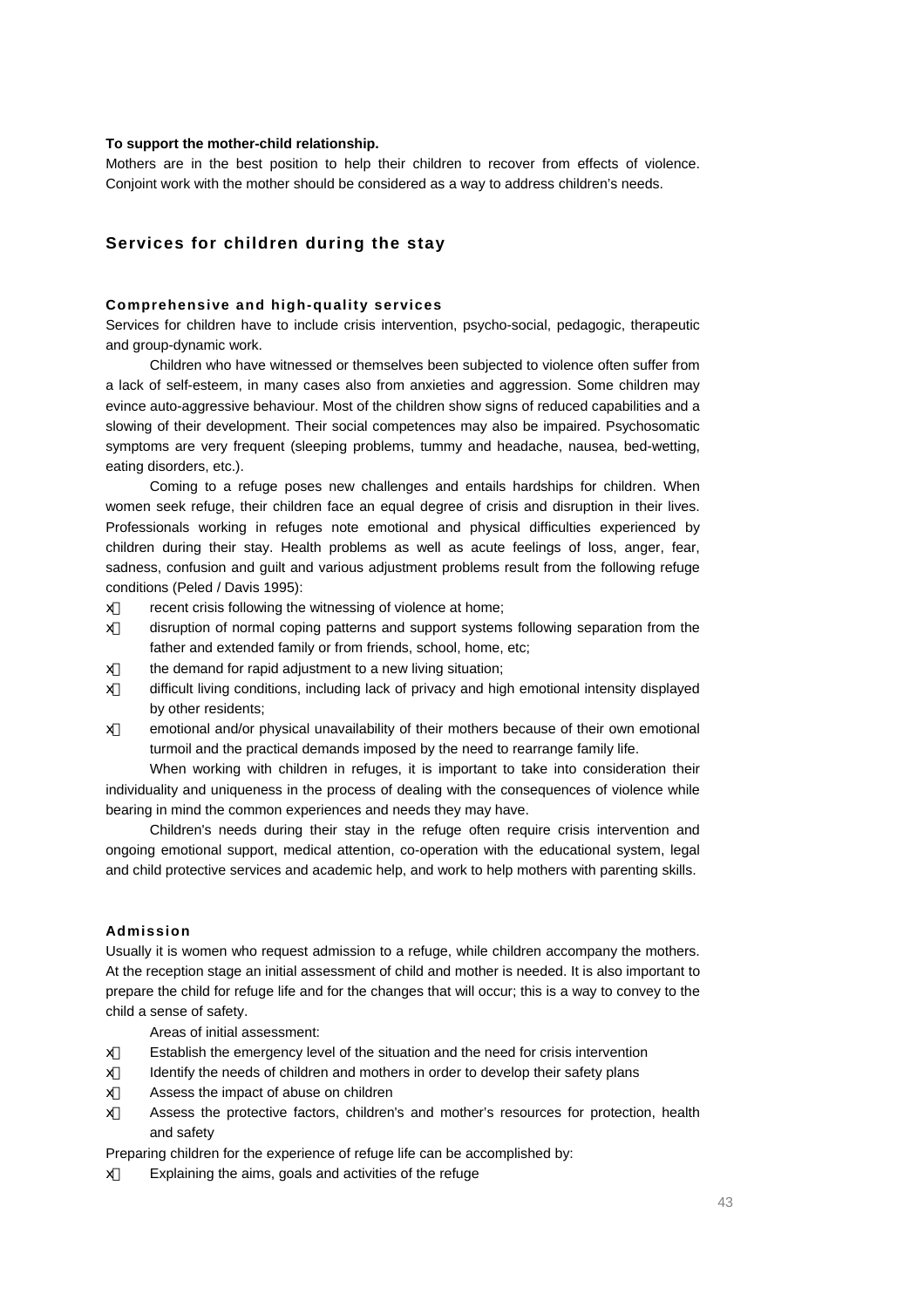- $#$  Assuring them that the refuge is a safe place
- $#$  Informing children about the refuge's rules and the policy on confidentiality
- $#$  Depending on a child's age, their understanding of the rules can be signed in the form of a written agreement.

## **Individual work**

Individual counselling provides the child with a supportive environment and allows him/her to develop a trusting relationship with an adult, which could represent a model for future relationships. These sessions focus on the feelings of the children (fear, confusion, loneliness, guilt, anger) and their needs. The counsellor helps the children acknowledge their experiences and recognise that they are not to blame for the violence of the adults. Strengthening a child's self-esteem is an important issue in this work.

Recommendations for individual counselling of children:

Create a safe therapeutic environment:

- $#$  by clearly communicating to the child that she/he will not be forced to talk about things she/he does not want to discuss
- $#$  by explaining confidentiality issues

Address safety planning from the beginning. Safety plans for children should be realistic, simple and age appropriate. Possible safety strategies to empower children are: (1) how to avoid situations of prior violence, (2) how to phone, (3) how to obtain emergency assistance, (4) escape logistics, (5) what to do if they are kidnapped. Safety plans should be developed with the mother and the child and should be rehearsed.

The topic of termination should be addressed early on the counselling process. Discussing separation and preparing for it is an important issue for children affected by violence.

Children do not always need formal counselling; sometimes they simply want to meet an adult in informally. Having someone to talk to who is glad to spend time with them can be a rewarding and positive experience for children.

Counselling and working with the child varies according the child's age. With adolescents it is possible to work out how they can feel safe again and what kind of agencies they or their mother can contact. In working with young people one can address their attitudes towards friendships and relationships and how they think about domestic violence. It may be useful to talk about attitudes towards domestic violence and social change, that it is a crime, that no-one has the right to abuse another person (Mullender / Debbonnaire 2000).

#### **Group work**

Group work is recognised as an effective intervention with children and young people exposed to domestic violence. Formal or informal group sessions may be organised in a refuge. A supportive accepting environment is fostered, and this gives the children the opportunity to support each other and to learn new and effective ways of interacting and communicating their feelings, thoughts and needs.

The goals of most groups for children include helping children to define violence and the responsibility for violence; express their feelings (including anger); improve communication and other skills; enhance self-esteem; develop social support networks; develop safety plans; and enjoy a positive experience.

Educational, informational or preventive groups may be made available. Group activities should take into account the age of the participants and their developmental level and should respond to the needs of culturally different or disabled children.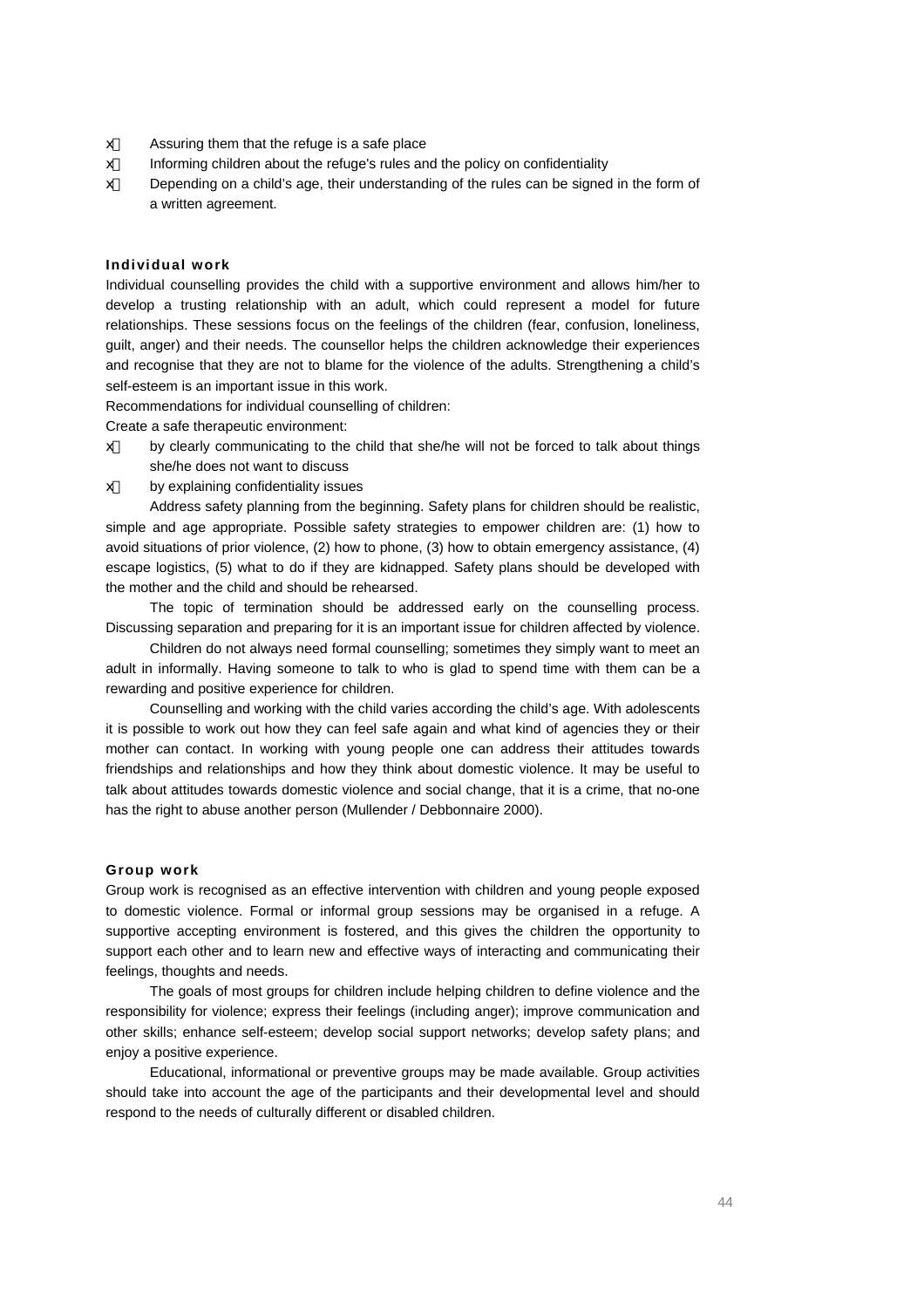#### **Conjoint work with mothers**

Services for children in refuge should not be confined to practical work with children; working with mothers should be considered equally important, because they can give the best support to the children's needs. In some cases child workers can work individually with the mother; appointments can be fixed at her or the counsellor's request. The aim is to convey children's needs, fears and problems, when the children ask for this or if the situation requires it (for example, violence in the refuge). Another way of working with mothers is the group (mothers' groups), where child counsellors have the opportunity to share the children's point of view in terms of their age, observing the constraints of confidentiality. With regard to the methods (supportive or confrontational) utilised during the work with mothers, the role of child counsellors is to convey and advocate the children's needs.

#### **Play therapy**

Play therapy is a valuable method when working with children who are developmentally or emotionally unable to express their feelings, thoughts and experiences through words. Play is the child's natural medium of communication, which he/she uses "to manage his/her fears and anxieties about abuse, express his/her feelings about what happened to him/her, and demonstrate his/her knowledge and understanding of relationships. Play therapy allows the child to represent symbolically those events that generate fear and anxiety and helps the child to move toward resolution and integration of frightening experience." (Urquiza & Winn, 1994, p. 59) Play therapy can also be utilized during individual and group counselling.

#### **Art therapy / Expressive art therapy**

Art therapy is an important method of communication, assessment and treatment. The child utilises art to express feelings and emotions that he/she is unable to articulate in words. Drawing, painting, sculpting, poetry, drama, music or storytelling can help children to release accumulated tensions and anxieties. Individual and group work can benefit from this method.

#### **Recreational and educational activities**

Play and recreational activity sessions in an informal setting that are not focused on violence are good opportunities for promoting peer support between children. Sport, walking, movement, dance etc. can be provided.

Some children may need educational support for improving their school-related abilities.

#### **Support during judicial interventions**

A child who needs to testify at court proceedings benefits greatly from being introduced to judicial procedures by a specialist (psychologist, clinical social worker) who understands and can prepare the child for her/his appearance in court.

Recommendations for supporting a child during a court hearing:

- $#$  a week or so before the hearing, escort the child to the court building
- $\#$  take the child to the courtroom where he/she will testify and allow the child to sit in the witness chair
- $#$  tell the child about the role of each person and where they will be sitting or standing
- $#$  offer the child all such emotional and informational support as is necessary to make the child as comfortable as possible with this part of the judicial procedures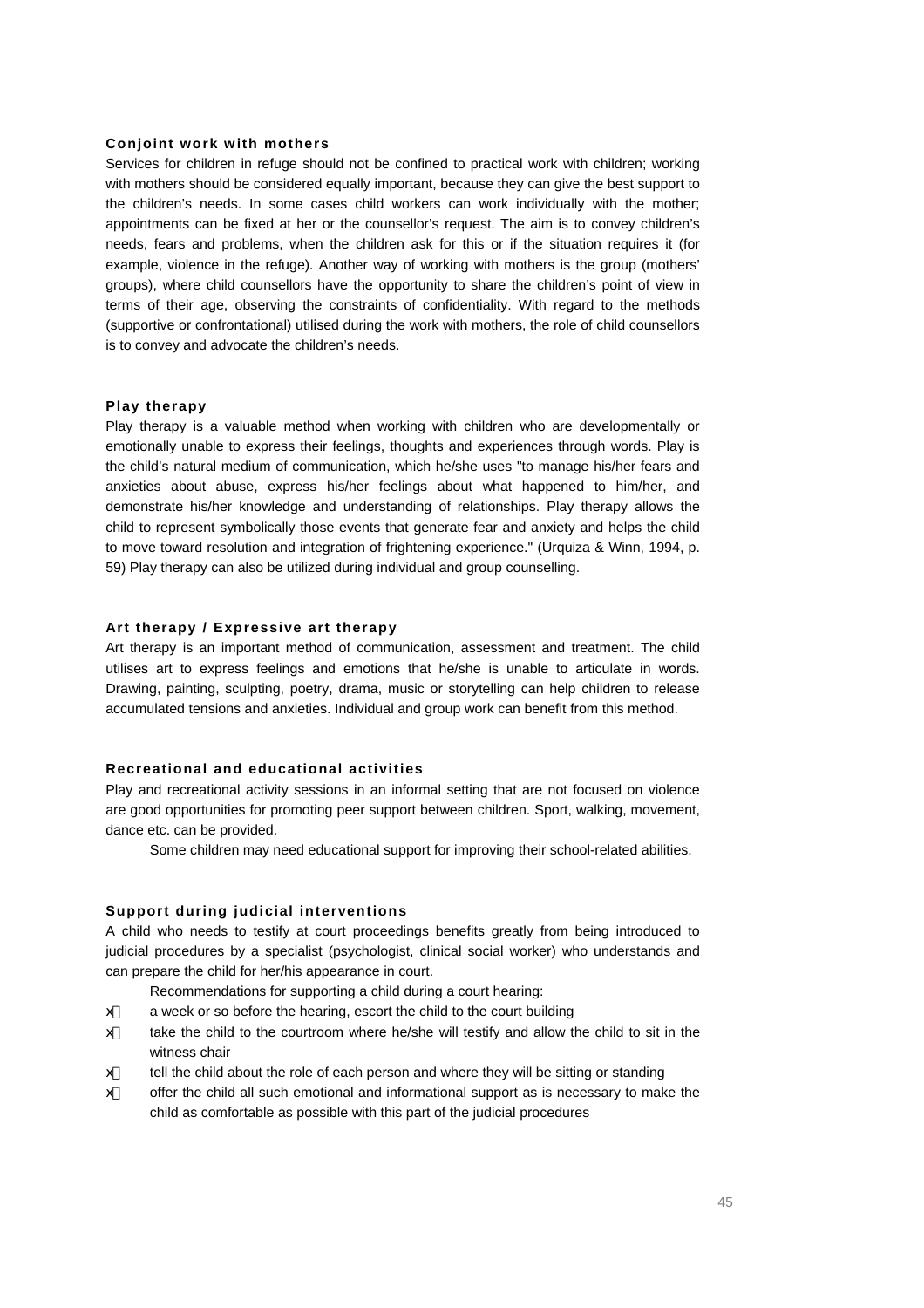## **Staff**

#### **Professional staff**

Child care workers need to have adequate training in the psycho-social field as well as specialised training. Child psychologists, childcare workers and pedagogic experts can work to support children in refuge. Child care workers have to be paid according to their professional skills. Volunteers can support the work of the professional child care workers, but children need as much attention as their mothers when they come to the refuge.

In addition to refuge workers working with battered women, professionals are needed to work with children. They must be able to assess children's needs and act on their behalf. They represent children's needs in refuge and in the work of the staff as a whole.

#### **Staff requirements:**

- $#$  full-time children's advocates on the staff are needed to provide services or develop referral sources
- $\#$  qualifications in the fields of psychology, social work, teaching
- $#$  staff for children need to be thoroughly trained in assessment procedures, crisis intervention and counselling techniques for children
- $#$  knowledge of the dynamics of domestic violence, child development
- $#$  knowledge of the legal aspects of child protection

Co-operation with the other counsellors/therapists at the refuge is necessary, especially with those working with mothers, to improve the well-being of children.

Professionals working with children often have to co-ordinate and collaborate with other professionals, such as police, prosecutors, attorney, and judges.

# **Number of staff members:**

At least two child care workers are recommended per refuge, in order:

- $#$  to be able to fulfil all the tasks as listed above professionally and for the benefit of the children
- $#$  to facilitate the exchange of experience
- $#$  to guarantee that the children are cared for in cases of sick leave or holidays.

Some refuges have male children's care-givers on the staff. The idea is to instil in the children a positive image of men and to show them that men can also be caring and affectionate and deplore all forms of violence. However, it may be felt (as at the women's refuge in Liège, Belgium) that it would be inconsistent with the feminist principle on which the refuge is run that men should occupy senior positions in the refuge's care of children.

## **Infrastructure**

#### **Special rooms and equipment**

Adequate space for care, recreation and counselling for children should be provided. Rooms should comprise:

- $\#$  playroom(s) with a range of equipment for children and youth of all ages,
- $#$  therapeutic toys, dolls, dollhouses, puppets, blocks, balls, sand etc.
- $#$  games: board games or games that require the child to construct or solve problems in creative ways; drawing, painting, writing etc. supplies; educational material,
- $#$  a counselling room,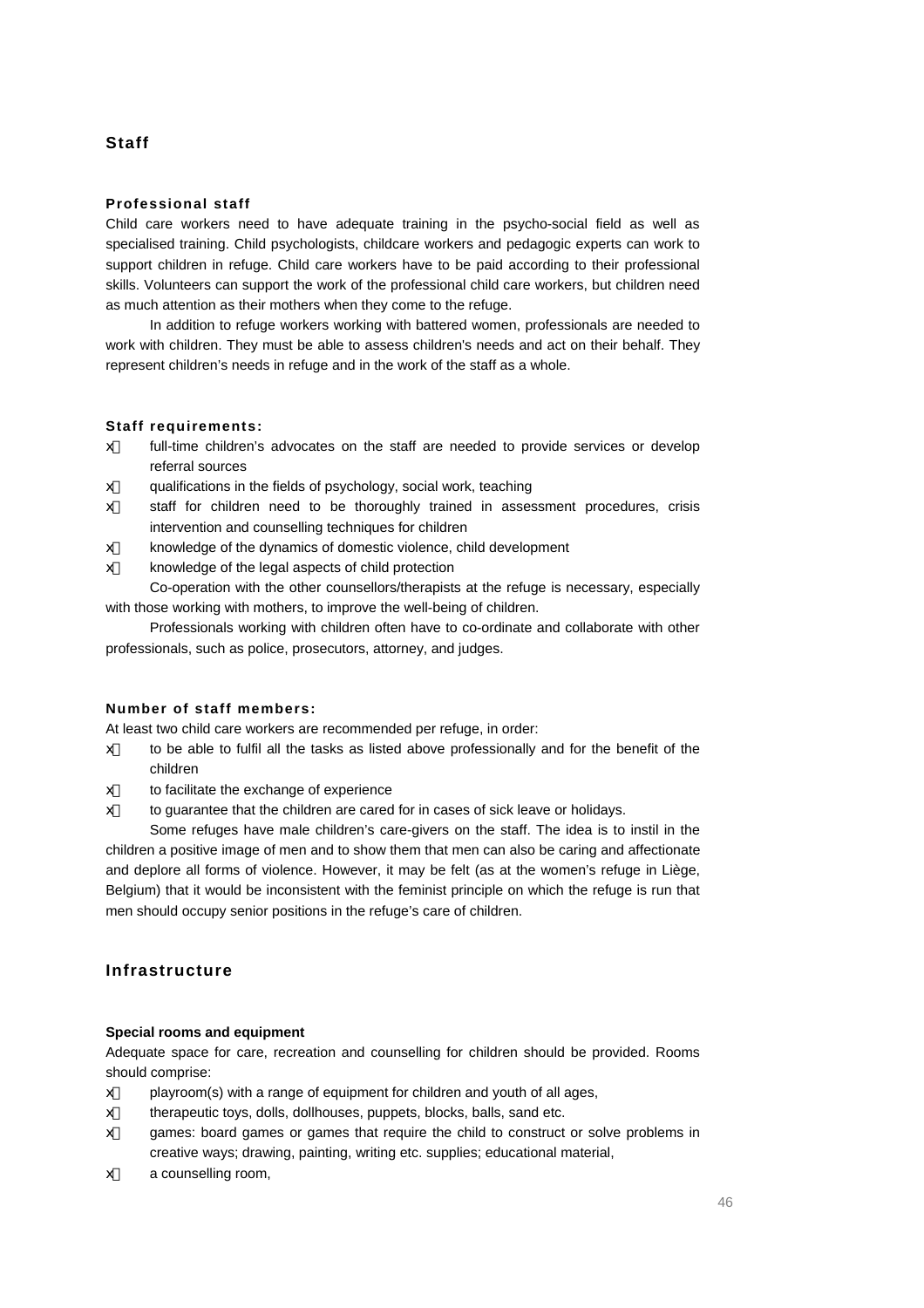- $\epsilon$  a multi-function room.
- $#$  a room for leisure activities,
- $#$  a garden where children and their mothers could benefit from physical and recreational activities,
- $#$  a room for adolescents.

The rooms should meet the special needs of children who live in a refuge. In particular,

these needs are:

- $#$  security,
- $\notin$ # communication,
- $#$  solitude,
- $\notin$ # creativity and
- $#$  movement (to express oneself, to release tensions, etc.).

Well-lit rooms with robust equipment are recommended. Rooms should provide for accident-free games. Toys and games promote cultural diversity and satisfy the needs of children with disabilities. For administrative and organisational matters, the child care workers need a separate office equipped with telephone, fax and computer.

# **Obstacles / Drawbacks**

At present, reality looks quite different from the recommended standards defined above. In most countries in Europe child care work in refuges receives too little or no financial support from public sources (where public funding is usually common). Very often support for children is dependent on private donations and income from fund-raising events. This is particularly critical since children's needs are at least as important and urgent as women's needs when they come to a refuge. Either as witnesses or victims of violence, they are traumatised in varying degrees. This is intensified by the fact that children had to leave their homes, leave behind their clothes, toys, pets, and are taken out of their familiar environment (kindergarten, school, friends, relatives, etc.). Their mothers can provide only limited support and care.

Child care workers have to step in, address these specific needs, and begin a process of reappraising what has happened. In a refuge there are children of all ages, from different social and cultural backgrounds. Working with these children also means coping with a high fluctuation and different levels of traumatisation. Inadequate resources for either staff or infrastructure severely impede any progress that could be made to the advantage of the children during their stay in the refuge.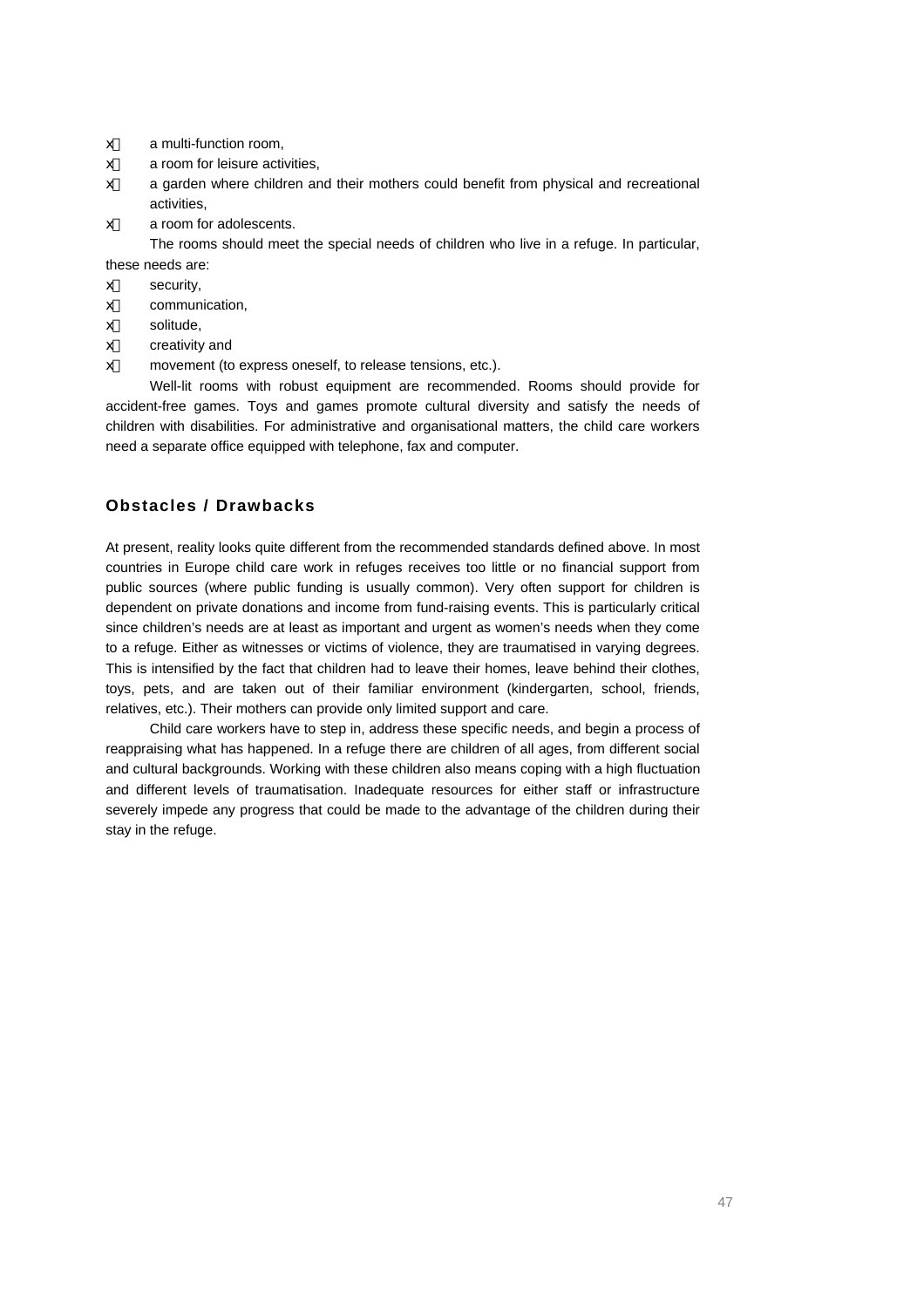# **GUIDELINES / BASIC PRINCIPLES FOR WORKING WITH CHILDREN (ARTEMIS 2001)**

In working with abused children, their well-being and safety have the foremost priority: The refuge is there to stop the abuse and protect the child and to meet her/his basic needs.

Working for children who have suffered abuse also means **counselling with adults**, especially with those who assume the responsibility for the well-being of the child. One of the best ways to support the child is by helping the mother, who has the role of non-abusing caretaker/trustworthy person in order to address the child's needs and to protect the child from further abuse for as long as needed. The mother will be involved in finding optimal solutions and bringing about the necessary changes for resolving the situation.

Psychological work with children on current abuse issues can be addressed only after safety is assured. The approach and mode of work should result in the child understanding that the abuse wasn't his/her fault. In developing a dialogue with the child it's important:

- $#$  That meetings take place in a familiar environment
- $\#$  To explain to the child why she/he is coming to counselling or therapy
- $#$  The non-abusive/trustworthy adult has to give the child permission to talk about everything
- $\neq$  To clearly establish that the violence/abuse is not their fault
- $#$  To use clear and simple sentences and direct questions and to avoid sentences starting with "Why?" which often lead to a self-defensive situation or transmit the message that she/he is responsible for what happened or has been a part of it.
- $\#$  To talk with children about "good" and "bad" secrets
- $#$  To give them the opportunity to talk about sexual problems using their own words/language – sometimes children take over the perpetrator's "ugly words"
- $\notin$  To use drawings, puppets it is much easier for the child to explain the abusive event using non-verbal means
- $#$  To keep direct eye contact with the child without touching (this may be similar to an abusive situation, because (s)he is with an adult who expects him/her to do something)
- $#$  To talk about feelings, especially about fear, threats and ambivalence
- $#$  Not to create new secrets, new promises, to say thank you for trusting at the end of the meeting and to explain the next steps
- $#$  To understand and to take into consideration in intervention and assistance the dynamics of the abuser-victim relationship. The children's supportive system (nonabusive parent, non-abusive relatives, psychologists, therapists, social workers, and others) has to be aware of the fact that recurrence of any abusive behaviour towards the child will traumatise him/her again and exacerbate the damage.

A situation that should be avoided is the normalisation of abuse through attitudes, behaviour or messages that promote clichés of thinking, minimising abuse or wrong-doing, insufficiently prepared approaches – especially when intervening to stop persistent abuse of the child.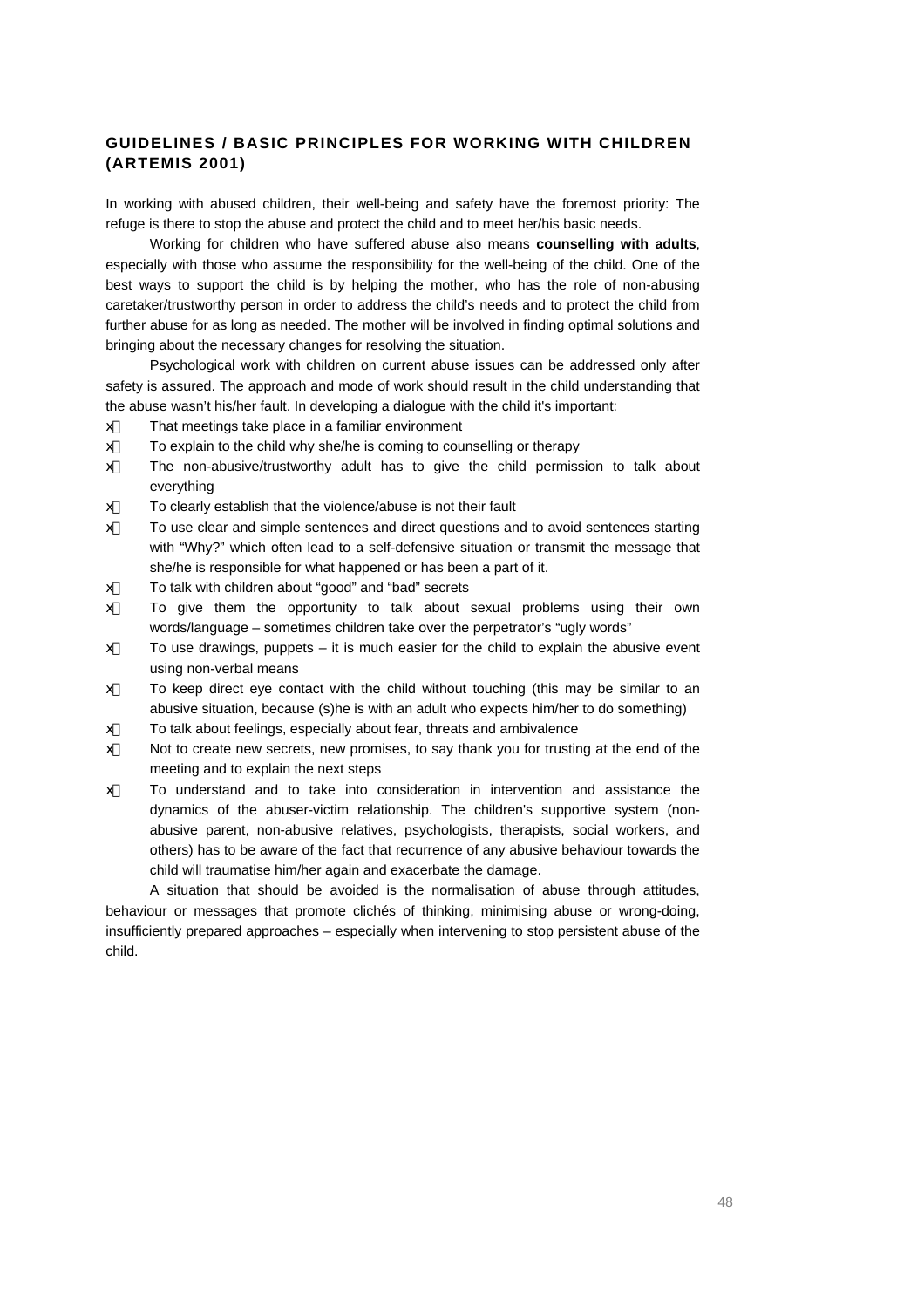# **6. MANAGEMENT, PERSONNEL AND FINANCIAL ADMINISTRATION**

The protection and support which refuges provide for women and children subjected to domestic violence are founded upon clearly defined goals and principles. Their realisation requires efficient management and professional organisational standards, the availability of specially trained and highly committed personnel, and comprehensive budget planning.

# **6.1 MANAGEMENT AND ORGANISATION**

Running a women's refuge calls for professional organisation throughout the operation. Refuges have evolved a range of management models to facilitate standards of efficiency and professionalism in the implementation of their goals. In some refuges the staff as a whole work on a team basis, running the refuge jointly. Other refuges are run by a director. A third model envisages team management combined with individual responsibility for specific areas, whereby the area leaders draw up and implement their planning independently but report to the team.

These are not the only models. Each refuge should develop the management structure which is best suited to the prevailing circumstances. At all events the refuge workers should respond flexibly and with an open mind to each new challenge and be prepared to discard structures that are no longer appropriate.

# **6.1.1 Basic considerations**

Below we offer some basic considerations on the topics of team work, authority and responsibility, personnel rights, and management culture.

## **Team work**

A key consideration is that the principles of flat hierarchies, democratic structures and participation should be observed both in the management of the refuge and in the way the team members work together. As has been pointed out, the refuge workers act as role models for the women and children living in the refuge, and their goal is to demonstrate that women are capable of managing a facility independently and or working together on an equal footing.

An excessively hierarchical structure – as for instance when one person takes all the decisions alone – would be a poor example of empowerment (see chapter 3, "Principles").

Moreover, modern management research has shown that staff who co-operate in a team and are involved in the decision-making process work more efficiently and happily and produce better results.

Management problems need to be detected in time and solved effectively. It may be, for example, that the work of a refuge is impeded by protracted decision-making processes,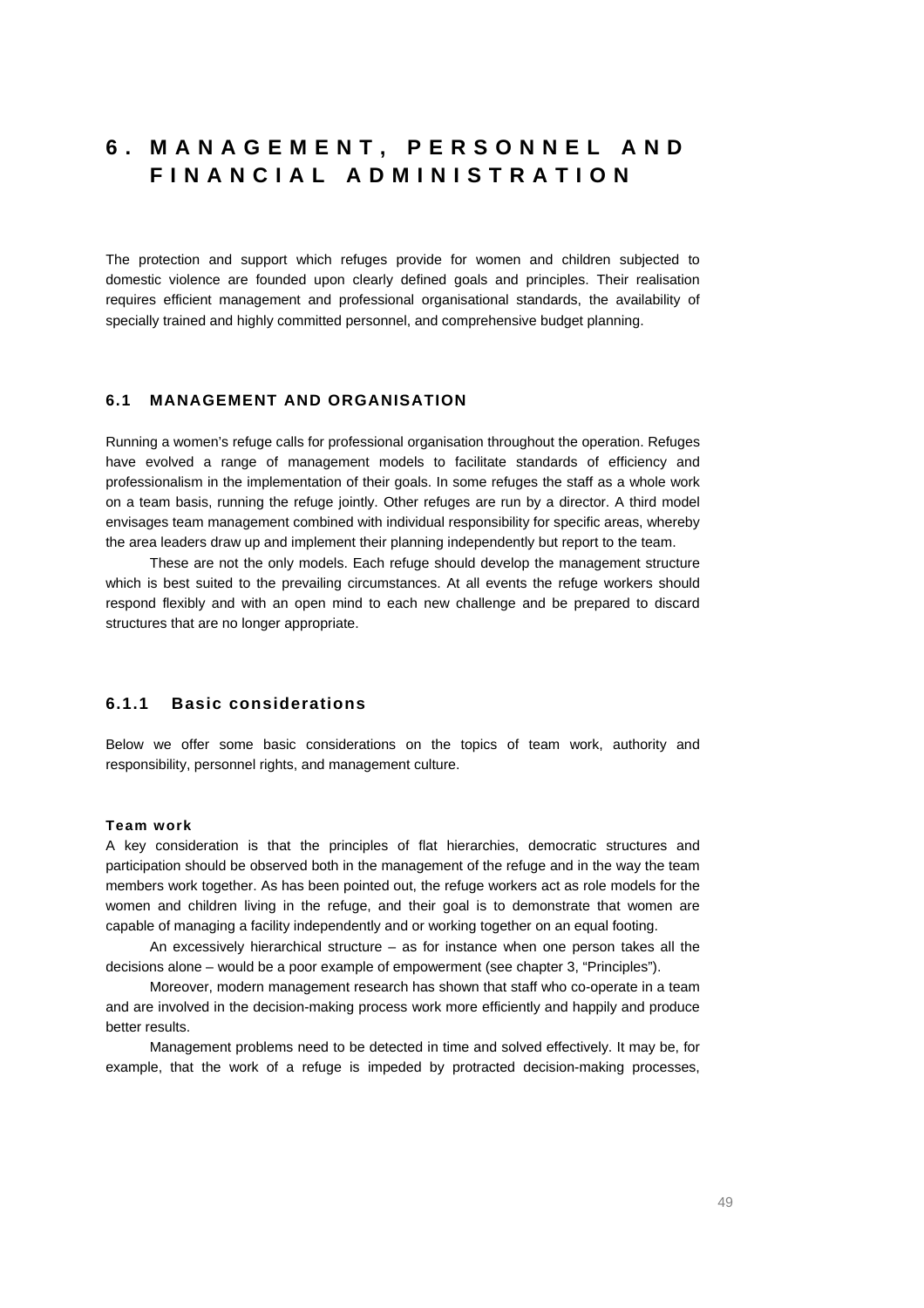because everybody is invited to participate in all the decisions. Then again, broad consultation in every area can lead to conflicts, which are equally obstructive.

It is extremely difficult to run an operation on a joint basis when the team is large. Barbara Sichtermann, a feminist organisational consultant, points out that small teams of up to six or at most seven women work well as a basis for joint management (this is, incidentally, also the limit to the number of musicians who can play without a conductor). Where the team is larger than this, difficulties occur: decision-making becomes too time-consuming, and the quality of the work may suffer. A larger team works better if one person is in charge.

The guideline for establishing the organisational and management structures is the attainment of the highest possible standards of efficiency and professionalism.

## **Authority and responsibility**

While the preferable structure will always be the team that works together on an equal footing, there are generally formal structures of authority which need to be respected. If the refuge is run by an association, for instance, this will normally consist of a governing board and members. The governing board bears the ultimate responsibility for everything the association does and is liable in financial matters. The board can delegate management tasks to the refuge team as a whole or to one or more individual members.

Refuge workers will usually be salaried employees with dependently employed status. The board of the association has the power to hire and fire them. However, personnel decisions of this kind are key management considerations which need careful thought and planning. Employment can prove a source of aggravation and conflict.

Recommendation: Refuge workers find it easier to identify with their place of work and its goals if they are not just employed by the association but also members of it. Many refuges work on this basis. In some refuges the staff – or at least some of them – actually belong to the governing board. This can give rise to difficulties, though, because it may involve the refuge workers concerned in a clash of interests. They may, for example, be required in their capacity as board members to dismiss employees because of budgetary constraints and at the same time be one of those affected by the measure.

Broadly speaking, it is helpful to define, establish and communicate the following points as clearly as possible:

- $#$  Who holds which position
- $#$  Which responsibilities (also financial) go along with which position

 $#$  What legal structures apply and how they affect operating procedures and working relationships.

## **Employees' rights**

In most countries refuge workers – like all other employees – enjoy certain rights under labour legislation. These include the right to a certain number of days' holiday per year, a prescribed term of notice in the case of redundancy and so on. Generally the board and the management are responsible for ensuring that these rights are observed.

Personnel management is thus part and parcel of the overall management responsibilities and involves being familiar with employment regulations and monitoring compliance with them.

Of course, a refuge can grant its employees wider rights than those provided for by the employment regulations – these are minimum rights. Additional rights may be formulated in the association's statutes or in a contractual agreement between the board and the employees.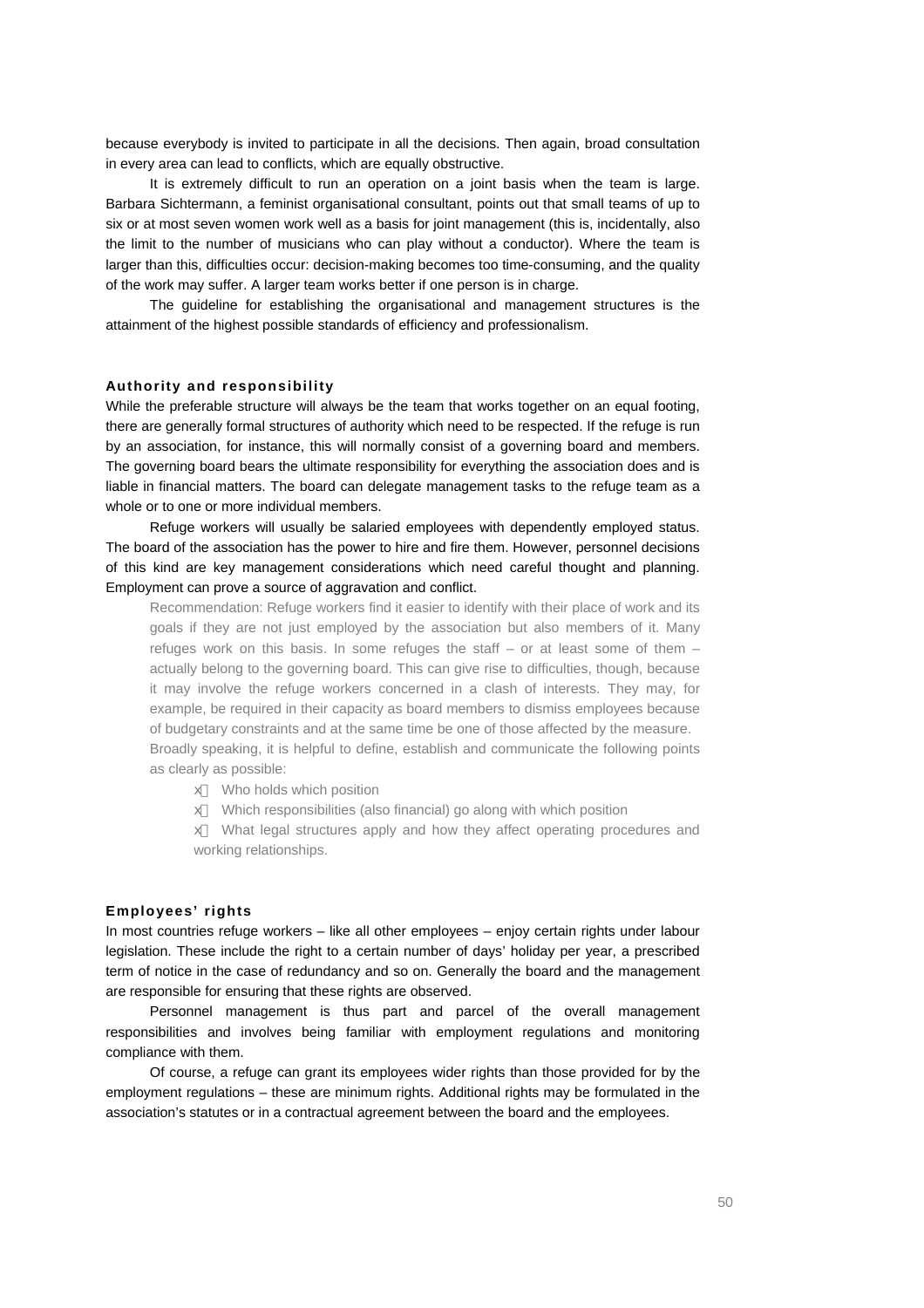#### **Positive management culture – consultancy in organisational questions**

Like any other organisation, women's refuges pass through various stages of development. Problems can occur at any of these stages.

While the refuge's services are being planned and developed, it is advisable to make use of regular external consultancy, which might take the form of coaching (of individuals), team supervision, or organisational consultancy. Team supervision is designed to help develop team co-operation, while organisational consultancy is generally more comprehensive in scope and involves consultancy for the entire organisation – that is, also for the association as a whole, the members of the board and so on.

Inevitably, consultancy costs money, and the costs should be included in the budget planning. Supervision should serve not only as a forum for discussing counselling issues but in general as a means of enhancing the quality of the refuge's work. If sponsors ask why consultancy is necessary, a suitable answer would be that it is important to invest in good management, because management problems can cost a great deal of energy and thus also resources and money.

A positive management culture, job satisfaction, motivated staff able to contribute their full potential and their creativity – these are extremely important factors in refuge work and in combating violence against women and children.

In many countries there are consultants specialised in the work of women's support organisations who offer outstanding consultancy.

It is advisable to start making use of consulting services right from the early stages of refuge work.

## **6.1.2 Planning and implementation of management tasks**

Management skills are required in various areas of refuge work, where careful planning and the clear-cut assignment of duties and responsibilities are called for.

#### **The clear-cut assignment of duties and responsibilities**

This is an essential prerequisite for management efficiency. The assignment of duties and responsibilities should be laid out in writing in the refuge's operational planning.

- The following questions might be helpful in drawing up a management plan:
- $#$  Which management areas exist?
- $#$  Who is responsible for which area?
- $\#$  What do the duties and responsibilities involve in each case?
- $#$  Who takes the decisions in each area, and on what basis? (alone, in consultation with the team, on the basis of information provided by the team …)

#### **Good planning**

It is important to draw up meticulous plans for each area of the refuge's work, to make sure everybody in the team is aware of this planning, to monitor the effectiveness of the planning, to evaluate it and where necessary to fine-tune it. Precise planning is in itself a factor in quality assurance (see chapter 11)

Here is a checklist for planning the work in the various areas:

- $\#$  Draw up an outline plan (e.g. for one year)
- $#$  Draw up detailed plans (objectives, tasks, resources, schedules ...)
- $#$  Present the planning to the team
- $#$  Take decisions
- $#$  Implement decisions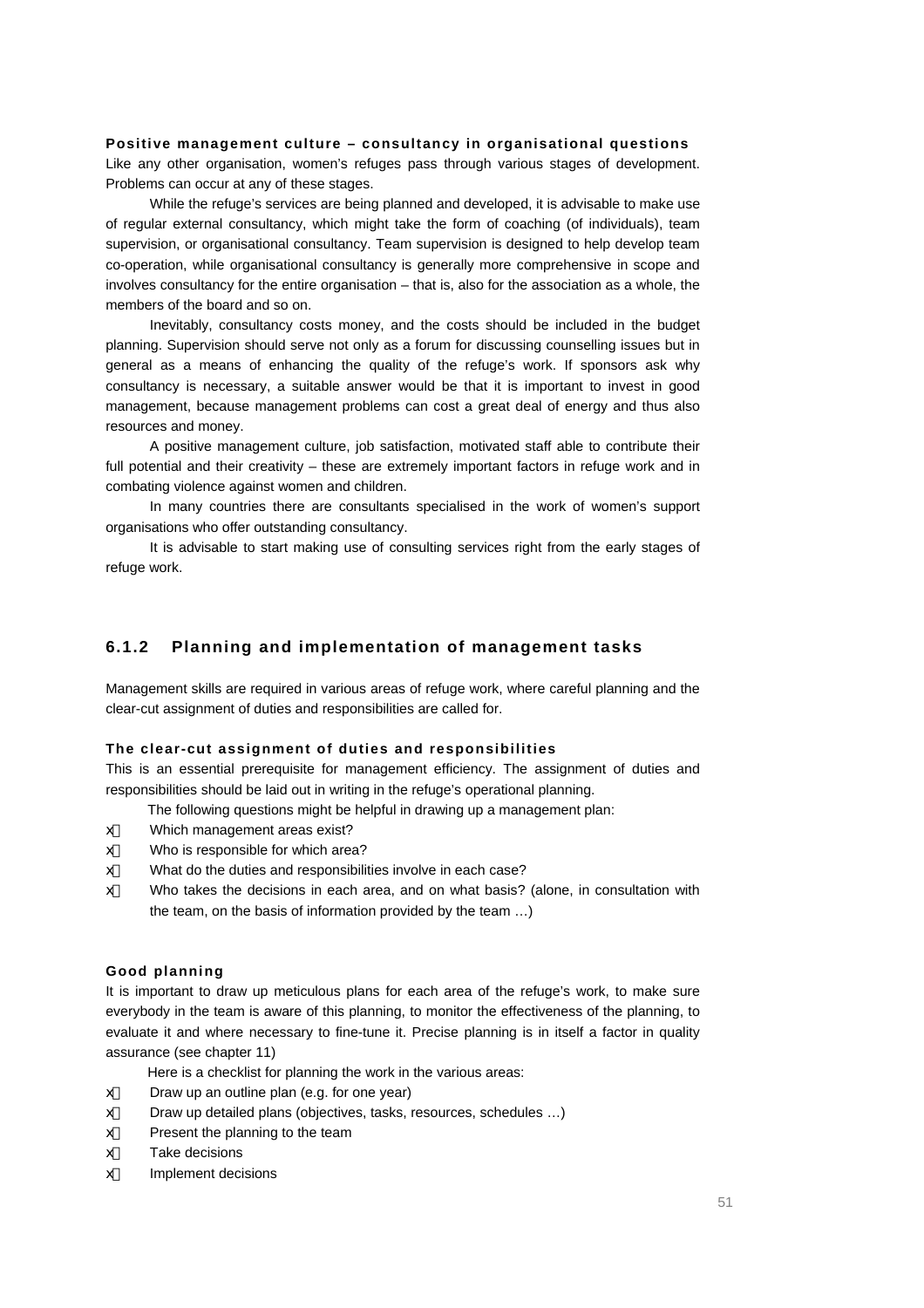- $#$  Monitor and evaluate: what works, what needs fixing?
- $#$  Present the results to the team
- $#$  Fine-tune the planning

# **6.1.3 Management areas in a women's refuge**

Depending on the management model chosen, the administration of and responsibility for the various areas of a refuge can be assigned to one manager or shared among several.

There follows an outline of the various management areas in a refuge. Responsibility for the running of each area should be assigned to one of more refuge workers (but not too many, because this impedes efficient management). However the management areas are assigned, it is essential that every management area is covered.

#### **Management area: Counselling and support (individual counselling, group work)**

This area includes the planning and running of the support services which a refuge provides for women and children (see chapter 5.1).

Many refuges can be reached round the clock, operate a helpline and can admit women at any time of the day or night. One focus of work in this area is organising these round-theclock services.

There are several models for this. They include:

- $#$  A live-in staff member to answer the phone round the clock
- $#$  A staff member who stays in the refuge during the day and takes calls on her mobile phone during the night
- $#$  Volunteers for night or weekend shifts
- $\notin$  A 24-hour (local or national) helpline providing crisis support and, where needed, establishing contact with a refuge
- $\notin$  In some refuges long-standing women residents carry out admission procedures for new women and children, and a refuge worker is always reachable on her mobile phone. (In this model, the risks of secondary traumatisation and excessive strain on the women have to be born in mind. On the other hand, if it works well, this approach can also be very empowering for a new arrival as a demonstration that a woman who has gone through a similar experience is now in a position to help her.)

This area also involves developing and running counselling, support and follow-up support services for non-residents, and drawing up and monitoring compliance with schedules for service provision.

#### **Management area: Working with children**

The members of the refuge staff who care for the children will generally assume responsibility for this area. Here too, the services provided for children need to undergo ongoing scrutiny in terms of planning, implementation and adjustment to changing conditions.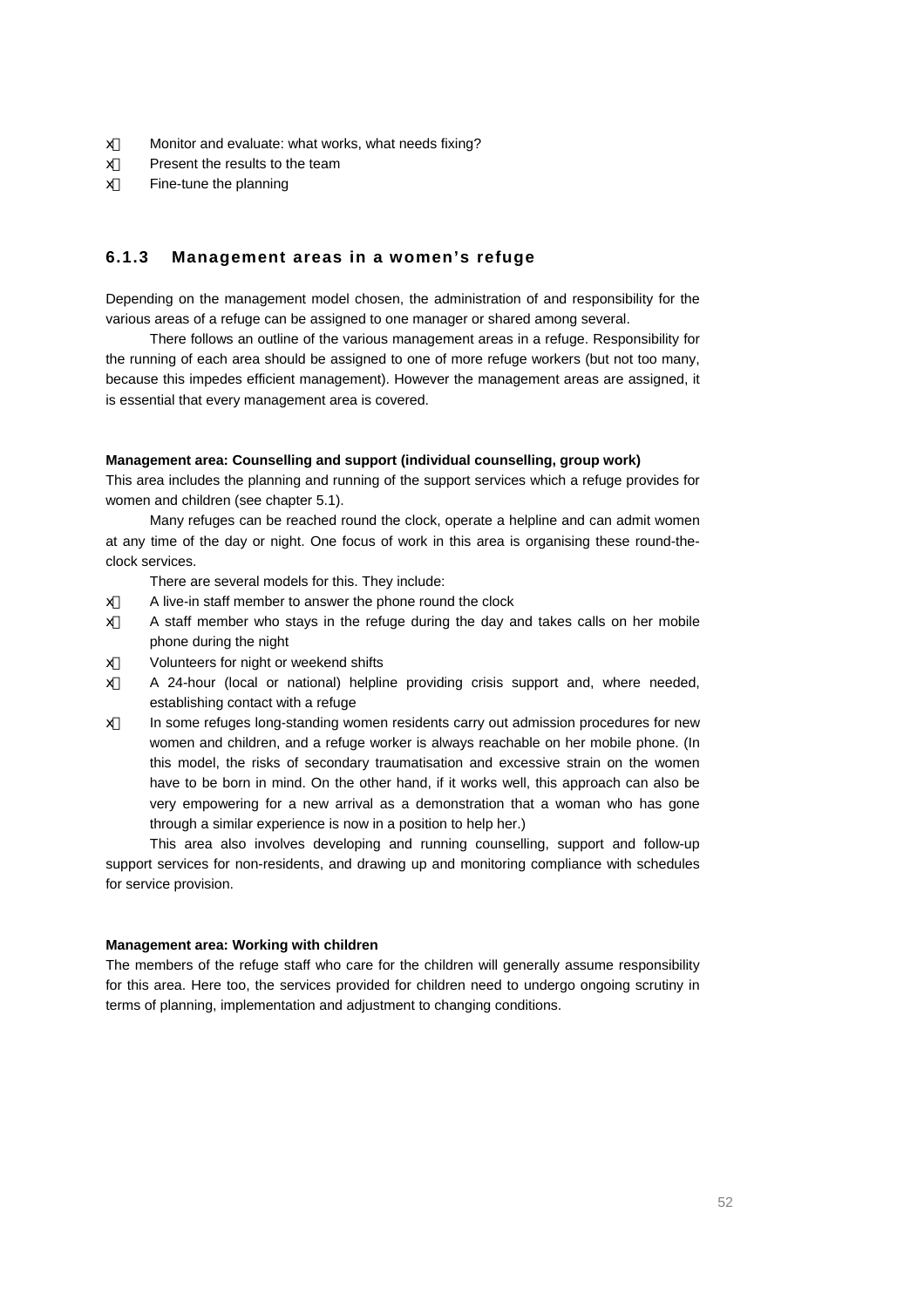#### **Management area: Democratic structures and community life in the refuge**

In this area the objective is to ensure that community life in the refuge is as far as possible a positive experience for the women and children, that they feel at ease, and that they can live without anxiety and stress. The essence of this task is the fostering of the refuge's "culture" as one aspect of its overall management culture (see chapter 8). That means dealing with conflicts and applying the principles of conflict management. Responsibility for this area should be assigned to one or possibly two staff members who should ideally be trained in working with groups and in conflict management.

#### **Management area: Internal communications, team meetings, association**

Internal communications is an aspect that should not be neglected. Information needs to be passed on promptly and effectively. Other aspects of work in this area are: publicising the guidelines for life in the refuge and other necessary information; and planning and holding regular team meetings, association meetings and meetings between the staff and the governing board.

It may prove expedient to have the same staff member(s) responsible for both community life and internal communications, because there are synergic benefits to be exploited here. The concerns of the women and children can thus be made known to the team and the governing board and vice versa.

#### **Management area: Security**

A key function of women's refuges is to provide protection and safety for its residents (see chapter 7). One member of the team should therefore be responsible for this area alone, drawing up the plans for security precautions and overseeing their implementation, monitoring compliance with safety procedures, constantly evaluating their effectiveness and adjusting them as required. All the residents (women and their children) and the staff must always be involved in the planning and implementation of safety procedures.

#### **Management area: Personnel**

This is one of the classical management areas and should logically be assigned to the person / the body responsible for the refuge. It covers a wide range of responsibilities (see chapter 6.2):

- $#$  Finding new personnel: writing job profiles, interviewing, selecting
- $#$  Employing and training new personnel
- $#$  Closing off the employment of departing personnel
- $#$  Formulating work contracts
- $\#$  Overseeing the flow of information to the staff in anything new
- $#$  Informing staff of their rights
- $#$  Assisting staff members in their current job and their career planning (What work am I doing now? How do I feel about it? In what ways should my job grow?)
- $#$  Providing support when problems occur, preventing burn-out
- $#$  Support in the event of conflicts between staff members
- $#$  Organising supervision
- $#$  Handling holiday leave, other leave, replacements for sick leave
- $#$  Fostering a positive management culture, organising staff outings, birthday parties, celebrations for positive achievements and communal reflection on failures or unsolved problems etc.

Note: Personnel must be told that they are obliged to maintain confidentiality, and they should agree to do so in writing when they sign their contracts.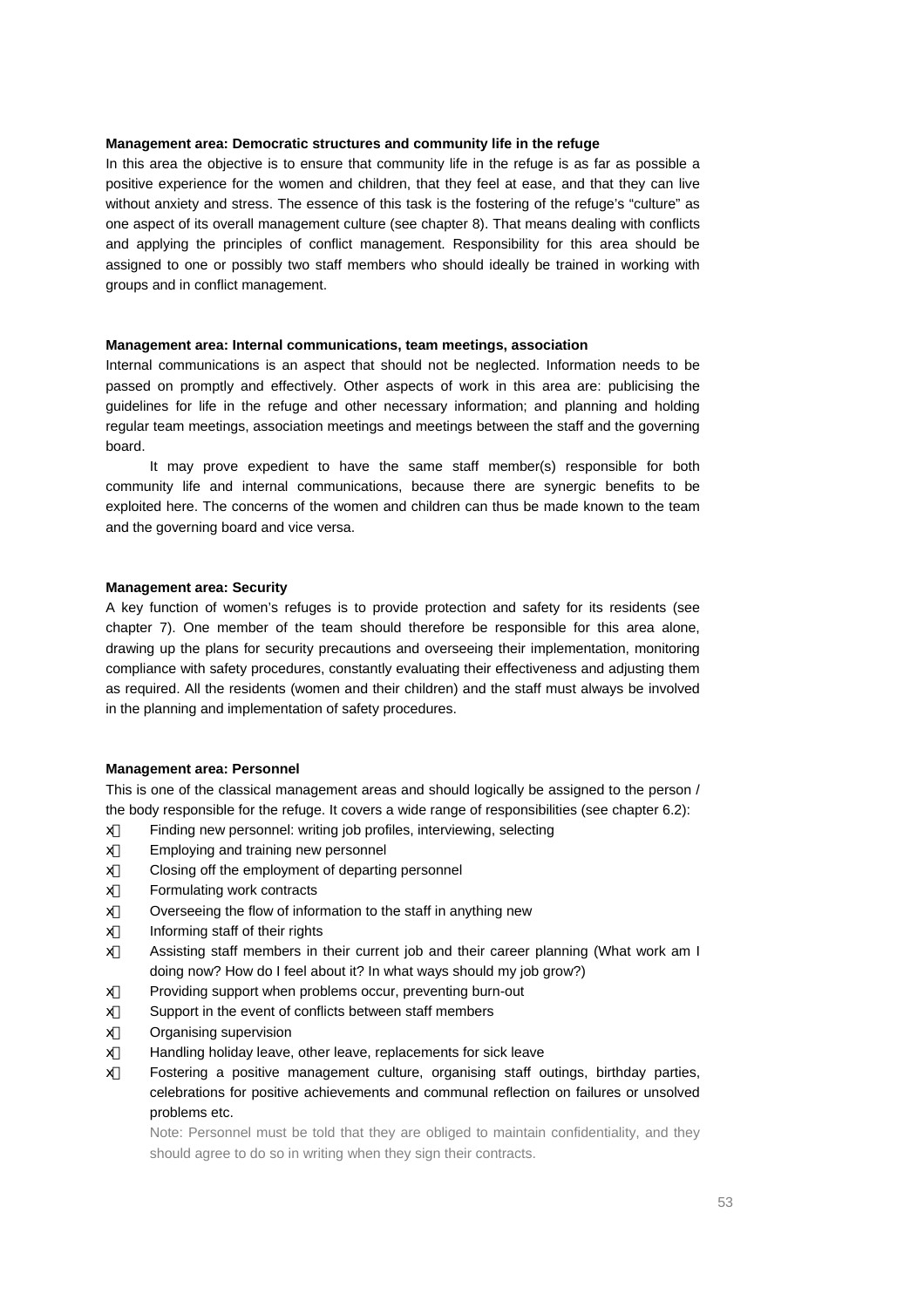#### **Management area: Budget and fundraising**

It goes without saying that this area is of key importance, because a women's refuge can only operate if it has access to adequate funding (see chapter 4.2). This is an extremely sensitive area, involving as it does financial responsibility, and should be assigned to the person(s) running the refuge, if there is such a person. Fundraising is another task that should be taken over by the association's governing board.

If the refuge runs into debt, this may have to be covered by the association. It is important to decide and clearly establish who has access to the association's bank account(s) and is entitled to carry out monetary transactions. Personnel who bear responsibility in this area should have the appropriate qualifications.

The area Budget and fundraising entails the following tasks and responsibilities:

- $#$  Fundraising
- $#$  Current budget planning and calculation of running costs
- $#$  Accurate bookkeeping in the prescribed form
- $#$  Payroll accounting
- $#$  Payment of taxes, social security payments and other deductions
- $#$  Assignment and supervision of outsourced contracts
- $#$  Financial transactions (payment of salaries, bills etc.)
- $#$  Interim and annual accounts and financial statements
- $#$  Report to the governing board, auditing by the board
- $#$  On-going contacts with sponsors, clear-cut agreement on accounting and payment procedures etc.

Note: Many women's refuges entrust some of the above tasks (like bookkeeping) to freelance staff. However, it must be remembered that responsibility for the refuge's financial dealings will always ultimately rest with the members of staff responsible for the refuge's financial affairs and/or with the governing board, and that the greatest care must therefore be taken in this area.

It is essential to ensure that the association's financial dealings are sound, not least with regard to the financial support which it (hopefully) receives from public authorities. Any inaccuracy in the accounts can give rise to problems, especially when the association renews an application for funding. It is therefore advisable to reach clear-cut agreements with the funding body on the financial procedures involved. At the same time, the financing bodies should take into account that refuges generally have no "capital" (indeed, they are not allowed to have any capital resources), so that they have to rely on the prompt handling of their applications and transfer of the money.

#### **Management area: Internal administration**

Administration is one of the more extensive management areas. Refuges tend to have a high turn-over rate, as some women and their children move out and new arrivals take their places. The furniture and equipment are constantly in use and frequently need repairing. It is a daunting undertaking to keep the refuge in shape to the extent that its residents can live there in comfort. This area, then, requires a separate staff member to take responsibility. She should enjoy handling organisational tasks and working closely with a large number of women and children. In most refuges the women residents are asked to contribute to carrying out the household duties. This can be helpful and good for the women. However, the administrator must remember that the women may well be in a critical situation, they may have to handle a great deal on their own behalf, and they must not be put under undue strain. On no account should the women residents be expected to handle all the household duties themselves. It is advisable for the refuge to allocate funds for cleaning staff, for instance.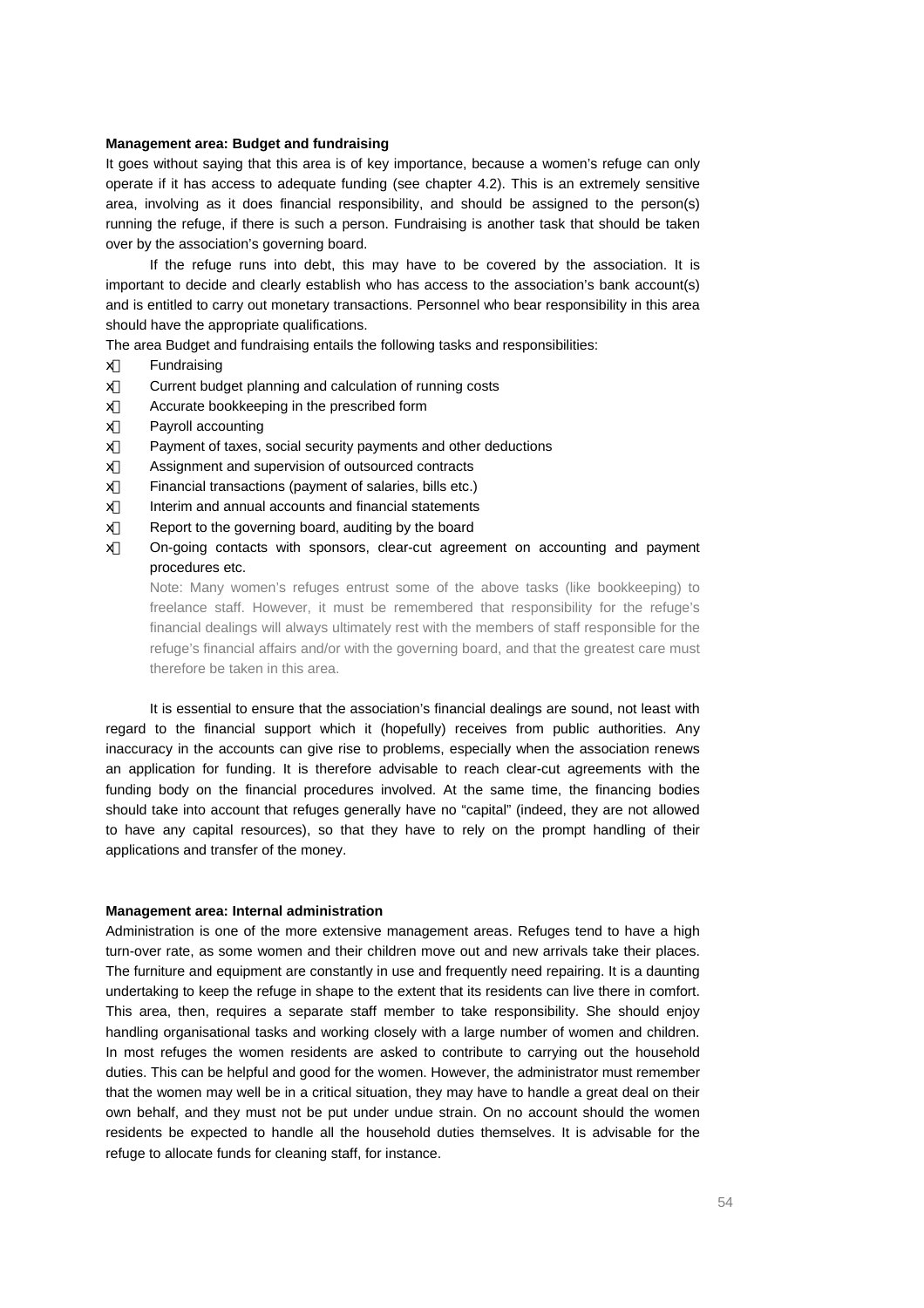#### **Management area: Co-ordination of volunteers and trainees**

Many women's support organisations also include volunteers on their staff. There are two reasons for this: because the organisation is under-budgeted, but also because it is important and expedient to integrate volunteers in certain areas of work. The volunteers are in turn multipliers whose acquired knowledge and experience in the field of combating violence against women and children will be of benefit elsewhere (see chapter 6.2). Many refuges also take on trainees who work there for several weeks or months as part of their training programme (e.g. social studies). Selecting, instructing and supervising trainees also requires planning.

Example: One of the oldest refuges in England, The Haven, has volunteers working in several areas. For more information, go to http://www.havenrefuge.org.uk/.

#### **Management area: Public relations, networking, lobbying**

In many refuges several (if not all) members of the staff are involved in these areas of work, because it entails such a wide range of activities. However, it is necessary for either one or two persons to be responsible for the planning and co-ordination of activities in this area in order to ensure continuity and a carefully targeted approach (see chapter 9).

This management area also includes lobbying with potential sponsors and donors and with those in positions of political responsibility.

#### **Management area: Statistics, data compilation, evaluation and quality control**

The on-going compilation of work-related data and the drawing up of statistics and reports make up another important area of work. Obviously, this should be handled by members of the staff who have the necessary specialised qualifications. Continuous evaluation and quality control are further aspects of work in the refuge (see chapter 11).

#### **Management area: Policy, statements, development and long-term planning**

Issuing statements on various specialised issues or on draft legislation and writing and publishing articles are important ways of conveying the refuge's experience and expertise to the public.

It is necessary to hold regular working group meetings on the development of the refuge's work and its long-term planning. This ensures that the necessary adjustments are detected and made.

Formulating a long-term perspective and investigating the question "How will our refuge look in 10, 15 or 20 years?" help to take the decisions needed to keep it on track for the years to come.

Because: "Today's visions are tomorrow's reality."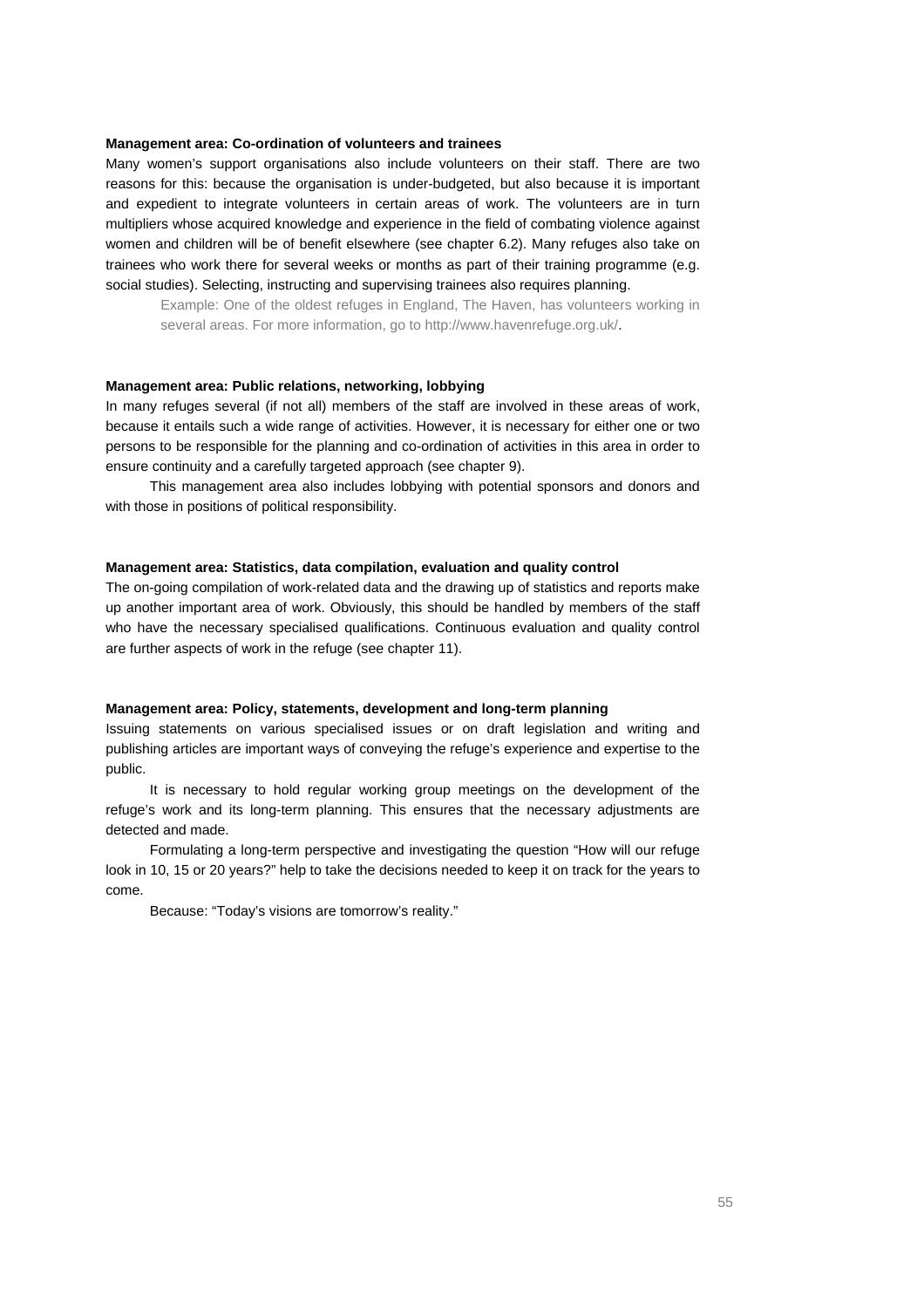## **6.2 STAFF AND INTERNAL MANAGEMENT**

# **6.2.1 Fundamentals of personnel management in a women's refuge**

Years of experience gained by women's refuges in Europe have shown that a woman who has been subjected to violence by a male person can more easily open up and trust if she can talk to another woman. It is therefore one of the principles of work in women's refuges that they are staffed by gender-sensitive female personnel. There is also a socio-political reason behind employing gender-sensitive female personnel: since violence against women is gender-specific, the approach to ending this violence also needs to be gender-specific. It was not society as a whole that raised the issue of male violence against women; rather, it was women themselves who initiated the movement to halt this violence. Women have been subjected to severe discrimination, which has disadvantaged them. Violence is one of the most severe forms of discrimination. By initiating and implementing projects like women's refuges and helplines, women have brought the issue to the attention of society. This model of politics "from the bottom up" is typical of women's organisations and of other social movements that address the needs of specific groups.

Sufficient financial resources are a prerequisite for opening a refuge, but having adequately trained and motivated staff is an equally important factor.

Women working in a refuge need a clear motivation. It is important that they are fully committed to the goals and principles of refuge work (see chapter 3). The aim of training is to gain specific expertise on the issue of violence which will enable the staff to offer effective support to other women.

It is vital to recognise and adequately remunerate their work. Refuge staff should be paid according to their qualification and the standard salaries for these qualifications (i.e. in accordance with collective salary agreements).

When setting up a refuge, the association must decide which services to provide, then **which professional skills** will be required by these services, and finally which **other supporting skills** will be needed.

Refuges usually need a wide range of qualifications in order to carry out their complex work. Skills and qualifications in the following areas are called for: crisis intervention, individual and group counselling, group work, conflict resolution and mediation, training in social work, therapeutic skills in working with traumatised victims, psychological and pedagogic qualifications, legal training, leadership and management, fundraising and financial management, public relations, cultural mediators, language skills etc. As refuges usually cannot hire professionals from all of these fields, it is necessary that refuge workers have multiple qualifications and skills and that they receive adequate training.

Once the staff have been trained and the service is up and running, further **on-going training** becomes very important to increase the aggregate experience and gain a more specialised expertise which will allow the refuge to increase the depth of the services provided and to tackle new problems (like opening other refuges, offering different services …).

Training, together with regular **supervision sessions**, will help the staff to maintain and develop their professional skills and also to foster an awareness of their experience on both an emotional and a cognitive level.

# **6.2.2 Staffing levels**

The **size of the refuge,** the **number and type of services** and the **organisational structure** in place (separate refuge, combination refuge / counselling centre) should be taken into account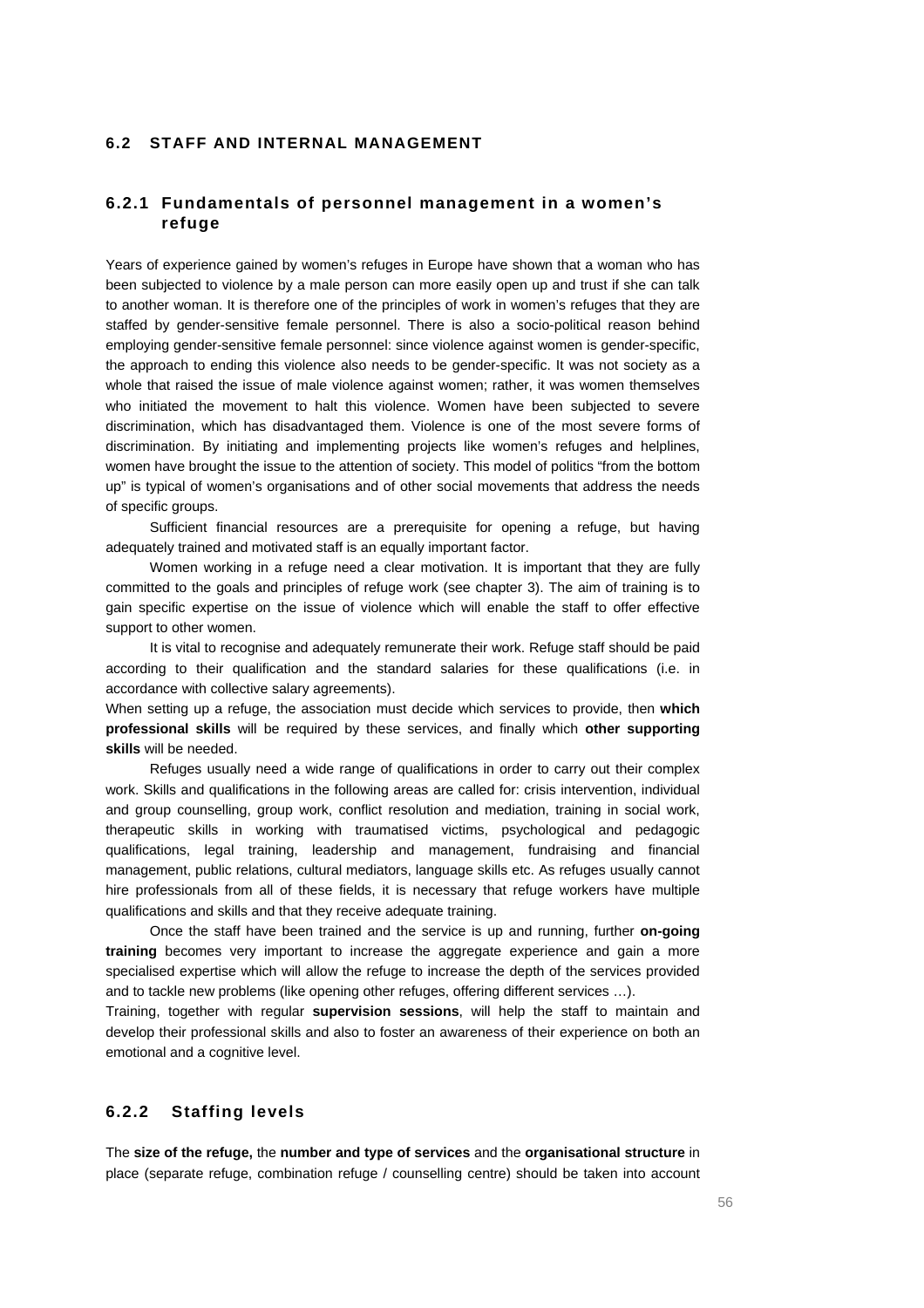when determining the number of staff. Refuges with a separate counselling centre usually have two teams, one managing the services in the refuge and the other team managing the helpline and the counselling services.

There are several essential services that should be provided for the women and their children (see chapter 5).

# **6.2.3 Example - Staff hours needed in a refuge**

The following calculation is a guideline for the staff resources needed in a medium-sized refuge providing the following services:

- $#$  Refuge places for 10 to 15 family units, making a total of 25-35 places
- $#$  Operation of a 24-hour refuge helpline
- $#$  Counselling services and support as outlined in chapter 5.1
- $#$  Public relations and networking

Working hours per week:

- $\#$  At least 200 hours/week (40 hours = 1 full time position, 200 hours = 5 full time or correspondingly more part time positions) to run the refuge including the 24-hour helpline; at least 80 to 100 hours should be handled by refuge workers with special skills to support migrant women (50% or more of women living in a refuge are migrant and ethnic minority women, see chapters 2 and 5.1)
- $#$  Counselling and support (at least 80 hours)
- $\#$  Child care work (at least 60 hours)
- $#$  Administration (at least 40 hours)
- $\ll 1$  Management and PR (at least 40 hours)

A medium-sized refuge providing professional and effective support will thus need about 10 full-time staff.

Note: the above rule of thumb is independent of the way the work in the refuge is assigned. In many cases each of the refuge workers (with the exception of the child care specialists) will take over several areas of work (helpline, admission procedures, counselling, refuge assembly etc.). These tasks will account for part of their working hours. The remainder of their time will be spent on individual counselling and support or on specific tasks (see chapter 6.1).

The above calculation method does **not** include those personnel resources needed for specialised responsibilities – part-time lawyers and legal experts, an accountant, PR experts and so on.

In calculating staffing levels, it is important to remember that staff members will take holiday or sick leave and will attend further training. So a refuge's staff budget must also include substitutes for the regular staff.

## **6.2.4 Workload and remuneration – risk factors**

As pointed out above, it is important that the number of staff matches the workload and that the level of remuneration likewise matches the professional skills required. It is a caring profession that involves working with people who are highly traumatised, so it warrants the same social status as equivalent professions in other fields.

It is vital that the staff workload is closely monitored (as a group and individually) and that various steps are taken to reduce it, such as increasing the number of staff or closing down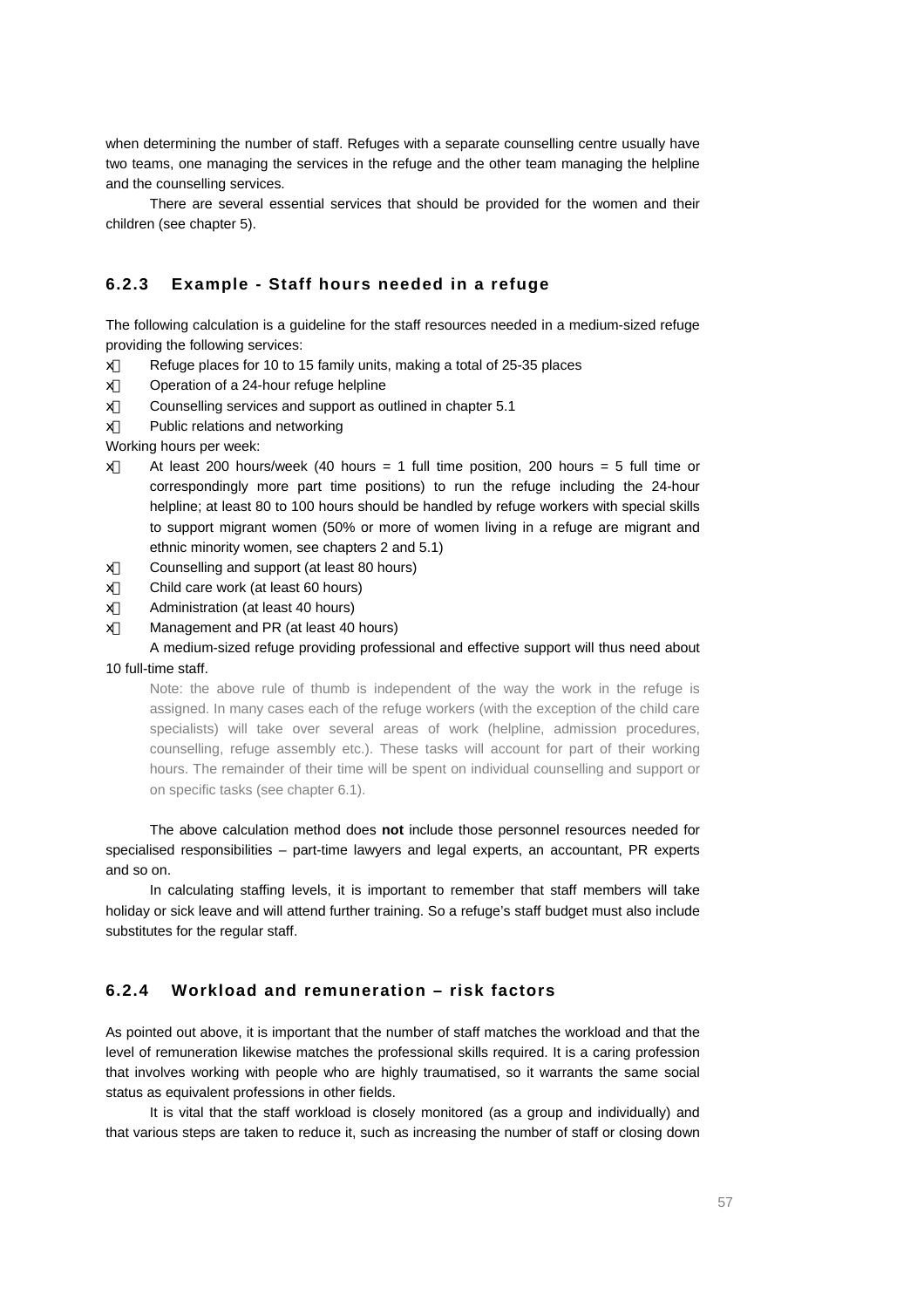some of the services if the funds are not sufficient to hire more personnel. The human and professional resources must be safeguarded to ensure that they are available for the services provided to women.

This means that each group and each refuge worker individually is responsible for a certain area, should have the time to plan their work, time to carry it out, time to evaluate the work done, and last but not least time to fine-tune the way a project / intervention is carried out (see chapter 6.1).

Example: When planning the time allocated for an individual counselling session, each of the following steps should be included: Careful preparation gauged to the indiviidual woman; conducting the session with the woman; documenting the results after the meeting; taking time to reflect on her story and what has been said; and if necessary formulating questions for the next supervision, which will allow you to redesign the intervention with this particular woman.

Example: As a group: Planning a project for evening meetings in the refuge for the women and their children (like health promotion meetings); carrying out the project; meeting with the group to reflect on what happened during the meetings, the women's reactions, new findings / awareness; planning future projects.

If we notice that in our day-to-day work it is not possible to include these steps or there is too little time for all of them, then we need to raise awareness of the problem and try to find a solution, because the consequences could prove detrimental for both the staff and the organisation.

The risks involved if the workload is too great (not enough staff) or the salaries are inadequate (professional expertise not recognised) are:

#### **Staff burn-out:**

The staff are no longer able to provide professional help (poor standards of care, conflicts with colleagues, feelings of impotence / disproportionate power, avoiding responsibilities, lack of personal freedom or even the complete loss of structure of the service); **High fluctuation in staff:** 

This will prevent the organisation as a whole from gaining experience and raising the level of expertise.

# **6.2.5 Work schedules**

When drawing up work schedules / duty rosters for the refuge, the group or the co-ordinator (depending on the organisational model chosen) should bear the following general guidelines in mind:

- $#$  First, one person should be responsible for the duty rosters and management. That person should draw up a schedule that meets the needs of service provision. The roster needs be distributed and approved by all the staff, and there have to be rules for
- $#$  switching duties (a minimum number of days in advance followed by approval by the duty manager).
- $#$  Some of the services are provided 24 hours a day 7 days a week, while other services (like counselling, children's activities, therapy and so on) are usually available only during office hours.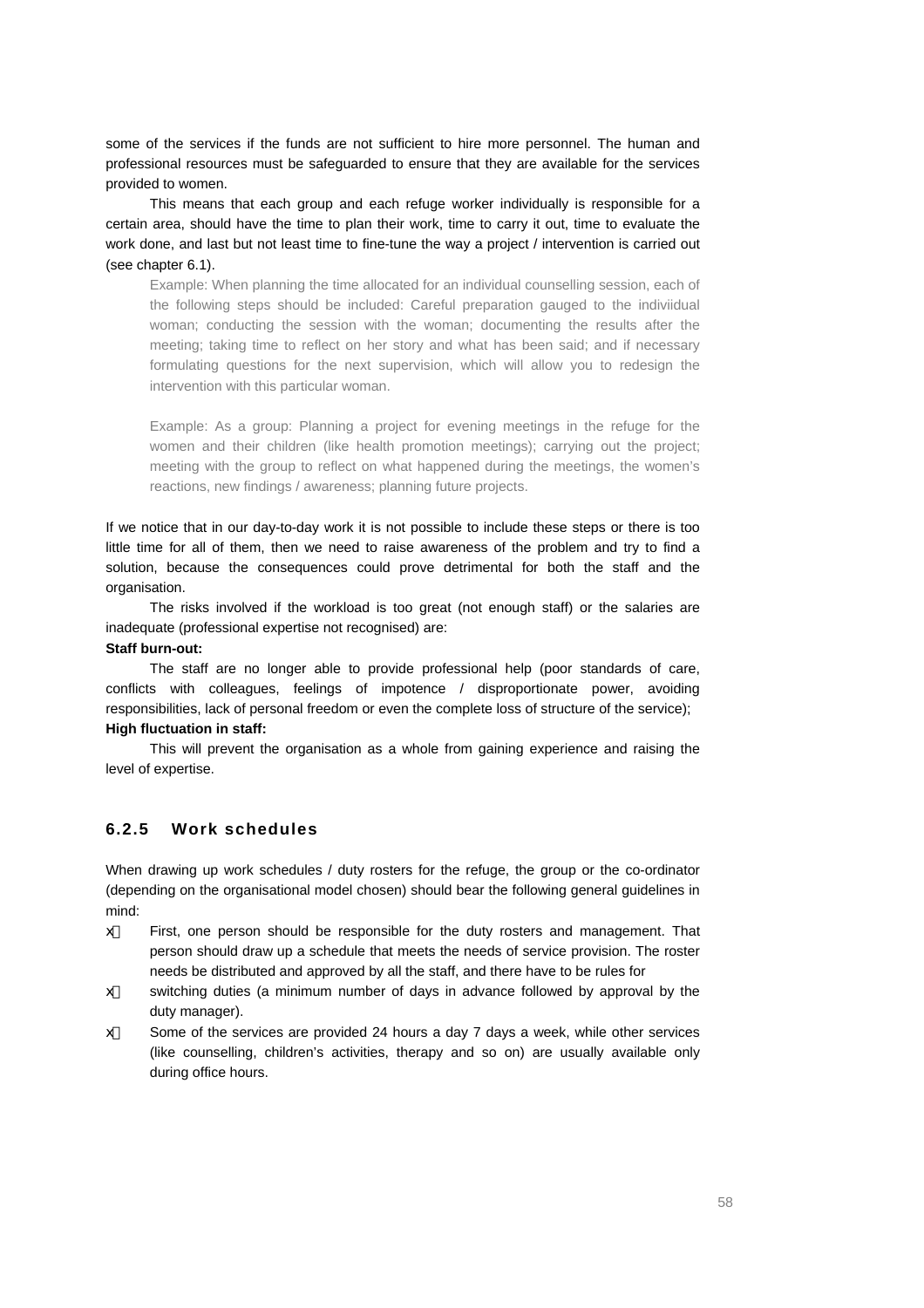$#$  Shifts can be decided on a monthly basis but with the possibility of making changes on a fortnightly basis. When planning the monthly roster, take into account days off for those working on the night shift, and staff for special forthcoming events.

Depending on the size of the refuge and the possible emergencies that can occur, it is preferable that – apart from at night – there are always two refuge workers present in the refuge.

# **6.2.6 Staff Training**

The objective of staff training is to create competence areas in the field of intervention and the prevention of violence against women and children, and familiarity with the practical aspects of work in the refuge. The approach followed is the feminist approach based on empowerment (see chapter 3).

The trainers need to be qualified trainers with several years of experience. Each NGO should choose the trainers on the basis of the specific requirements for their training.

The training includes an initial phase, which should be relatively intensive, consisting of a course of at least 80 hours (10 seminar days or two weeks' work), followed by ongoing training and supervision sessions.

The contents of the training programme can be divided into:

- **a basic module** including *scientific and theoretical aspects* of gender violence (definition, prevalence of the problem, forms of violence against women, cycle of violence, short and long-term impact of violence, perpetrator strategies); *guidelines* for intervention and empowerment (to provide protection and safety, to name the violence experienced, to re-assign responsibilities stressing social responsibilities, to take the victim's side, to believe her, to do more than just respecting her choices, jointly to draw up a plan for her safety, to consider the complexity of the intervention…); *networking* with other agencies on a local, national and international level
- x one or more **specific modules** in accordance with the refuge's *organisation*, the different *services* provided in the refuge (admission, helpline, counselling, prevention, public relations, etc.) and the *target groups* (women, children, adolescents, elderly women, disabled women, migrant women…)

It can be very useful if some or all of the workers spend a period of on-the-job-training in a refuge that is already up and running. When new refuge workers are taken on, they should also receive this initial training, in the form of one to one training sessions with an experienced refuge worker and working side by side with a number of experienced refuge workers.

## **6.2.7 Further training of staff**

The initial training needs to be followed up by ongoing training. In order to maintain the quality of the services provided, the refuge needs to run regular further training sessions on more specific topics such as sexual abuse and violence against children, trafficking in women, female circumcision, legal amendments, laws relating to migrant and refugee women, support for women and children with disabilities, post-traumatic stress syndrome, etc.

Another way to enhance the staff's skills is for them to attend conferences, seminars and other events on gender violence, combined with reading specific material on the issue. Every member of staff should be free to devote at least two weeks a year to further training.

Finally, exchanging training with other refuges on a local, national or international level is a valuable way to improve services and prevention measures. Another aspect of the training consists of enhancing awareness of gender violence.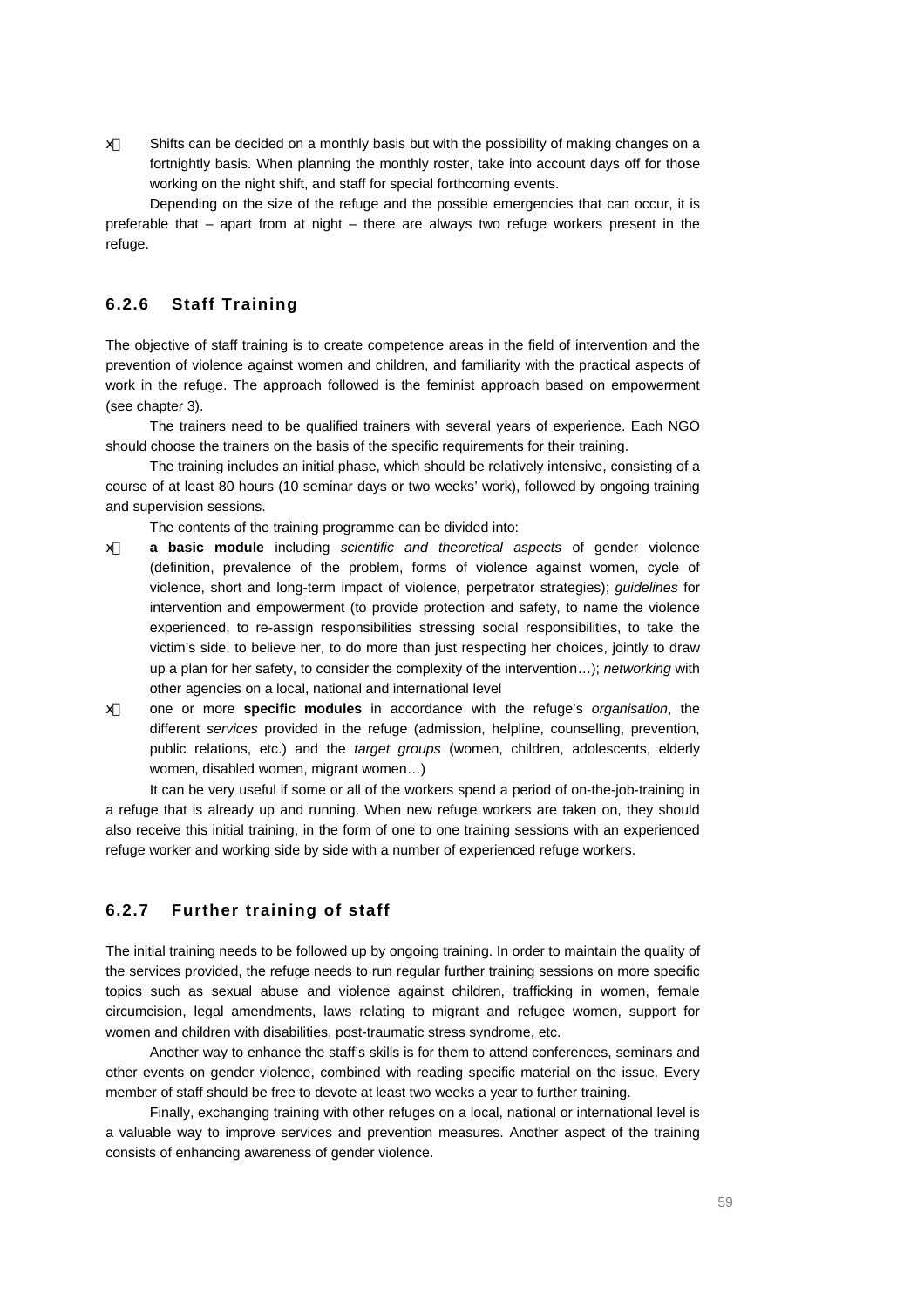## **6.2.8 Train the Trainer seminar**

Refuge staff with at least two years' experience should also be given the opportunity to attend a train the trainer seminar (at least 40 hours or 5 days' seminar) gauged to training professionals (doctors, lawyers, police, social workers, psychologists ...) in dealing with the issue of violence against women and children (see WAVE 2000).

# **6.2.9 Supervision**

Supervision is a means of reviewing and improving one's own work. Supervisors are specially trained experts who provide counselling on a team, group or individual basis. In many countries supervisors are affiliated to associations which have formulated standards for supervisor training programmes and which publish lists of qualified supervisors. It is advisable to look for a supervisor who is sensitive to gender issues and has experience in the field of violence against women and children.

A professional distance is a necessary element in effective supervision for a team or a whole organisation. One quality criterion is therefore that it is carried out by an external supervisor.

Supervision has to take place within a defined setting, which relates to both the attitude and the rules established in order to carry out the task in the best possible circumstances.

Supervision should be compulsory for all the staff and volunteers: no worker is professionally reliable if she isn't ready to work on herself.

Every refuge should provide at least team supervision. It makes sense for individual supervision to be available as a means of reviewing counselling work. This is especially important in the case of new staff members.

The frequency of the supervision sessions depends on the number of staff and on the overall experience of the group. It varies from monthly sessions to weekly sessions if the service has just been established.

### **Why supervision is so important in a refuge**

Supervision is a major and indispensable part of the caring relationship. The Secondary Post Traumatic Stress Syndrome makes supervision necessary, because it arises from caring for or listening to people who have undergone a trauma. Refuge workers are continuously exposed to traumatic stories told by the women. Workers may also witness a woman by her partner in court or if he breaks into the refuge.

If a woman's personal situation makes one of the staff workers feel uneasy by causing strong emotions (such as anger, a sense of impotence or disproportionate power, pity, love, etc.) or by bringing back the memory of past personal experiences or else by creating a standstill in the caring relationship, supervision can help to find new ways of going on with the work with the woman. This is achieved by helping the staff member to work through her own emotions and become aware of her own experiences on both a cognitive and an emotional level.

The relationship with either a woman or a child will sometimes bring up emotions which can make it difficult to continue working by creating confusion, collusion or entanglement.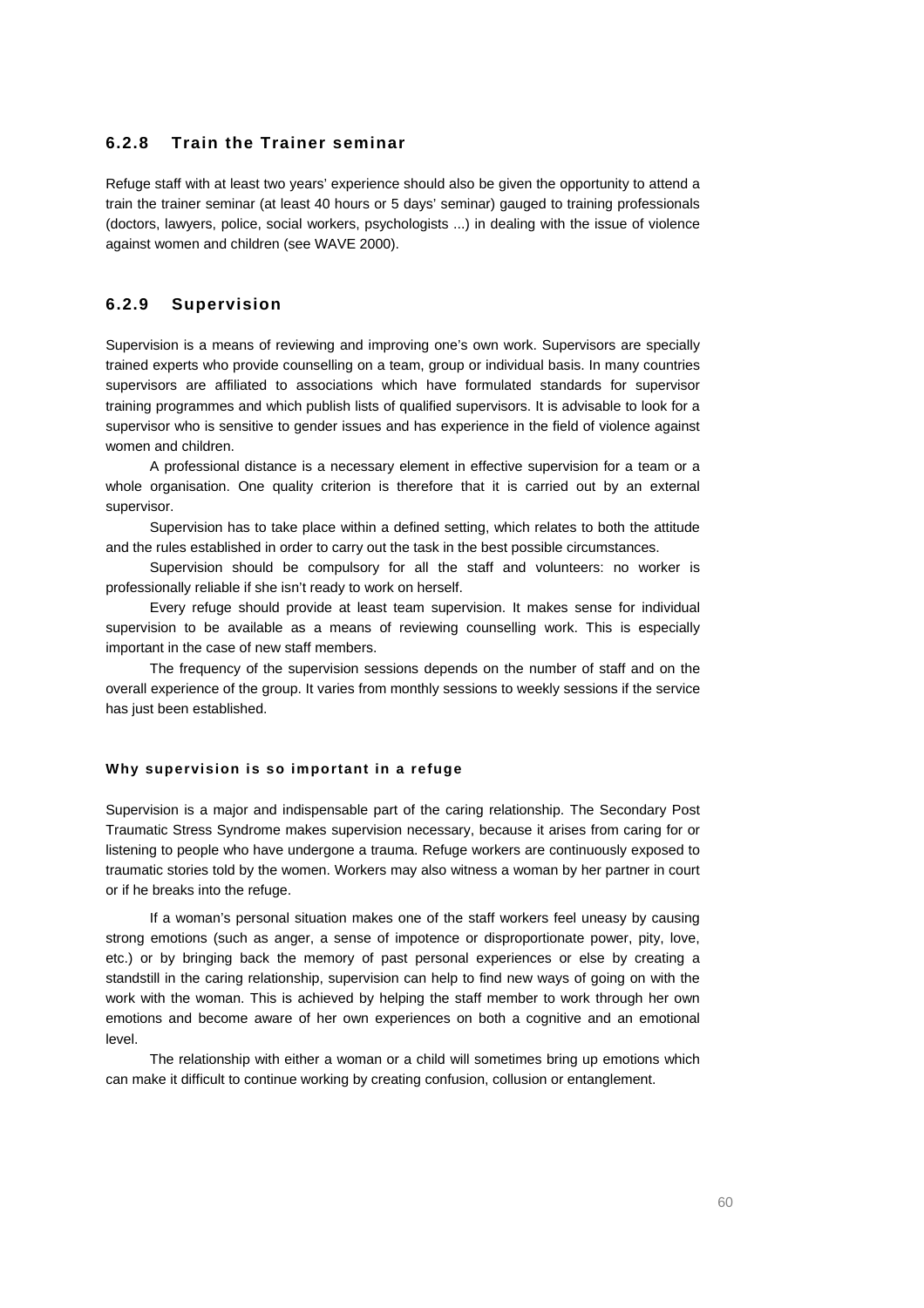Situations that can bring about the need for supervision are:

- $\#$  the anger created by somebody breaking the rule of secrecy;
- $\#$  mourning the loss of a woman when she leaves the refuge;
- $\#$  the feeling of powerlessness if a woman decides to go back to her violent partner;
- $#$  the problems and difficulties encountered in everyday relationships with women;
- $#$  conflicts among colleagues;
- $#$  the enforcement of the refuge rules and the conduct to follow in the event of a woman breaking the rules;
- $#$  the management of staff meetings;
- $#$  the respect and consideration for the different roles among the refuge staff.

Sharing and analysing the problems with the group under the guidance and help of an external supervisor, together with the sense of protection and safety afforded by a defined setting, will facilitate the resolution of conflicts among staff which can easily arise from working so closely in difficult and traumatic situations.

The results achieved by the supervision are generally:

- $#$  resolution of the emotional blockages;
- $#$  reassurance and support in going on working with women who have been severely traumatised.

Of course, experienced refuge staff are also qualified to give advice to new staff members and to help them review their work. This form of internal support is termed "intervision" and is not the same thing as supervision.

Supervision may also usefully be applied to organisational development, in which case it will serve as a forum for discussing the facility's structures and functions and for promoting its development and goals (see the section on Management).

# **6.2.10 Volunteers**

Whether or not a refuge takes on volunteers must be an individual decision. The principles advocated in this Manual state that staff in refuges should be paid and refuges should not be forced to rely on volunteers because of lack of financial means. The basic services outlined in chapter 5 should be covered by paid staff.

When working with volunteers, the following requirements should be met:

- $#$  The work of volunteers should be co-ordinated by one refuge worker who is responsible for all matters relating to the volunteers.
- $#$  Volunteers should be women with an awareness of gender-based discrimination and strong motivation to devote some of their time to working with women and children who have been subjected to violence.
- $#$  When a woman applies for a post as a refuge volunteer, she should be interviewed about her expectations and ideas.
- $#$  Only after this interview should both parties decide whether the woman is suited to the work; if so, then an agreement should be signed detailing the duration of the voluntary work and the responsibilities involved.
- $#$  Volunteers must accept the rules of the refuge (secrecy, code of conduct, etc).
- $\#$  Volunteers must receive adequate training and supervision.

Volunteers need to receive maximum respect for their work. Minor acts of carelessness towards a colleague can happen (keeping someone waiting, forgetting to pass on important information etc.). This kind of lapse can have more serious consequences if it happens with volunteers. It might give them the feeling that their work is not important.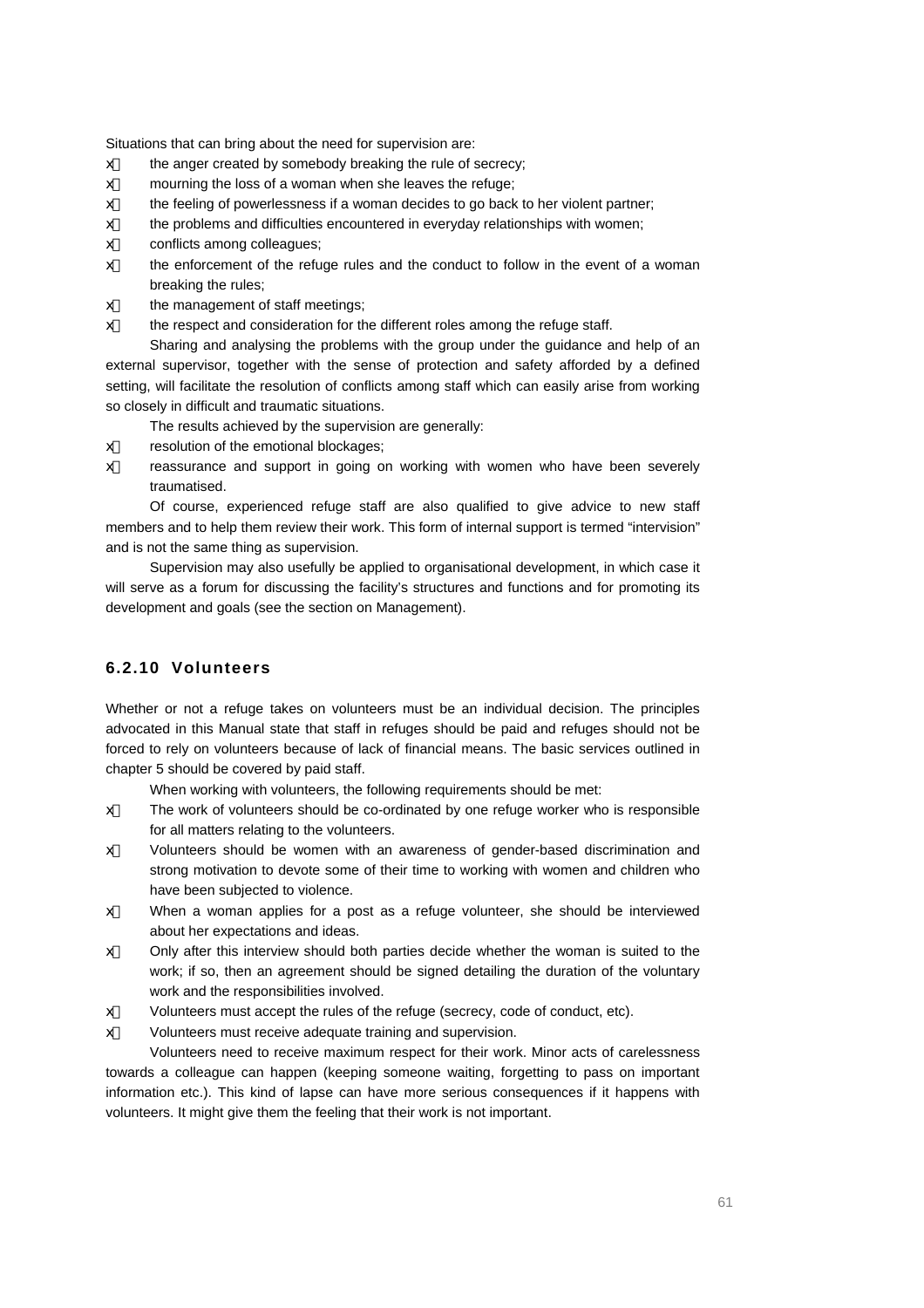## **6.2.11 Different types of voluntary work**

Every refuge has a wider "catchment basin" of supplementary staff formed by women who have recently become interested in the issue of gender-based violence. The refuge can draw on these women when hiring additional staff, or when there is need for more help (sensitisation and information campaigns, fundraising activities, etc.).

There are different kinds of volunteers:

- $\notin$  Voluntary workers who fully participate in the daily activities of the refuge (counselling, staff meetings, supervision sessions …)
- $#$  College trainees who spend a period of training at the refuge. Their commitment is therefore temporary and limited to the area of their academic studies.
- $#$  Trainees from other refuges; their commitment is of a professional nature and usually on a longer-term basis.
- $#$  Sympathisers and friends who support the refuge by giving donations and helping on special occasions like fundraising events, campaigns etc.

Volunteers can come from very different backgrounds and have varying experience: some may have just encountered the issue of violence against women or only temporarily join the refuge, some may have a wide experience, some may be widely involved like the members or the board members of the associations who run the refuges. The women in the association or the board often have important responsibilities and competences and may have worked in the refuge since its foundation. They make up a special group of "volunteers" and also bear financial responsibility. Formally, they belong to the refuge's management.

Volunteers often play a key role in bringing in new ideas about procedures or initiatives, projects etc., and in spreading information about the issue of violence against women and the role and services of the refuge. They are key multipliers and perform a valuable function, along with the full-time staff and the association members.

# **6.3 FINANCIAL PLANNING**

Careful and thoughtful financial planning is necessary already in the early stages of an initiative to set up a women's refuge. The same care and consideration has to be devoted to the annual budgeting and to budgeting for particular events, activities, etc. It is important to be very clear about the real costs before starting to look for funding possibilities.

It is not possible to give exact figures on how much the setting up of a refuge and the annual running of it will cost. Too much depends on the local price level. However, the following budget plans should provide a tool for calculating all the costs that will definitely occur no matter where a refuge is located.

These budget plans should, however, not be seen as final. Additional costs are likely to arise depending on the range of services and activities possible.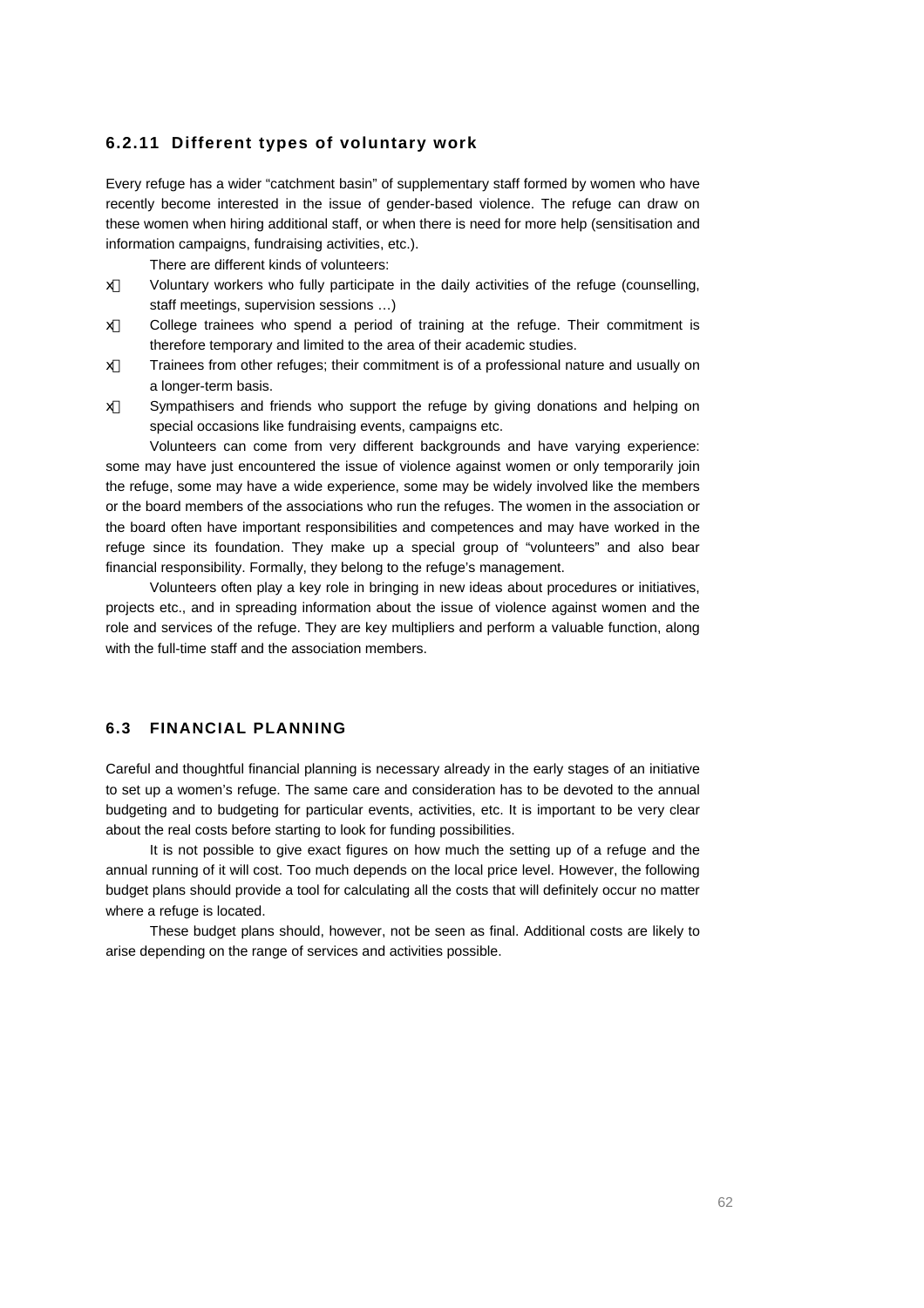# **6.3.1 Budget plan for setting up the refuge**

It is not possible to give exact figures on what the actual setting up of a refuge will cost. Apart from variations in local prices, different costs occur depending on whether you buy a house, you buy land, you have a house built, you are given a building which needs to be adapted etc. However, certain fixed costs are bound to occur.

Particularly when you are setting up a refuge from scratch, it is advisable to seek the advice and assistance of experts. Of course it is helpful if you can fall back on personal contacts here. But public authorities and other women's support organisations can also offer advice. At all events it is important to consult experts in construction and technical security systems and to discuss the planning and cost estimates with them.

The table below serves only as a broad outline; the specific sums may vary widely.

| <b>COST OF FACILITY</b>                                                | <b>AMOUNT</b> |
|------------------------------------------------------------------------|---------------|
| purchase of property (alternatively renting a facility) or             |               |
| purchase of land +                                                     |               |
| building costs (calculate by square metres, use local estimates) incl. |               |
| electrician, plumber, floor layer, painter, etc.                       |               |
| security installations (as above)                                      |               |
| costs of equipment                                                     |               |
| furniture for rooms for women (beds, wardrobes, tables, chairs)        |               |
| dining room                                                            |               |
| living room                                                            |               |
| kitchen (incl. cooking pots, dishes, cutlery)                          |               |
| bath rooms                                                             |               |
| office rooms                                                           |               |
| counselling rooms                                                      |               |
| children's rooms                                                       |               |
| toys, games, teaching equipment and material                           |               |
| entrance area                                                          |               |
| storage facilities                                                     |               |
| garden (plants, garden tools, garden furniture, playground)            |               |
| washing machine(s), clothes                                            |               |
| office equipment (phones, PCs, photocopier, fax, etc.)                 |               |
|                                                                        |               |
| Total                                                                  |               |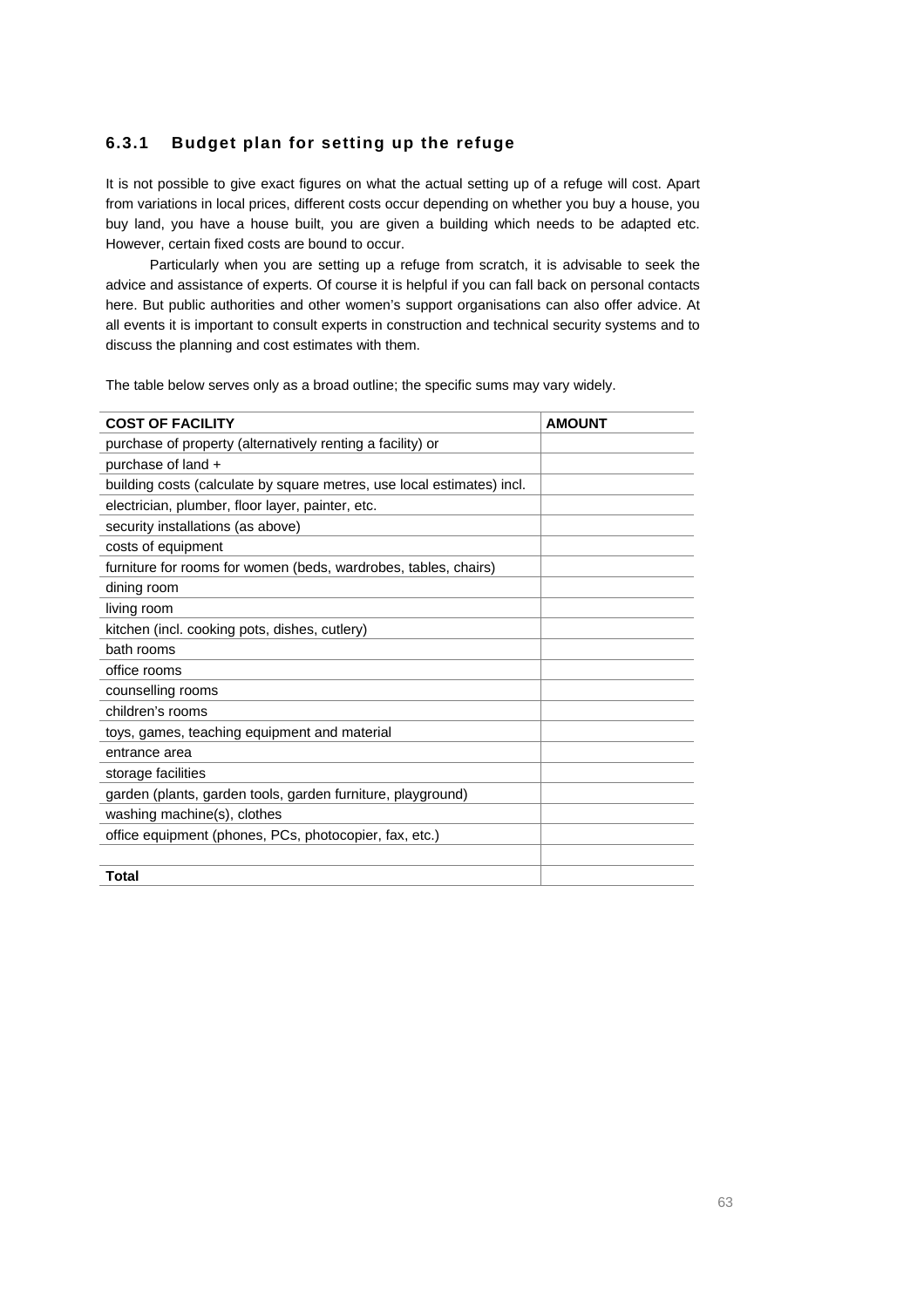# **6.3.2 Budget plan for annual running costs of the refuge**

The annual financial plan for a women's refuge requires equally careful planning. In all cases local prices should be taken as the basis. This is also true of personnel costs: staff salaries and the labour costs of the other people working in the refuge. Salary levels for work in a refuge should not be lower than those for other employment at the same qualification level. The sums involved will tend to vary from year to year, the variables including salary changes /

increases, higher staffing levels, varying special expenditure and investments, changes in energy costs etc.

The following costs usually occur:

| <b>EXPENSES</b>                                         | <b>AMOUNT PER YEAR</b> |
|---------------------------------------------------------|------------------------|
| Staff costs (see chapter 7)                             |                        |
| Counsellors for women and children                      |                        |
| Counsellors for non-residents                           |                        |
| Staff for night shifts                                  |                        |
| Accountant                                              |                        |
| <b>Trainees</b>                                         |                        |
| Freelancers, consultants                                |                        |
| Cleaning personnel                                      |                        |
| <b>Tax advisor</b>                                      |                        |
| <b>Infrastructure</b>                                   |                        |
| Rent                                                    |                        |
| Overheads                                               |                        |
| Energy costs (electricity, heating, water, etc.)        |                        |
| Maintenance (repairs, renovation, etc.)                 |                        |
| Insurance                                               |                        |
| Investments in immovables (furniture, office equipment) |                        |
| Car/van (insurance, repair, running costs)              |                        |
| <b>Running costs</b>                                    |                        |
| Phone                                                   |                        |
| Mailing                                                 |                        |
| Cleaning                                                |                        |
| PR and awareness raising                                |                        |
| <b>Travel costs</b>                                     |                        |
| Further training                                        |                        |
| Supervision                                             |                        |
| Specialised literature                                  |                        |
| Office and training supplies                            |                        |
| Household supplies                                      |                        |
| Expenses for children                                   |                        |
| Costs of children                                       |                        |
| Cost of food                                            |                        |
|                                                         |                        |
| Total                                                   |                        |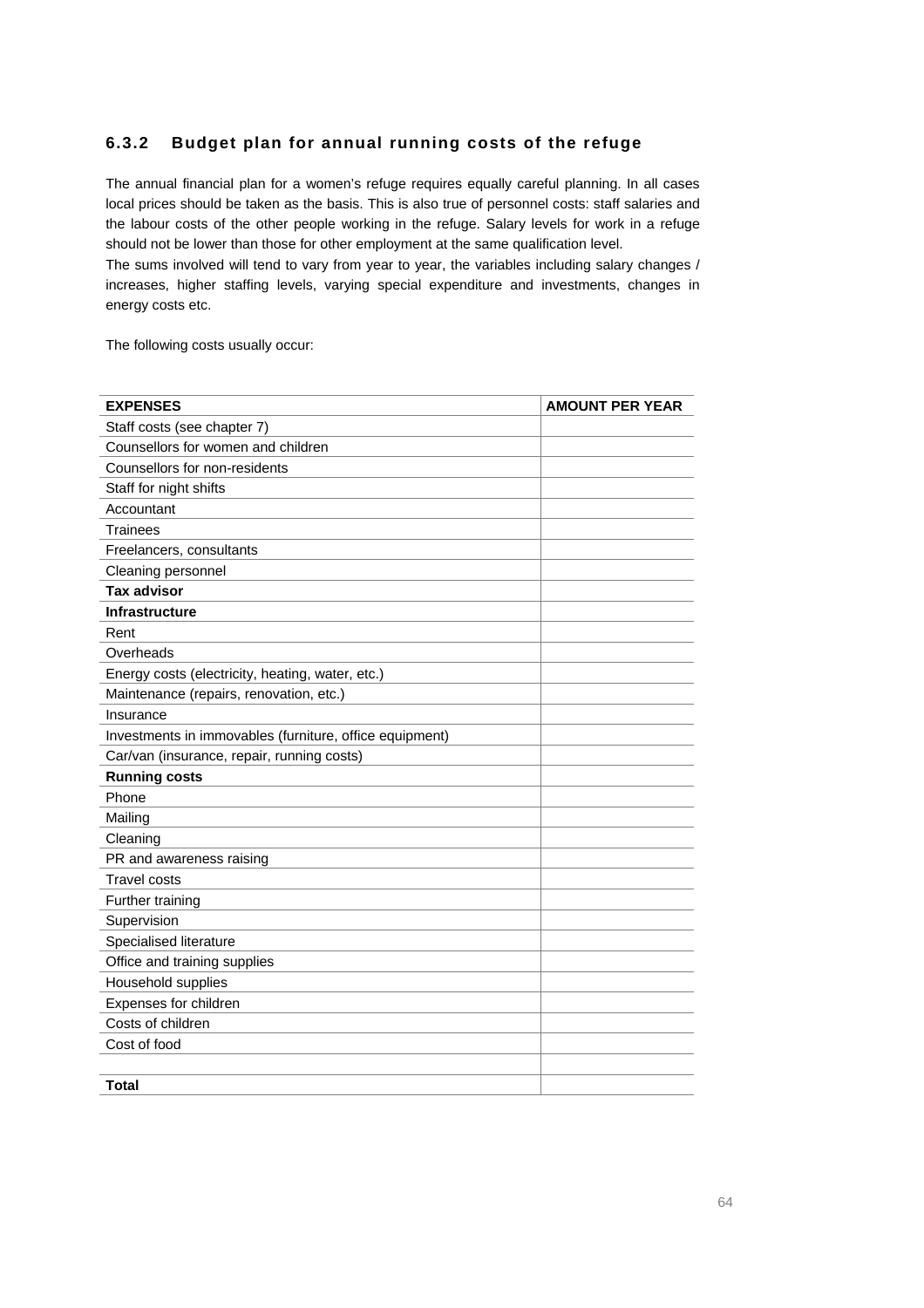Drawing up cost estimates is just one aspect of this field of responsibility. Financial planning and estimates of subsidies to be applied for also have to be dealt with in good time. In the case of some funding sources and some expenditure categories (e.g. campaigns), it is necessary to plan several years ahead.

There follows a broad outline:

| <b>INCOME</b>                                           | <b>AMOUNT PER YEAR</b> |
|---------------------------------------------------------|------------------------|
| Regular income                                          |                        |
| Public funding (national, regional and/or local bodies) |                        |
| Subscription                                            |                        |
| Variable income                                         |                        |
| Donations                                               |                        |
| Sponsoring                                              |                        |
| Rent paid by women / public authorities                 |                        |
|                                                         |                        |
| <b>Total</b>                                            |                        |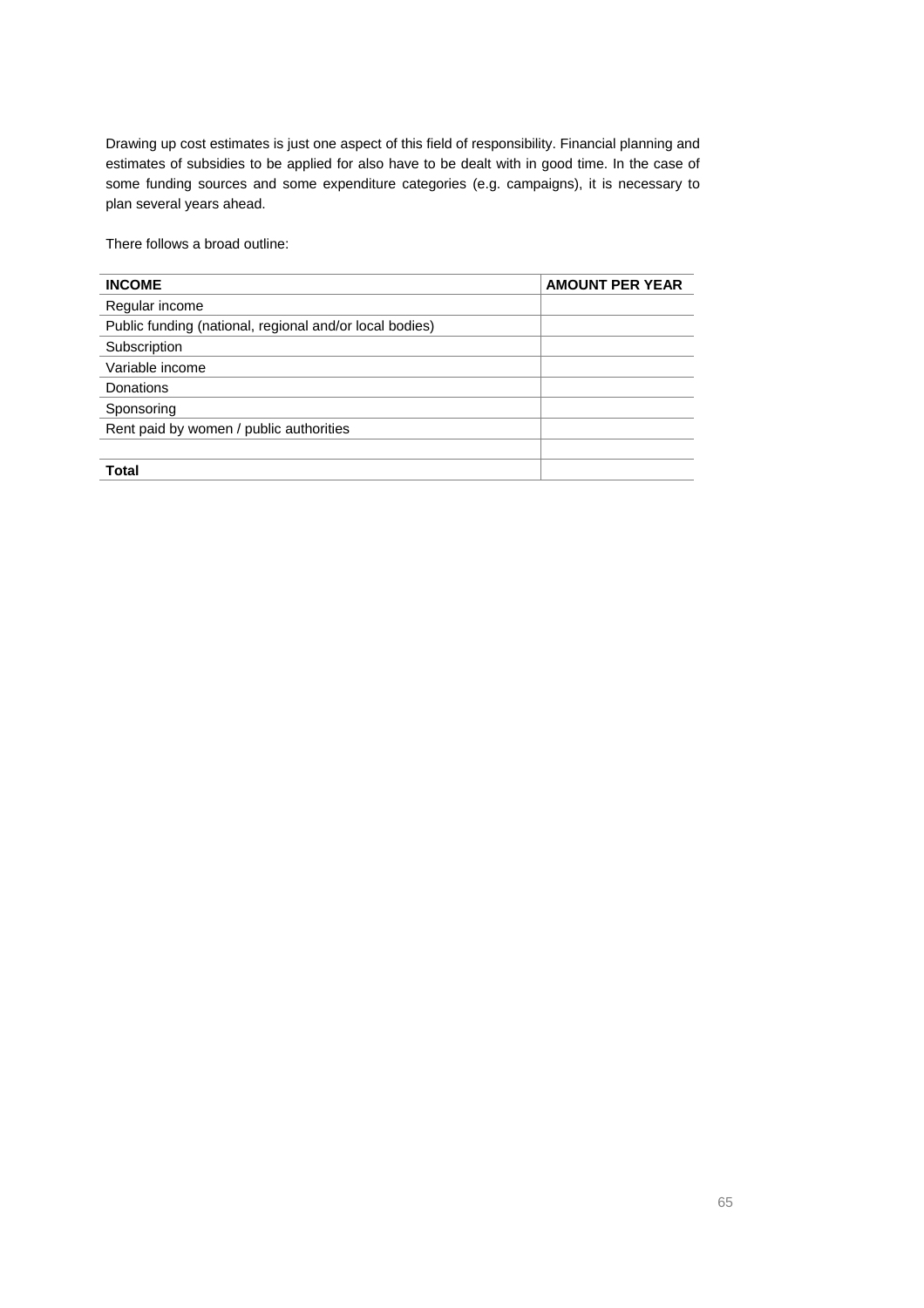# **7. SAFETY AND SECURITY MEASURES**

Women and children seeking shelter from physical abuse need a safe place where they are protected from the violent behaviour of the partner or father. In some cases the perpetrators persist in their aggressive and threatening behaviour towards women and children even when the latter are living in a refuge. Often they want the woman to return home, and they employ a variety of strategies to secure this goal: imploring, begging, bringing flowers and promising that they will never again be violent. The failure of these strategies to produce the desired effect may result in sudden outbursts of violence. Some violent men are extremely dangerous, refuse to come to terms with the separation, and resort to massive, life-threatening violence.

It is not only the women and children living in a refuge who are in danger: the refuge workers and other people can also be at risk. In the women's refuge in Sankt Pölten (Austria) a violent perpetrator who had managed to get inside the refuge pulled a gun and killed a policeman and seriously injured a woman resident and her son. The man had contrived a bomb warning and had got inside the building while it was being evacuated and searched. During a garden party in the Lucerne refuge in Switzerland a violent man whose wife and children were living there killed and seriously injured several women and children. Many refuges throughout Europe have had to contend with violent attacks, although the toll is fortunately not always as severe. Nevertheless, a women's refuge must always be braced to deal with threats and attacks.

Security, then, is a key issue, objective and agenda in women's refuges. It is shortsighted of state authorities to try to save money in this field, because in extreme situations security precautions and systems can save lives.

The police are responsible for safeguarding the safety and security of the public as a whole and thus also of refuges, so it is important to involve them in the drafting of security strategies and the formulation of a security plan.

 **There follows a** checklist **of important points relating to security:**

# **7.1 TECHNICAL SECURITY PRECAUTIONS**

Technical security precautions are extremely important in a women's refuge. The necessary standards require the following precautionary measures:

- x Safe **entrances** which cannot be forced open.
- $#$  Entrances should always be kept locked, and access to the building should be monitored. Ideally there should be a **technical monitoring system** (cameras, automatic opening and locking devices for doors).
- $\notin$  If the building has several entrances, this is a safety hazard, so a refuge should have only **one main entrance**. Any other doors to the outside should be kept locked and barred so that they cannot be forced open.
- x A **yard or garden** are an asset for the women and children but pose a security risk. The yard or garden should likewise be secured against forced entry, and it should not be possible for anyone to look inside, throw objects or shoot. This means a high wall, a barrier, a protective fence or an alarm system.
- x The **yard or garden gate** should also be secure, and the refuge workers should make a habit of locking it, especially at night.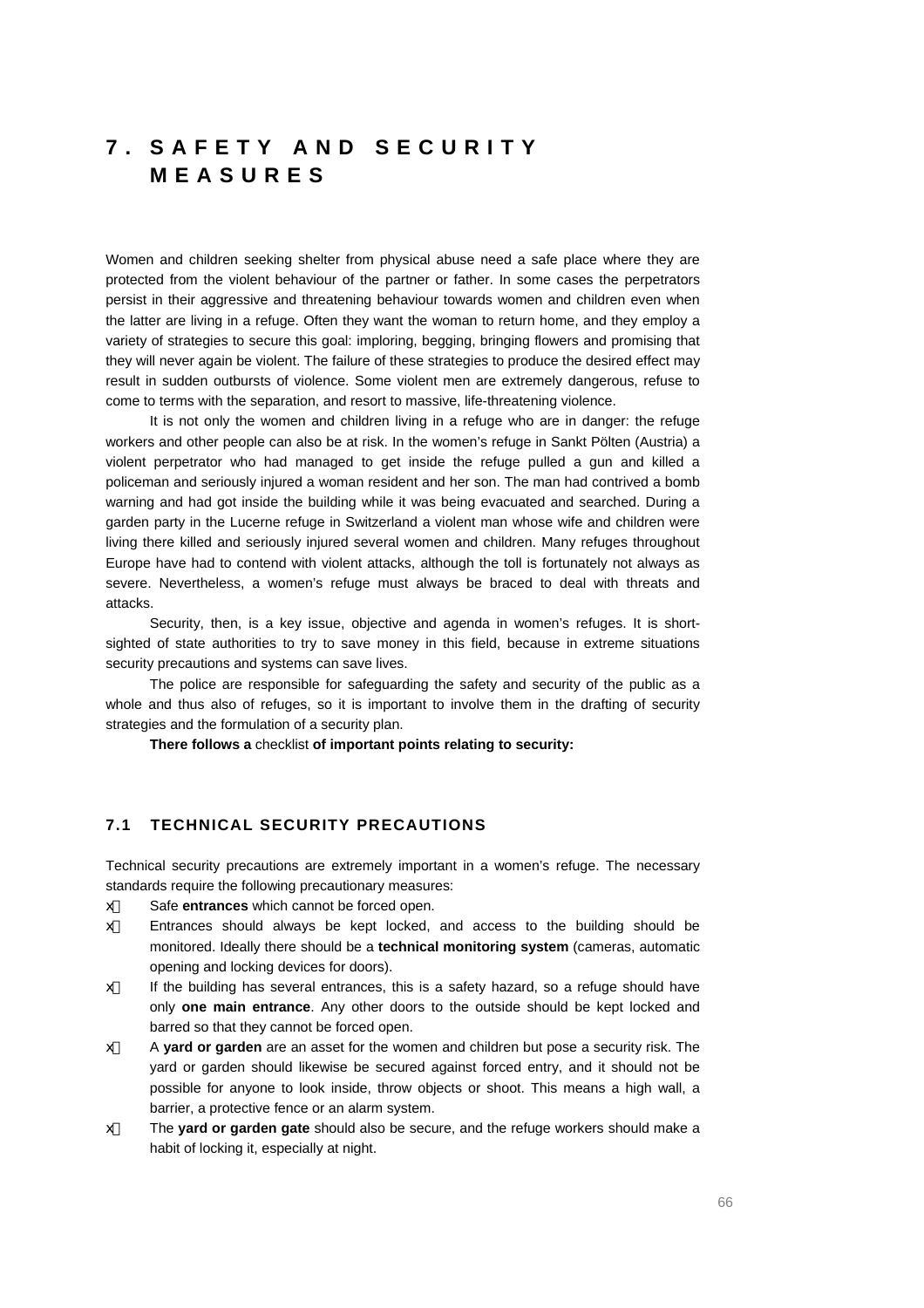- x **Ground-floor windows** are a security risk, and ground-floor rooms facing onto the street should not be used as living or working areas.
- $#$  Windows at least those that are located on the ground floor or can be reached from the outside – should have **gratings**.
- $#$  Every women's refuge should be equipped with an alarm system by which the police can be called in the event of an emergency. One example is a direct emergency line to the nearest police station (see the section 7.2.2 on "Police Protection").

**Summary of the most important security features:**

- $#$  Strong, secure doors
- $#$  Doors permanently locked, monitored access area
- $#$  Gratings on windows
- $#$  Direct emergency line to the police.

Example: The new women's refuge in Vienna, opened in 2002, is a newly constructed building which has a two-door security lock in the entrance area – the second door doesn't open until the first has closed. Several cameras have been mounted to monitor the street in front of the building. The garden is surrounded by a high wall and is secured by an alarm system.

## **7.2 SECURITY IN TEMPORARY ACCOMMODATION**

In some areas the refuges are very small, often consisting of a single apartment, and are not staffed day and night by refuge workers. It is important that this temporary accommodation should also comply with at least minimum security standards. Women who are at high risk and who have recently separated from a violent partner should wherever possible not be accommodated in an apartment without round-the-clock staffing and security precautions.

# **7.3 CONFIDENTIAL ADDRESSES, ANONYMITY**

The addresses of many refuges are kept confidential in order to safeguard the security of the women and children living there. Only the refuge's emergency phone number is publicised. Women seeking help are given the address only when they actually go to the refuge. In some cases the women and children are picked up at a public place by prior arrangement and taken to the refuge. But even if the address remains confidential, it can still be found out, especially if the refuge has existed for some time. Hence the need for additional security precautions.

In small towns it is often impossible to keep the location of a refuge secret. In such cases it is advisable to switch to an offensive strategy: everybody is told where the refuge is, the address is publicised, and the police and local authorities are involved in the security planning.

Especially in rural areas it can be very important to involve the neighbourhood in order to ensure that a threat is detected in time and help can be organised promptly. The relevant institutions and the people living in the vicinity should be assigned active roles in the security planning (e.g. frequent police patrols, neighbours are informed and asked to notify the refuge or the police if they notice anything suspicious).

Each refuge should decide for itself on the basis of its location and the resources available which strategies to adopt and then draw up its own security plan (see section 7.2.4 on "Security Planning"). Where safety is concerned, it is essential to stick to the rules and to make sure that everybody always complies with the safety procedures.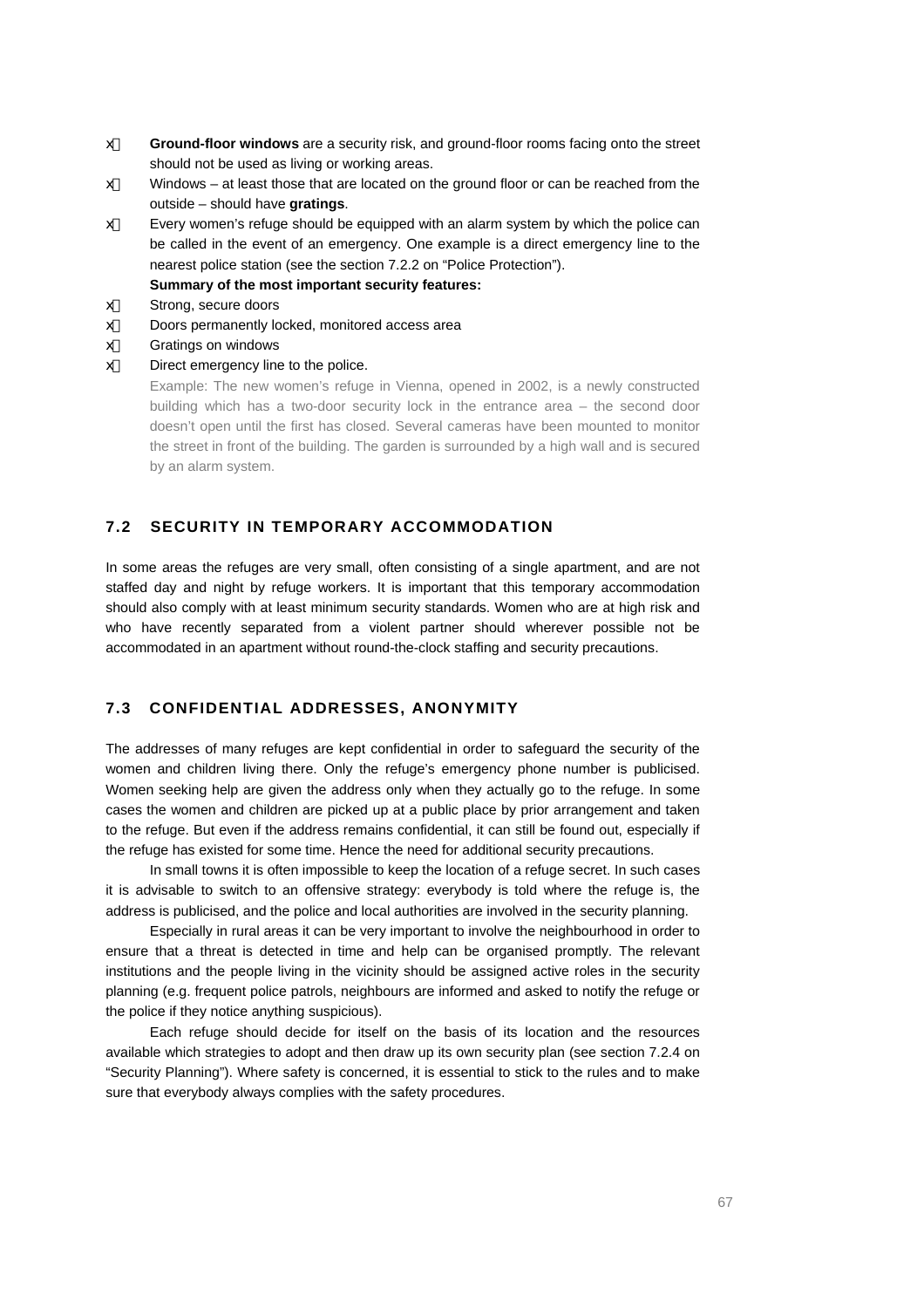# **7.4 POLICE PROTECTION – POLICE SECURITY PLAN**

Effective co-operation with the police on security issues is indispensable. Before the refuge opens, a security plan needs to be drawn up, and this should be subject to constant revision.

#### **The necessary security precautions and features include the following:**

- $#$  The refuge should have a technical security system by which the police can be called directly in the case of a serious threat (button-activated alarm line to the police station as used in banks)
- $#$  The police should be in possession of a ground plan of the refuge and know where the entrances are, what facilities are located where etc.
- $#$  There should be a contingency plan for emergencies
- $#$  There should be regular meetings with the police to discuss security issues
- $#$  Like all security plans, this one should be evaluated and updated at regular intervals (annually).

# **7.5 INDIVIDUAL SECURITY PLANS AND ASSESSMENT OF THREATS**

Some women and children are at particularly high risk because the perpetrator concerned has been assessed as very dangerous. Perpetrators may threaten and endanger not only their own partners but also other people in the refuge, as the examples quoted above show.

It is therefore very important that the dangerousness of the threat posed by the perpetrator should be assessed on an individual basis with each woman in the refuge and that a security plan be drawn up for:

- $\#$  the duration of her stay in the refuge
- $\#$  the event that she goes back to living with her partner
- $#$  the event that she decides to separate from her partner and live by herself.

Everybody in the refuge should be aware of perpetrators who have been assessed as particularly dangerous, and special security precautions will have to be enforced at certain times. One extremely important measure is to make it clear to the perpetrator that definite limits apply – that, for example, it will not be tolerated if he waits in front of or close to the refuge in the hope of meeting his partner and/or children and talking to them. Conversations in front of the refuge can be extremely dangerous and are a frequent occasion for violence. A woman staying in a Viennese refuge, for instance, went to the front door to talk to her partner and try to "calm him down", with the result that she was severely injured. The man wanted her to return home and, when she refused, pulled out a knife and stabbed her. By the same token, any meetings outside the refuge can put the woman at high risk.

As Chapter 2 explained, there is a particularly high risk of severe, possibly lifethreatening violence during the process of separation and divorce, and special attention must be paid to security considerations during these times.

Many refuges use a checklist in assessing the dangerousness of a perpetrator and another checklist to draw up individual security plans with the women in the refuge (see Appendix "Safety Planning").

# **7.6 SECURITY PLANNING**

In addition to individual security plans, it is necessary to draw up a security plan for the refuge as such. This serves the following purposes: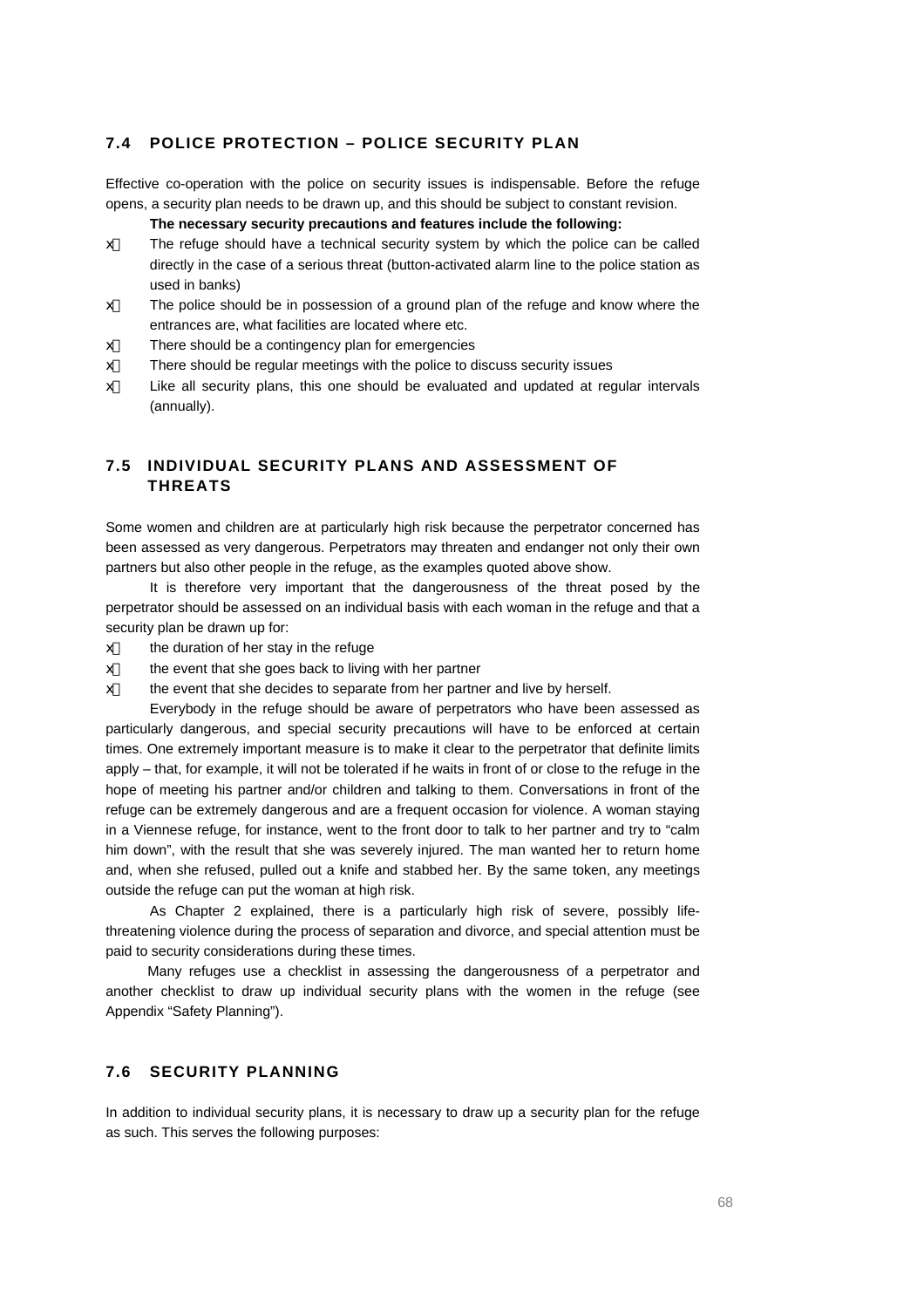- $#$  To define preventive measures designed to rule out the occurrence of dangerous situations
- $#$  To ensure that everybody knows what to do in dangerous situations, so that the procedures don't have to be improvised when an emergency does occur
- $#$  To enable people to respond to dangerous situations as promptly and professionally as possible with a view to preventing or containing violence and its consequences
- $#$  In the wake of dangerous situations and acts of violence, to handle the after-effects, shock and trauma professionally so that everybody can deal with the incident and learn from it.

Security must also be a key issue in day-to-day life in the refuge. All the residents (and their children) should be told what risks are involved and what they need to do in the way of maintaining safety standards (for instance, never leaving the door open). Security issues must feature in the rules governing life in the refuge, but they should also be discussed at residents' meetings.

Where security is concerned, discipline is of paramount importance. Security precautions and the provisions of the security plan must be observed by everybody. It is necessary to carry out regular security drills and to keep evaluating and revising the refuge security plan.

# **7.7 SELF-DEFENCE**

Learning the skills of self-defence is an effective way of countering the danger of violent attack. The purpose of acquiring these skills is not to overpower the perpetrator but rather to outwit him by ingenuity and resourcefulness in order to defuse the situation or escape from it. Self-defence techniques developed specifically for women like WenDo have proved effective, and both refuge workers and residents should have the opportunity to attend training courses.

# **7.8 FIRE PREVENTION AND OTHER SAFETY PRECAUTIONS**

It goes without saying that refuges must comply with other safety standards as well. For example, they must take the necessary fire prevention precautions. Some refuges have had to contend with fires and have found out the hard way how important fire prevention and fire fighting techniques can be. In most refuges large numbers of residents live within a relatively small area, which increases the risk of fire breaking out and of a high casualty rate if it does.

Most countries enforce stringent fire regulations. It is essential that refuges are aware of these regulations and comply with them. State authorities which fund refuges should also provide the financing for effective fire precautions. The same obviously applies to other safety measures like child-proof wall plugs and safety standards relating to toys, household appliances etc.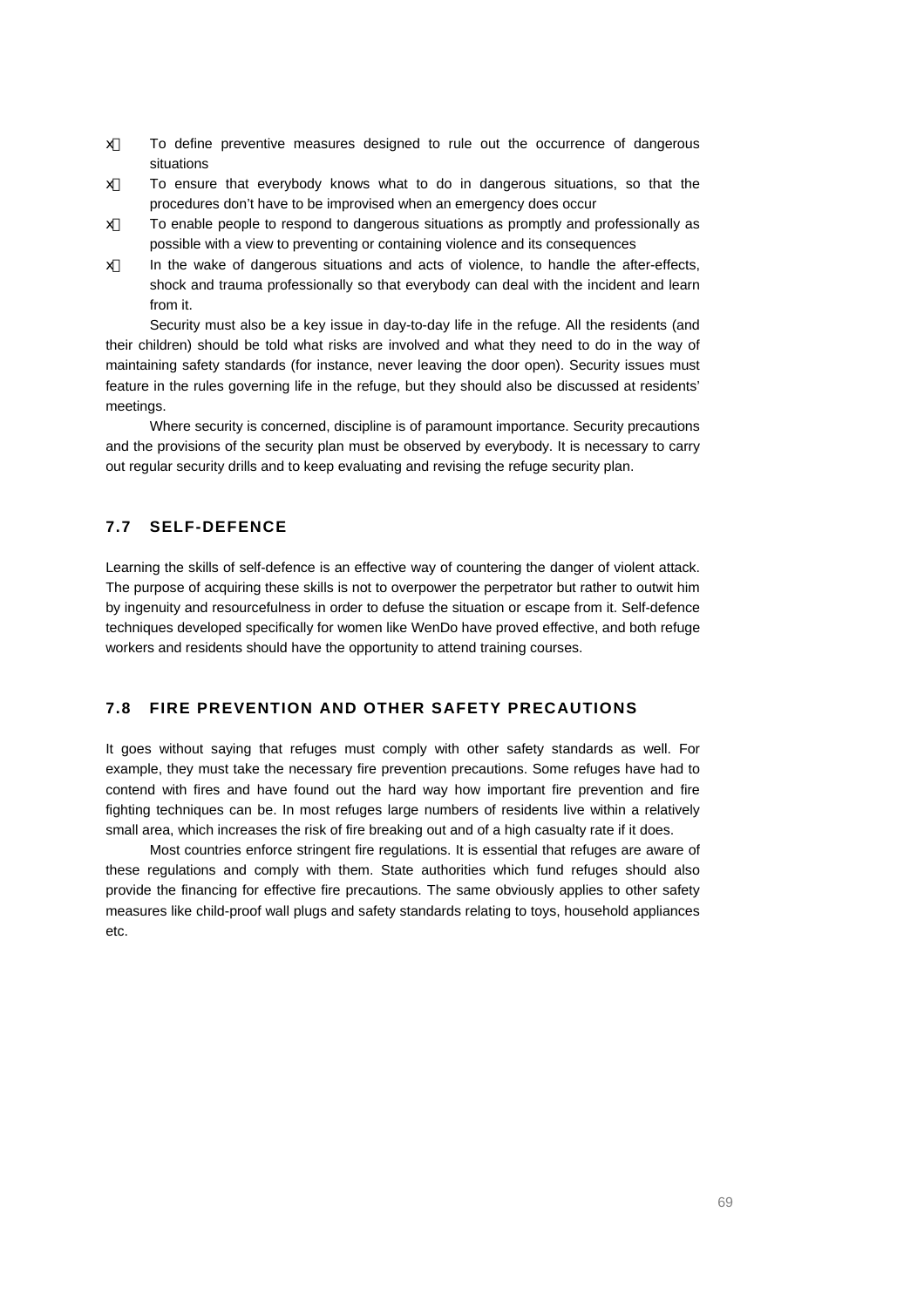# **8. COMMUNITY LIFE IN THE REFUGE**

Refuges provide services that should meet the highest possible standards of efficiency and professionalism and therefore need a certain degree of institutionalisation. Institutional structures have their role to play, but they harbour the danger that the institution's rules may assume greater importance than the people on whose behalf the institution was established. Structural principles can loom so large that they rob the individuals' freedom and take control of their lives. A refuge must therefore be careful to maintain a judicious balance between the interests of the individual, the community and the institution.

Generally speaking, life in a refuge should be planned in such a way as to safeguard the following:

- $\epsilon$  The greatest possible degree of individual freedom respect for privacy and human rights
- $#$  No more requirements and rules than are necessary in the given situation
- $#$  Participation, co-determination and consultation
- $\#$  A spirit of solidarity and community
- $#$  Scope for feedback and complaints.

The hallmarks of life within the refuge community are: autonomy, solidarity, and respect for diversity and human rights. These considerations leave their mark on both the refuge's internal organisation and its discernible character, making up its unmistakable corporate identity.

# **8.1 REFUGE GUIDELINES – RIGHTS AND RESPONSIBILITIES**

Women and children who seek shelter in a refuge are invariably in distress. The first thing they need is to feel safe and get their bearings. It is therefore very important to explain to new arrivals about the structures and principles of life in the refuge.

Refuge Guidelines should exist in written form and be available in various languages. The Refuge Guidelines should list the principles of the refuge, the rights of the women and children living in the refuge, the services provided to them and the rules and responsibilities. Refuge guidelines should not be made up exclusively of prohibitions and obligations – this would be a one-way process reminiscent of homes or youth hostels and would fail to take the women seriously.

Rules serve as the foundation for living together and thus need to be observed. At the same time, though, it is far easier to comply with rules if one understands why they exist and are important. It is therefore necessary to explain the purpose of the rules. The residents should perceive the rules as an aid to peaceful co-existence, not as coercion, even less as arbitrary regimentation.

In practice people tend to forget about rules, so it is important to keep repeating them – before something happens rather than after the event. Women and children might find it difficult in the beginning to bear everything in mind; they need time to find out and understand how the refuge works.

Complying with security rules can be a matter of life or death, so refuge residents should constantly be reminded of their importance.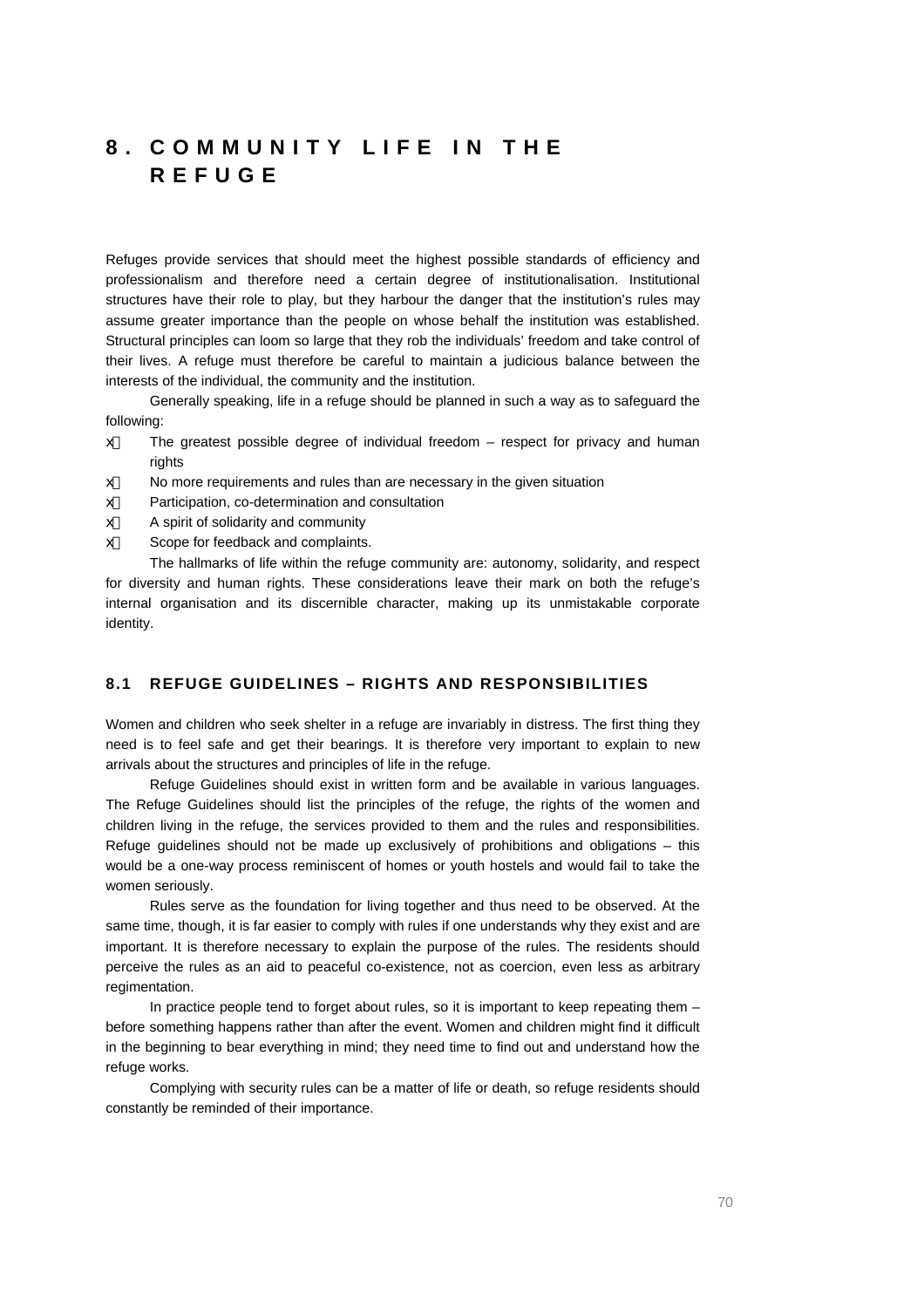# **8.1.1. Checklist for Refuge Guidelines**

The Refuge Guidelines should contain information about:

- $\lll$  The structures and principles of the refuge
- $#$  The services offered to the women and children
- $#$  The staff
- $#$  Security in the refuge
- $#$  Visiting regulations
- $#$  Responsibility for children
- $#$  The residents' rights
- $\#$  The scope for participation (house assembly, refuge council ...)
- $#$  Rules and responsibilities
- $\#$  Contact person(s) in the event of conflicts or complaints
- $#$  Guidelines for moving out

## **8.1.2. Modifying the rules**

The rules governing refuge life should be binding, but they should not be immutable, so it is important to keep reviewing them in the light of their appropriateness. The residents should be involved in the formulation of the rules and their approval – for instance, at a refuge assembly. However, the refuge staff should establish those rules that absolutely have to be observed (like security regulations).

It should be clear and understandable to the residents which rules can be changed and which cannot. The principles by which a refuge is run are part and parcel of the facility's corporate identity and cannot be modified at will. This too needs to be explained carefully.

## **8.1.3. Right to freedom of choice**

Special mention should be made of the right to self-determination in terms of the resident's own life. In practice this means that the resident has the right to leave the refuge at any time or to return to her violent partner if she wishes. However, she can always turn to the refuge again for shelter and support. In many cases women leave the refuge strengthened by the resources which they will need in finding a way out of their violent relationship.

# **8.1.4. Fair Procedures – Hearing**

One of the most difficult decisions that have to be taken in a refuge is whether or not a woman who has broken the rules and agreements should be prematurely dismissed from the refuge. Many women have nowhere else to live, which makes it very difficult for the refuge staff to expel her – and then there are her children, who also have to suffer the consequences. But if no decision is taken, other women and children might suffer.

One fundamental consideration should be which behaviour or which offences are so serious that they warrant dismissal. Because the consequences can be extremely far-reaching, this form of sanction should be used very sparingly, and there should be other consequences for breaking rules. We have also to bear in mind that rules are guidelines for communal living, and it would be unrealistic to demand that they should never be broken.

Often refuge guidelines define norms but do not prescribe procedures and sanctions in the event of non-compliance. It is therefore important to establish formal procedures to deal with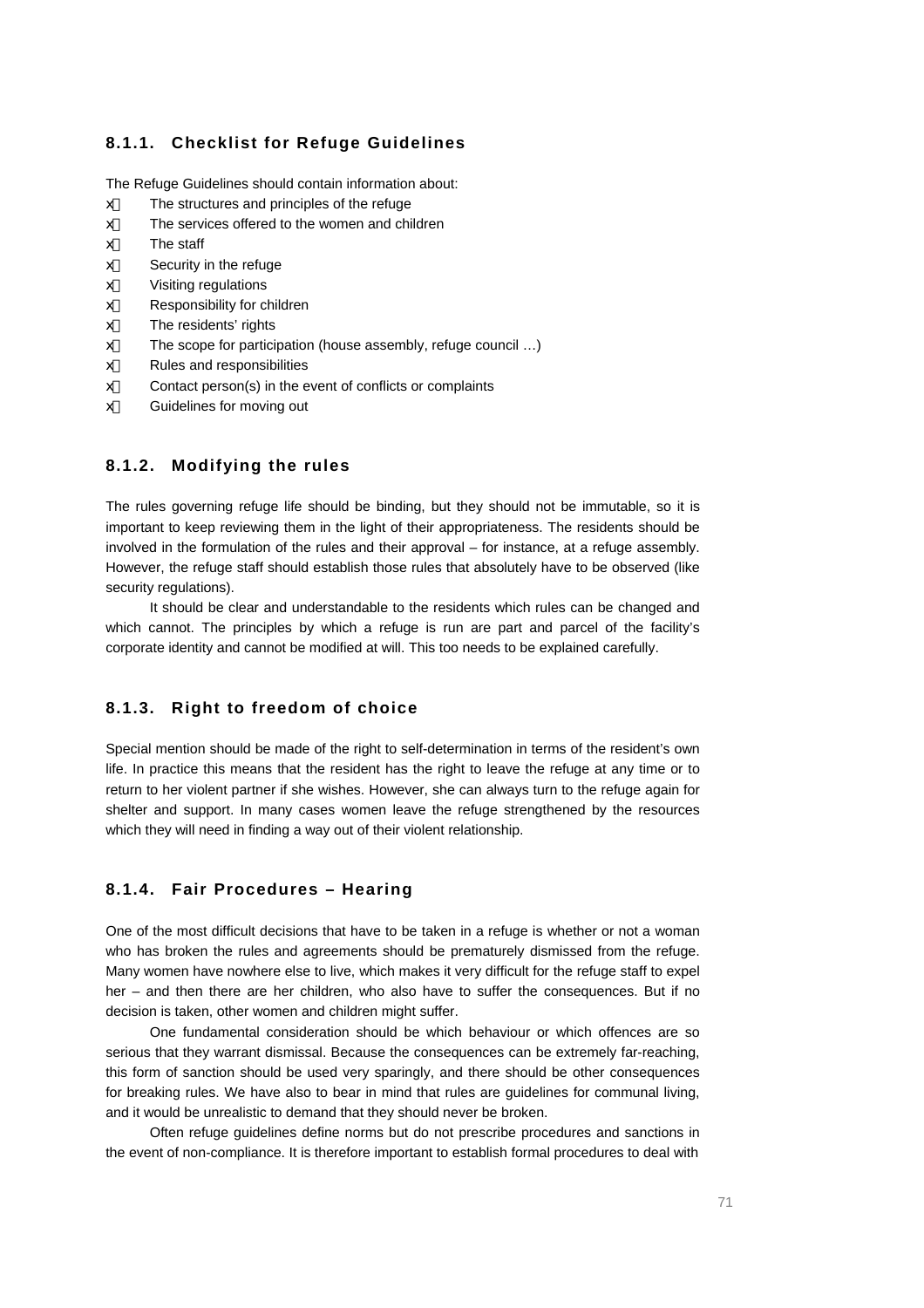## infringements in a constructive manner. Any such procedures must include and respect the rights of the women concerned.

Example: As we have said, expelling a woman from a refuge is one of the most farreaching decisions. The team of a refuge for homeless women in Vienna, Austria, has, with the help of a supervisor, tried to develop a fair procedure and form of hearing to deal with this problem.

- The procedure can be organised along the lines of the following questions:
- $#$  What was the infringement to be sanctioned?
- $#$  Who is acting as the "prosecutor" ? (i.e. who is responsible for monitoring compliance with the rulers and reporting infringements?)
- $#$  Is this a "first offence" or have there been prior infringements? If so, how were they dealt with before?
- $#$  Before which body will the hearing take place? Who is responsible?
- $#$  Who has a seat on this body?
- $#$  When will the infringement be dealt with?
- $#$  Who will present the arguments representing the refuge rules?
- $#$  How is the woman concerned represented, does she have the right to be present at the hearing?
- $#$  Who will "defend" the woman concerned her counsellor or another staff member? (It is very important that somebody takes her side and is accepted as defending her without being seen as "betraying" the refuge rules.)
- $#$  Should representatives of the residents be present?
- $#$  How should the hearing be conducted?
- $#$  How can the best decision be reached? What are the alternatives?
- $#$  Who takes the final decision?
- $#$  When, how and by whom will it be enforced?
- $#$  How will this decision be explained to the woman concerned and the other residents, and by whom?

A fair hearing which the residents can understand helps to build up and maintain trust in the refuge. Intelligible procedures avoid decisions taken by the staff appearing arbitrary. This is one way of offsetting the imbalance of power between refuge staff and residents.

# **8.2. FORMS OF PARTICIPATION**

Women living in a refuge should be involved in its organisation and administration. This approach, by promoting the principle of help for self-help, requires women to participate and is a factor in empowering them and supporting them in the process of regaining their selfconfidence.

Many women and children who seek shelter in a refuge have been exposed to a great deal of violence and abuse. Some of them have spent years in isolation imposed by their partners or husbands. Some have had their self-esteem systematically eroded. Life in the refuge, founded as it is upon non-violence, solidarity, involvement and democratic structures, constitutes an alternative way of life to the violent relationship they have left.

This section suggests a number of ways in which participation and democratic structures can be practised in a women's refuge.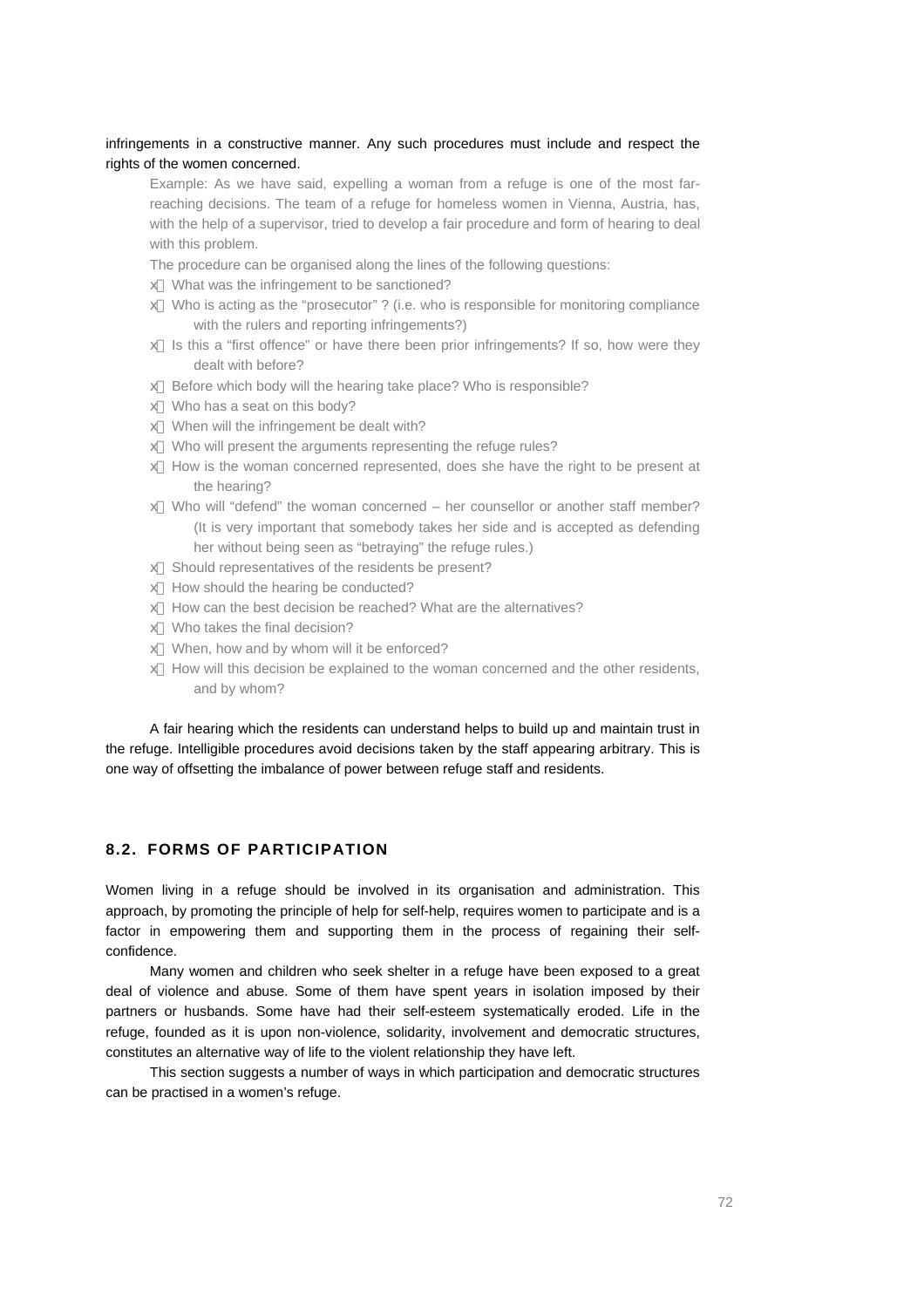# **8.2.1. Refuge Assembly**

In many refuges the most important forum for involvement and co-determination is the Refuge Assembly. It is customary to hold a Refuge Assembly at least once a week as a forum for all the residents to voice their concerns and ideas.

**The purpose of the Refuge Assembly might be defined as follows: "The Refuge Assembly should be an integral aspect of the refuge's democratic practice. It should be treated as an important opportunity to build up the residents' social skills, helping them to learn to adjust to others, to stand up for their own interests but to be aware of the interests of others, and to distinguish between acceptable and unacceptable demands.** (BMFSFJ 2000, Vol. 191.2, 31)

When organising regular Refuge Assemblies, it can be helpful to consider the following:

- $#$  All the residents should attend.
- $\#$  An agenda should be drawn up in advance to structure the proceedings.
- $#$  All the women should have the right and be encouraged to add items to the agenda.
- $#$  The agenda of the Assembly might include such issues as the introduction or amendment of refuge rules, the election of refuge representatives, planning joint activities, or the discussion of specific issues (e.g. with external experts) etc.
- $#$  It is advisable that two persons facilitate the assembly; a viable model would be that a woman living in the refuge together with one refuge worker act as facilitators.
- $#$  It is important to define what rights and powers the Refuge Assembly has: for instance, the introduction and amendment of refuge rules etc.
- $#$  Any decisions reached by the Refuge Assembly should be written down and displayed on a notice board or made public in some other way.

## **8.2.2. Children's assemblies**

The children living in the refuge should also have assemblies where they can discuss matters important to them. Young people often want to have their own assembly. These assemblies are usually facilitated by a child care worker or, in the case of young people, self-organised.

## **8.2.3. Organisational meetings**

Numerous organisational matters have to be dealt with in a women's refuge. In many refuges the women play an active role in running the joint household. This calls for detailed planning in allocating the various tasks. Such discussions are perhaps best not conducted during the Refuge Assembly, because there is the danger that too little time would then remain to deal with the Assembly agenda as such.

## **8.2.4. Refuge Council**

It is important for the residents to be able to voice their concerns and wishes in the presence of the refuge staff and the members of the board. Setting up a Refuge Council creates an opportunity for this. It should meet at regular intervals and be attended by representatives of the residents, the staff and the board.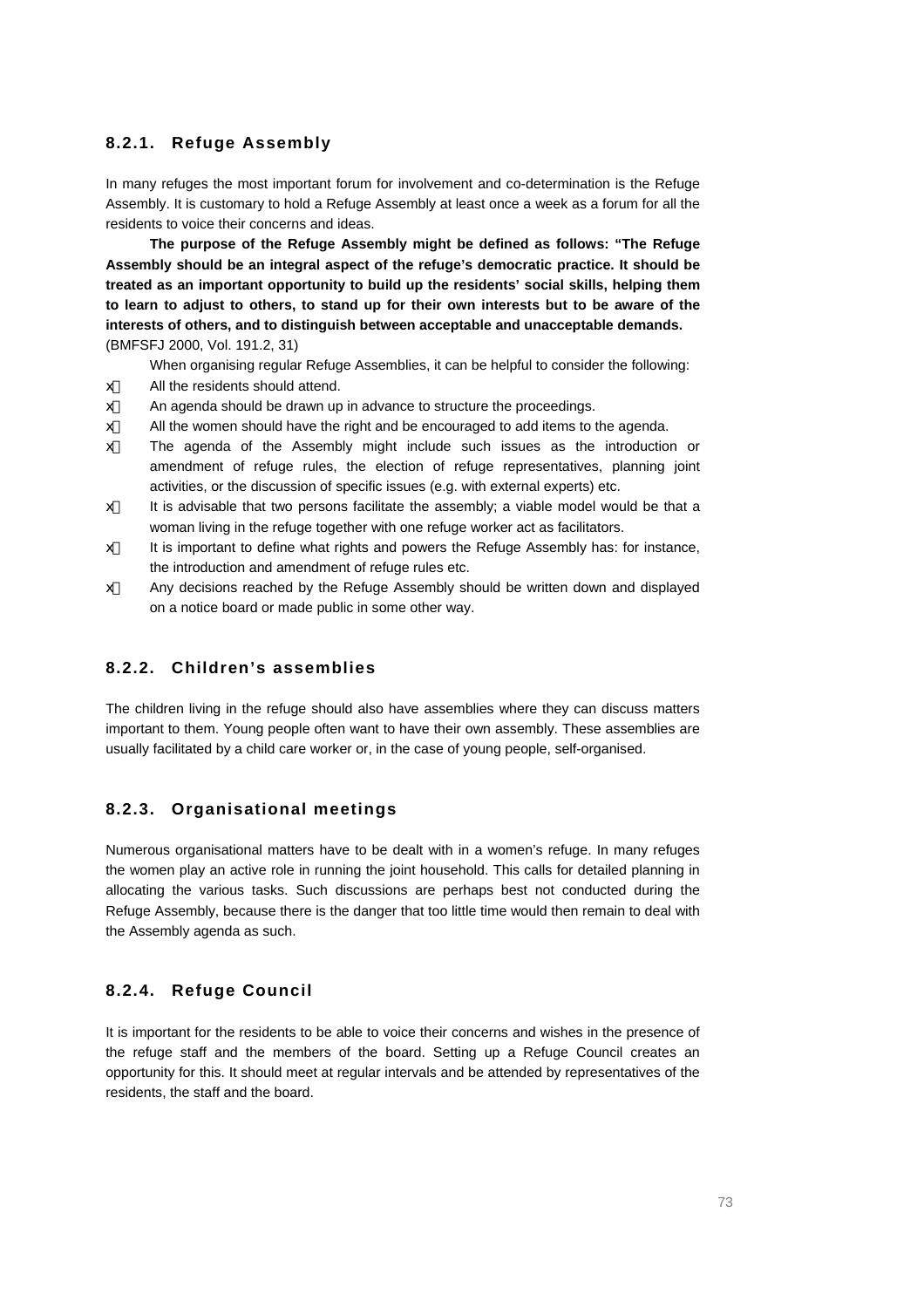The residents should receive assistance in electing representatives (the Refuge Assembly is an appropriate forum for the election procedure).

The Refuge Council is a key factor in empowerment. It ensures that (a) the residents are involved in the decision-making process, and (b) that the more dominant of the residents do not exert a disproportionate influence.

# **8.2.5. Conflict resolution team**

Living conditions in a refuge can often be cramped, and this easily leads to conflicts which must be defused as quickly as possible. Several of the staff members should therefore have received training in mediation and conflict resolution, so that they can form a conflict resolution team. It is also advisable to pass on conflict resolution skills to the residents.

## **8.2.6. Obstacles to participation**

Women and children living in a refuge might be reluctant to participate, especially at the beginning of their stay. They need time. However, the staff should always provide for their involvement in the planning and practical running of the refuge. It is important to invest special energy in the residents' involvement. The resultant processes of argumentation, discussion, decision-making, dealing with conflicting interests and other conflicts are, as has been stated, a valuable learning process for everybody concerned.

It might save time if the refuge staff took all the decisions on their own, but the residents would soon get the feeling that they are being "administered" instead of being empowered actively to determine their own lives and that of the refuge community. A further drawback of top-down decision-making is that people who are treated like children tend to behave accordingly by putting up resistance or becoming passive but not acting like the independentminded adults they are.

## **8.3. FURTHER ASPECTS OF COMMUNAL LIFE IN THE REFUGE**

Over and above their rights and responsibilities, there are further factors moulding the communal lives of the women and children in a refuge. Non-violence and an equitable allocation of power are important goals, although they are not always easy to realise. The women have an active role to play in life in the refuge, as reflected in the available scope for providing feedback, participating in external evaluation and becoming involved in the process of social change. Diversity and solidarity afford opportunities which need to be used as widely as possible.

#### **8.3.1. Preventing violence**

Every refuge upholds the important principle that no violence is tolerated. When a number of people live in cramped conditions under a single roof, as they often do in a refuge, there are bound to be conflicts and emotional outbursts. Psychological and physical violence can occur even in a refuge – between the children and young people, between the women or towards children.

One important pillar of community life in the refuge is a constructive approach to dealing with violence. It is not enough to proclaim the rule that violence is not allowed. Non-violent coexistence requires everybody to make an active contribution, detecting and preventing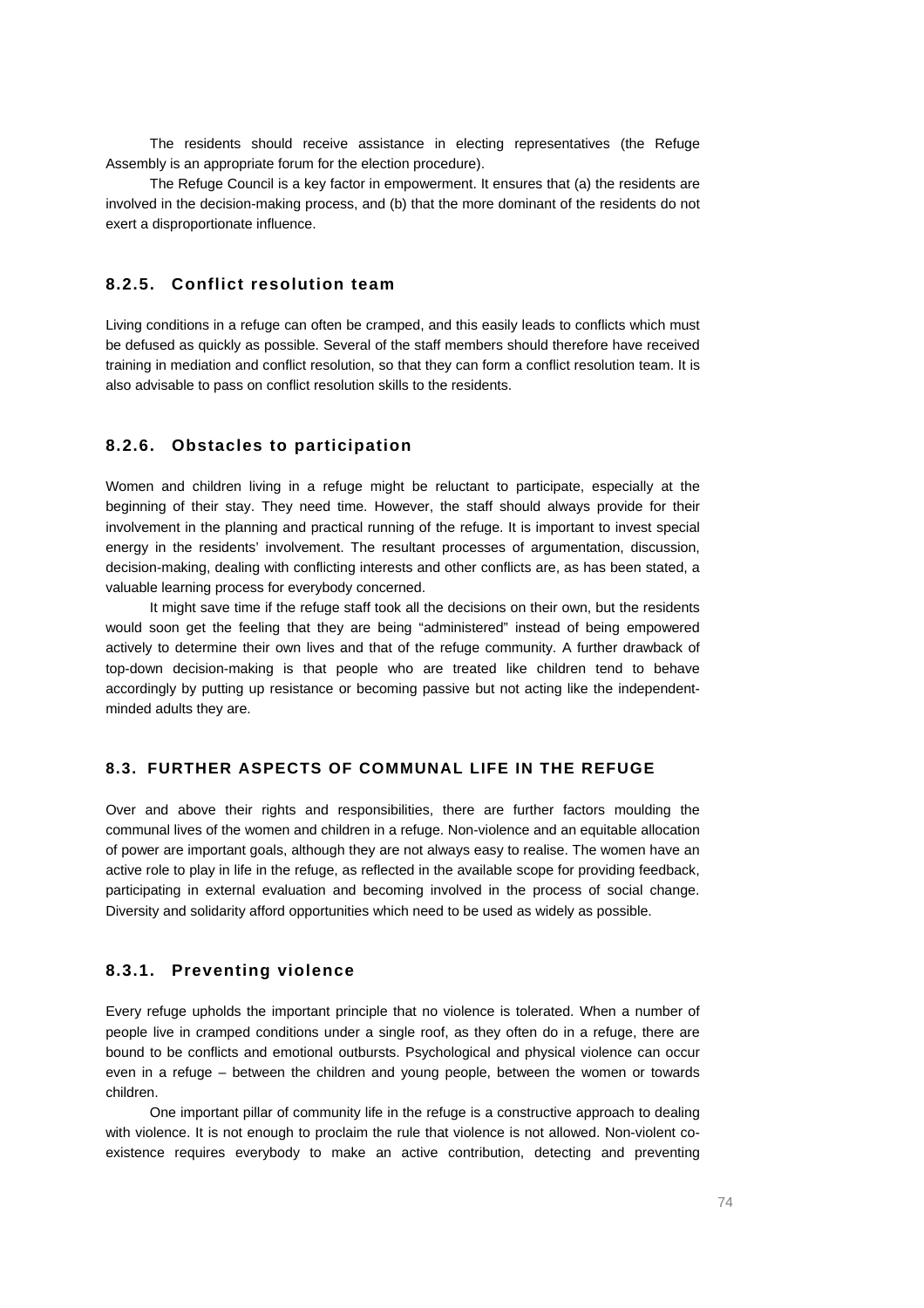potentially violent conflict and practising a constructive manner of handling conflicts (see above). One aspect of this is the need for women and children to learn to stand up for themselves in the face of violence.

Children and young people also need to learn that a refuge is a place where violence is not tolerated. It is therefore necessary to work with mothers on non-violent education.

## **8.3.2. Balance of power**

Even in a refuge, despite the best intentions of establishing equality, power is not distributed equally. The refuge workers are in a stronger position than the residents, while the children are in a weaker position than the adults. Women who speak the language of the country concerned are at an advantage over those who don't, and so on. It is impossible to eliminate these imbalances in a refuge, so it is all the more important to deal with them effectively.

The goals should be:

- $#$  To create an awareness of power imbalances and to address them
- $#$  To offset them where possible (e.g. through involvement and upholding the rights of the residents)
- $#$  To treat difference and diversity as strengths rather than drawbacks (e.g. pointing out that a woman speaks such-and-such a language – and perhaps others too – rather than that she doesn't speak the local language)
- $\epsilon$  To work constantly on the goal of preventing the abuse of power.

As has been outlined above, participation and the practice of democratic structures are important approaches to reducing the unequal distribution and abuse of power and preventing violence.

## **8.3.3. Suggestions and complaints**

One feature of the democratic and professional organisation of a refuge is that women who have availed themselves of the services provided by a refuge are asked for their feedback. The purpose is to carry out an internal evaluation and thus to improve standards (see chapter 11). The responses should include both positive and negative aspects of life in the refuge.

There are various methods of collecting feedback. One is by means of a questionnaire to be filled out when a woman leaves the refuge. Another option is a "letter box" for suggestions and complaints. Feedback should be anonymous: residents have to rely on the help of the staff, so that voicing criticism personally could be difficult.

There should also be a body or a person to which a resident can address complaints if she feels her rights have been infringed. This could be a member of the board. There should also be an opportunity to bring complaints to an external body such as the National Network of Refuges, that could serve as an ombudswoman for refuge residents and provide mediation in cases of conflicts, or another independent body (most democratic countries have established citizens' advocates offices for lodging complaints).

However the refuge organises this, the idea is that every resident should be informed (for instance, in the Refuge Guidelines) where she can register complaints. Refuge workers are extremely committed and do their best. Still, they can make mistakes and overlook someone's problems when things get hectic. The right to lodge complaints should be taken seriously as a fundamental civic right in democratic societies.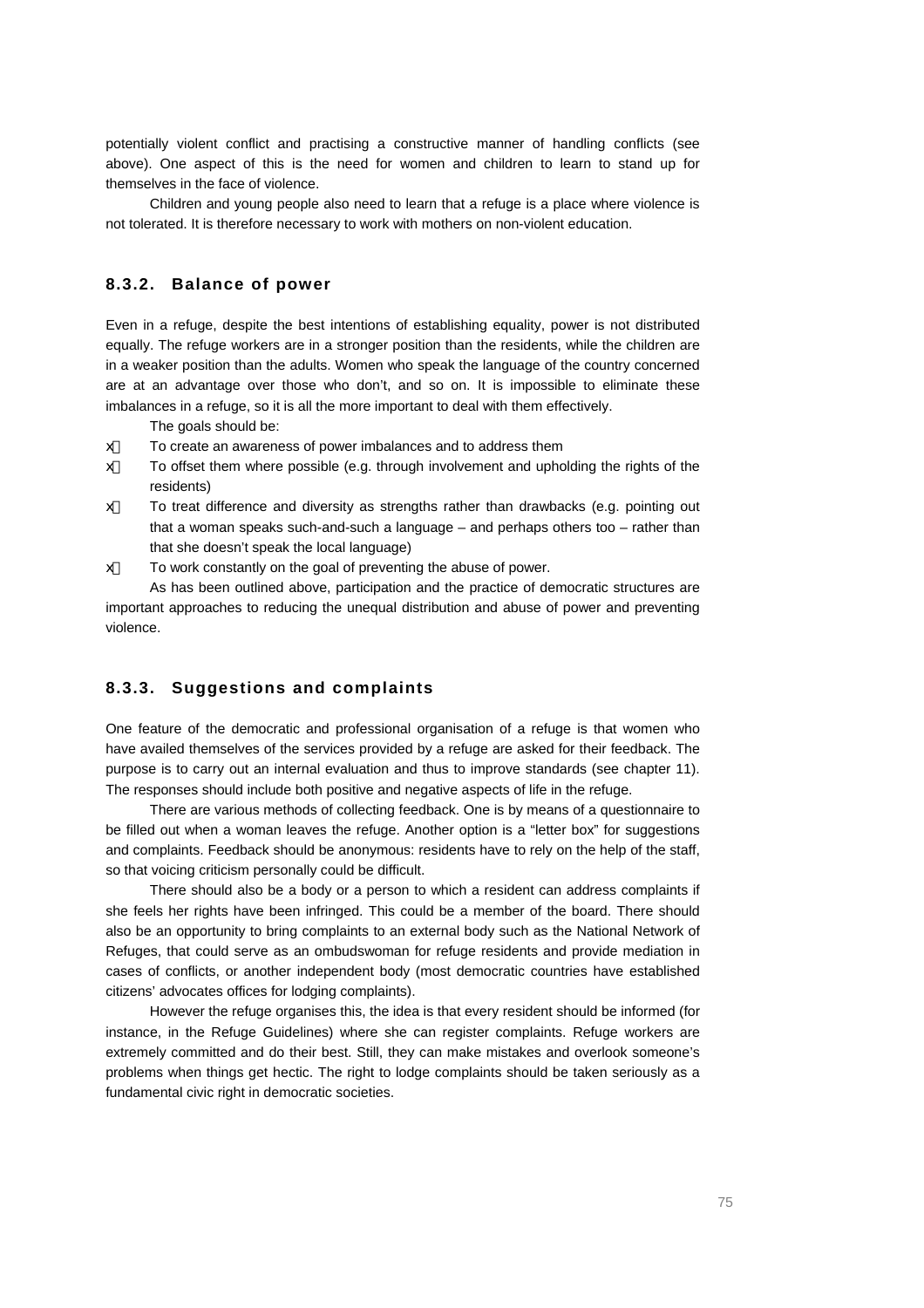## **8.3.4. Participation in external evaluations**

Regular external evaluations are another important means of monitoring and improving the quality of service in refuges. Women and children availing themselves of these services should always be invited to take part in such evaluations. (For more on this topic, see chapter 1.)

## **8.3.5. Involvement in social change**

The residents should not just be involved in internal processes within the refuge and the moulding of the structures of communal living but should also be given the opportunity to participate in outside activities, public relations and awareness raising work.

Of course nobody should be compelled to participate, and safeguarding women's security and anonymity must take precedence. On the other hand, women need to be treated as socially aware and active individuals and be invited to contribute to various activities in line with their interests and needs.

Examples:

- $#$  Refuge residents are involved in the preparations for International Women's Day on March 8 and the campaign "16 Days Against Violence" from November 25 to December 10
- $#$  Residents accompany refuge workers to meetings with politicians
- ∉ Refuge Assemblies discuss such issues as women's poverty

## **8.3.6. Diversity**

The values upheld by refuges include respect and tolerance towards all women and children and an acceptance of diversity. In most refuges women of different nationalities, cultural and ethnic backgrounds and religions live together. This diversity is factual and constitutes an enrichment.

Such differences can, however, spark conflicts and negative reactions like isolation and discrimination. Racist, sexist, xenophobic and homophobic attitudes in society at large are reflected in life in the refuge. It is an important function of refuges to address and change such attitudes.

To cater to the cultural and linguistic diversity in a refuge, the following can be useful:

- $#$  Staff may be recruited from various cultural backgrounds: residents find it easier to open up to them, and talking in your mother tongue is always easier
- $#$  Migrant and minority women should be especially encouraged to engage in participatory activities such as being elected a refuge representative
- $#$  Training for refuge workers: women from different cultures are asked to familiarise refuge workers with the features of their culture
- $#$  Celebrating feast days in various religions and cultures: the refuge residents can jointly celebrate Orthodox Christmas and New Year, for instance, or Moslem and Jewish feast days
- $#$  Joint activities centred on a specific cultural feature: Roma or Sinti women, women from rural areas might, for instance, talk about their culture in the house assembly or cook a traditional meal …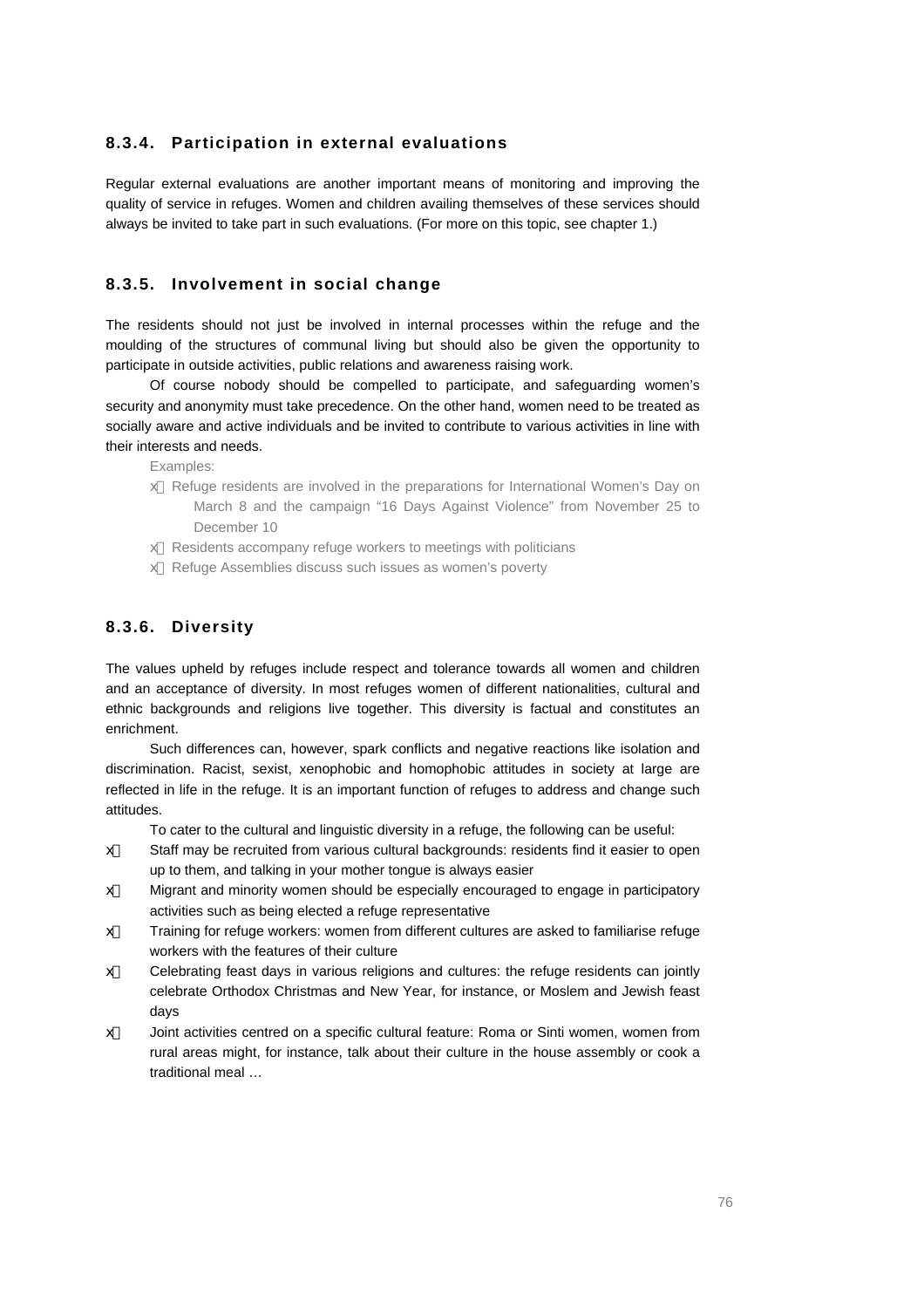# **8.3.7. Solidarity**

Another major objective of life in a refuge is to promote solidarity. Planning joint activities, offering mutual support, carrying out activities in the refuge or talking to each other about what one has been through are just some of the various ways of strengthening the feeling of solidarity.

Women who have spent some time in the refuge act as role models for new arrivals; they may serve as "mentors", helping the women who have not yet got their bearings. Some women who have stayed in a refuge return as volunteers or staff members. These are extremely important factors in the empowerment process.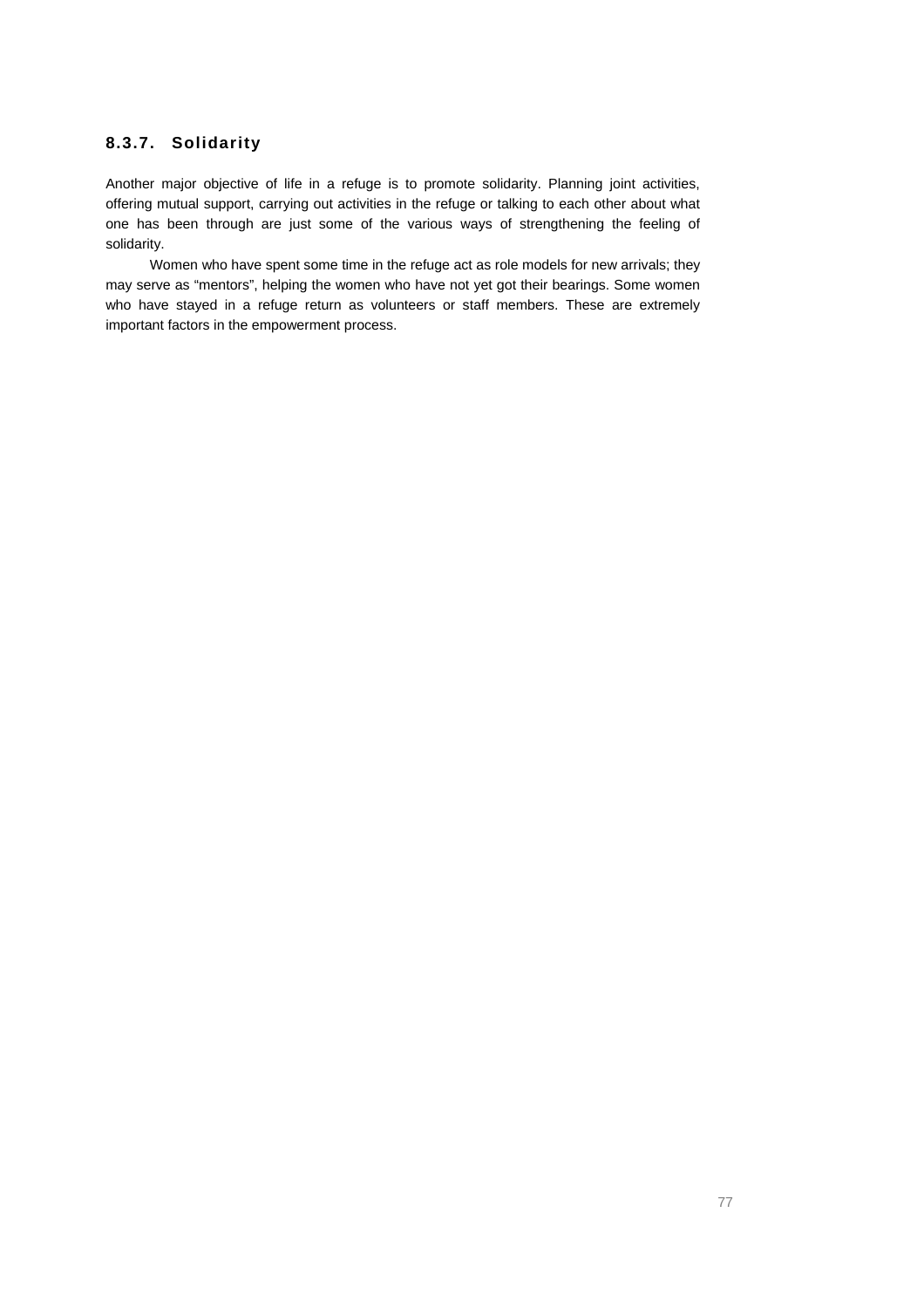# **9. PUBLIC RELATIONS AND AWARENESS-RAISING**

It is the aim of public relations and awareness-raising to create and influence the process of public discourse, communication and the perception of male violence against women and of women's refuges. PR is a must! Who is supposed to care about women's refuges if not women activists and refuge workers themselves? Male violence against women is still a taboo in many countries. Public interest seems low. Single contacts and isolated supporters cannot ensure the continuation of refuge work. Refuge workers need supporting networks for successful PR.

## **9.1 PROVIDING INFORMATION ABOUT WOMEN'S REFUGES**

When founding a women's refuge, it is important to bear in mind that even a women's refuge needs some kind of 'advertising'. There are several reasons for providing information about the work of a women's refuge. These are:

- $\#$  To make the existence of a women's refuge publicly known
- $\#$  To underline the importance and the benefit of such an organisation
- $#$  To create a positive image within the local environment
- $\#$  To build confidence within the political and social environment
- $#$  To persuade important players / the public to back the refuge's concerns and goals
- $#$  To create supporters' networks for reasons of political lobbying and financial support When developing a comprehensive information policy and formulating the message,

there are five points that absolutely must be taken into consideration. The first is decisive in developing a corporate identity:

 $\notin$  Who are we?

Two questions deal more generally with the final output:

- $\#$  Who are the target groups?
- $#$  What methods have the highest multiplication factor in relation to our means?

And the last two questions relate more directly to content:

- How do we define the services we offer? or What is a/our refuge, and what it is NOT?
- $#$  What are the implications of giving information about our refuge in terms of safety and confidentiality?

# **9.1.1 Who is sending the message?**

First of all it has to be clear who is sending the message. What is the refuge, which services can it offer? What is the understanding of the refuge workers and the responsible women of a women's refuge? These questions should help to develop a corporate identity. It is important that refuge workers agree on the goals and contents of PR activities. Positive self-image ("We the refuge workers are proud of our work") and a solution-based (vs. problem-based) approach are prerequisites for successful PR.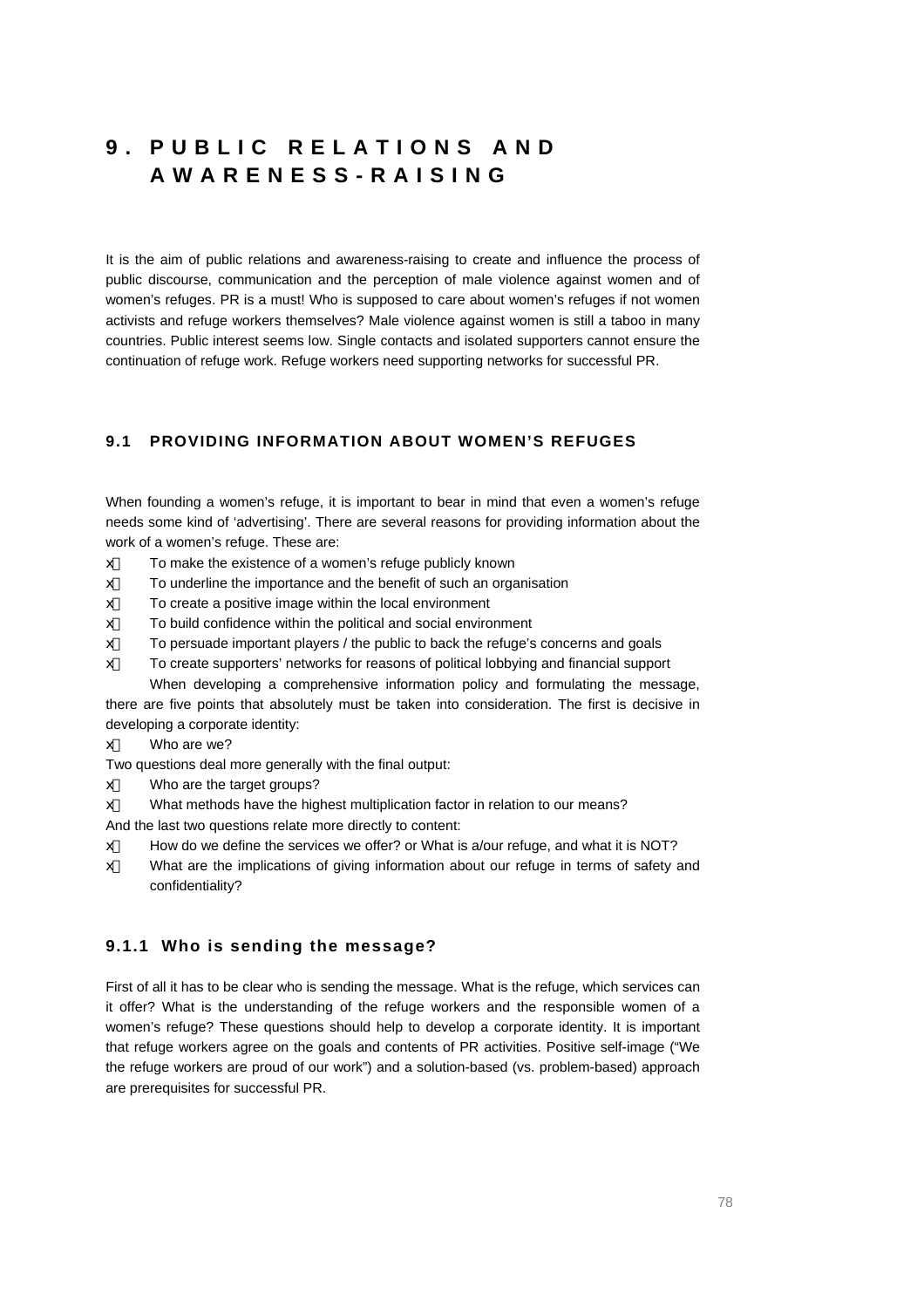## **9.1.2 Target groups**

Ideally, it is good to think through consciously whom women's refuges wish to address with our information. Who is the recipient of our message? This will to a significant degree influence both contents and methods. It is advisable to focus on relevant target groups within and outside the women's refuge.

 **Internally** communication and information are directed at the refuge workers, the board, the association and its members, women living in the refuge and colleagues at other women's refuges or women's support services. Internal information should comprise up-to-date information material which covers all areas of work, publications and studies and the promotion of further training. Regular meetings are the focus of internal communications; the refuge workers have weekly team meetings, while the women living in the refuge attend regular house meetings. The board will be informed two or three times a year. Refuge workers of different women's refuges will meet to exchange experiences and discuss campaigns or initiatives which may go beyond daily refuge work, or participate in training seminars.

External public relations should address three main groups: firstly experts and expert groups, e.g. from specific federations, institutes, political parties, parliaments and advisory committees or members of parliament; secondly supporters from society and business, e.g. victims / survivors of male violence, relatives of murdered victims, supporters, sponsors and contributors; thirdly representatives and consumers of the media like reporters, editors, readers or radio-listeners.

It might be a good idea to list not only target groups, but also the core message that will be the organising element of the contents chosen. After listing all groups and possible messages, we might end up deciding that the same means of communication are useful for several groups, but still, we are likely to get better results if this is the result of a conscious process.

A few examples of such pairs include:

| Target group:                       | Core message:                                                                                                         |
|-------------------------------------|-----------------------------------------------------------------------------------------------------------------------|
| Women in violent relationships      | "We are here to support you", "You have a right to<br>safety and security."                                           |
| Other services (e.g. child welfare) | "Refuges provide safety for battered women and<br>children."                                                          |
| Potential donors                    | "We need your support to provide a safe<br>environment for battered women and their children<br>and to empower them." |

## **9.1.3 Methods**

Given the limited human and financial resources of refuges, it is very important to identify out PR methods with the highest possible multiplication factor. Before we can do this, however, we need to decide whether we want to reach national, regional or local audiences with our message.

Once this has been decided, it is useful to brainstorm on the different media that can be used in the given geographical context, as well as the effectiveness and cost involved. For example, the electronic media, both radio and television, reach a wide section of the population, and the target group receives the information without actually seeking it. At the same time, this has the highest production costs; in addition the costs of buying air time in the electronic media are generally very high. Thus, if the refuge decides to use this option, special attention must be given to fundraising, to resources that can be shared (for example video spots produced somewhere else which can be easily adapted) and to getting as much in-kind media support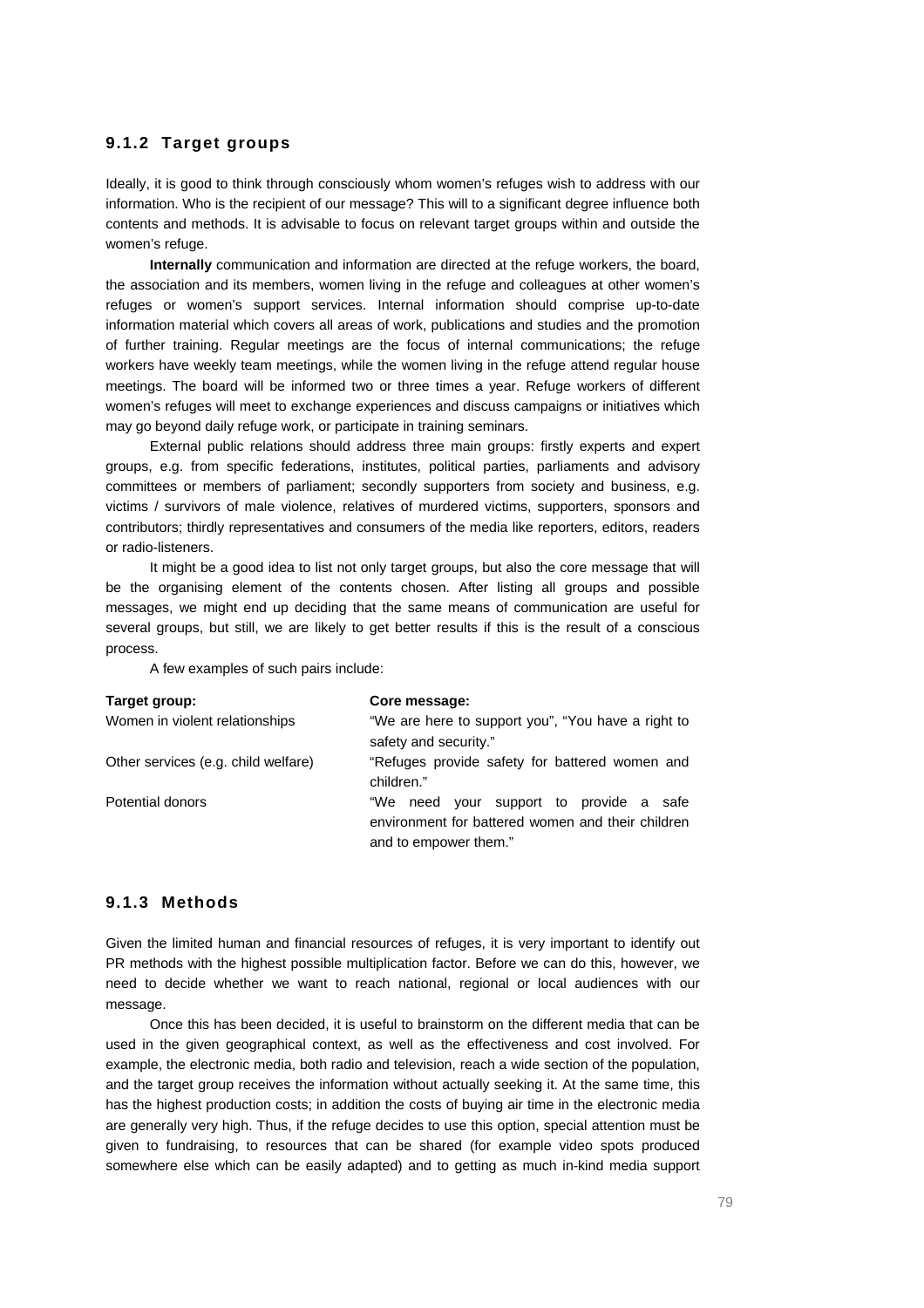from the TV channels and radio stations as possible. Another option is to target the acquiring of "free media" (more about this in Section 9.3 Campaigns and other activities on special occasions), which can be very effective, but if it has not been done before, the effects are much less predictable than by donated or bought airing time.

What can be more beneficial is to look for journalists who are open-minded and interested in the problem of domestic violence. It is important to invest some time in talking to them and explaining the context of domestic violence, especially the impact of it. It is not always necessary to inform the press as a whole but supply your journalists "of trust" with relevant information and work out with them how to address the issue of domestic violence in their media. One important issue that should definitely be addressed is how to interview victims. In view of the principles of how the media work, it might in some cases be important to talk the victim herself. Sensitising journalists is the most beneficial approach in combining the needs of both sides. And educating individual journalists is more realistic and more rewarding than trying to educate a whole group of professionals!

There are, however, other methods that can be very effective, and sometimes it works wonders if one can combine two cost-effective means that have different handicaps. An example of this would be flyers and Internet websites. Flyers can be very cheaply produced (also, because part of the surface can be used to list donors; in-kind donations from printing houses might be forthcoming), but to be able to produce large quantities, it has to stay brief. The Internet is becoming increasingly available to a growing group of women. On its own, the Internet is more a medium of the converted: you need to seek the information actively to get it. However, if the small flyer provides links to the refuge's website where virtually unlimited information can be made available, we have successfully combined two cost-effective methods. As far as operating an Internet website is concerned, it is useful to know that – especially newly starting companies continuously look for reference clients, for whom they create pages at little or no cost, so that they have work to show to other prospective clients. If the refuge itself does not have a staff member or an activist who can be trusted to create a website, you might be able to find such a company.

Examples of PR Instruments:

- $#$  Stickers for buses, taxis, public transport
- $#$  Posters for schools, youth hostels, hospitals, doctors, lawyers, social services, counselling centres, churches
- $#$  Information material, leaflets, flyers, folders
- ∉# Website
- $#$  Regular newsletter
- $#$  Press releases and newspaper articles
- $#$  Participation in panels, expert meetings, conferences or political lectures
- $#$  Organisation of events like fund-raising parties, public exhibitions, marches
- $#$  Acceptance of invitations by political parties, local associations, social organisations etc.
- $#$  Radio, television and newspaper interviews
- $#$  Collaboration with politicians and other decision-makers
- $#$  public speak-out (letting victims and relatives of victims talk publicly)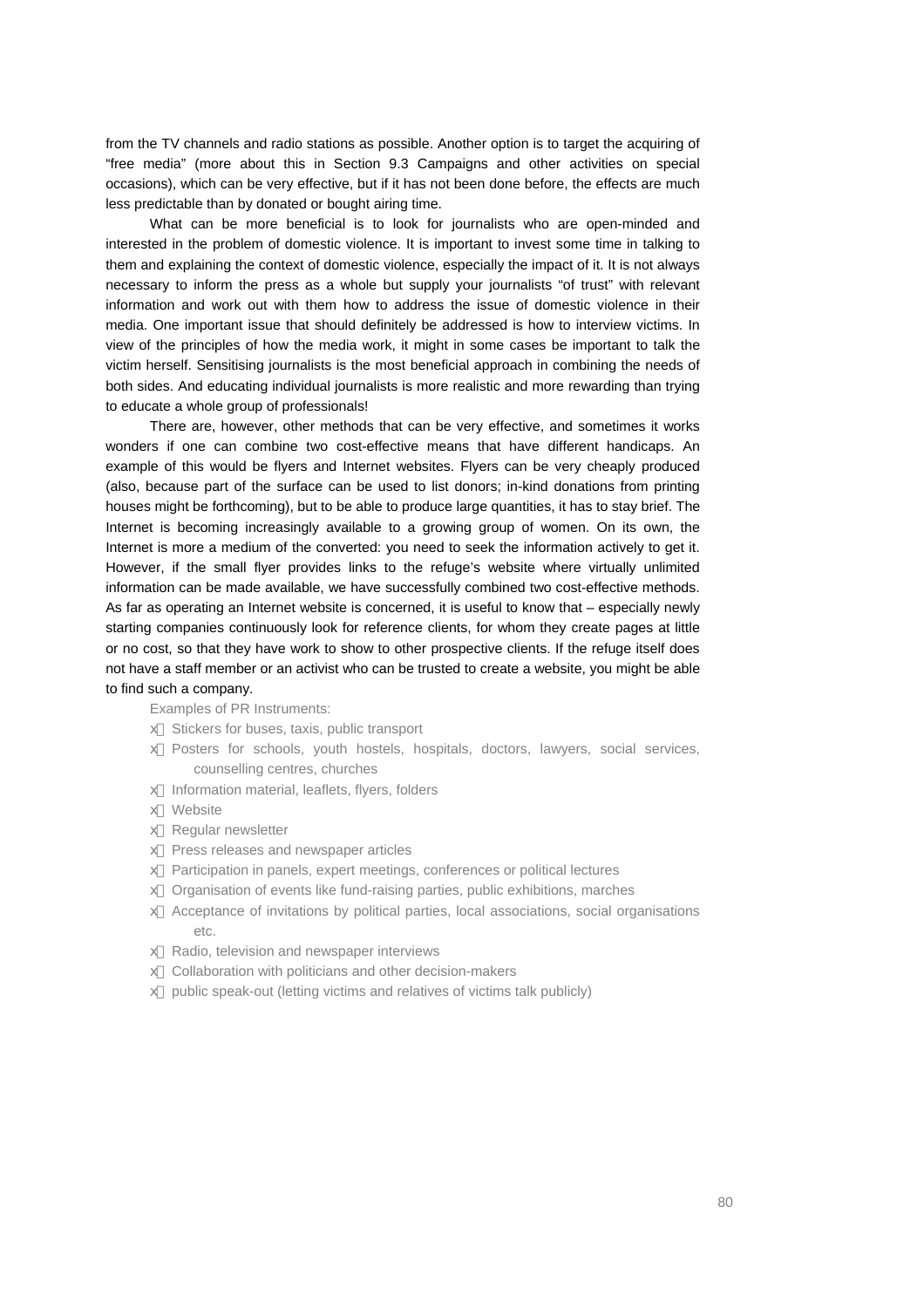### **9.1.4 Definitions (what it is, what it is NOT)**

The present Manual's aim is to provide certain standards relating to refuges. As it is, some countries do not have any services that could be defined as refuges, so that in these countries the members of our target group are purely notional and sometimes derive from news reports or from direct or indirect experiences abroad. At the other end of the spectrum, we find countries with a high level of activity and in some cases with widely divergent services.

Either way, when planning to make our services known to a given target group, it is very important to take into account that we and they might not share a common definition of our services. Bearing this in mind, it is useful to include in our information both what a refuge IS and can do, and also, what it is NOT. When coping with very limited scope for presenting this information, build on the experiences of staff and volunteers to define the most common points about which potential clients, other service providers, and potential donors were not clear in the past, including such objective issues as regional limits of acceptance, maximum duration of stay and myths like "refuges break up families".

## **9.1.5 Obstacles - What information NOT to give**

The conclusions below are drawn solely from incidents that have actually occurred.

Once a flyer or even an official letter leaves our hands, we can no longer decide where it will end up. Even if it is only circulated in the refuge itself, info materials have a life of their own, as it were. Taking this into account, if the secret address is an important feature of the service, it is crucial not to use either the address or pictures of the house anywhere in any kind of information material, including the letterhead of the refuge. The anonymity of the refuge staff might be another safety issue to consider; so before automatically listing staff members with photographs in the public yearly report, consult each other. It is unrealistic to assume that the people you address for funding and the people from whom you want to hide your refuge do not have anybody in common. However tempting it might be to organise a fund-raising event at the refuge, consider another location. Donors have to come to understand that by maintaining a policy of strict confidentiality, you are actually doing your job, and the price of their support cannot be an event which jeopardises the existence of the service.

#### **9.2 CREATING AWARENESS OF THE PROBLEM**

It is important to create awareness of the issue of male violence against women, its causes and consequences and the exit strategies, otherwise violence against women and children will never stop.

Given the very limited resources of refuges, there are two issues that need to be taken into account in achieving highly effective ways of informing target groups about the problem. One of them is the issue of multiplication, which has already been discussed under "Methods" in the previous sub-chapter in connection with information campaigns. Campaigns are, however, not the only way to raise awareness. It can be just as useful to target specific groups of multipliers, such as teachers, members of helping professions in other services, police*,* etc.; in other words, groups of people who themselves deal with victims and survivors, or train others to do so.

The other issue is co-operation on different levels, so as to use the added value of joint efforts.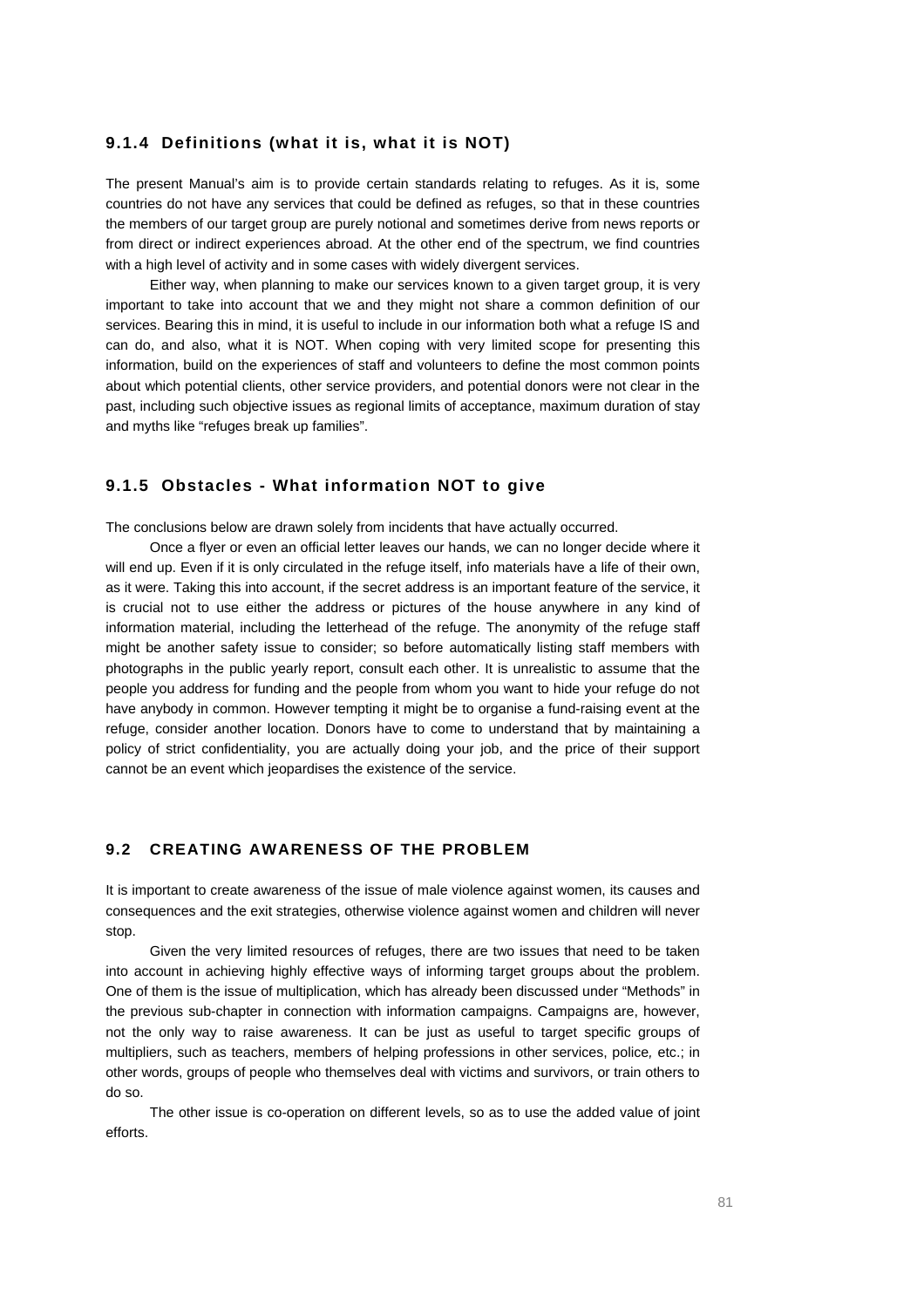#### **National co-operation**

The most obvious form of co-operation is between organisations of similar profile, in this case refuges, or between refuges and other types of women's organisations dealing with violence against women. By sharing the workload and the financial burden, more effort and money can be put into actually bringing the issue to the attention of the target group(s).

Some ideas for sharing and co-operation include:

- $#$  The financing of designs, texts, etc., which need to be created once anyway, and cost the same, whether they are ordered by one organisation or several.
- $#$  Co-ordinated activities which divide the target groups geographically or by institutions among co-operating organisations.
- $#$  Joint fund-raising.
- $#$  Bringing in different experiences of the same issue (e.g. refuges have a more in-depth view of the stories of women, whereas hotlines have a more diverse experience of the issue in society).

Another common form of co-operation is **multi-sectoral**. It can occur between different types of NGOs as well as between NGOs and municipal or government bodies. In both cases, the model that seems to be most often used is that the refuges contribute the expertise as well as qualitative and quantitative data relating to the phenomenon, whereas the partner organisation has a strong mainstreaming effect, thereby making target groups which are not as easily accessible to the refuge more open and understanding to the issues at hand. One example of co-operation between different NGOs is Amnesty International's global violence against women campaign, for which they chose regional and national strategic partners in the form of women's NGOs active in the field of violence against women. As for NGO-GO cooperation, the most successful examples so far have been training seminars and other activities organised together with the police.

# **9.3 CAMPAIGNS AND OTHER ACTIVITIES TO MARK SPECIAL OCCASIONS**

For many organisations, especially for those which are directly involved in providing services such as refuges, free media coverage is more often than not the only way to gain publicity. If you are lucky, the local and national press already know that on certain issues it is very useful to have your voice. If this is not the case, you might need to let the press know about your standpoint on certain things. The question is, how to do it effectively.

It is important to inform journalists regularly and actively. This requires good information material (concise and precise), updated statistics and information folders. Regular press releases should cover current events. It is helpful to prepare separate lists for local, regional and national recipients (newspapers, television channels, radio, local associations, contacts with individual journalists). Always keep the lists up-to-date!

## **9.3.1 Obstacles**

Anybody who has tried to attract the attention of the press knows very well that a press release or a press conference even  $-$  however important the issue may be  $-$  is not particularly attractive to the press. They tend to look for relevance with some specific news item, but you might not want to sit around and wait for a tragedy to happen that is outside the public's regular experience of domestic violence. One possible strategy is to follow the daily press closely, and whenever a relevant news item appears, issue a statement relating to that event.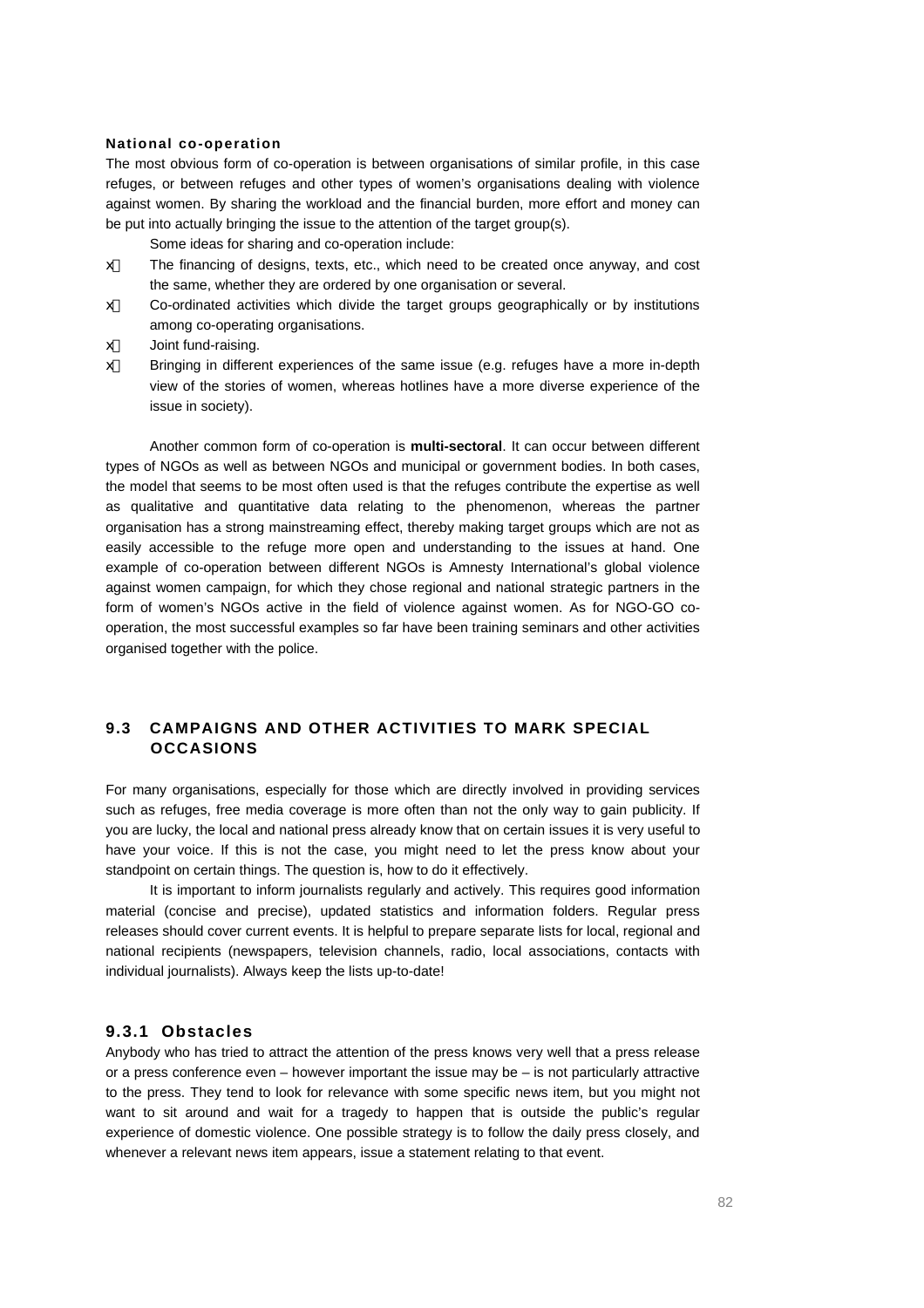## **9.3.2 Good practice**

Long-running campaigns are always more likely to have an impact than short-term ones. It is not necessarily the case that long-term campaigns are more expensive. There are openings for such campaigns which are very efficient. Here are some examples:

There are a few **international days** every year commemorating women's rights and the issue of violence against women. In such a context, it is more likely that your press statement will be quoted, as the press has its "relevance" in a larger context.

There are several other national and international days and anniversaries on which both print and electronic media regularly report, like International Human Rights Day, International HIV/AIDS Day and All Saints' Day. In NANE's experience, as these days recur from year to year, journalists are often desperate to find a new angle from which to approach the regular feature. So it can work to look up every such day in the calendar and mark a deadline approximately a week before, when you send out a statement to the press regarding the connections between domestic violence and that given special day, so that you are quoted in the features that appear on the given anniversary.

It is also possible to **create your own special days**, such as the anniversary of opening the refuge.

For any of the above events, you are more likely to gain media coverage if you plan a special event and don't just issue a press release.

#### **The example of the Silent Witness Exhibition**

NANE Women's Rights Association launched its Silent Witnesses project in 1998 to coincide with the '16 Days of Activism Against Gender-Based Violence', which we mark with some form of participatory public events every year. The idea for the **Silent Witnesses Exhibition** came from the US-based campaign of the same name. We contacted the original organizers and were sent extensive resource materials and a lot of encouragement. We created the first fifteen sculptures on our own, made possible exclusively by the donation of money and the work of our own volunteers. The original Exhibition has gradually been reduced in numbers, as the material has suffered in the various outdoor activities.

In 2002 we used the OSI-NWP 16 days media campaign funding to create an SW Exhibition of 40 figures which was almost representative of the number of women murdered every year (minimum one woman a week) in domestic violence. This was a rather unusual usage of the funding source, as most applicants in other countries financed TV spots or billboard posters with the money. However, because even the maximum funding was relatively small given the circumstances of the Hungarian media, and as it is not typical of Hungarian media enterprises (televisions or billboard advertising companies) to be very charitable, our strategy was based on creating an event which would catch the attention of the news media instead. The project lived up to our expectations by bringing in the type and quantity of free media which would not have been available from the funding OSI-NWP was able to provide: after the first march and exhibition which took place in November 2003, every evening news showed the exhibition and interviews with staff and survivors, and every daily paper ran an item on it the next day, some of them even giving it extended coverage the following weekend.

The event-like use of the Silent Witnesses, plus the fact that they provide good visual material, has proved to be a good tactic. In fact, we know from subsequent experience that this effect is slow to wear off: this year we used the Witnesses again on International Women's Day, and again, there was considerable media interest.

Others have also been convinced of the usefulness of this project: foreign NGOs whose members either saw our exhibition at international fora (such as the European Youth Center Budapest), or who learned about it through presentations by OSI, have also picked up the idea,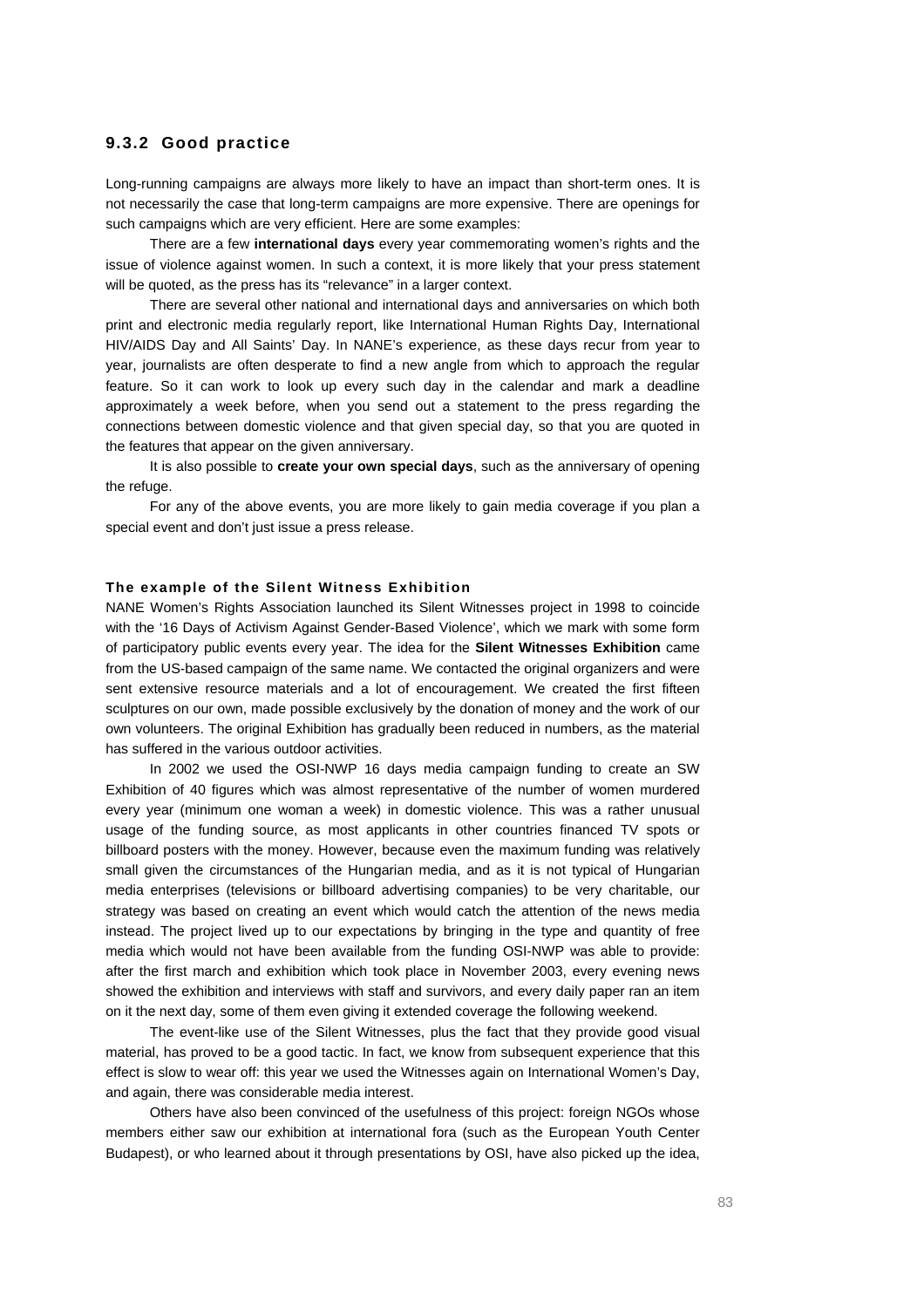and by now several NGOs are running their own exhibitions in the Central-Eastern European region.

A woman with her five-year old son was looking at the figures and reading their stories. She said to her son: "Look, I could have been one of them." A middle-aged woman: "You are doing something very important here. I was in such a situation twenty years ago. I had nobody to talk to about it. But now I see I was lucky. I'm alive and well." (Quotations from people at the exhibition).

## **9.4 CONFERENCES, SEMINARS, CONSULTATIVE MEETINGS**

Organising conferences can have several benefits. As always, it is essential to consider the multiplication factor; that is, to ensure that the limited resources bring the highest possible results.

Conferences themselves can be a further type of special event creating relevance for news coverage. A good PR for such a conference ensures that from the first day many more people benefit from the conference than those participating. As conferences are a type of more conventional activity, the very fact that a conference is organised on the topic of domestic violence, on the role of refuges, etc. can have a mainstreaming effect in the community that hears about it.

Nevertheless, in the first place conferences and other types of meetings are meant primarily to benefit the participants. There follow a few points that need to be considered for an effective meeting (See Handout).

## **9.5 TRAINING COURSES**

#### **9.5.1 Internal training courses**

As one cannot get a standardised degree that qualifies for working in a refuge, most refuges offer training to their new recruits, be they volunteers or staff members. So far this seems to be the best way to ensure a continuity of the service. Such training courses can have a role in integrating new people into the team, so it is advisable to include experienced staff members or volunteers in the training programme, either as resource persons or even as trainers.

# **9.5.2 Training courses for partners**

Refuges, whether they operate their own 24-hour hotline or not, rely heavily on services that refer clients to them, or which work with the women and children who stay in the refuge. Whether offered by the refuge or jointly organised by several services, agencies and institutions, training courses provided to staff in other agencies are very useful. The content might vary widely depending on the given circumstances: in some countries awareness of domestic violence is higher than in others. Therefore some training courses might go into more detail about how and what the refuge does for its clients, whereas others might stress the basics of domestic violence.

#### **Some recommendations for such training courses:**

 $#$  Whenever possible, these training courses should take place outside the usual working space of participants.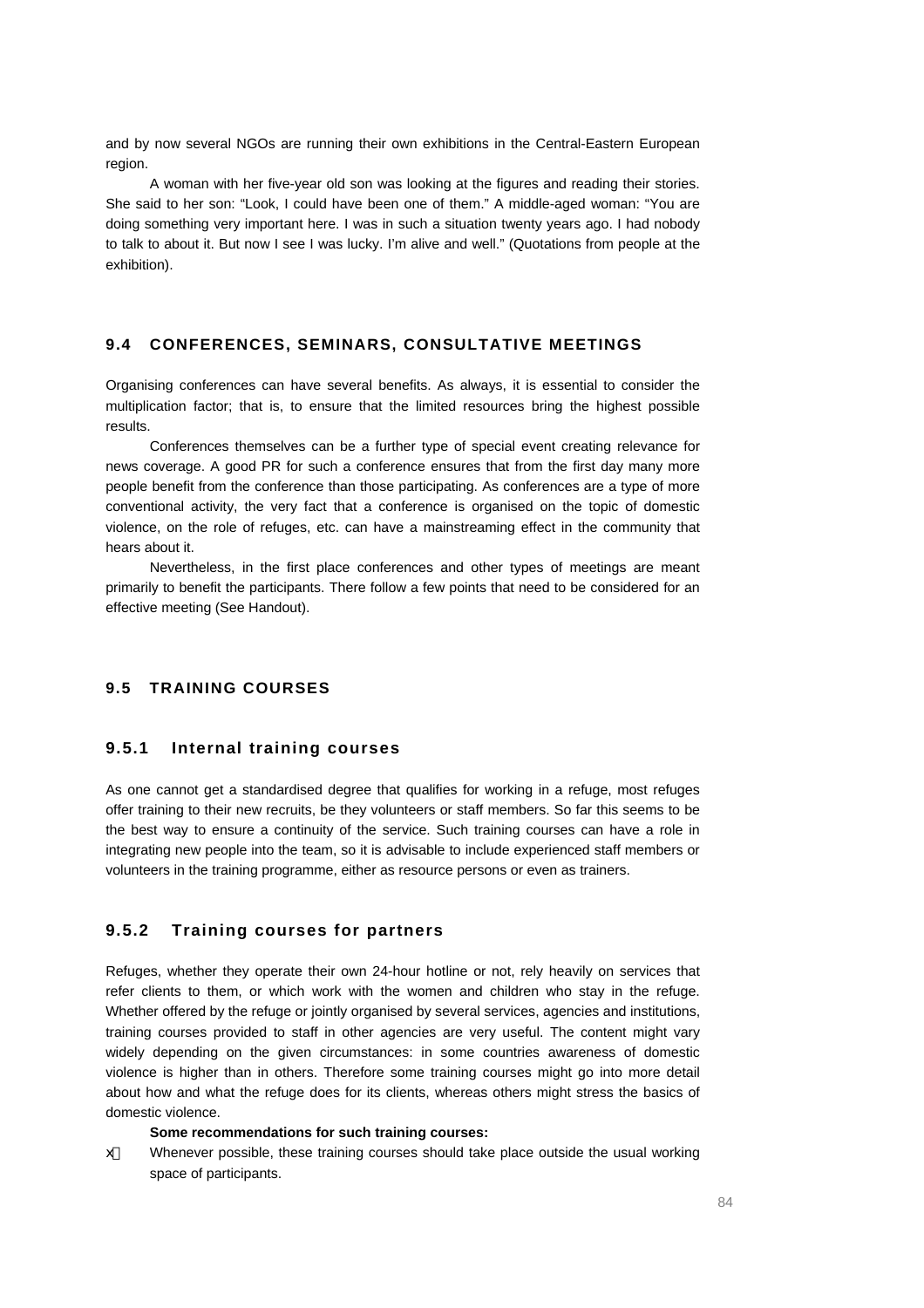- $#$  The training course should involve a small group (maximum 15 participants), which enables the trainers to facilitate most of the learning process through interactive exercises rather than frontal presentations.
- $#$  The training team should include both refuge trainer and a trainer from the sector whose members are being trained; in mixed-gender groups it is important that the training team is also of mixed gender.

Example: Wave Training Manual

# **9.6 SPECIAL SERVICES FOR DONORS (SUPPORTERS) AND FUNDERS**

It can be essential to have PR activities which show donors and potential donors that your refuge is functioning and using funding and donations in the way it is intended.

Some ways to do this:

- $#$  create a regular newsletter (it might be enough to make a joint summary of the funding reports, which you have to produce anyway) and send this information to your updated list of (potential) funders and donors,
- $\#$  invite supporters to all public events that you organise or participate in;
- $\#$  name and give full credit to sponsors (e.g. on homepage, in publications)

#### **Obstacles**

Most refuges operate in an NGO form. This form gives a relatively high independence in certain areas. But it can also be the source of financial difficulties. Furthermore, in some countries NGOs are generally mistrusted, because there is a large number of party-politically affiliated organisations and corrupt, money-laundering organisations which abuse the NGO format.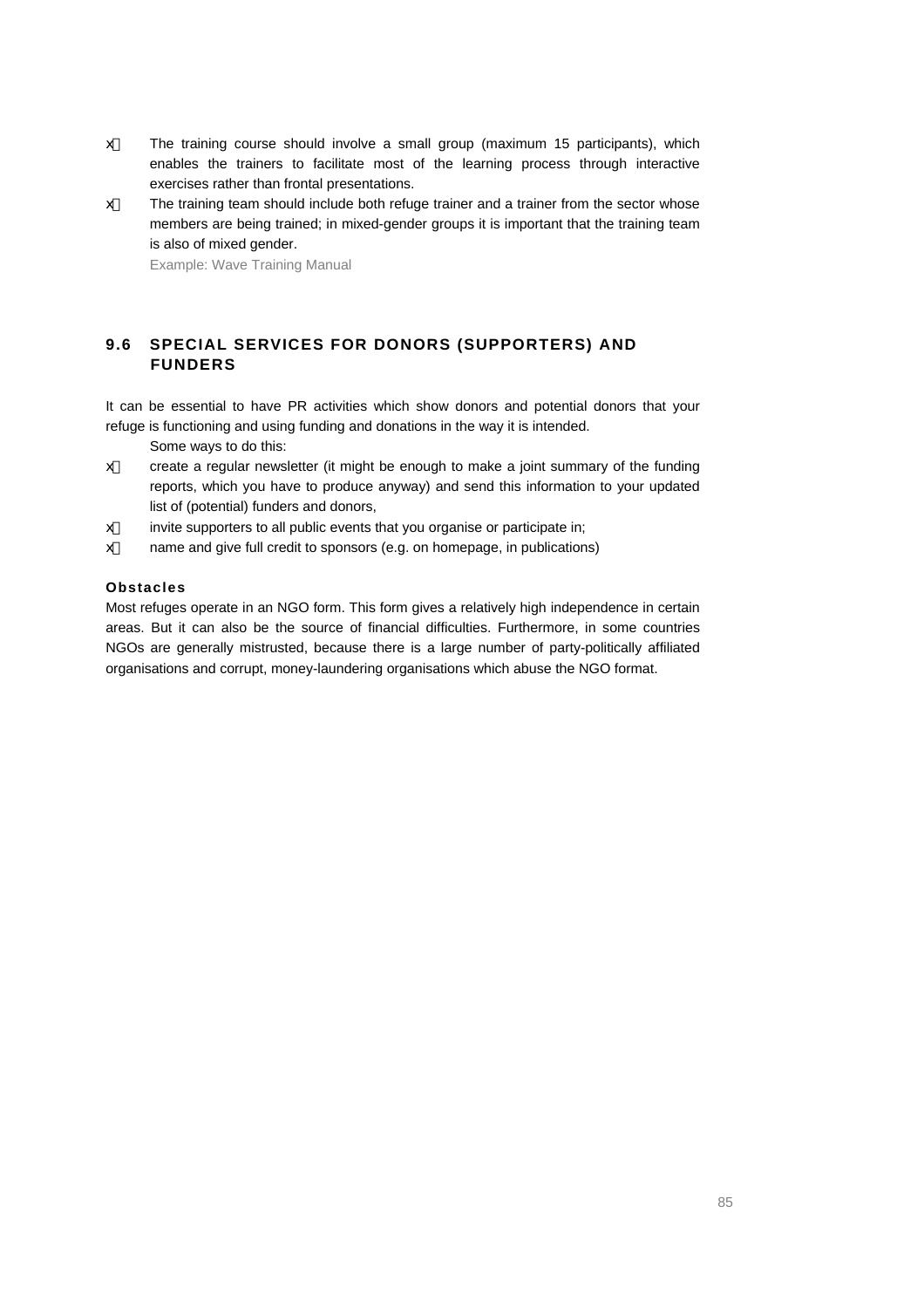# **10. NETWORKING AND CO-OPERATION**

Women's refuge work is embedded in a network of institutions and services which can be supportive for the abused woman's issues if the representatives of these institutions are well informed about the special dynamics of domestic violence. Refuge workers have to discuss with their clients which procedures may be necessary and which institutions have to be contacted or could offer some kind of support. They accompany their clients to some of these institutions if they wish – to the police or the court, for example. As a result, women's refuges co-operate closely and continuously with other agencies. It is therefore advisable to develop strategies of co-operation and networking in good time, so that they are in place if needed.

# **10.1 THE ROLE OF WOMEN'S REFUGES IN NETWORKING AND CO-OPERATION**

#### **Networking and co-operation among women's refuges takes place on two levels**:

- $#$  On the one hand, it is very important to develop networks with other women's refuges and women's support services active in the field of prevention of domestic violence. Such support services include women's counselling centres or women's helplines in the region and nationwide. A network of support services for abused women and their children serves as a source of support and exchange internally as well as a common voice against violence against women externally. This highly issue-specific coalition can be broadened by involving other women's NGOs in order to make a joint stand for women's rights.
- $#$  On the other hand, inter-agency co-operation is a necessary instrument to support abused women and their children and prevent domestic violence in general.

Women's refuges provide their knowledge and expertise to other professionals working in community or government-based services e.g. social and health care professionals, police, judges, prosecutors and teachers.

It is important that refuges are involved in education and public awareness raising activities in communities (although it is the government's responsibility to provide education programmes for professionals and similar activities). Refuges can also initiate these activities.

Through co-operation, refuge workers can also promote the rights of the victims in services and in communities.

Co-operation with other agencies can prove difficult. The reasons include the following:

- $\#$  lack of knowledge of each other's work, goals and problems
- $\#$  sector barrier thinking (or territorial thinking)
- $#$  domineering behaviour
- $\notin$  negative competition
- $#$  shortage of financial resources
- $#$  problematic attitudes, prejudices and bad experiences.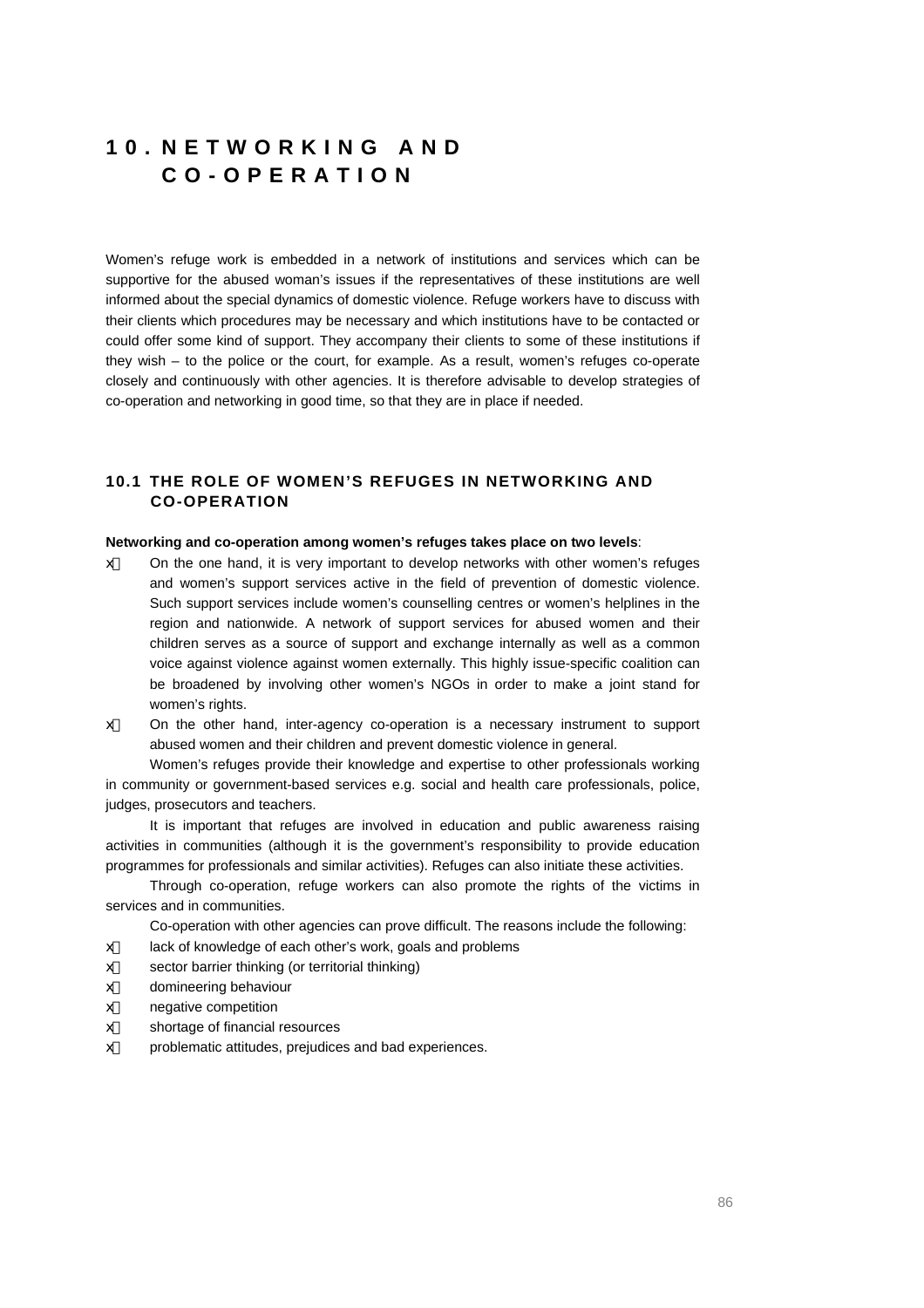# **10.2 WAYS TO PROMOTE NETWORKING AND CO-OPERATION**

There a different ways and methods to improve contacts and co-operation between refuge workers and representatives of institutions and services and other professionals. These include:

- $#$  Multi-professional training, interdisciplinary seminars
- $#$  Joint projects
- $#$  Multi-professional working groups
- $#$  Networking of co-ordinators
- $#$  Local action plans for prevention of violence against women (in intimate relationships).

# **10.3 TARGET GROUPS OF NETWORKING AND CO-OPERATION**

Co-operation is unsatisfactory when only sought on a case-by-case basis. Personal and professional contacts and supportive networks are necessary to find supportive structures and services for women victims of violence and their children.

#### **Refuge and other women's rights organisation networks**

Women's refuges have created networks on local, national and European levels. The most important goal is to exchange experience. Moreover, refuge networks offer mutual support, organise campaigns and set out to lobby political actors jointly.

Example:Some national networks of women's refuges are (see also Appendix: WAVE Focal Points):

- x Women's Aid Federation England, www.womensaid.org.uk
- x Austrian Women's Shelter Network, www.aoef.at
- # ROKS, www.roks.se
- # Northern Ireland Women's Aid, www.niwaf.org
- x ZIF- Zentrale Informationsstelle der autonomen Frauenhäuser, www.zif-frauen.de
- ∉# LOKK (Denmark), www.lokk.dk

Example: Other examples of women's rights networks:

- $#$  WIDE Women in Development Europe, www.wide.org
- e# EWLA European Women's Lawyers Association, www.ewla.org
- x EWL European Women's Lobby, www.womenlobby.org
- ∉# Network of East-West Women, www.neww.org
- $\notin$  Profem, www.profem.cz
- x Women's International League for Peace and Freedom, www.wilpf.int.ch
- x Women in Black , http://womeninblack.net

#### **Child protection services**

Close co-operation with social workers in child protection, family counselling centres, family guidance clinics/facilities, youth welfare institutions etc. is vital. The top priority must be women's and children's safety.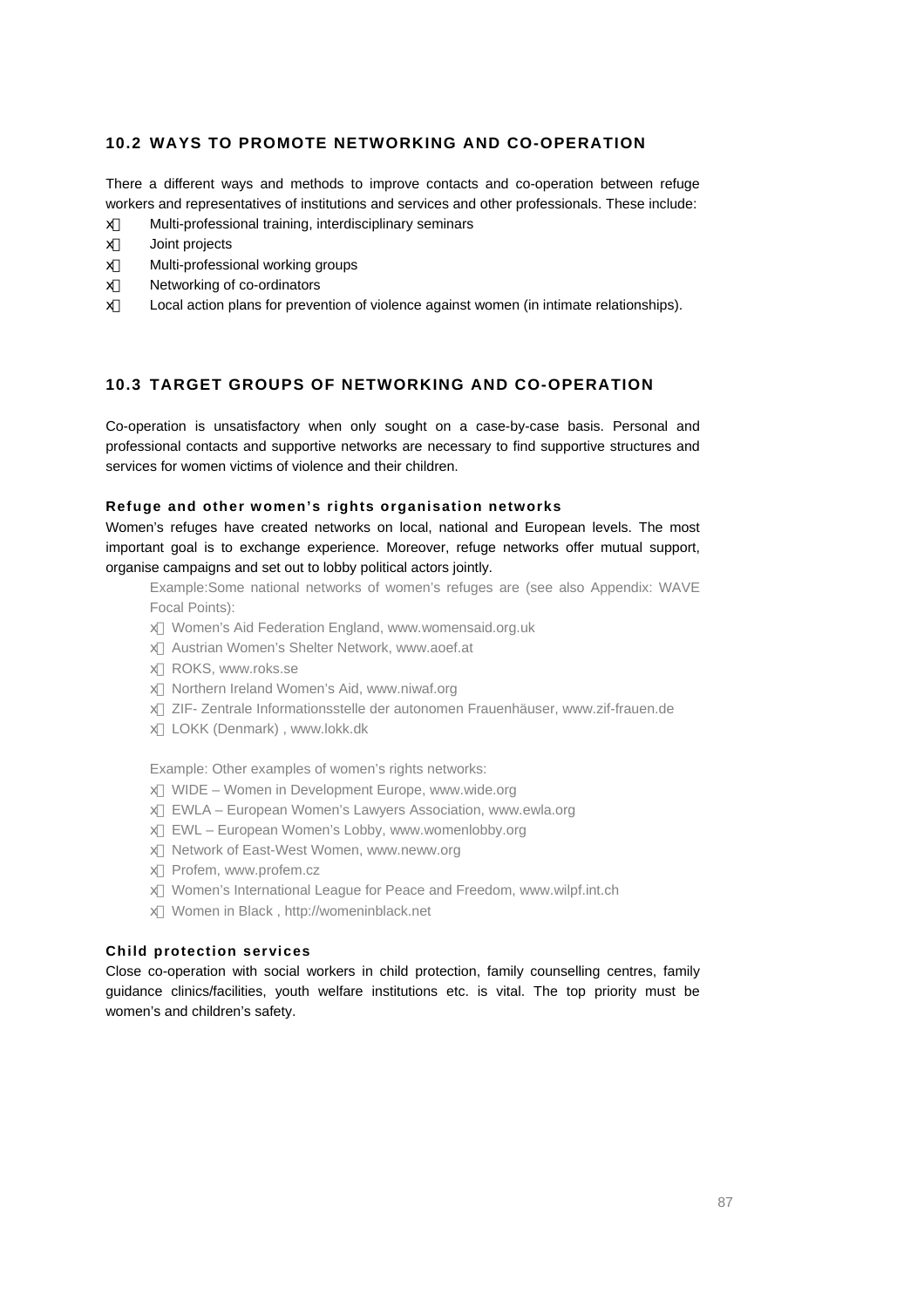#### **Social welfare services**

The objective is to secure financial support for women with little or no income.

#### **Support services for migrant women**

The goals are to share information in general about the social impact of battering, and to provide information on women's rights and legislation in the country in question.

#### **Migrant authorities**

In general, the objective is to raise awareness of the special vulnerability of migrant women and their specific problems, which are often connected with their legal status.

### **Health care services**

The main objectives of co-operation in this field are to support health care professionals to avoid medicalisation of the victims (e.g. battering is not a psychiatric problem for the victim), to influence medical responses to the victims, and to promote the recording of medical evidence of physical, sexual or psychological violence against the woman. This is done by sharing information about the impact of battering (violence) on women's and children's health. Refuge workers accompany women to medical examinations.

#### **Police**

The main goal is to promote victims' legal rights by sharing general information about the impact of violence against women. Training of police forces is therefore essential.

#### **Legal system**

The main goal is to promote the development of sensitive approaches and services for women victims.

#### **Housing authorities**

The main objective is to promote women's safe housing and economic independence.

#### **Political institutions**

The aim is to give information to decision-makers about the victims' problems and needs and the need for protection.

#### **Multi-agency co-operation**

Co-operation does not always have to happen on a one-to-one basis. Bringing together many agencies dealing with domestic violence clearly enhances the effectiveness of prevention. It is important, however, to establish multi-agency co-operation on a regular basis.

Examples of successful networking and intervention projects are:

- x BIG (www.big-intervenzionszentrale.de)
- $#$  The Swiss intervention projects (www.frauenhaus-schweiz.ch/d\_links.html#bip)
- $#$  Domestic Violence Fora in the UK (www.womensaid.org.uk/network/a-z\_for a.htm)
- # Round table groups in Germany and elsewhere
- x Domestic Violence Intervention Centres in Austria (www.interventionsstelle-wien.at)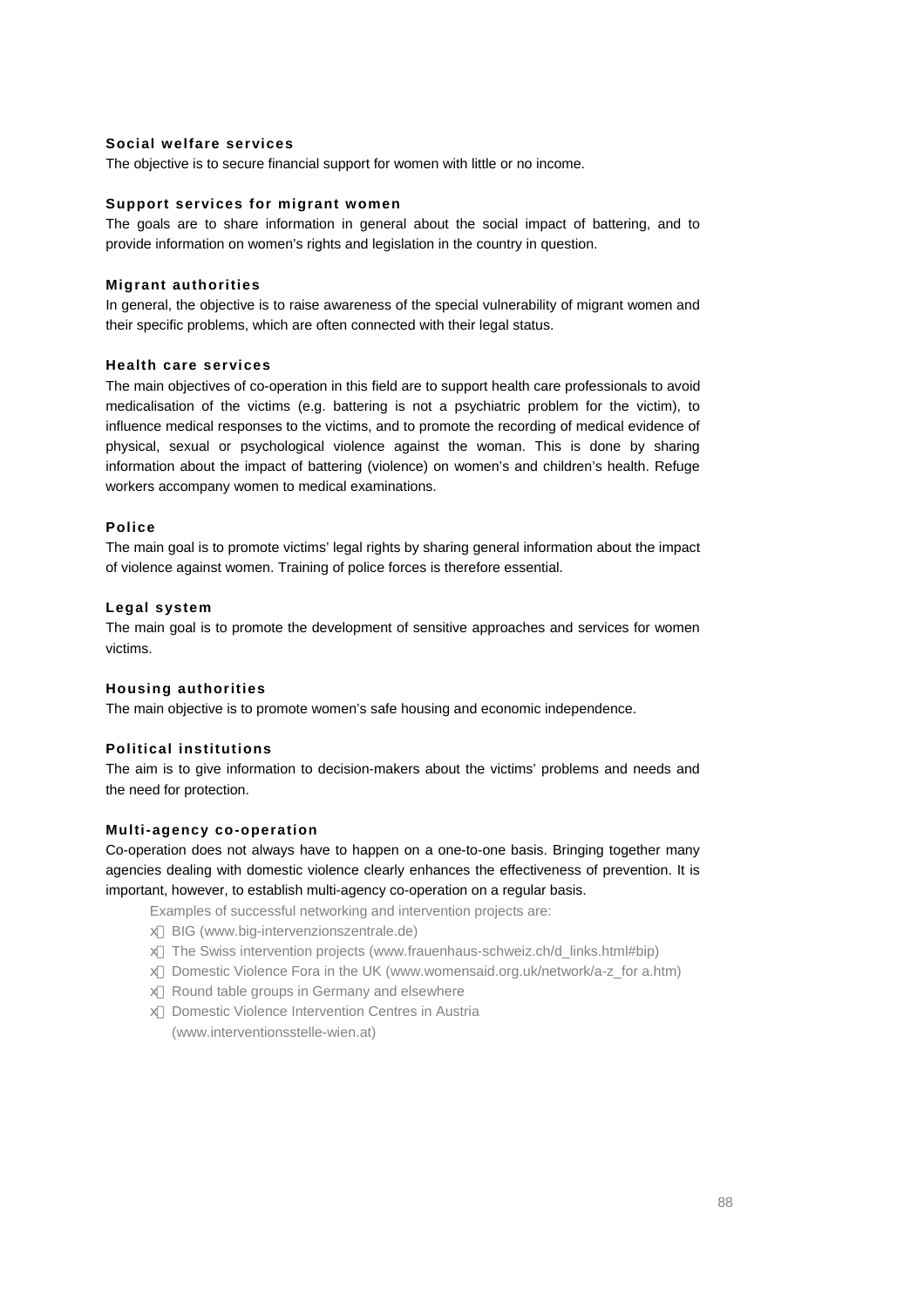# **12. ADDITIONAL SOCIAL NEEDS, RECOMMENDATIONS**

Assistance and intervention in cases of violence against women must be comprehensive in scope and gauged to the specific situation of the woman and her children. What is needed is crisis support followed up by medium and long-term support strategies.

Women's refuges have to be integrated in a system of preventive action and activities. The following section gives a brief overview of the most important aspects of such a system.

## **24-HOUR HELPLINES**

A toll-free **24-hour helpline** that provides support and crisis counselling and refers women to face-to-face services such as refuges, counselling centres or the police is an essential part of support services for women victims of violence. Support by a helpline is often the first step to a safer life.

Every country should operate at least one nationwide women's helpline. In larger countries there should also be regional helplines. National helplines provide important initial counselling to abused women, as envisaged in a Council of Ministers' decision (Council Framework Decision of 15 March 2001 on the standing of victims in criminal proceedings). These helplines should be funded by national governments and operated by women's NGOs with long-standing experience in providing counselling and support for victims of violence.

Examples: Women's helpline against male violence in Austria (www.frauenhelpline.at), National Women's Line in Finnland (www.finnishwomenline.com), National Domestic Violence Helpline in the UK (http://www.womensaid.org.uk/help/national\_helpline.htm).

# **NON-RESIDENT COUNSELLING AND SUPPORT**

In addition to refuges, women exposed to violence should be able to turn to non-resident counselling services. Many women need counselling and support but do not (yet) want to move into a refuge. There should thus be an adequate network of counselling centres. For severely traumatised women and children, additional facilities – like trauma centres, where they can rest for a few hours – are necessary. Trauma centres should provide counselling, child supervision, meals, medical care and crisis support. Many countries still do not have such centres.

# **LONG-TERM SUPPORT AND THERAPY**

Long-term support should be available for women who have been exposed to violence. In some cases this support may have to continue for a year or more. Herman ("Trauma and Recovery") says that trauma can be remedied only after the woman has gained a feeling of being safe. After leaving a violent relationship, a woman may undergo psychic crises and depression. It is important to make long-term therapy available to such women free of charge.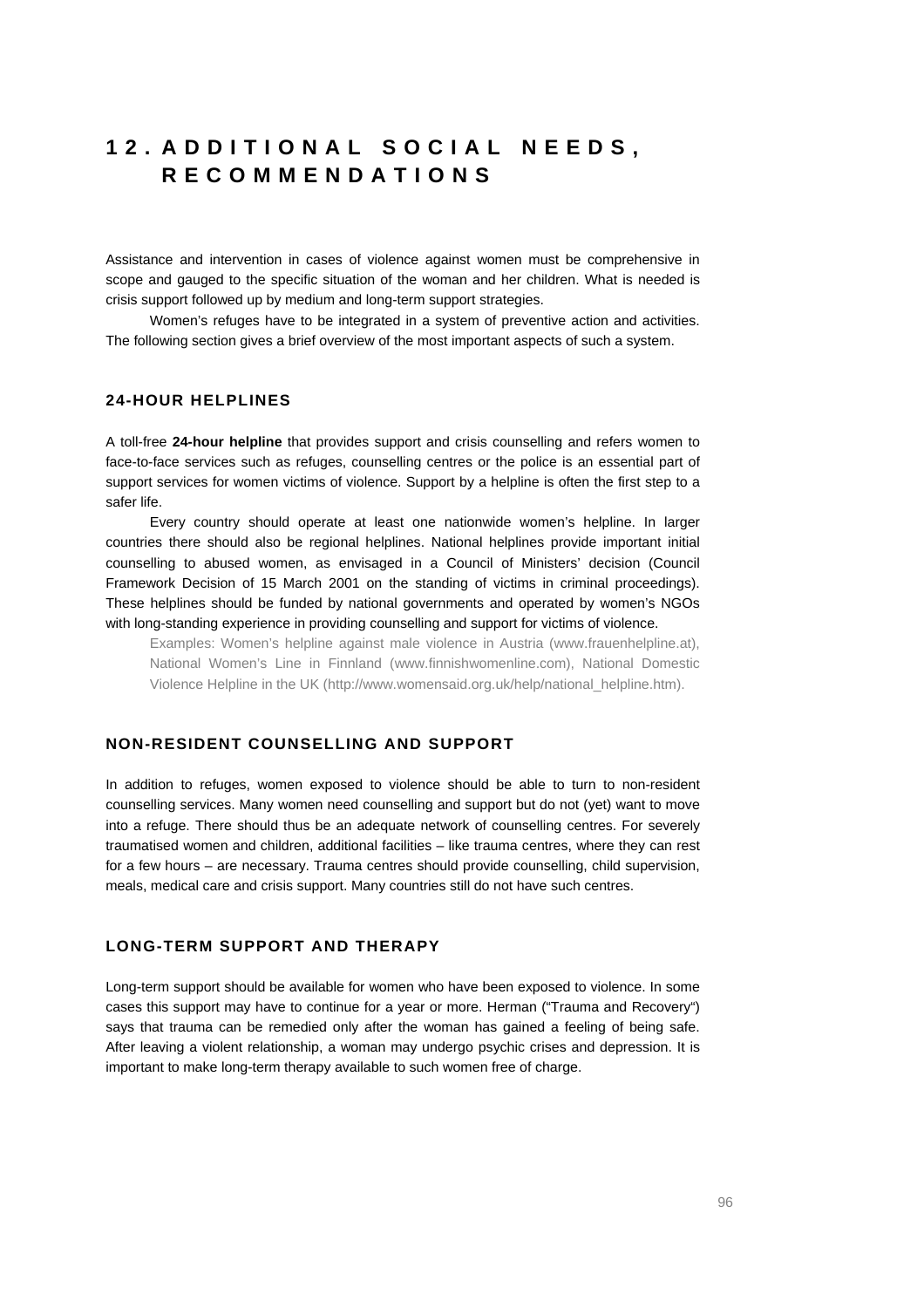#### **SUPPORT AND PROTECTION FOR CHILDREN**

As has been pointed out, children are always affected by domestic violence, either directly or indirectly, and need massive care and support. If long-term damage is to be averted, all children must receive crisis support and therapy. One of the indispensable standards of a refuge must therefore be that counselling and care extend to children.

It is also important to develop methods and good practice, for example for schools, on how to recognise children who are exposed to violence (and/or sexual abuse) and how to help them.

# **WITHHOLDING OF CUSTODY AND VISITING RIGHTS FOR VIOLENT FATHERS**

Especially during the separation phase, children run a high risk of undergoing violence. An English study (Hester 1998) shows that children may be subjected to various forms of violence when a father exercises his visiting rights. Men may take revenge on their wives by inflicting violence on the children.

A violent fathers does damage to his children and thus disqualifies himself from the role of father. Before he can exercise his custody and visiting rights he must terminate his violent behaviour, face up to the fact that he has a problem with violence (for instance by attending an anti-violence training course), and work slowly and without pressure on helping his children to gain or regain their trust in him. So during the initial phase of separation a violent father should not be given visiting rights. Only when the violence has stopped and the father is working on his problem should contact with the children gradually be restored – provided that the children want to see him.

## **MIGRANT WOMEN AND PROTECTION FROM VIOLENCE**

Migrant women should have access to counselling and therapy in their mother tongue or in the language which they speak best.

The applicable legislation should ensure that migrant women are given a residence permit independent of their husbands and that they receive a work permit and social benefits.

Women without legal residence status who are exposed to violence tend not to go to the police. They run the risk of forced repatriation, while the perpetrator will often get away without prosecution. Women in this situation should not be repatriated but should be granted a residence permit on humanitarian grounds.

#### **WOMEN WITH DISABILITIES**

Measures to assist and support women with disabilities include wheelchair compatibility in women's refuges and counselling centres, information material gauged to the special needs of women with sight or hearing impairments, and specially trained support personnel for women with mental disabilities.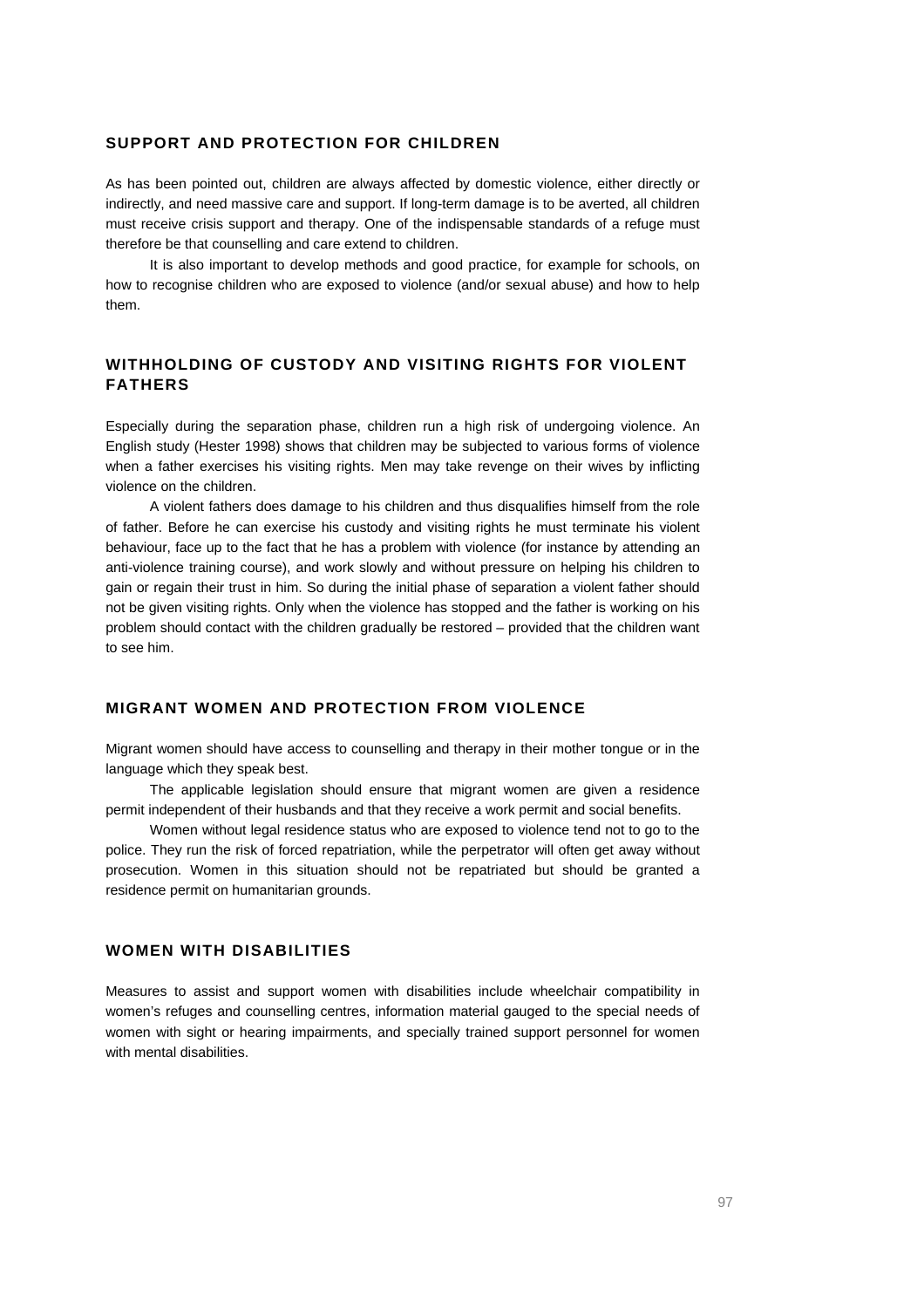# **THE UNSUITABILITY OF INTER-PERSONAL AND FAMILY THERAPY AND MEDIATION IN VIOLENT RELATIONSHIPS**

Inter-personal and family therapy and mediation are unsuitable approaches to dealing with a violent relationship because they take too little account of the threat to the victim and the imbalance of power between the perpetrator and the victim. Domestic violence against women is not a problem that occurs within the relationship but is caused by the person practising the violence. Work on terminating the violence should therefore be confined to the perpetrator (see below).

## **WORKING WITH PERPETRATORS**

**To terminate the violence it is necessary to work with the perpetrator. Perpetrator programmes are just one form of intervention; they need to be integrated in an overall intervention scheme and coupled with legal protection and support for the victim.**

(*Gondolf 2001, in Logar/Rösemann/Zürcher 2002).*

The victim's needs and safety must be the first priority in perpetrator programmes, which must always work in close cooperation with women's support services.

Example: Since 1999 the Men's Counselling Service and the Vienna Intervention Centre have been running a joint Anti-Violence Training Programme that complies with international standards (www.interventionsstelle-wien.at).

# **LEGAL ASSISTANCE AND PROTECTION AGAINST VIOLENCE**

Women who are subjected to violence should be able to receive free legal counselling and support in legal affairs at women's support centres.

It is necessary for the law to provide effective protection. This means that the police must be empowered to expel the perpetrator from the dwelling, making it possible for the victim to remain there. Such laws exist in countries like Austria, Germany and Luxembourg. Legislation governing protection from violence has also been passed in Spain, Italy and Turkey, but the provisions for its enforcement are inadequate.

# **INTERVENTION PROGRAMMES**

Laws that exist only in the statute books help nobody. They have to be enforced. If this does not happen, it is necessary to pursue the question why it is that victims of violence are unable to invoke laws that are supposed to protect them. Laws on protection from violence must be accompanied by the establishing of victim support centres providing active support, and by intervention centres co-ordinating action on behalf of the victim (see Logar at www.interventionsstelle-wien.at). Switzerland and Germany have, like Austria, instituted intervention programmes (see Gloor 2000, Kavemann 2001).

# **THE PROSECUTION OF DOMESTIC VIOLENCE**

It should always be the state, not the victim, that is responsible for bringing charges against the perpetrator. Given the victim's dependence on the perpetrator, it is often difficult for abused women to take legal action against their partners.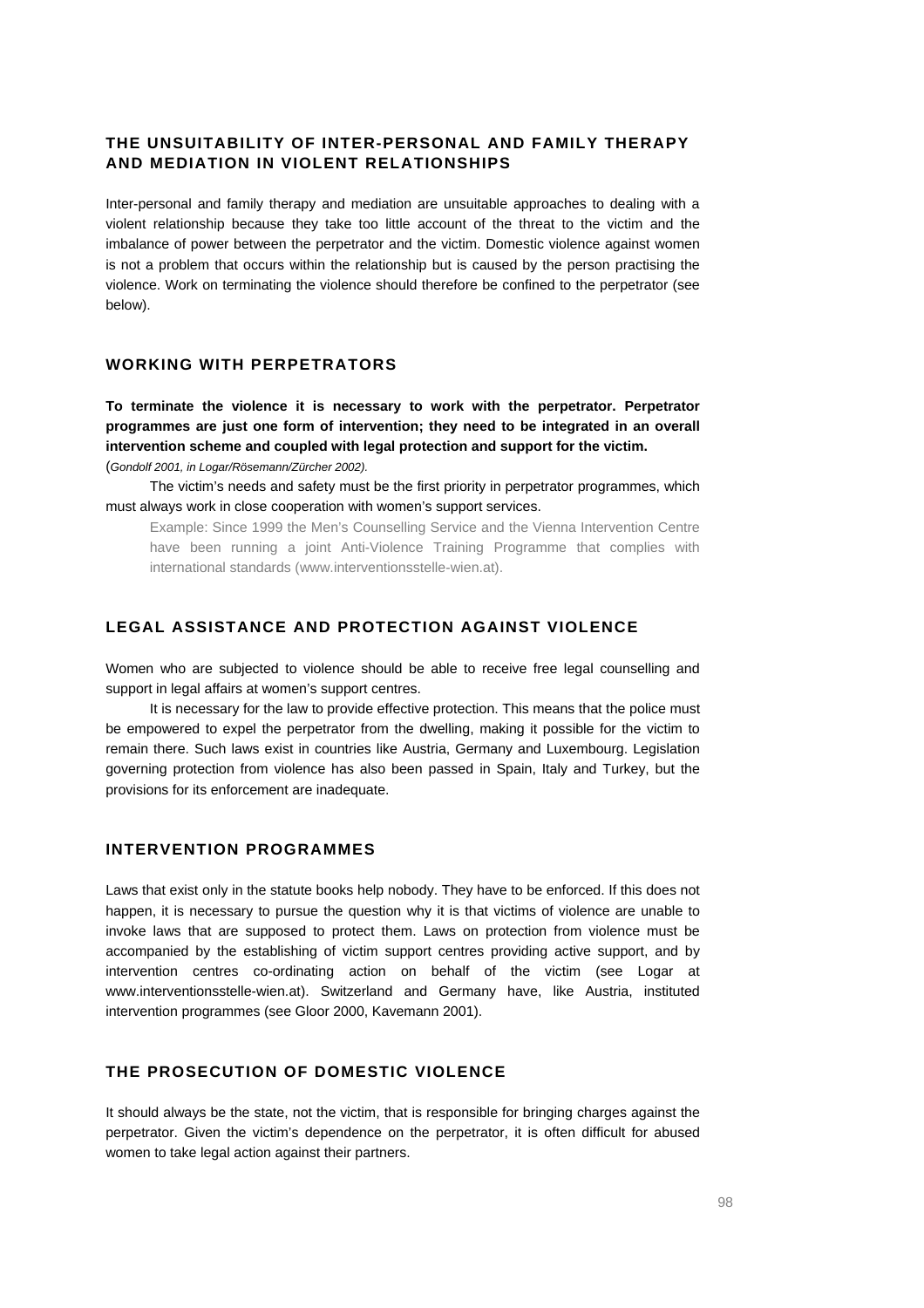The principle that it is incumbent on the state and not on the survivor to initiate proceedings against the perpetrator has been enshrined in numerous international documents. The United Nations Commission on Crime Prevention and Criminal Justice has developed model strategies which have been endorsed by the General Assembly (United Nations 1997).

Laws can be seen as a clear commitment by a society as to what is right and what is wrong. The legal system of a country and of international bodies like the EU have to make it clear that inequality between women and men will not be tolerated and that, in particular, violence against women is a crime and that the victims shall receive maximum protection and support.

Every form of violence against women must be declared a breach of law and accordingly be prosecuted by the state. This must include marital rape, stalking, trafficking in women, female genital mutilation, forced marriage, forced prostitution etc. (Logar in Keeler 2000).

# **GUIDELINES FOR THE WORK OF THE STATE PROSECUTOR'S OFFICE AND THE COURTS' SPECIAL DEPARTMENTS**

Guidelines for dealing with cases of domestic violence should be drawn up for the State Prosecutor's Office and the criminal courts on the lines of the guidelines for the police. Notably in larger urban areas, not all the professionals involved can be trained in handling violence against women, so it is advisable to set up special departments. Where this has been done – as in Berlin, for instance – domestic violence tends to be taken more seriously and greater consideration is given to the survivor's situation and the background to the offence (Logar in Keeler 2000).

## **VICTIMS' ASSISTANCE AND SUPPORT**

Every EU member state is committed to implementing the Council Framework Decision of 15 March 2001 on the standing of victims in criminal proceedings. This includes providing support during court cases for women and children who have been subjected to domestic violence.

Because criminal proceedings entail the risk of further traumatisation for the victims of violence, they should be accompanied to court by experts from support organisations. Gendersensitive lawyers should be available free of charge. The victim should not have to encounter the perpetrator, should have to give testimony only once, and should have the right to claim damages during the court proceedings (see Council Framework Decision).

# **FINANCIAL SUPPORT AND HOUSING**

Abused women need financial assistance to enable them to find protection against violence and to separate from the perpetrator. When a woman goes to a refuge or the perpetrator is barred from the dwelling, she should receive prompt social assistance if she has little or no income.

Local authorities should also provide accommodation for victims. Refuges must not become the "end of the line" just because women cannot find accommodation they can afford.

## **QUALIFICATIONS AND WORK FOR WOMEN**

Economic dependence and poverty put women at a higher risk of being subjected to violence. A range of qualification and educational programmes is needed to help reinforce women's independence. At the same time, education is an important factor in personal development,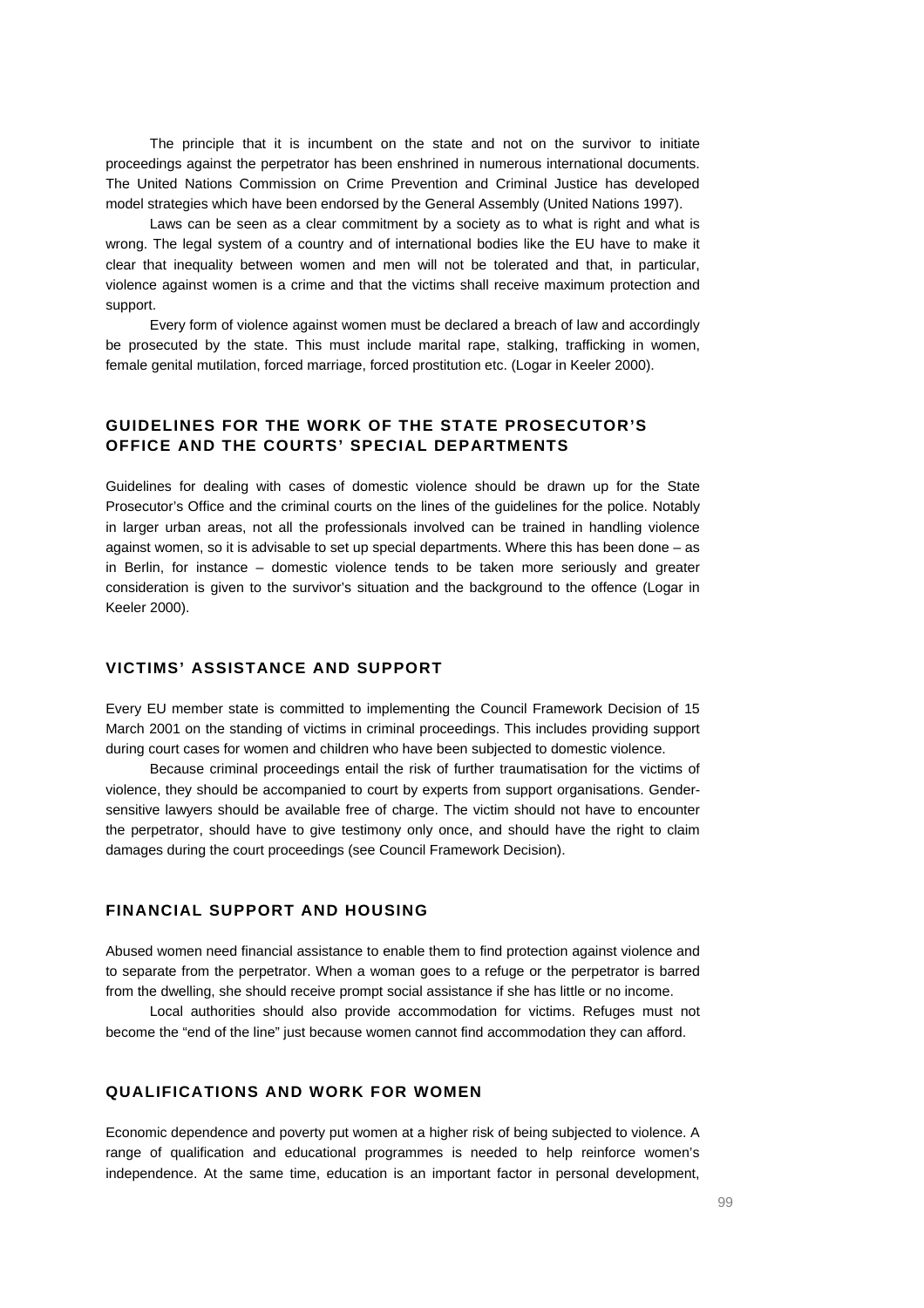encouraging women as it does to understand their own situation and the connections with social conditions and thus enabling them to participate in the process of social change.

## **PUBLIC RELATIONS AND PREVENTION**

Prevention work at every social level has a decisive impact because it targets the prevention of violence at its roots. Women's support organisations play a far-reaching role in this field (training programmes for various professional groups, lectures in schools, compilation of information material etc.), sometimes in conjunction with state authorities – as in the case of awarenessraising campaigns. Sufficient financial resources must be made available for these purposes, because the problem of violence against women cannot be solved only by providing support for victims on an individual basis.

For examples of campaigns, see the WAVE website: www.wave-network.org.

# **PREVENTION / AWARENESS-RAISING PROGRAMMES IN SCHOOLS AND YOUTH CENTRES**

Since violence is intrinsic to our societies, it is essential that children and young people become familiar with non-violent ways of resolving conflicts, living together, dealing with problems etc. as early as possible. Activities to promote non-violence have to be part of all levels of child education. Experts from women's organisations / women's rights experts must be included in the development of programmes, curricula etc. and also be involved in their implementation.

# **INTEGRAL PART OF TRAINING AND FURTHER TRAINING FOR PROFESSIONALS**

Professionals working with women and children who have been subjected to violence must be aware that violence against women is a crime. They need to know how to respond and how to provide proper support. Training on violence against women has to be an integral part, not an alternative subject/course, in the training and further training of every professional group dealing with abused women and children in their work. Such groups are professionals working in the areas of justice, law enforcement, health, education, social work etc. In addition, on-going training should be made available especially for those who wish to extend their expertise. In 2000 the WAVE Office – with financial support from the DAPHNE Initiative – drew up a comprehensive training programme for professionals.

## **EQUALITY MEASURES**

Both international bodies and women's NGOs refer to the root cause of violence as the outcome of the historically manifested inequality between women and men (see chapter 2). It is therefore right to assume that there will be gender-based violence as long as there is inequality between the sexes. Equality measures need to be implemented in a variety of contexts such as economic life (in particular the labour market). It is vital that women have an income of their own which enables them to live independently, also and especially when they have children.

Moreover, the labour market must adjust to the specific needs of women. It is no longer tolerable that women's lives are curtailed by the demands of the economy. Women usually bear the brunt of child care. Adequate and high-quality child care facilities must be made available by the state. For women with little or no income, they should be free of charge.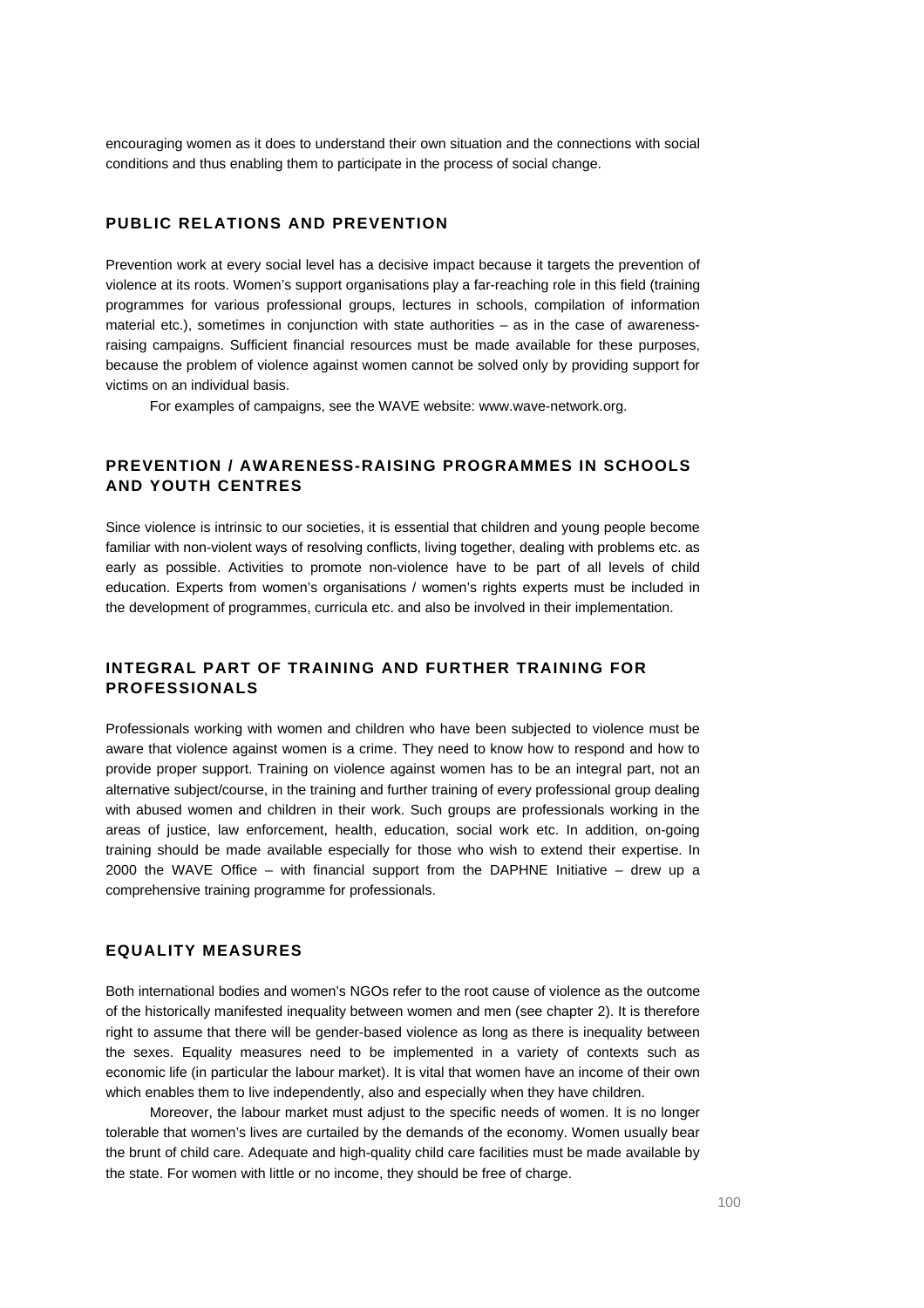# **NATIONAL ACTION PLAN - GUARANTEED IMPLEMENTATION WITH PARTICIPATION OF WOMEN'S NGOS**

A National Action Plan on violence against women is a minimum requirement. At the Fifth World Conference on Women, all states committed themselves to drawing up and implementing action plans to promote the interests of women and combat discrimination (see United Nations 1996). A National Action Plan serves as an indicator of the political priority accorded the issue.

Example: In 2001 the Spanish province of Andalusia approved an action plan under which more than 38 million Euro will be made available up to the end of 2004 for combating violence against women.

Example: Germany has also drawn up a comprehensive action plan and has established a working group at the joint federal-länder level to oversee its implementation.

# **OUTLOOK**

In recent years many European countries have made great strides in combating violence against women. Several countries (like Austria) have introduced legislation empowering the police to expel the perpetrator from the dwelling, while the victims are entitled to go on living there (Dearing/Haller 2000, Logar 1998). A number of European countries have carried out awareness-raising campaigns (Heiliger/Hoffmann 1998. Heiliger 2000). In 1999 the EU initiated a European campaign against violence against women.

Despite these efforts, many prejudices and preconceptions live on, and these stand in the way of victims receiving the support they need. Victim blaming – the tendency to ascribe the fault for violence to the victim – has not been wholly eliminated. And women continue to encounter prejudice in the police and judiciary which ultimately benefits the perpetrators to the detriment of the victims. Prejudice and victim blaming in society are a key factor in the continuation of violence against women, because they give men the feeling that their behaviour is condoned.

Another grave problem is that too little money is being spent on the prevention of violence against women and children. While this clearly has serious implications in terms of human rights, it is also an economic problem because violence entails high costs (for therapy, medical treatment, sick leave, police operations, criminal proceedings, prison terms etc.; see chapter 2). It can also involve costs for the state if victims or family members bring charges against the state on the grounds of failure to render assistance and violation of international law guaranteeing the right to the protection of life, health and freedom (European Human Rights Conventions, CEDAW). By ensuring prompt and effective prevention and intervention and thus averting continued violence, the state will in the long term cut costs. Protection against domestic violence that costs nothing cannot be effective any more than efforts to combat terrorism will make any impact without expenditure.

Over the next ten years the EU and all the countries of Europe should make it a priority goal to eliminate social attitudes that condone or acquiesce in violence. This will require the EU to establishing binding guidelines on the elimination of violence against women and to encourage national governments to provide adequate funding for women's refuge and support organisations, awareness-raising campaigns, training programmes and prevention work. Because "violence against women is a human rights violation and an obstacle to women's equality."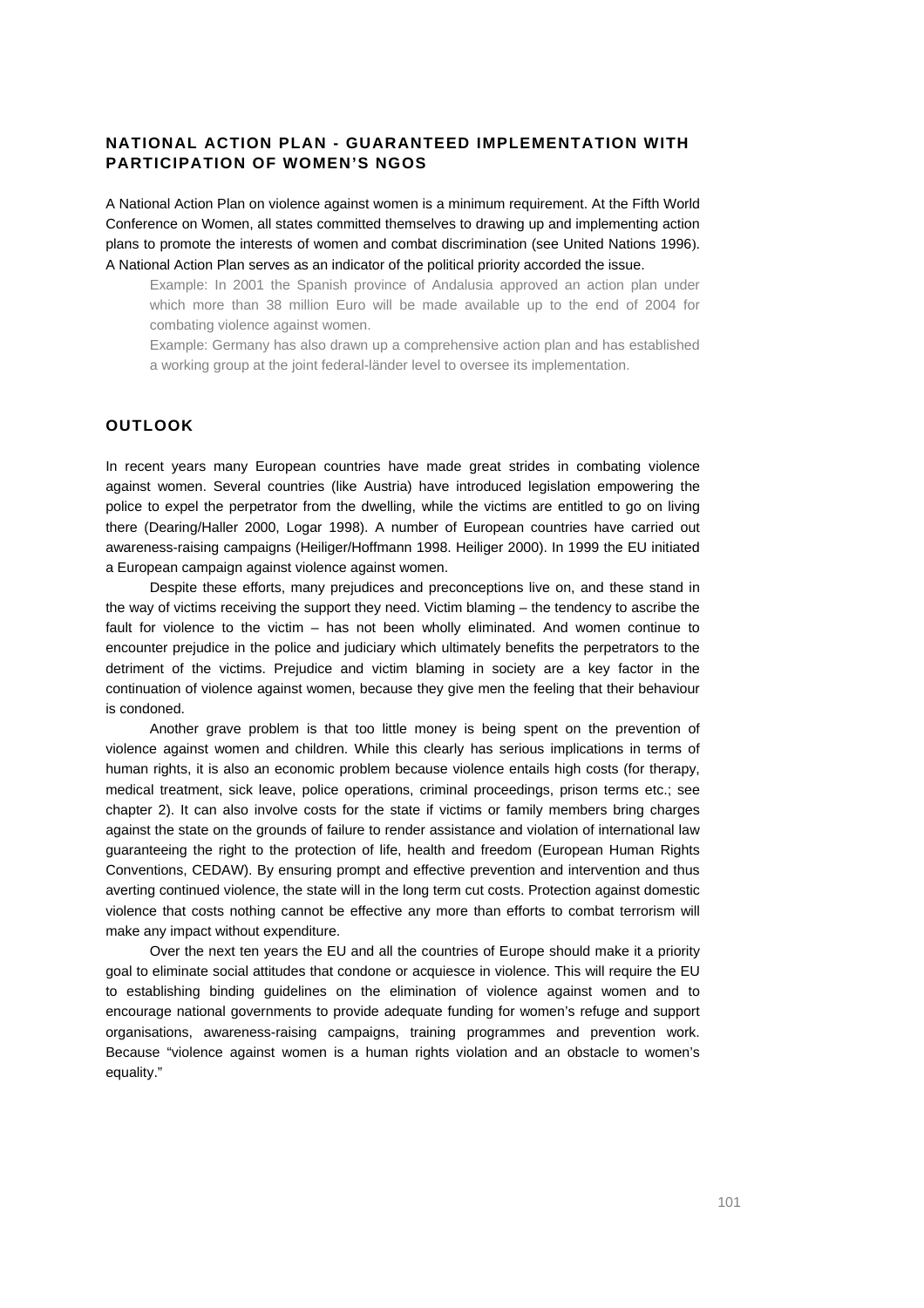# **10.4 BUILDING RESPECTFUL AND COLLABORATIVE RELATIONSHIPS**

Each professional group has its own attitudes towards prevention work. It is important to clarify the attitudes, roles and responsibilities of each professional group and to learn each others' constraints and problems. Without respect for the work of other professionals, co-operation cannot be successful.

# **Some general recommendations for collaboration**

- $#$  Maintain an assertive style.
- $#$  Allow others to complete their thoughts before you speak.
- $#$  Stand up for your position.
- $#$  Make your own decisions about what you think is right.
- $#$  Try to understand the feelings of the others before describing your own.
- $\#$  Try to talk about problems before they turn into crises.
- $#$  Face problems and decisions squarely.
- $#$  Consider yourself to be strong and capable, but generally equal to others.
- $#$  Face your responsibilities with regard to the situation and action that is needed.

*(Source: Examples of people working together. Ideas for collaboration at work. Interdisciplinary project on domestic violence. A resource kit from Canada.)*

#### **Nine stages of developing co-operation**

- 1. Creating a mutual philosophical orientation, principles and goals. The most important principles are the safety of the victims, the responsibility of the perpetrator, and the avoidance of victim blaming.
- 2. Creating mutual procedures. Sensitivity to the victim's experiences
- 3. Monitor/track cases to ensure the accountability of the professionals concerned. Clarify the roles of each professional group; by monitoring single cases, the gaps in accountability can be found
- 4. Co-ordinating the exchange of information between professionals by developing mutual understanding of secrecy rules and shared information
- 5. Providing resources and services for victims
- 6. Ensuring sanctions, restraints and services for perpetrators
- 7. Developing action to prevent harm to children and developing therapeutic work for children's traumatic experiences.
- 8. Evaluating the co-ordinated justice system response: response of the police response of public prosecutors and judges probation services' response
- 9. Ongoing training

Respectful and collaborative relationships are based on trust and understanding. Trust and understanding can be built through sharing and discussing each others' perspectives and experiences. Emphasising only mistakes is not a useful way to create collaborative relationships. When barriers emerge, the best way to continue is to work out how things could be done better.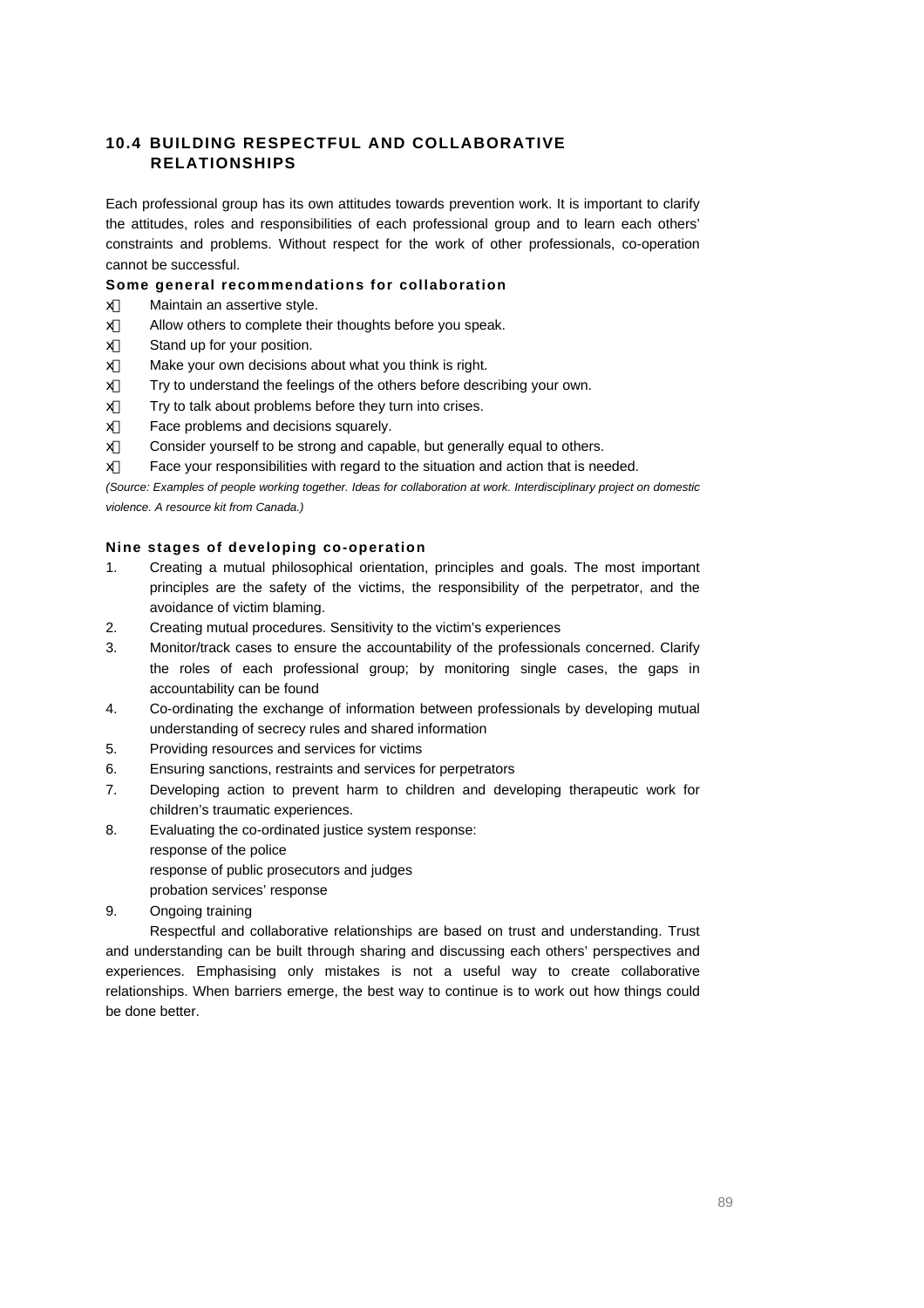# **Collaborative relationships can be built by using the following steps to building coordinated cooperation**:

- $#$  Arranging meetings and discussions with professionals from different services one or two vocational groups at a time. In large groups people tend to be reserved, and building trust can take a long time. This method takes time but can be the basis for effective cooperation.
- $#$  These meetings can be followed by meetings involving all the professionals / authorities at once.
- $#$  After the meetings the key occupational groups, their roles and responsibilities can be identified.
- $#$  The coordinating activator can be agreed.
- $#$  The coordinated network and how it works can be agreed.
- $#$  The working group of central activators can be formed, and the larger networking activators are defined.
- $#$  The central working group meets regularly and more often than the larger networking group.

This can be a useful method, especially if refuge work is new in the community and is not known to other services, there are no collaborative activities between services, or there are problems with power relationships between authorities.

#### *(based on: Waltz / Derry 1999)*

Example: Anticipation Dialogues (AD): They consist of a set of methods that have been developed by the National Research and Development Center for Welfare and Health (STAKES). The methods have been put into practice by Stakes in collaboration with several cities and professionals in Finland. These methods are resource-centred and network-oriented and their goal is to cross sector boundaries, develop preventive work involving social and health services and other networking actors, and improve the quality of the work with clients. The methods are highly structured, and the lead at round table discussions is taken by two independent moderators. The AD set includes multiple applications; for instance, clients can be taken along to the round table discussions and development work. The client is encouraged to bring friends or other trusted persons with them.

(see Arnkil / Eriksson / Arnkil 1999 and Seikkula / Arnkil / Eriksson 2003).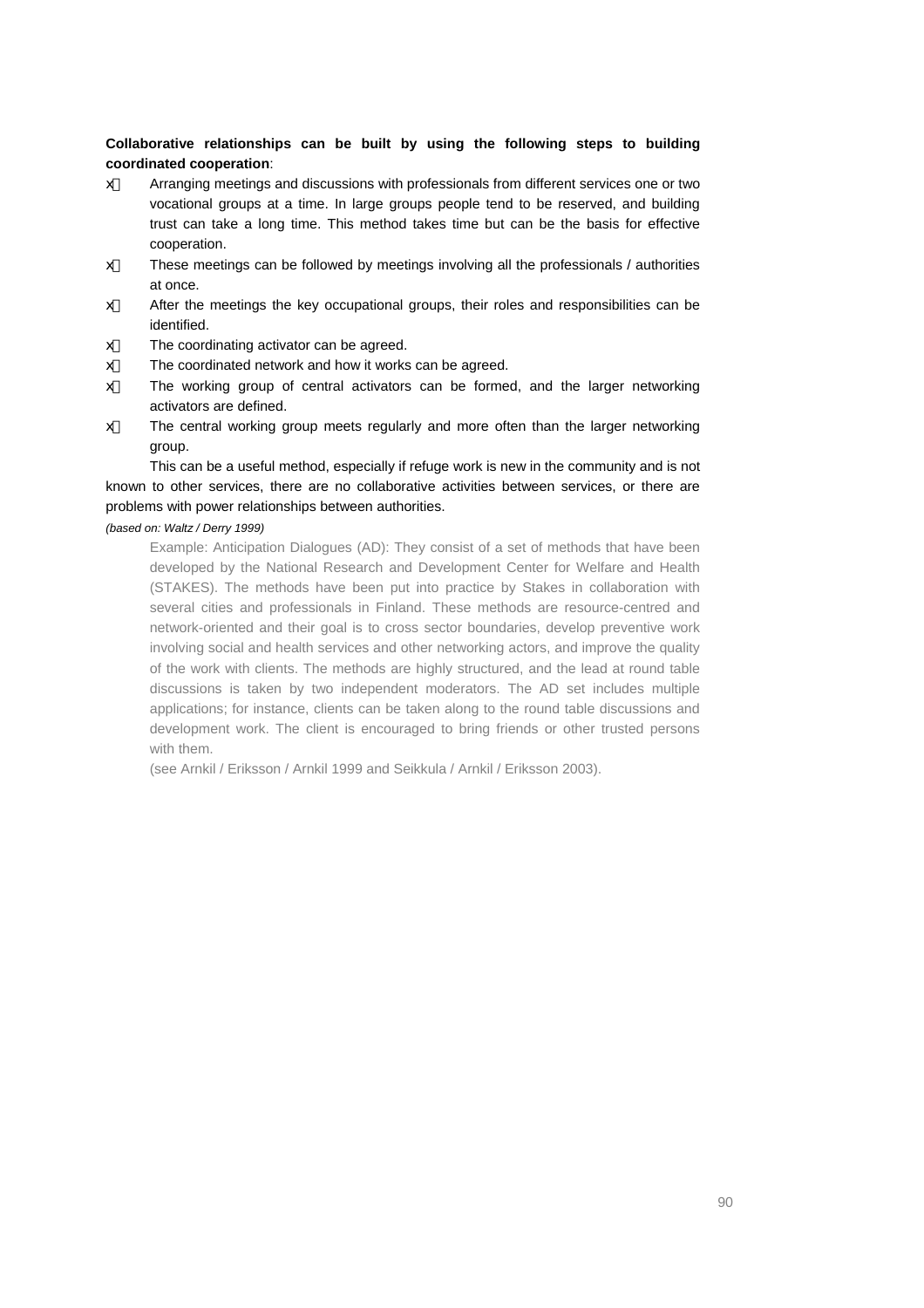# **11. QUALITY MANAGEMENT, DOCUMENTATION AND EVALUATION**

Quality management is one of the areas of management responsibility in a women's refuge. Its purpose is to ensure that the services provided maintain a high level of quality. Documentation and evaluation are essential factors in the work and critical review processes involved. They also form the basis of the information and reports provided to sponsors and the public.

During the evaluation process it is important to involve the women and children who make use of the refuge's services. As "end users", they can provide feedback about what they found helpful or otherwise which can substantially improve practice. The principal purpose of quality assurance is to help review and improve refuge services on a permanent basis. Both documentation and evaluation have to be planned and implemented carefully to avoid misuse.

## **11.1 QUALITY MANAGEMENT**

It is important to remember that the concept of "quality management" has its origins in the economic and patriarchal world and could therefore be problematic in the context of women's refuges and their principles. Innovative approaches by feminist refuge workers and researchers are needed to adapt the concept of quality management to the reality of a women's refuge. Moreover, some financial donors may argue that keeping up high standards can be expensive and will therefore ask for minimum standards.

Brigitte Sellach (2000, 262) proposes a two-fold strategy as a response. On the one hand a refuge defines precise and agreed standards which have to be met at all events. In addition, a refuge may – sponsorship permitting – outline maximum (good practice) standards which are implemented as part of the particular refuge's overall range of services and are subjected to a separate process of evaluation and review in terms of their effectiveness.

The present Manual defines practice-oriented standards based on more than 25 years of experience. Quality standards need to be founded upon clear-cut fundamental values (see chapter 3). The fundamental values behind quality assurance may be regarded as the rights of women who are forced to seek shelter in a refuge.

Sellach (2000, 280)defines these rights as follows:

"Women have

- $#$  the right to bodily and emotional integrity
- $#$  the right to state protection and assistance for themselves and their children in the form of safe accommodation and help provided by staff working at a high level of professional expertise
- $#$  the right to self-determination, empowerment and dignity."

Maja Heiner (in Sellach 2000, 277) defines holistic quality management as "an on-going self-organised learning process comprising four elements:

- $#$  The development of quality standards (concept)
- $#$  The application of these quality standards in professional activity and/or through the appropriate action (practice)
- $#$  The review of the results of this application (evaluation / self-evaluation); and in the light of this
- $#$  The revision of quality standards (concept)"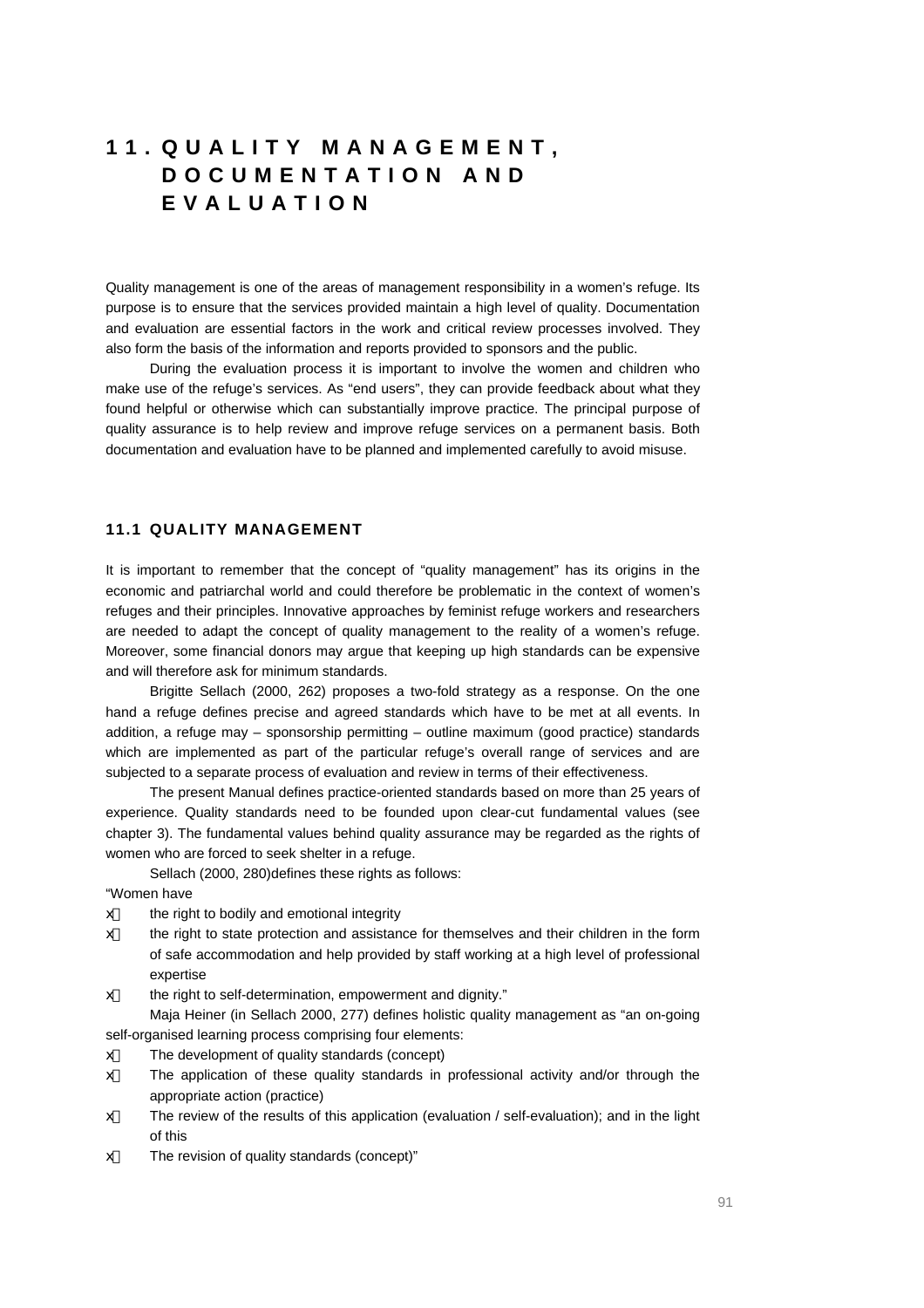When designing a concept for quality control in a refuge, three main aspects can serve as guidelines:

#### **Quality control should help:**

- $\epsilon$  to develop the refuge's work in empowering women,
- $#$  to develop the refuge's work influencing professionals' attitudes towards women victims of partner violence, and
- $\#$  to develop strategies to impact women's rights in society.
	- **Methods which can be used to achieve these goals include:**
- $#$  Monitoring the work regularly and adapting concepts and practice according to the needs of the women and children seeking help
- $#$  To monitor their work, refuges can use:
	- 1. (anonymous) questionnaires for victims
	- 2. interviews with the victims
	- 3. questionnaires for professionals in community work
	- 4. feedback after sessions in schools etc.
	- 5. external evaluation
- $#$  Women victims are given the opportunity to comment on the work and assess it.

It is very important to stress that any documentation and evaluation methods used must safeguard compliance with the applicable data protection regulations and the residents' anonymity. Anybody involved in these processes has to commit herself to treating all information confidentially.

## **11.2 DOCUMENTATION**

There are various practices concerning documentation in refuges. However, documentation can usually be grouped into:

- $#$  person-related data
- $#$  internal statistics
- $#$  reports.

# **11.2.1 Person-related data**

In order to provide effective services for women, it is necessary to document facts. However, any information should be kept strictly confidential. It is particularly important that the violent partner does not receive any information. Information should be passed on to public authorities only with the explicit consent of the woman concerned. Exceptions have to be made in cases of danger to life or health of the women or the children (see chapter 3). A counsellor may also decide not to pass on information – although the woman has given permission to do so – if she feels that it would be dangerous or disadvantageous for the woman (and her children). In some regions / countries it is necessary to collect and provide data on a client in order to get funding from local authorities. In other cases women in the refuge have to be registered because their municipality covers their daily refuge costs. This kind of financing is highly problematic because it jeopardises the victims' anonymity.

Most of the women's refuges collect data on women staying in the refuges and the situation of their children. They also collect the relevant data on violent men with respect to the safety of the woman, children and the refuge (assessment of the perpetrator's dangerousness).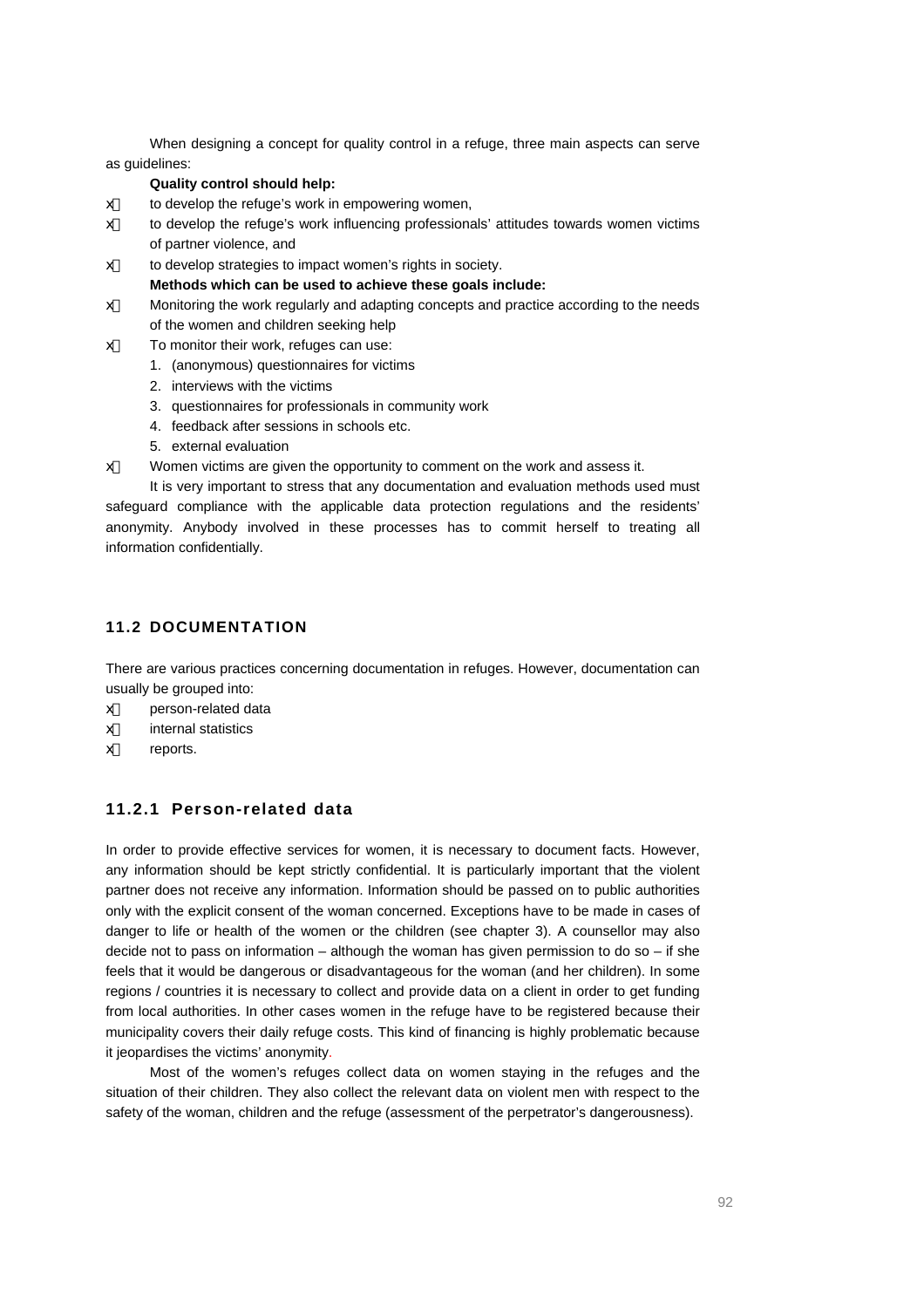# **11.2.2 Statistics**

It is very important for a refuge to keep internal statistics in which all person-related data are made anonymous. Which details are collected and analysed and how detailed the data should be is basically up to the individual refuge – this should be gauged to the refuge's specific needs.

#### **However, as a guideline, statistics should show:**

- $#$  how many residents (women and children separately) are in the house (on a daily / weekly / monthly basis)
- $#$  how long the women stay
- $#$  if it is their first (second, third, etc.) stay
- $\notin$  how old they are
- $#$  how many children they have
- $#$  how old the children are
- $#$  their marital status
- $#$  their relationship with the perpetrator
- $#$  how long the abuse had been going on before they sought shelter in the refuge
- $#$  the type of violence the women were subjected to
- $#$  the type of violence the children were subjected to
- $#$  how long the children had been abused
- $#$  the circumstances of leaving the refuge (back to the perpetrator, new apartment, etc.) **Statistics may also include data relating to:**
- $\epsilon$  the women's nationality
- $#$  their domicile
- $#$  their legal status.

However, the examples above are likely to be sensitive data. A lot of thought should be given to which data are made public and which data are kept solely for internal purposes.

## **11.2.3 Reports**

Many funding authorities ask for (generally annual) reports. Reports are a good means to detail the full range of services and activities provided by the refuge.

## **11.3 EVALUATION**

Evaluation of the work of a refuge can be carried out internally or externally. Depending on the methods and particularly on the purposes, it can be done continuously or at regular intervals, e.g. every five years.

In social services, evaluation is viewed as a tool to support client-oriented services. In service provision, the clients are in a key position, and they should be involved in the process of collecting the information used for evaluation. It is considered important to know the needs and opinions of the clients using the social services and to acknowledge the significance of evaluation performed by the clients themselves, given the nature of these activities.

In refuges this can be done by means of a feed-back questionnaire which the woman fills out before leaving the refuge. A standardised interview might also be conducted. However, the feedback provided must be made anonymous so that women feel free to state an open and frank opinion. This question also has to be considered in the socio-cultural context; in some countries strictly anonymous feedback questionnaires might work better than conducting an interview.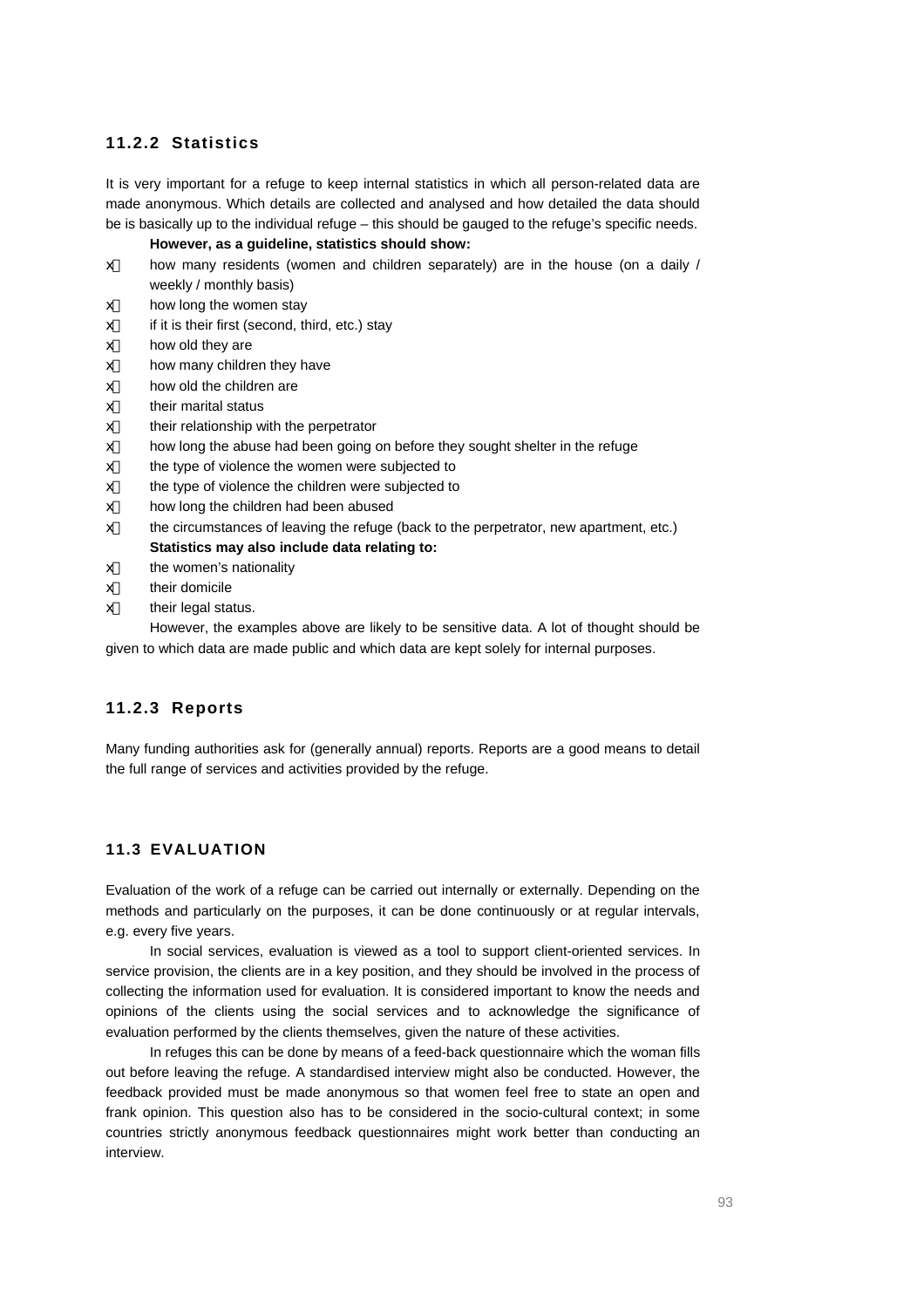## **11.3.1 Example of an evaluation questionnaire**

An evaluation of the impact of the work done with a woman in the Espoo Refuge in Finland:

The questions below are discussed with the woman before she leaves the refuge. It is advisable that her counsellor is not present at the meeting. In Espoo the interview is conducted between a woman and the manager of the refuge. The manager is also responsible for developing tools to improve the quality of the work done in the refuge.

#### **The questions:**

- $#$  What kind of support has benefited you the most?
- $#$  How did you feel about the conversations with the refuge workers?
- $#$  How did you feel about the interaction with other women staying in the refuge?
- $#$  What practical issues have you dealt with while staying in the refuge?
- $#$  With what issues have you had help from the refuge workers?
- $#$  Have you been given any new information during your stay in the refuge?
- $#$  What kind of information has been most useful to you?
- $\#$  How would you improve the work of the refuge?

## **11.3.2 Contents and implementation of evaluation studies**

Evaluation may be implemented by staff members or by an external person. In the latter case, it is advisable to draw up a written agreement. The agreement specifies the process of evaluation as planned as well as its stages and end product, the evaluation report. When selecting an external evaluator, it is expedient to take into consideration the degree of political pressure exerted on the evaluator. The evaluator's autonomy is important. Evaluation constitutes societal action. It is therefore crucial to analyse the needs and interests of all involved, which may be widely divergent. The ethical questions of evaluation, needs and interests should be negotiated before signing the written agreement.

The evaluation may also combine external evaluation and self-evaluation. The positive aspect of self-evaluation is the fact that the organisation itself learns to evaluate its activities and may use this knowledge in further developing its services. On the other hand, the risk of selfevaluation lies in the fact that it is difficult for the people involved to see the problems, their causes and interconnections. Self-evaluation can be cheaper than external evaluation. However, a careful calculation should be made, taking into account the staff working hours spent on carrying out the evaluation. When self-evaluation is the only form implemented, special attention should be paid to its quality.

#### **The characteristics of a high-quality evaluation are:**

- $#$  the purpose of evaluation is clearly defined;
- $#$  the goal of evaluation is defined;
- $\#$  the evaluation focuses on the factors it was supposed to;
- $#$  the results are described truthfully:
- $#$  the conclusions are analysed from a broad perspective and presented to all concerned.

Self-evaluation best serves immediate developmental needs that can be responded to promptly. However, external evaluation has the important advantage of an outside perspective. Refuge workers are generally highly motivated, which may mean that they lack the necessary objectivity. One way round the problem of money shortage is to have an external evaluation carried out as a university or college dissertation.

Evaluation may contain an analysis of the services which the organisation provides, its operational policy and activities and their impact. Impact is often hard to evaluate, but the difficulties of evaluation should not be exaggerated. The impact is manifested in changes visible in the service user's life resulting from service use. What is crucial is the formulation of the evaluation criteria and indicators, measurement and an information-based assessment. The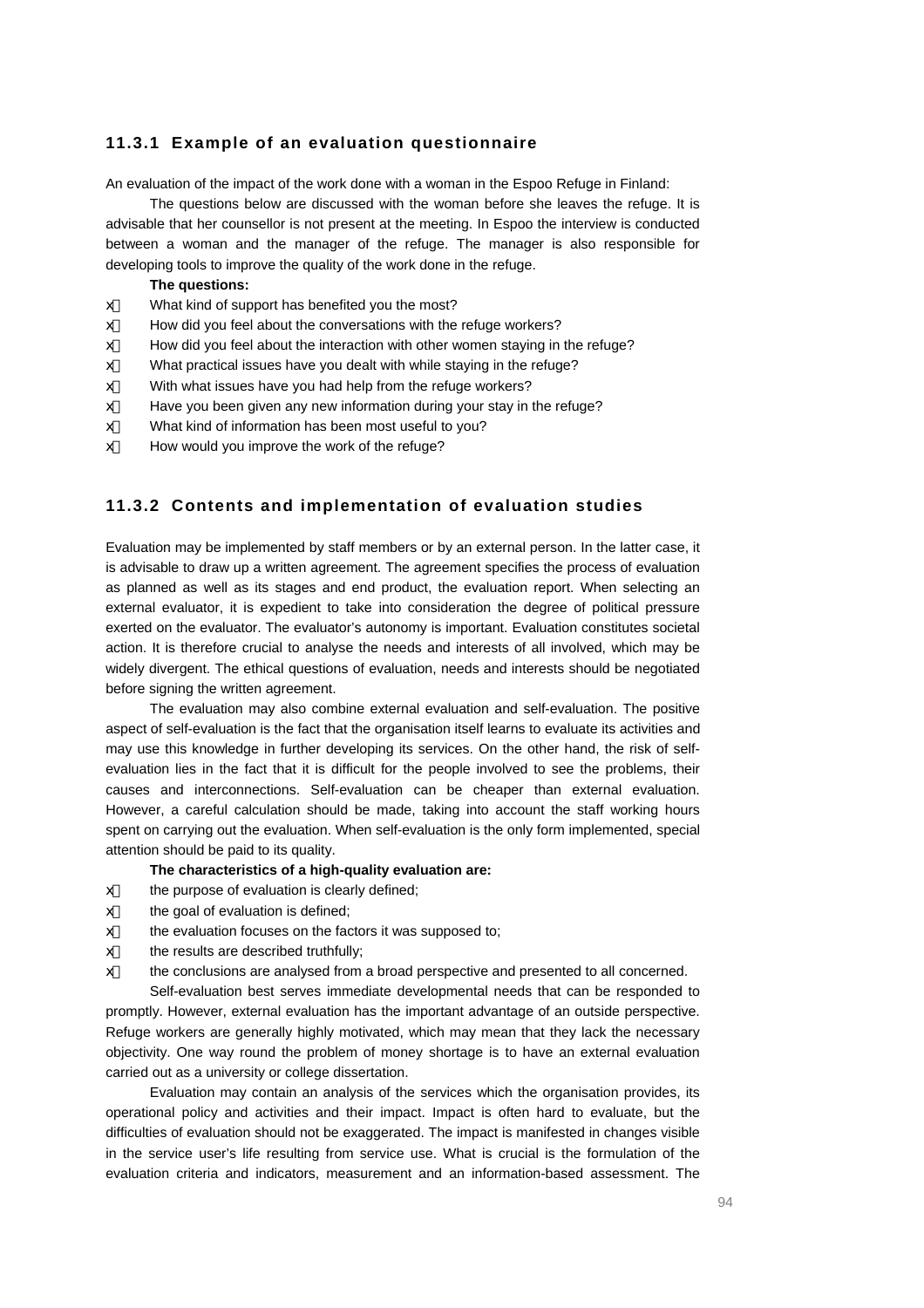criteria may be based on, for example, clients' needs, the goals of actions and activities, the implementers' objectives, professional standards, regular practices and norms, the law, ethical values, circumstances or costs.

The implementation of evaluation is governed by needs and principles. The key persons in service activities are the clients, whose needs should determine the evaluation and its implementation. Evaluation can mean that the participants are given a voice and space. In empowerment evaluation, which stresses the inclusion of service users, the latter become key implementers of evaluation as well as creators of the evaluative targets and criteria. Empowerment evaluation helps the recipients of activities to participate and learn, and it also enlarges their sphere of independence. The aim is to increase an individual's ability to direct the course of his or her life.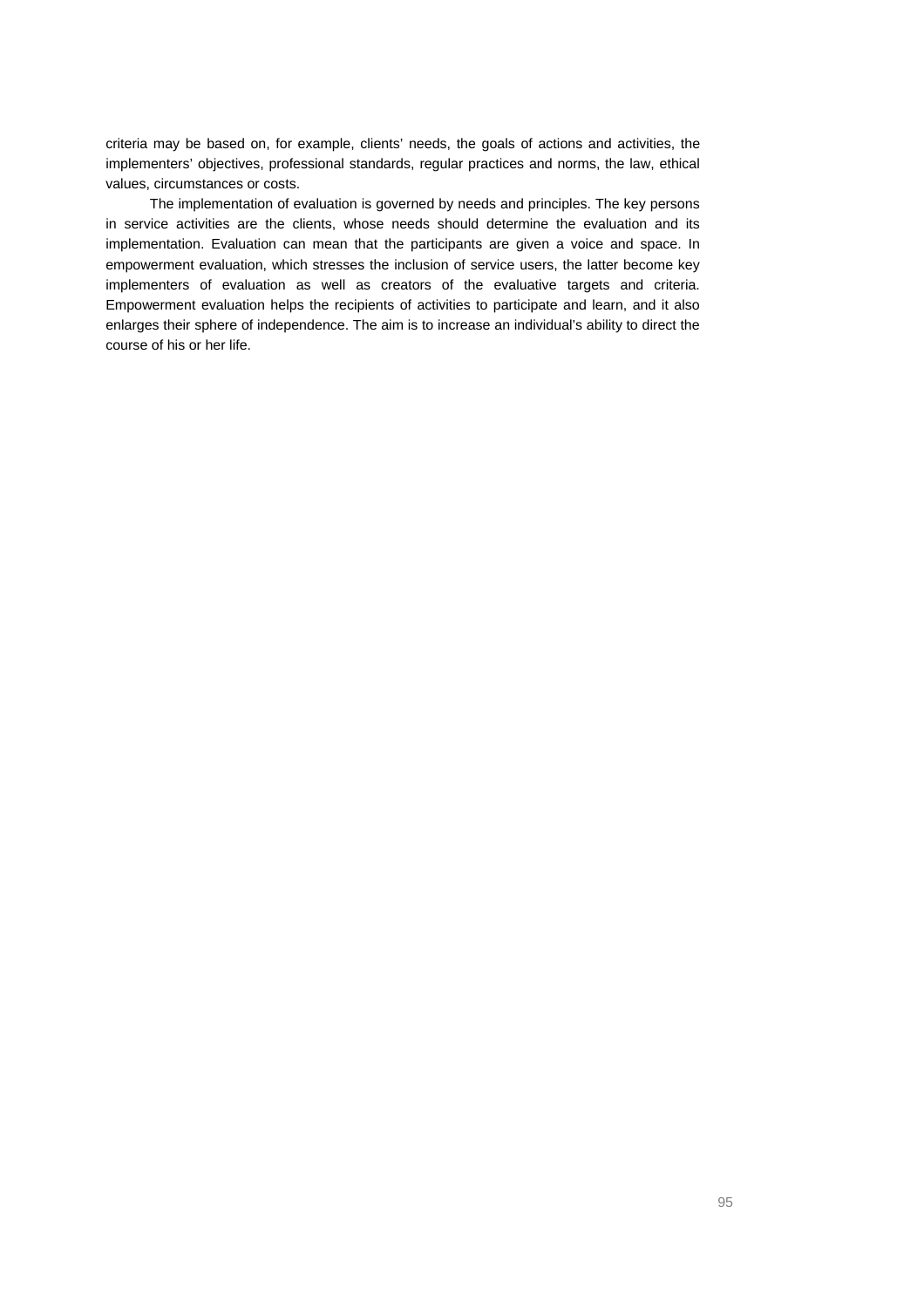# **LITERATURE**

Amnesty International USA, *End Domestic Violence. End Torture*. A Fact Sheet on Domestic Violence as Torture, 2003 http://www.amnestyusa.org/stopviolence/factsheets/humanrights.html, 2004-09-21

**Appelt, Birgit / Höllriegl, Angelika / Logar, Rosa,** *Gewalt gegen Frauen und ihre Kinder***, in: Bundesministerium für Soziale Sicherheit und Generationen (Ed.), Gewalt in der Familie. Gewaltbericht 2001. Von der Enttabuisierung zur Professionalisierung, Vienna 2001, p. 377 – 502** 

Arnkil, Tom Erik / Eriksson, Esa / Arnkil, Robert, *Themes from Finland. Anticipation dialogues*, in: Themes 3/1999. National Research and Development Center for Welfare and Health (STAKES), Helsinki 1999

Association of Women Against Violence – ARTEMIS, *Ghid de lucru pentru interven ie în violen a domestic* , Romania 2001, contact: www.artemis.com.ro

Austin, Juliet / Dankwort, Juergen, *A Review of Standards for Batterer Intervention Programs*. Violence Against Women Online Resources 1998 http://www.vaw.umn.edu/vawnet/standard.htm, 2004-09-20

Baeriswyl, Pascale / Büchler, Andrea / Gloor, Daniela / Meier, Hanna, *Interventionsprojekte gegen Gewalt in Ehe und Partnerschaft.* Grundlagen und Evaluation zum Pilotprojekt Halt – Gewalt, Bern, Stuttgart, Wien 2002

Bowker, Lee H. / Arbitell, Michelle / McFerron, Richard J., *On the Relationship Between Wife Beating and Child Abuse*, in: Yllö, K. / Bograd, M. (Eds.), Feminist Perspectives on Wife Abuse. Newbury Park, London, New Delhi 1989

Brückner, Margrit, *Wege aus der Gewalt gegen Frauen und Mädchen. Eine Einführung*, Frankfurt am Main 1998

# **Bunch, Charlotte / Reilly, Niamh,** *Demanding Accountability. The Global Campaign and Vienna Tribunal for Women's Rights,* **New York 1994**

Bundesministerium für Soziale Sicherheit und Generationen (Ed.), *Gewalt in der Familie. Gewaltbericht 2001. Von der Enttabuisierung zur Professionalisierung, Vienna* 2001

Burton, S. / Regan, L. / Kelly, L., *Domestic Violence: Supporting Women and Challenging Men. Lessons from the Domestic Violence Intervention Project*, The Policy Press, Bristol 1998

Campbell, J. C. (Ed.), *Assessing dangerousness: Violence by sexual offenders, batterers, and child abusers,* Thousand Oaks, London, New Delhi 1995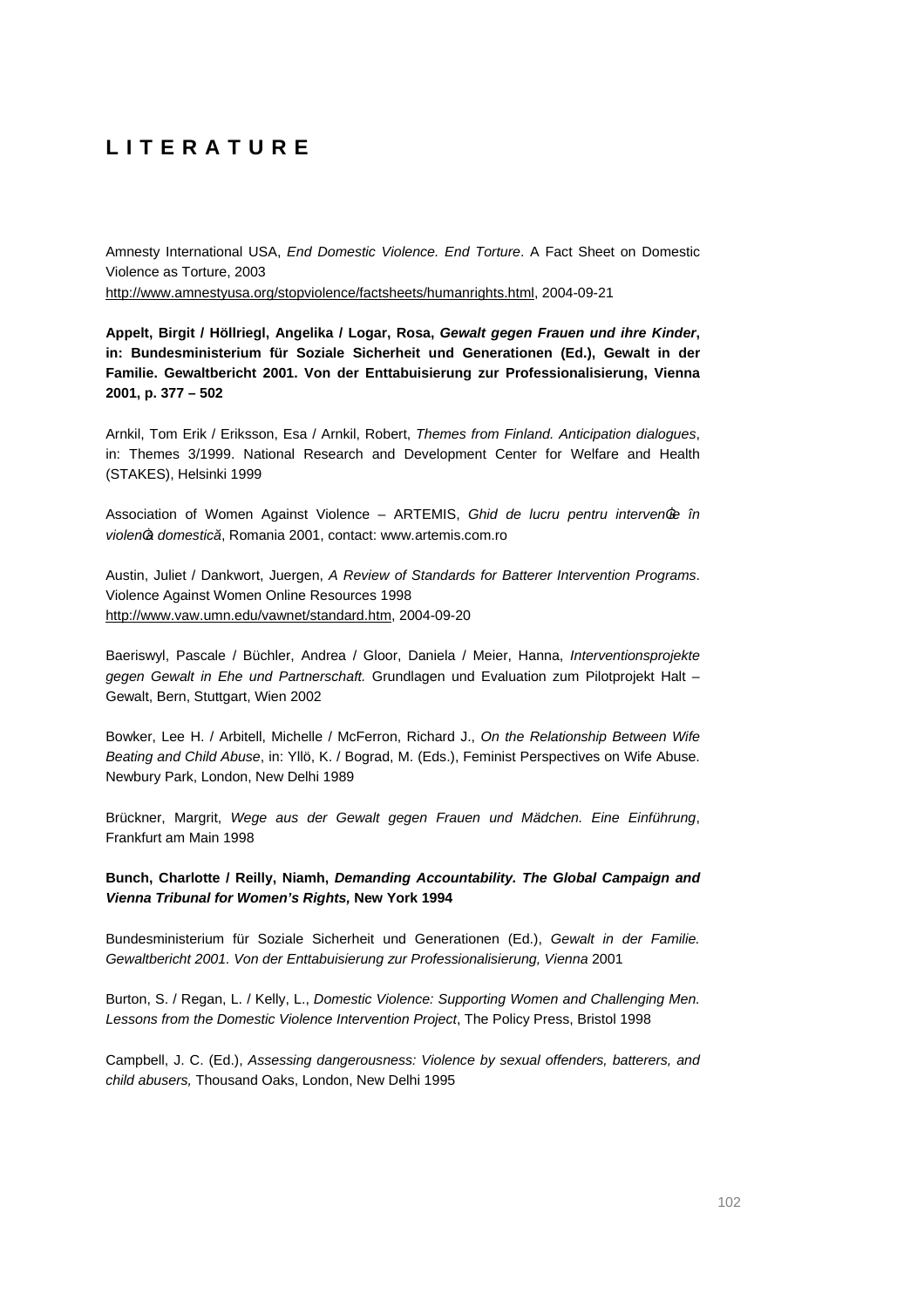Chatzifotiou, Sevaste, *Keeping Domestic Violence in Silence: The Case of Greece*, Selected Proceedings from the International Conference on Family Violence: A Plan for Action, Nicosia, Cyprus, April 2000, p. 113-121

Chatzifotiou, Sevaste, *Towards an International Approach for the Measurement of Violence Against Women: The Case of International Violence Against Women Survey*, Proceedings from the Expert meeting on Combating Family Violence Against Women and Trafficking of Women, under the auspices of the EU Greek Presidency, Athens, May, 30-31, 2003

Chatzifotiou, Sevaste, *Violence Against Women and Institutional Responses: The Case of Greece,* European Journal of Social Work, Vol. 6, No 3, 2003, p. 242-256

**Chatzifotiou, S. / Dobash, R.,** *Marital Violence Against Women in Greece. Seeking Informal Support.* **Special Issue, Global Examples of Violence Against Women, in: Violence Against Women, Vol. 7, No. 9, Sage, London 2001, p. 1024-1050**

Commission for Equality and Women's Rights (Ed.), Violencia contra as mulheres", Caderbis Condicao Feminina N 48, Lissabon 1997

**Convention on the Elimination of All Forms of Discrimination against Women (CEDAW), adopted by the United Nations, General Assembly Resolution 34/80 of 18 December 1979**

Council Framework Decision of 15 March 2001 on the standing of victims in criminal proceedings (2001/220/JHA)

**Council of Europe / Group of Specialists for Combating Violence against Women (EG-S-VL):** *Final Report of Activities of the EG-S-VL including a Plan of Action for combating violence against women,* **Strasbourg, June 1997**

**Council of Europe, Recommendation No. 4 on violence in the family, Strasbourg 1979** 

**Council of Europe, Recommendation No. R 11 on the position of the victim within the framework of criminal law and procedure Strasbourg 1985**

**Council of Europe, Recommendation No. R 21 on assistance to victims and the prevention of victimisation, Strasbourg 1987**

**Council of Europe, Recommendation No. R 2 on social measures concerning violence within the family, Strasbourg 1990** 

**Council of Europe, Recommendation No. R 11 on action against trafficking in human beings for the purpose of sexual exploitation, Strasbourg 2000** 

Council of Europe, *The Protection of Women from Violence*, Recommendation Rec(2002)5 of the Committee of Ministers to member States on the protection of women against violence adopted on 30 April 2002 and Explanatory Memorandum, 2002

Crawford, M. / Gartner, R., *Woman Killing. Initimate femicide in Ontario 1974 – 1990.* Report for the Women We Honor Action Committee, Ontario 1992

**Dearing, Albin / Förg, Elisabeth,** *Police combating violence against women: Documentation of the conference of experts***. Verlag Österreich, Vienna 1999**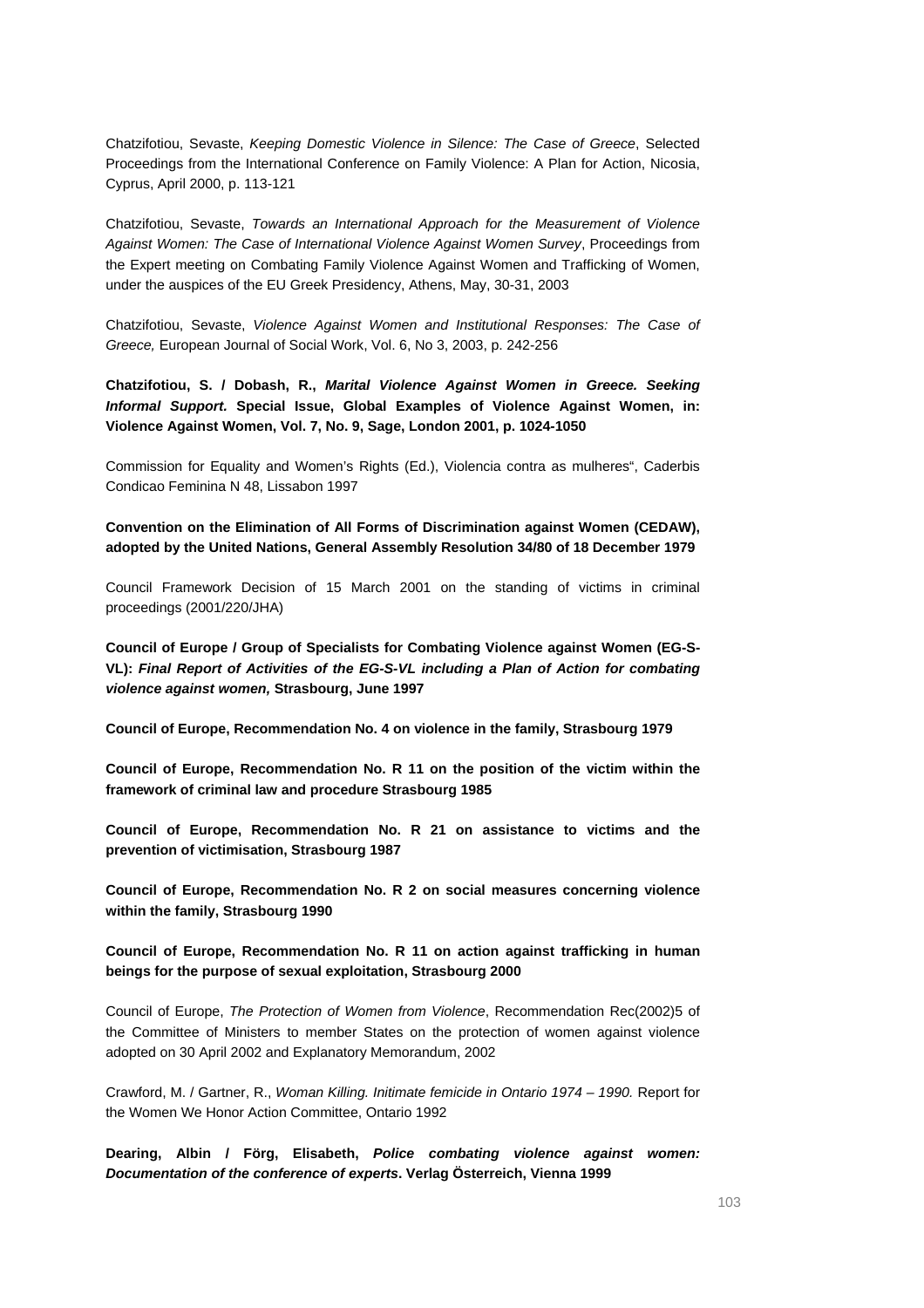#### **Dearing, Albin / Haller, Birgitt,** *Das österreichische Gewaltschutzgesetz,* **Vienna 2000**

Dobash, R.E. / Dobash, R.P., *Women, violence and social change*, London 1992

## **Dobash, R.E. / Dobash, R.P. (Eds.),** *Rethinking Violence Against Women***, Sage, London 1998**

Dobash, R.E. / Dobash, R.P / Cavanagh, Kate / Lewis, Ruth, *Changing Violent Men*, Thousand Oaks, London, New Delhi 2000

**Du Bois, Susanne / Hartmann, Petra,** *Neue Fortbildungsmaterialien für Mitarbeiterinnen im Frauenhaus. Zwischen Frauensolidarität und Überforderung***. Kohlhammer, Stuttgart, Berlin, Köln 2000** 

European Parliament, Doc. A2-44/86, OJ. C. 176, 14 July 86, p. 73-83

**European Parliament - Committee on Women's Rights,** *Report on the need to establish a European Union wide campaign for zero tolerance of violence against women***, 16 July 1997**

#### **European Women's Lobby, Brussels 2000, http://www.womenlobby.org**

Farmer, A. / Tiefenthaler, J., *An Economic Analysis of Domestic Violence. Review of Social Economy,* LV 3, 1997, p. 337 – 358

Forsberg, Hannele, *Lapsen näkökulmaa tavoittamassa. Arviointitutkimus turvakotien lapsikeskeisyyttä kehittävästä projektista,* (Title in English: "Catching the viewpoint of a child. An Evaluation Study of the Project on how to Develop Refuges' Work with Children"), Helsinki 2000

**Frauenbüro der Stadt Wien:** *Leitfaden zum Fakultativprotokoll der UN-Konvention zur Beseitigung jeder Form der Diskriminierung der Frau***, Vienna 2001** 

Galtung, Johan, *Strukturelle Gewalt. Beiträge zur Friedens- und Konfliktforschung,* Reinbek bei Hamburg 1975

**Galtung, Johan,** *Gewalt, Frieden und Friedensforschung***, in: Dieter Senghaas (Ed.): Kritische Friedenforschung, Frankfurt am Main 1971, p. 55 – 104** 

Gislason, Ingolfur, *Violence against women in Iceland,* Office for Gender Equality, Iceland 1997

Gloor D. / Meier H. / Verwey M., *Frauenalltag und soziale Sicherheit. Schweizer Frauenhäuser und die Situation von Frauen nach einem Aufenthalt*, Zürich 1995

**Gloor, D. / Meier, H. / Baeriswyl, P. / Büchler, A.,** *Interventionsprojekte gegen Gewalt in Ehe und Partnerschaft.* **Grundlagen und Evaluation zum Pilotprojekt Halt-Gewalt, Bern, Stuttgart, Wien 2000** 

**Godenzi, Alberto / Yodanis, Carrie,** *Erster Bericht zu den ökonomischen Kosten der Gewalt gegen Frauen***, Universität Freiburg, Schweiz 1998** 

**Gondolf, W. Edward:** *Batterer Intervention Systems. Issues, Outcomes and Recommendations***. Thousand Oaks, London, New Delhi 2001**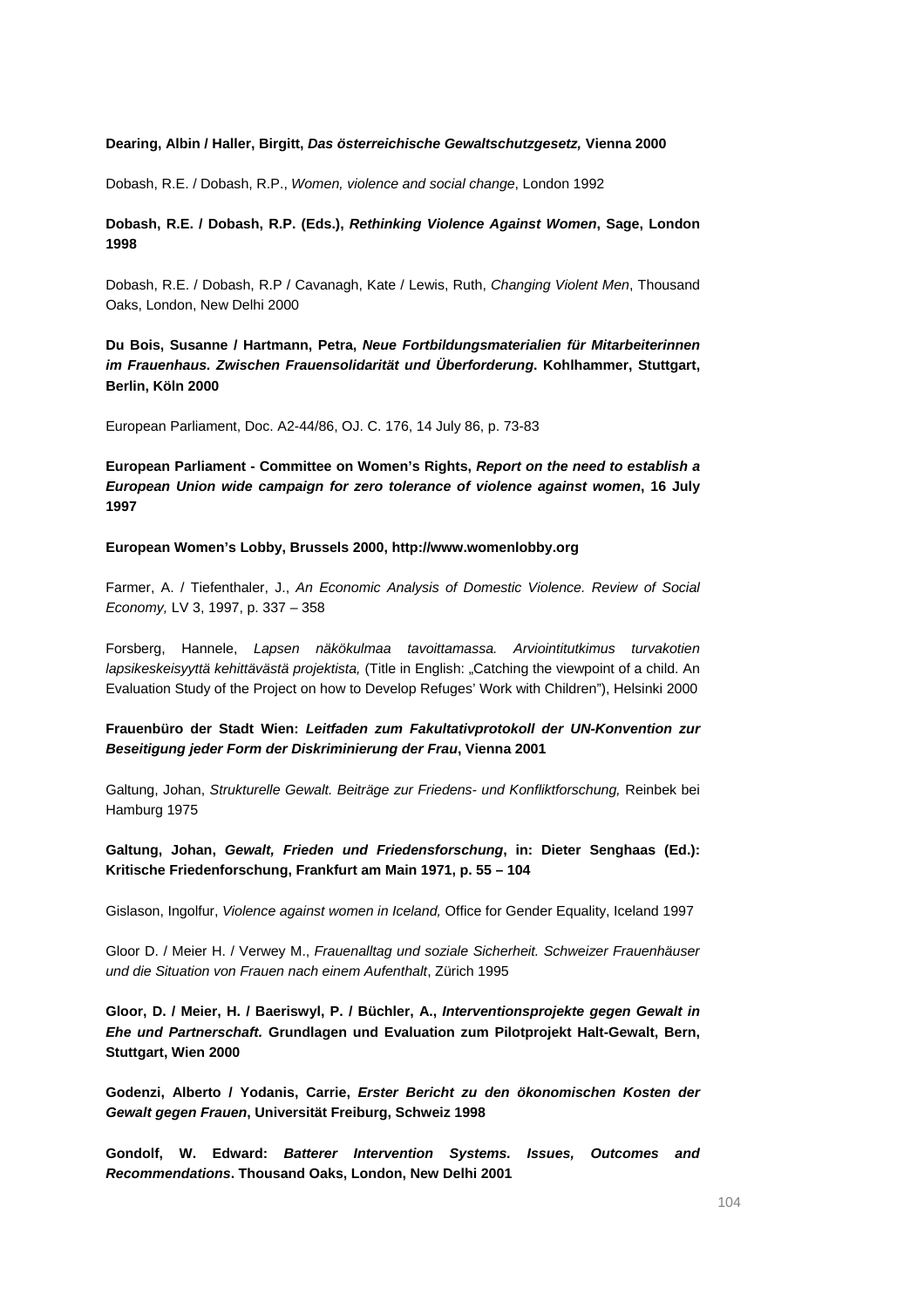## **Graham, Dee L. / Rawlings, Edna I. / Rigsby, Roberta K.,** *Loving to Survive. Sexual Terror, Mens's Violence and Women's Lives,* **New York, London 1998**

Hagemann-White, Carol / Kavemann, Barbara / Ohl, Dagmar, *Parteilichkeit und Solidarität. Praxiserfahrungen und Streitfragen zu Gewalt im Geschlechterverhältnis,* Bielefeld 1997

Hagemann-White, Carol, *Violence without end? Some reflections on achievements, contradictions, and perspectives on the feminist movement in Germany*, in: Klein, Renate (Ed.): Multidisciplinary Perspectives on Family Violence, London 1998

Hague, G. / Kelly L. / Malos, E. / Mullender, A./ Debbonaire, T., *Children, Domestic Violence and Refuges. A Study of needs and responses*, WAFE 1996

Hamby, L. Sherry, *Partner Violence: Prevention and Intervention,* in: Jasinski, L. Jana / Williams, M. Linda (Eds.), Partner Violence. A Comprehensive Review of 20 Years of Research, Thousand Oaks, London, New Delhi 1998

#### **Hanetseder, Ch.,** *Frauenhaus: Sprungbrett zur Freiheit?,* **Bern, Stuttgart, Wien 1992**

Hanmer, Jalna, *Women and violence: Commonalities and diversities,* in: Fawcett, B. / Fetherstone, B. / Hearn, J. / Toft, C. (Eds.), Violence and gender relations: Theories and interventions, Thousand Oaks, London, New Delhi 1996, p. 7 - 21

**Heiliger, Anita,** *Männergewalt gegen Frauen beenden. Strategien und Handlungsansätze am Beispiel der Münchner Kampagne gegen Männergewalt an Frauen und Mädchen/Jungen***, Opladen 2000**

**Heise, Lori L.,** *The Hidden Health Burden.* **World Bank Discussion Papers, Washington 1995**

**Heiskanen, Markku / Piispa, Minna,** *Faith, Hope, Battering. A Survey of Men's Violence against Women in Finland***, Statistics Finland, Helsinki 1998**

#### **Herman, J. L.,** *Trauma and Recovery.* **HarperCollins 1992**

Hester, Marianne / Radford, Lorraine, *Domestic Violence and Child Contact Arrangements in England and Denmark,* The Policy Press, Bristol 1996

**Hester, Marianne / Pearson, Chris,** *From Periphery to Centre: Domestic violence in Work with Abused Children***, The Policy Press, Bristol 1998**

**Hester, Marianne / Pearson, Chris / Harwin, Nicola,** *Making an Impact: Children and Domestic Violence***.** *A Reader***. Jessica Kingsley Publishers, London 1998**

Jaffe, P. G. / Wolfe, D. A. / Wilson, S. K., *Children of battered women,* Newbury Park 1990

Jasinski, L. Jana / Williams, M. Linda, *Partner Violence. A Comprehensive Review of 20 Years of Research*, Thousand Oaks, London, New Delhi 1998

Jaspard, Maryse / Brown, Elisabeth / Condon, Stéphanie, et al., Les violences envers les femmes. Une enquête nationale, Paris 2003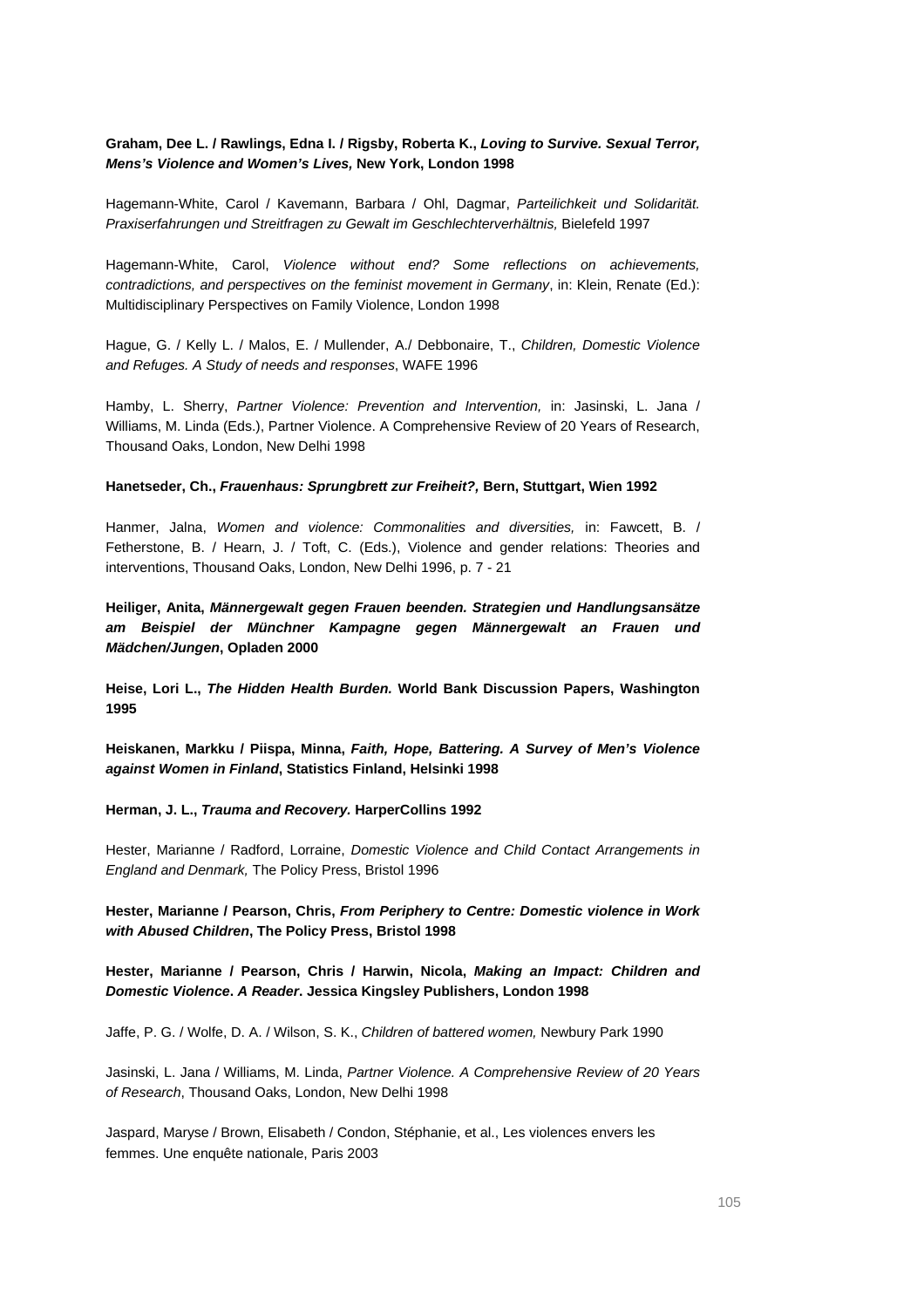**Kavemann, Barbara / Leopold, Beate / Schirrmacher, Gesa,** *Modelle der Kooperation gegen häusliche Gewalt. Wir sind ein Kooperationsmodell, kein Konfrontationsmodell. Ergebnisse der wissenschaftlichen Begleitung des Berliner Interventionsprojektes gegen häusliche Gewalt (BIG)***. Kohlhammer, Stuttgart, Berlin, Köln, 2001** 

**Keeler, Laura (Ed.).,** *Recommendations of the E.U. Expert Meeting on Violence Against Women 8 – 10 November 1999,* **Jyväskylä, Finnland, Report of the Ministry of Social Affairs and Health 2000, Helsinki 2001. p 13** 

Kelly, Liz, *VIP Guide. Vision, innovation and professionalism in policing violence against women and children,* Produced for the Council of Europe Police and Human Rights Programme 1997 – 2000

**K.E.T.H.I. (Centre for Research on Women's Issues in Greece), Athens 2003, www.kethi.gr, 2004-09-20**

**Kirkwood, C.,** *Leaving Abusive Partners: From the Scars of Survival to the Wisdom for Change,* **Sage**, **London 1993** 

Klein, Renate (Ed.), *Multidisciplinary Perspectives on Family Violence*, London 1998

Kofman, Eleonore / Phizacklea, Annie / Parvati, Raghuram / Sales, Rosemary, *Gender and International Migration in Europe. Employment, Welfare and Politics,* London, New York 2000

#### **Korf, Dick,** *Economic Costs of Domestic Violence against Women***, Utrecht 1997**

**L.O.K.K. (National Organization of Shelters and Crisis Centers for Battered Women and Children),** *A Summary of LOKK Statistics.* **Denmark 2001, http:// www.lokk.dk/engelsk/index.htm, 2004-09-20**

Lahti, Minna, *Domesticated Violence. The Power Of The Ordinary*, in: Everyday Finland, University of Helsinki - Faculty on Arts. Institute for Cultural Reseach, Helsinki 2001

**Logar, Rosa/ Rösemann, Ute/ Zürcher, Urs (Hg.),** *Gewalttätige Männer verändern (sich), Rahmenbedingungen und Handbuch für ein soziales Trainingsprogramm***. Bern, Stuttgart, Wien 2002a** 

**Logar, Rosa,** *Gewalt, die Frauen süchtig macht? Annäherung aus zwei Perspektiven. Die Perspektive der Gewaltschutzeinrichtung***. in: HeXenhaus Espelkamp,** *EU Daphne Projekt Sucht als Über-Lebenschance für Frauen mit Gewalterfahrungen / Addiction as Chance of Survival for Women with Experience of Violence***. Final Report 2002b, p. 30 – 57**

Logar, Rosa, *Proposed Measures to Preserve the Rights and Dignity of Survivors in Criminal Proceedings.* in: Laura Keeler (Ed.)., *Recommendations of the E.U. Expert Meeting on Violence Against Women 8 – 10 November 1999, Jyväskylä/Finnland*, Report of the Ministry of Social Affairs and Health 2000, Helsinki 2001

London Borough of Greenwich Women's Equality Unit / Greenwich Asian Women's Centre / Greenwich Asian Women's Project, *Asian Women and Domestic Violence: Information for Advisers.* Kranti 1995, p.1-31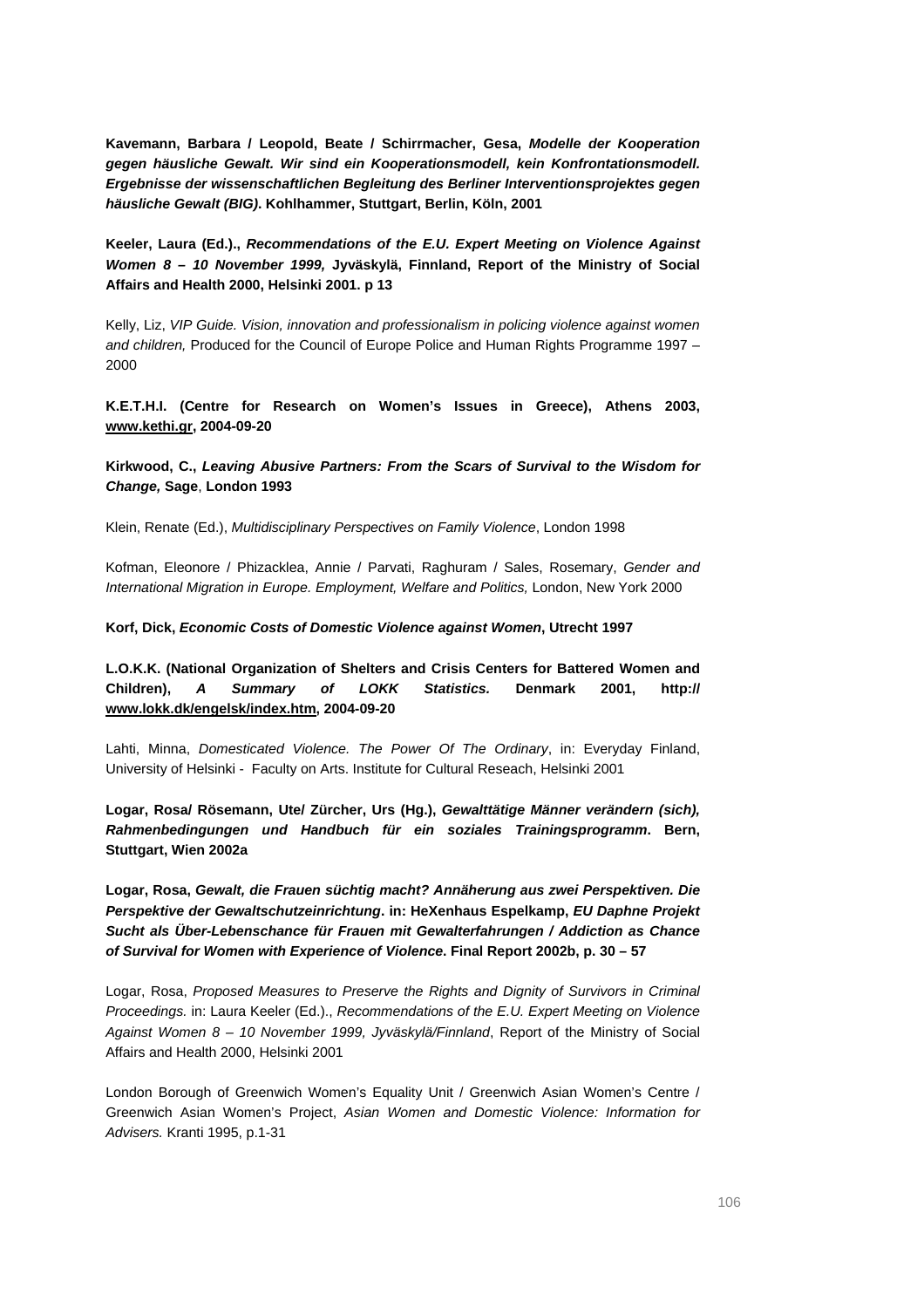Lundgren, Eva / Heimer, Gun / Westerstrand, Jenny / Kalliokoski, Anne-Marie, *Captured Queen. Men's violence against women in "equal" Sweden. A prevalence study.* The Crime Victim Compensation and Support Authority, Sweden 2001

**Mahoney, M.R.,** *Victimization or Oppression? Women's Lives, Violence, and Agency,* **in: Fineman, M.A. / Mykitiuk, R.,** *The Public Nature of Private Violence: The Discovery of Domestic Abuse.* **London, Routledge 1994, p. 59-92** 

**McWilliams, M./ McKiernan M.,** *Bringing it out in the Open: Domestic Violence in Northern Ireland***. HMSO, Belfast 1983** 

**Mirrlees-Black, C.,** *Estimating the Extent of Domestic Violence, Findings from the 1992 BCS***. Home Office Research Bulletin No. 37, 1995**

Mooney, Jayne, *Gender, Violence and the Social Order*. London 2000

Mullender, Audrey, *Rethinking Domestic Violence – The Social Work and Probation Response*. London 1996

**Mullender, Audrey / Debbonaire, Thangam,** *Child Protection and Domestic Violence.* **A Practitioner's Guide. Venture Press, Birmingham 2000** 

**Mullender, Audrey,** *Children's Perspective on Domestic Violence***. Sage, Thousand Oaks, London, New Delhi 2003** 

Nyqvist, Leo, *Väkivaltainen parisuhde, asiakkuus ja muutos* (In English: *Violent Partnership, Clienthood and Change*). Academic Dissertation, Helsinki 2001

O´Connor, Monica/ Wilson, Niamh, *Vision, Action, Change. Feminist principles and practice of working on violence against women*. *Women's Aid Model of Work*. www.womensaid.ie/pages/what/research/docs/vac.pdf, 2004-05-12

Pehkonen, Pirjo, *Naisen puolesta, ei miestä vastaan. Suomalainen naisliike väkivaltaa vastustamassa*, (in English: *On Behalf of Women, not Against Men. Finnish Women's Movement Combating Violence against Women).* Joensuu 2003

Peled E. / Davis D., *Group work with Children of Battered Women. A Practitioner's Manual.* Thousand Oaks/London/New Delhi 1995

Peled E. / Jaffe P. G. / Edleson J. L., *Ending the Cycle of Violence. Community Response to Children of Battered Women.* Thousand Oaks, London, New Delhi 1995, p. 121-144

Pence, Ellen/ Paymar, M., Educati*onal Groups for Men who Batter. The Duluth Model.* New York 1993

Pence, Ellen, *Moving women's safety from margins to the centre of institutional response*, in: *Northern Ireland Women's Aid Federation: Prevention Protection Provision. Effective Intervention in Domestic Violence*. *Report on a conference held on 11 and 12 of June 1997*. Belfast 1997

Ramberg, Ingrid, *Violence Against Young Women in Europe*. *Seminar Report. European Youth Centre. 21-27 May 2001*, Council of Europe 2001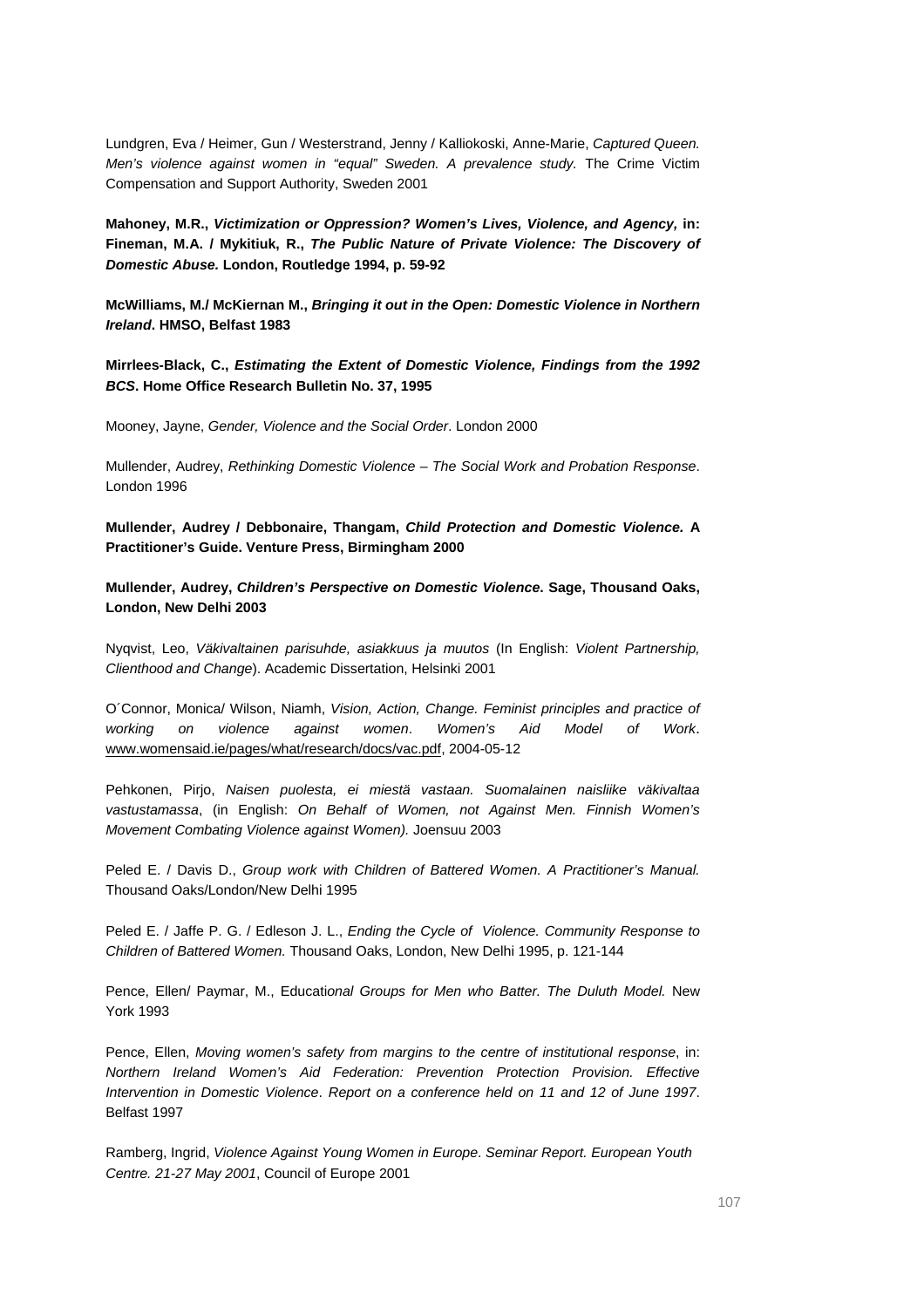Rautava, Marie / Perttu, Sirkka (Eds.), *Tavoitteena uhrin turvallisuus – näkökulmia naisiin kohdistuvan väkivallan ehkäisyyn*, (in English: *To Ensure the Safety of the Victims – Viewpoints on how to Prevent Violence against Women*). Helsinki 2001

**Sauer, Birgit,** *Geschlechtsspezifische Gewaltmäßigkeit rechtstaatlicher Arrangements und wohlfahrtsstaatlicher Institutionalisierung,* **in: Dackweiler, Regina-Maria / Schäfer, Reinhild,** *Gewalt-Verhältnisse. Feministische Perspektiven auf Geschlecht und Gewalt***. Frankfurt am Main 2002, p. 81 – 106**

Seith, Corinna / Kelly, Liz, Ac*hievements Against the Grain: Self-defence for Women and Girls in Europe.* Child and Women Abuse Studies Unit, London Metropolitan University, London 2003

**Sellach, Brigitte,** *Qualitätssicherung im Frauenhaus***, in: Schriftenreihe des Bundesministeriums für Familie, Senioren, Frauen und Jugend,** *Neue Fortbildungsmaterialien für Mitarbeiterinnen im Frauenhaus. Grundlagen des Managements im Frauenhaus.* **Band 191.4, Verlag Kohlhammer, Stuttgart 2000**

Shepard, Melanie F. / Pence, Ellen L. (Eds.), *Coordinating Community Response to Domestic Violence – Lessons from Duluth and Beyond*. Thousand Oaks, London, New Delhi 1999

**Stanko, E. / Crisp, D. / Hale, C. /Lucraft, H.,** *Counting the Costs: Estimating the Impact of Domestic Violence in the London Borough of Hackney.* **Swindon: Crime Concern 1997**

Stanko, Elisabeth, *Everyday Violence*. London 1990

**Strube, M.J. / Barbour, L.S.,** *The Decision to Leave an Abusive Relationship: Economic Dependence and Psychological Commitment***, in: Journal of Marriage and the Family, Vol. 45, 1983, p.785-793**

Taylor-Browne, Julie (Ed.), *What Works in Reducing Domestic Violence?*, London 2001

**The Lancet,** *Domestic Violence***, Vol. 9, N.14, 2000**

#### **UNICEF, http://www.unicef.org, 2001**

**United Nations / General Assembly Resolutions,** *Resolution on crime prevention and criminal justice measures to eliminate violence against women. Resolution 52 / 86***. New York, December 12, 1997**

United Nations Commission on Human Rights, *Resolution on the Elimination of Violence against Women*. Commission on Human Rights 52nd meeting, Geneva, April 17, 1998

**United Nations Office for Drug Control and Crime Prevention – Center for International Crime Prevention,** *Guide for Policy Makers on the Implementation of the United Nations Declaration of Basic Principles of Justice for Victims of Crime and Abuse of Power***. New York 1999a**

**United Nations Office for Drug Control and Crime Prevention – Center for International Crime Prevention,** *Handbook on Justice for Victims On the use an application of the Declaration of Basic Principles of Justice for Victims of Crime and Abuse of Power***. New York 1999b**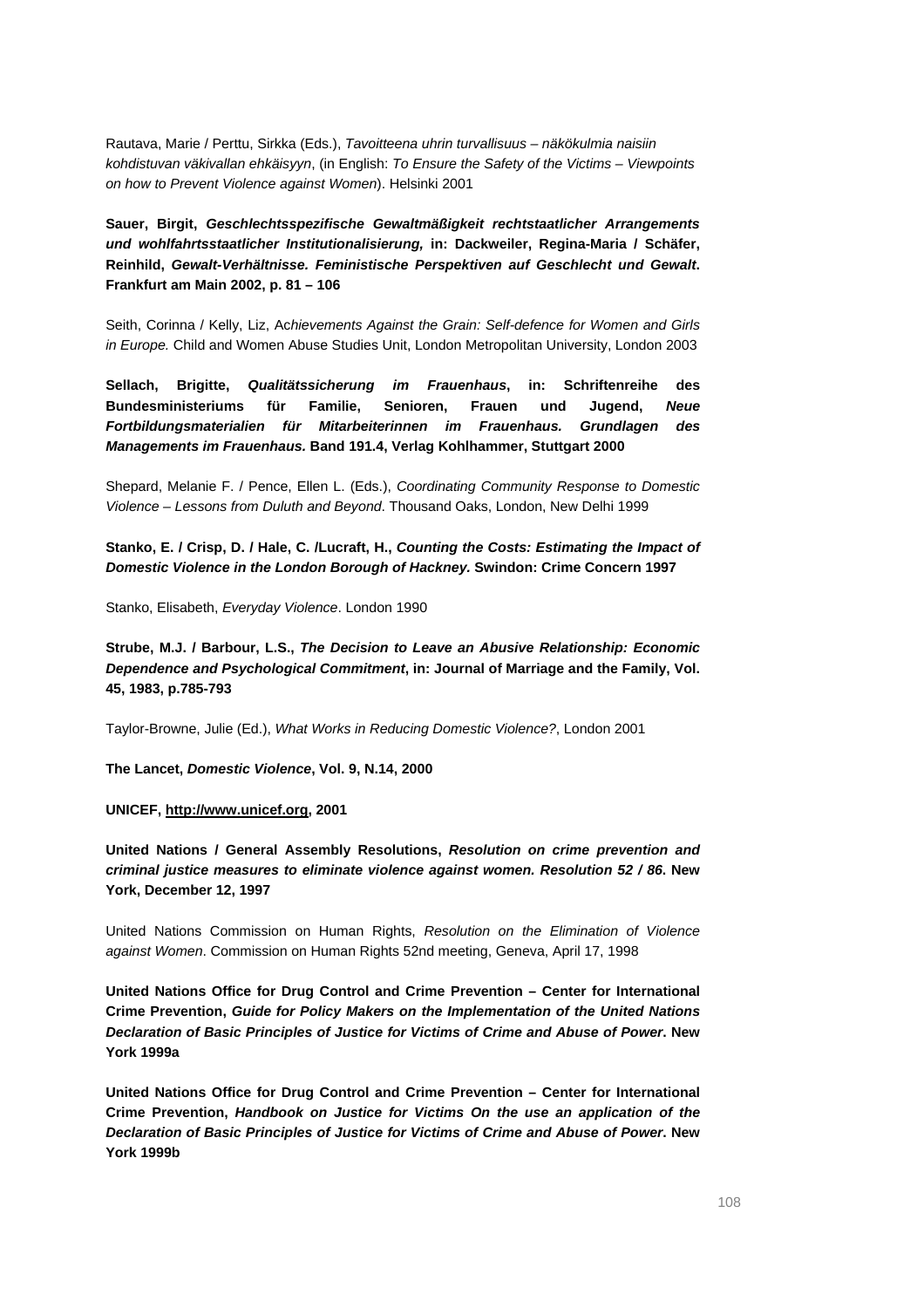# **United Nations,** *Strategies for confronting domestic violence: a resource manual***. United Nations 1993c**

United Nations Commission on Human Rights, *Report of the Special Rapporteur on violence against women, its causes and consequences, Ms. Radhika Coomaraswamy, submitted in accordance with the Commission on Human Rights resolution 1995/85. A framework for model legislation on domestic violence.* (E/CN.4/1996/53Add.2), Geneva 1996

United Nations General Assembly Resolutions, *Resolution on Crime Prevention and Criminal Justice Measures to Eliminate Violence against Women, Resolution 52/86.* New York, December 12, 1997

**United Nations,** *Declaration on the elimination of violence against women***. New York, December 1993b**

**United Nations,** *The Beijing Declaration and the Platform for Action, Fourth World Conference on Women, Beijing, 4-15 September 1995***. New York 1996** 

United Nations, *UN Declaration of Basic Principles of Justice for Victims of Crime and Abuse of Power.* New York 1985

**United Nations,** *Vienna Declaration, UN Document A/CONF.157/DC/1/Add.1.* **Vienna 1993a**

## **Urquiza, A. / Winn, C.,** *Treatment for Abused and Neglected Children: Infancy to Age 18.* **US Department for Health and Human Services 1994**

WAFE / Turner, Atuki (Eds.), *Building Blocks- A women's Aid guide to running refuges and support services*. 1996

WAFE, *Funding refuge services. A study of refuge support services for women and children experiencing Domestic Violence*, 1994

# **WAFE,** *Briefing from the Women's Aid Federation of England. Domestic Violence: Funding for Refuges and Ancillary Support Services***. February 1998**

Walby, Sylvia / Myhill, Andrew, *Assessing and managing the risk of domestic violence*, in: Taylor-Browne, Julie (Ed.), *What Works in Reducing Domestic Violence?* London 2001, p. 309 – 335

Walby. S. / Allen, J., *Domestic violence, sexual assault and stalking. Findings from the British Crime Survey*. Home Office Research Study, London 2004

### **Waltz, Catherine / Derry, Chuck,** *Duluth's model of creating co- operation.* **Seminar Report, Helsinki 1999**

WAVE Office / European Information Centre Against Violence Against Women, *More than a roof over your head. A Survey of Quality Standards in European Women's Refuges*. Vienna 2002

#### **WAVE Office,** *Training Programme on Combating Violence against Women***, Vienna 2000**

WAVE Office, *European Database on Violence against Women*. http:// www.wave-network.org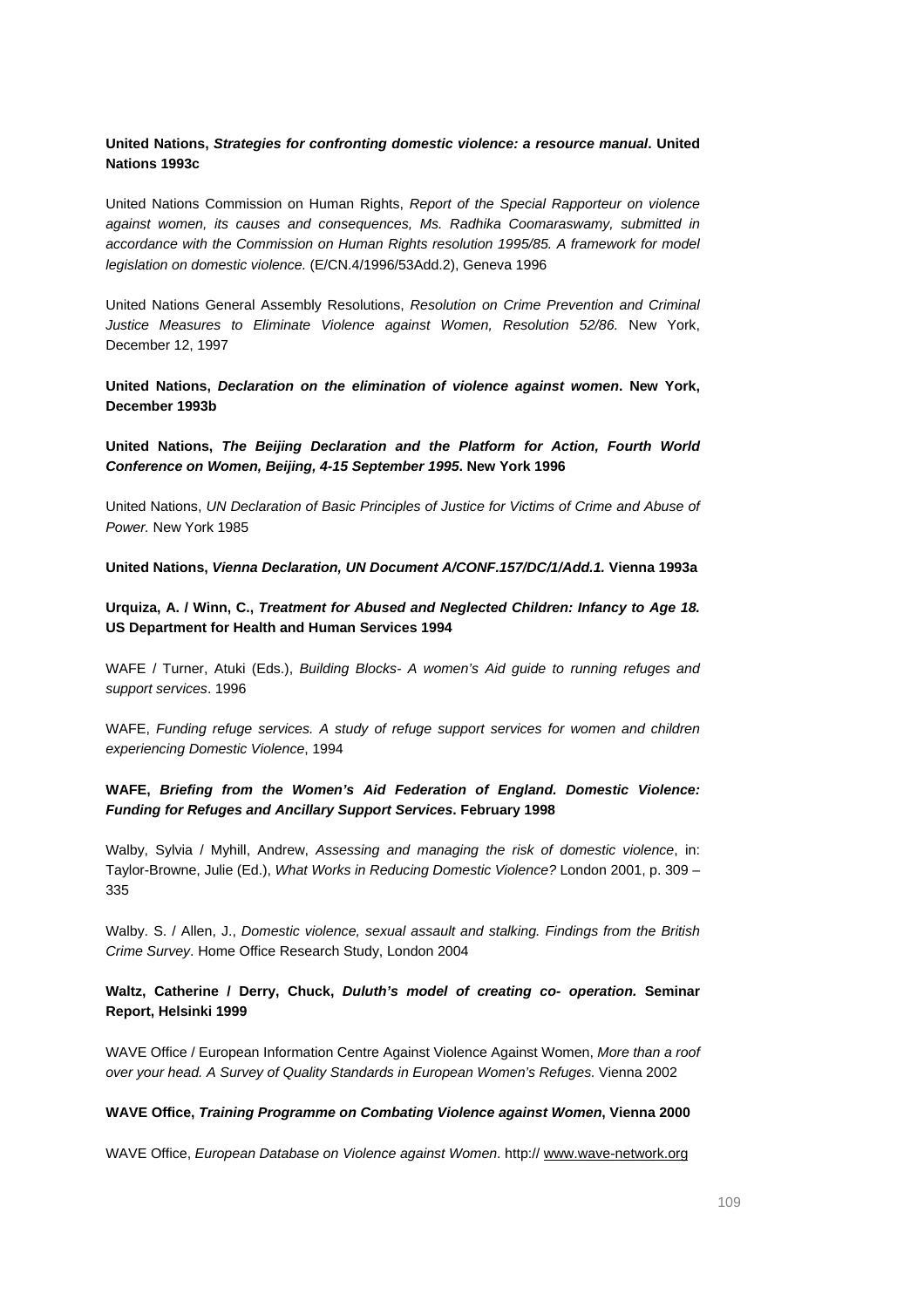WHO, *Report on Violence and Health*, Geneva 2002

WHO, *The economic dimension of interpersonal violence*, Geneva 2004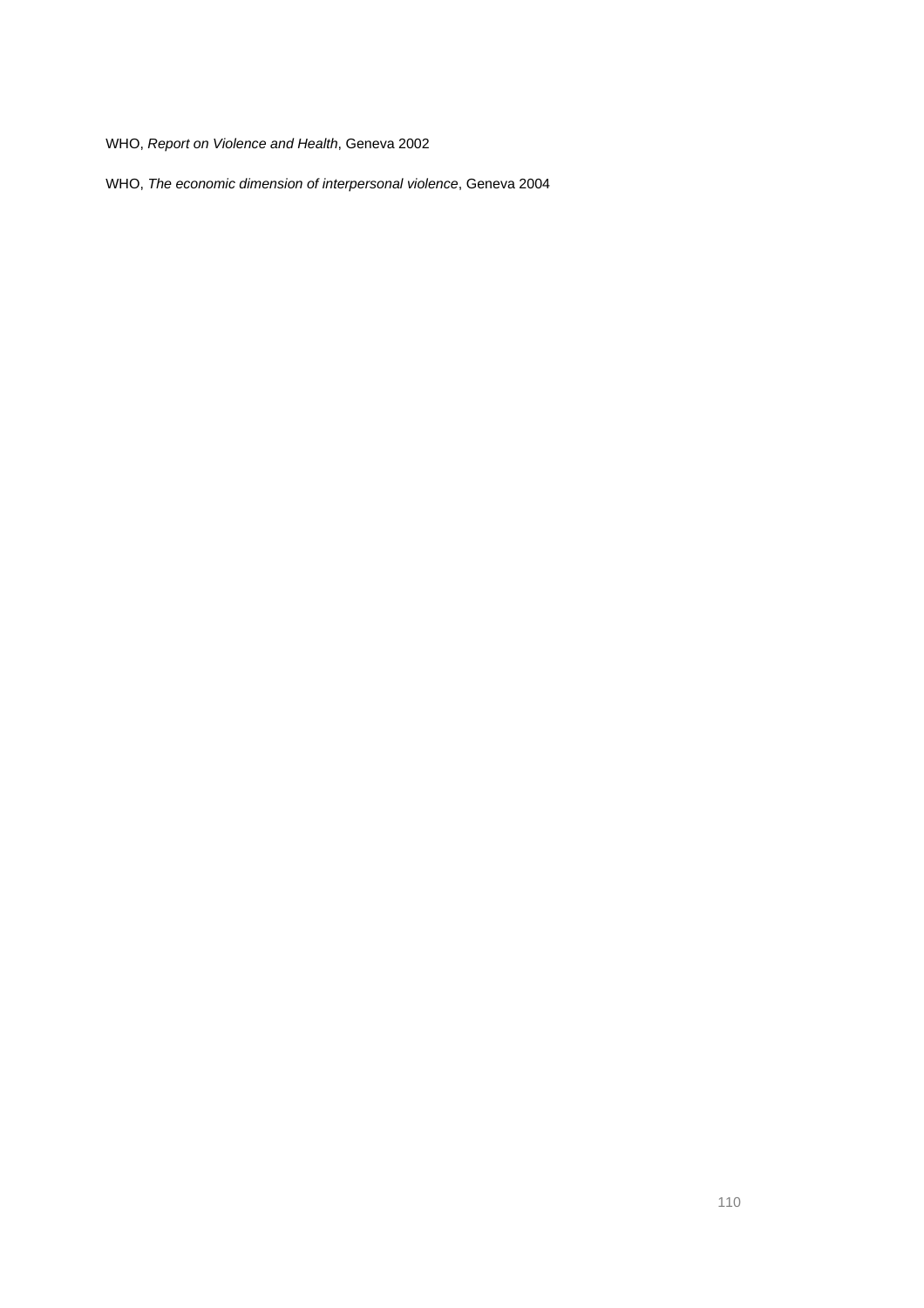### **APPENDIX 1**

# **DECLARATIONS, RESOLUTIONS AND RECOMMENDATIONS ISSUED BY INTERNATIONAL ORGANISATIONS**

### **UNITED NATIONS**

#### The **UN Declaration Against Violence Against Women** (1993) states:

"For the purposes of this Declaration, the term 'violence against women' means any act of gender-based violence that results in, or is likely to result in, physical, sexual or psychological harm or suffering to women, including threats of such acts, coercion or arbitrary deprivation of liberty, whether occurring in public or in private life. … (United Nations 1993b, article 1 and 2).

The Declaration emphasizes the important role played by the women's movement and the NGOs working to eliminate violence against women. On this subject it states: "Governments should (...)

Recognize the important role of the women's movement and non-governmental organizations world wide in raising awareness and alleviating the problem of violence against women;

Facilitate and enhance the work of the women's movement and non-governmental organizations and cooperate with them at local, national and regional levels." (United Nations 1993b, article 40 and p)

The United Nations Member States acknowledge that funding on a commensurate scale is necessary to combat violence against women:

..Governments should (...)

Include in government budgets adequate resources for their activities related to the elimination of violence against women." (United Nations 1993b, article 4h)

#### The **Platform for Action** notes:

"Violence against women is an obstacle to the achievement of the objectives of equality, development and peace. Violence against women both violates and impairs or nullifies the enjoyment by women of their human rights and fundamental freedoms. The long-standing failure to protect and promote those rights and freedoms in the case of violence against women is a matter of concern to all States and should be addressed. … In all societies, to a greater or lesser degree, women and girls are subjected to physical, sexual and psychological abuse that cuts across lines of income, class and culture. The low social and economic status of women can be both a cause and a consequence of violence against women." (United Nations 1995, article 112)

"Violence against women is one of the crucial social mechanisms by which women are forced into a subordinate position compared with men. In many cases, violence against women and girls occurs in the family or within the home, where violence is often tolerated. The neglect, physical and sexual abuse, and rape of girl children and women by family members and other members of the household, as well as incidences of spousal and non-spousal abuse, often go unreported and are thus difficult to detect. Even when such violence is reported, there is often a failure to protect victims or punish perpetrators." (United Nations 1995, article 117)

"Violence against women throughout the life cycle derives essentially from cultural patterns, in particular the harmful effects of certain traditional or customary practices and all acts of extremism linked to race, sex, language or religion that perpetuate the lower status accorded to women in the family, the workplace, the community and society. Violence against women is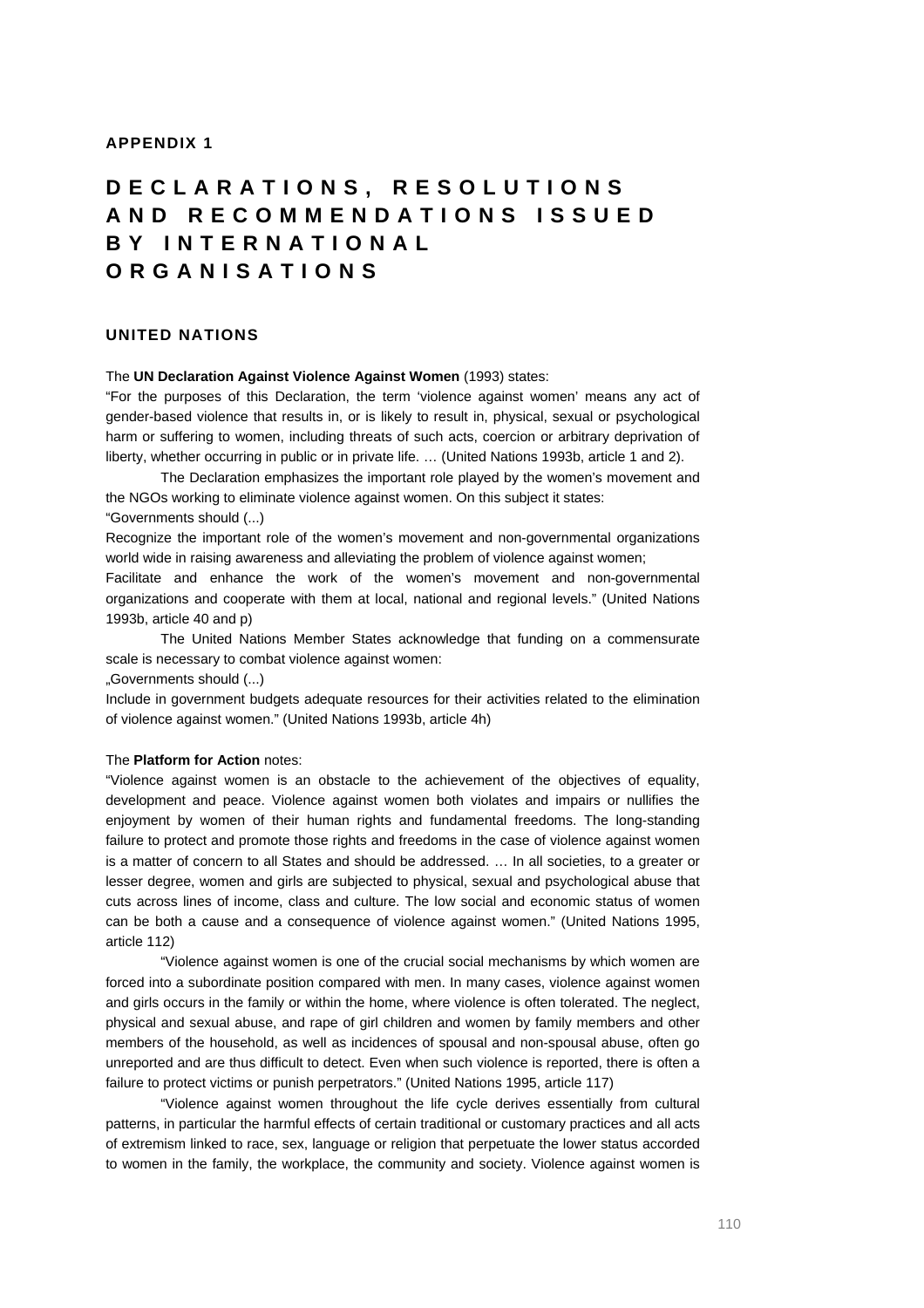exacerbated by social pressures, notably the shame of denouncing certain acts that have been perpetrated against women; women's lack of access to legal information, aid or protection; the lack of laws that effectively prohibit violence against women; failure to reform existing laws; inadequate efforts on the part of public authorities to promote awareness of and enforce existing laws; and the absence of educational and other means to address the causes and consequences of violence." (United Nations 1995, article 118)

The United Nations also point out that women are particularly vulnerable to violence: "Some groups of women, such as women belonging to minority groups, indigenous women, refugee women, women migrants, including women migrant workers, women in poverty living in rural or remote communities, destitute women, women in institutions or in detention, female children, women with disabilities, elderly women, displaced women, repatriated women, women living in poverty and women in situations of armed conflict, foreign occupation, wars of aggression, civil wars, terrorism, including hostage-taking, are also particularly vulnerable to violence." (United Nations 1995, article 116)

In the Platform for Action the signatory states pledge to implement a wide variety of measures to combat violence against women. The document details specific action to be taken … "by Governments, including local governments, community organizations, non-governmental organizations, educational institutions, the public and private sectors, particularly enterprises, and the mass media, as appropriate:

Provide well-funded shelters and relief support for girls and women subjected to violence, as well as medical, psychological and other counselling services and free or low-cost legal aid, where it is needed, as well as appropriate assistance to enable them to find a means of subsistence;

Establish linguistically and culturally accessible services for migrant women and girls, including women migrant workers, who are victims of gender-based violence:

Recognize the vulnerability to violence and other forms of abuse of women migrants, including women migrant workers, whose legal status in the host country depends on employers who may exploit their situation;

Support initiatives of women's organizations and non-governmental organizations all over the world to raise awareness on the issue of violence against women and to contribute to its elimination." (United Nations 1995, article 125)

# **COUNCIL OF EUROPE**

The Recommendations issued by the Council of Europe stress the need for close co-operation between Member States and NGOs. The Council of Europe "recommends that the governments of member states

I. Review their legislation and policies with a view to: (...)

3. ensuring that all measures are co-ordinated nation-wide and focused on the needs of the victims and that relevant state institutions as well as non-governmental organisations (NGOs) be associated with the elaboration and the implementation of the necessary measures, in particular those mentioned in this recommendation;

4. encouraging at all levels the work of NGOs involved in combating violence against women and establishing active co-operation with these NGOs, including appropriate logistic and financial support (...)" (Council of Europe 2002, p.5).

The Recommendations also state:

#### "Members states should (...)

23. ensure that victims, without any discrimination, receive immediate and comprehensive assistance provided by a co-ordinated, multidisciplinary and professional effort, whether or not they lodge a complaint, including medical and forensic examination and treatment, together with post-traumatic psychological and social support as well as legal assistance; this should be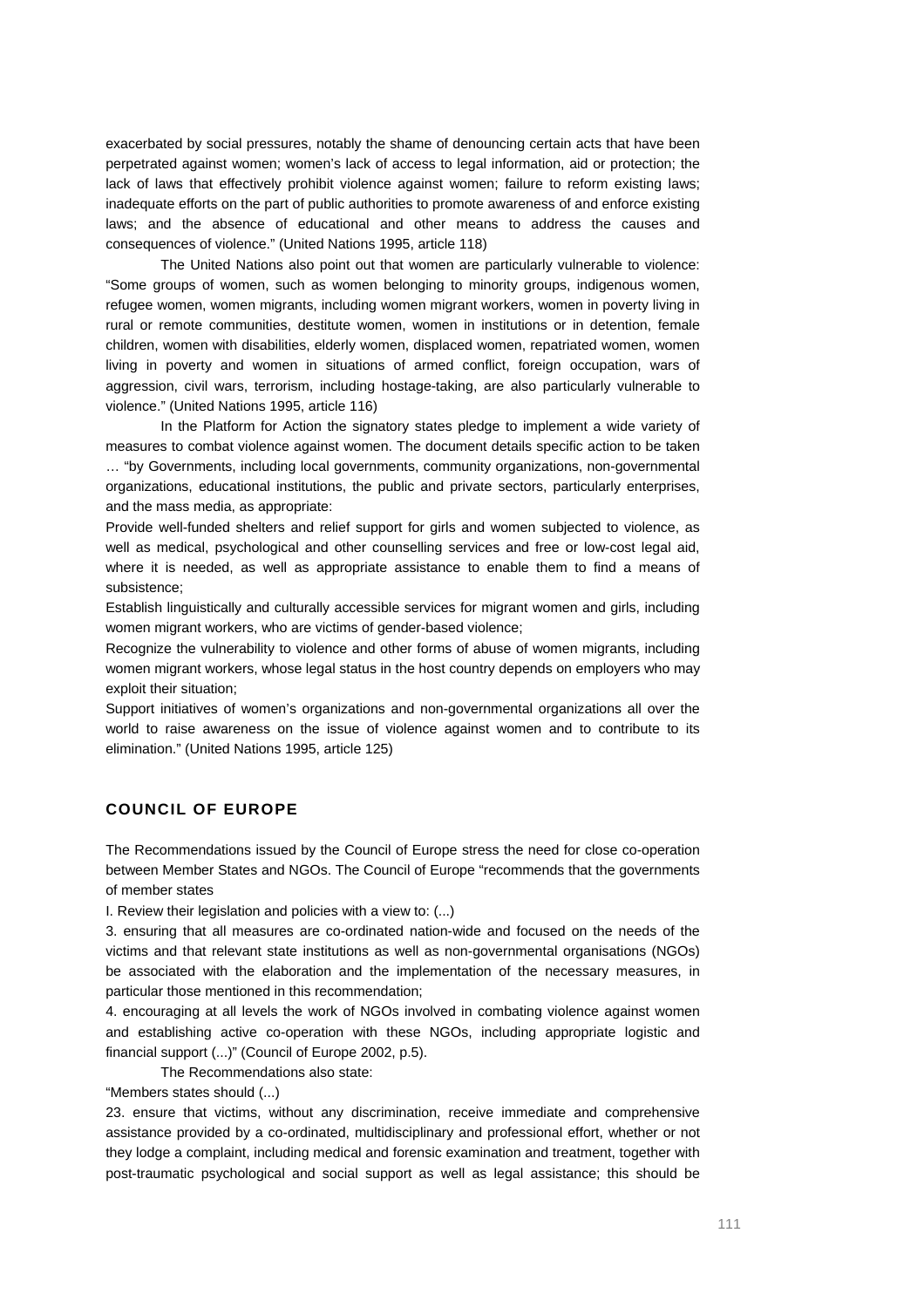provided on a confidential basis, free of charge and be available around the clock" (Council of Europe 2002, p.9).

Paragraph 24 adds:

"Member states should in particular ensure that all services and legal remedies available for victims of domestic violence are provided to immigrant women upon their request".

# **EUROPEAN UNION**

# **Standards and Recommendations of the Conference of Experts on Police combating Violence against Women – Baden, December 1998**

36. Women's institutions were the first ones to address the issue of violence against women in public and to offer victims support and assistance. All states should pay tribute to these institutions and give high priority to the work they are doing.

37. States are responsible for creating a sufficiently dense network of women's institutions and for allocating funds to them to pay them for their activities. In accordance with the recommendation made by the Committee for Women's Rights of the European Parliament, in homes for battered women at least one place per 10,000 of the population\* should be available. 40. Basic funding must be assured for both women's institutions and all organisations committed to the goal of combating violence against women.

*\*Amendment of the original based on the European Parliament Resolution on Violence Against Women, Doc A2- 44/86*

# **Recommendations of the Expert Forums of the EU Conference on Violence Against Women – Cologne, 29 and 30 March, 1999**

# **Expert Forum 4: Help organisations and co-operation with institutions, European networks**

All national governments are to be obliged to establish and to finance a comprehensive and cost-free offer of support for abused women and their children, regardless of their legal status, under the management of women's NGOs. To this end, such support is to involve women's shelters, women's advisory offices, emergency organisations, legal and social help organisations, offers of support for children and intervention projects, for which standards have been developed in Expert Forum 4 and are to be implemented.

# **Recommendations of the EU-Expert Meeting on Violence Against Women – Jyväskylä (Finland) 8-10 November, 1999**

#### **Recommendations on standards for shelters/refuges**

#### **Prerequisites**

Laws to protect women and children are essential. Victims should have the right to stay in the home in cases of domestic violence; it is the perpetrator who should be removed from the residence in such cases. If the woman prefers to leave, accommodation in a shelter/refuge should be guaranteed.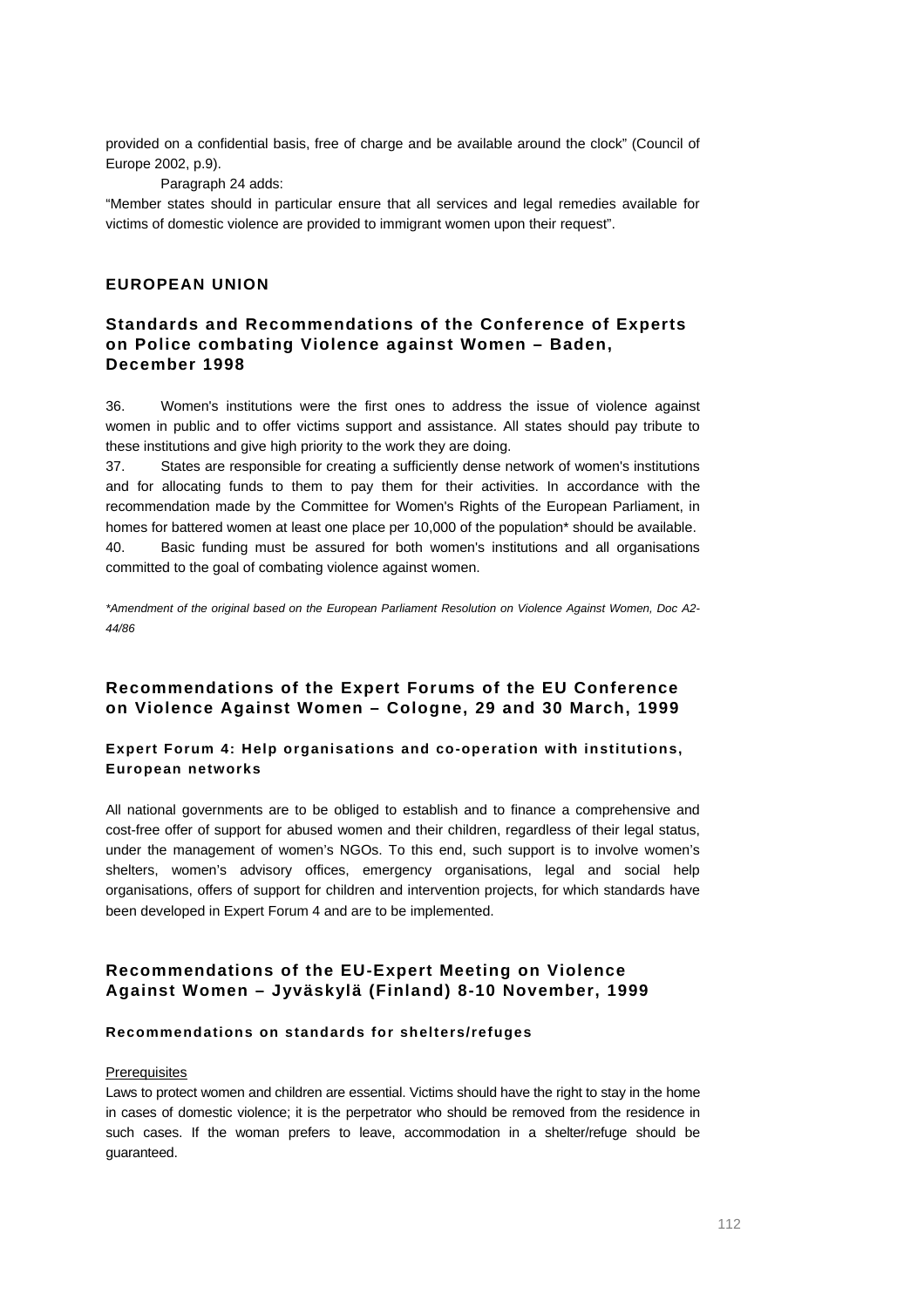### **Objectives**

- $#$  Prevention the ultimate goal is the prevention of violence
- $\#$  Protection protection of the victims (stop the present violence)
- $\angle$ # Provision the provision of services and the empowerment of women

#### **Principles**

- $#$  The empowerment of women is essential.
- $#$  Victims' confidentiality must be guaranteed.
- $#$  No victim's right to stay in a shelter/refuge should be dependent on her financial situation, and the stay should be as long as needed for the woman to evaluate her options.
- ∉# Shelters/refuges should be open to all women, including women with no children and women of minority groups, who are victims of any form of violence.
- $#$  Children must be protected from violence and from the perpetrators.
- $#$  Shelters/refuges should be run by women's NGOs that have a feminist perspective and believe in women helping women. However, there are also other models organised from the perspective of women's and children's rights.

#### Services

- $#$  Refuges/shelters for victims of men's violence should be easily accessible.
- $#$  Advocacy and support services should include help lines, drop-in centres, women's groups, self-help, proactive services (outreach work on awareness-raising), aftercare, and free legal aid.

#### Availability

At least 1 family refuge space per 10,000 of the population and 1 drop-in centre per 50,000 of the population are required.

**Staff** 

- $#$  The staff working in shelters should have an understanding of the dynamics of domestic violence and receive ongoing training.
- $#$  The staff should be properly remunerated for their work.
- $\#$  Among staff there should be one qualified child care worker for each shelter/refuge (as at any given time about 2/3 of all residents at a shelter/refuge are children).

### Training and research

- $\notin$  All staff who come into contact with victims of domestic violence, including social workers, health service workers, police, etc., must receive specialised training in working with victims of domestic violence.
- $#$  Ongoing training must be made available for all staff working with victims of men's violence.
- $\#$  Those providing legal aid for victims must be specialised in family law.
- $#$  More research into all forms of violence against women and children is needed.
- $\#$  Monitoring and evaluation of existing services should be ongoing.

#### **Funding**

- $#$  Governments are obliged to establish and to finance a comprehensive and cost-free offer of support for abused women and their children, regardless of their legal status.
- $#$  The responsibility for the violence should always be placed solely on the perpetrator.
- $#$  Women should be able to directly access refuge/shelter accommodation.

# **Council Framework Decision of 15 March 2001 on the standing of victims in criminal proceedings (2001/220/JHA)**

### **Article 4**

### **Right to receive information**

1.Each Member State shall ensure that victims in particular have access, as from their first contact with law enforcement agencies, by any means it deems appropriate and as far as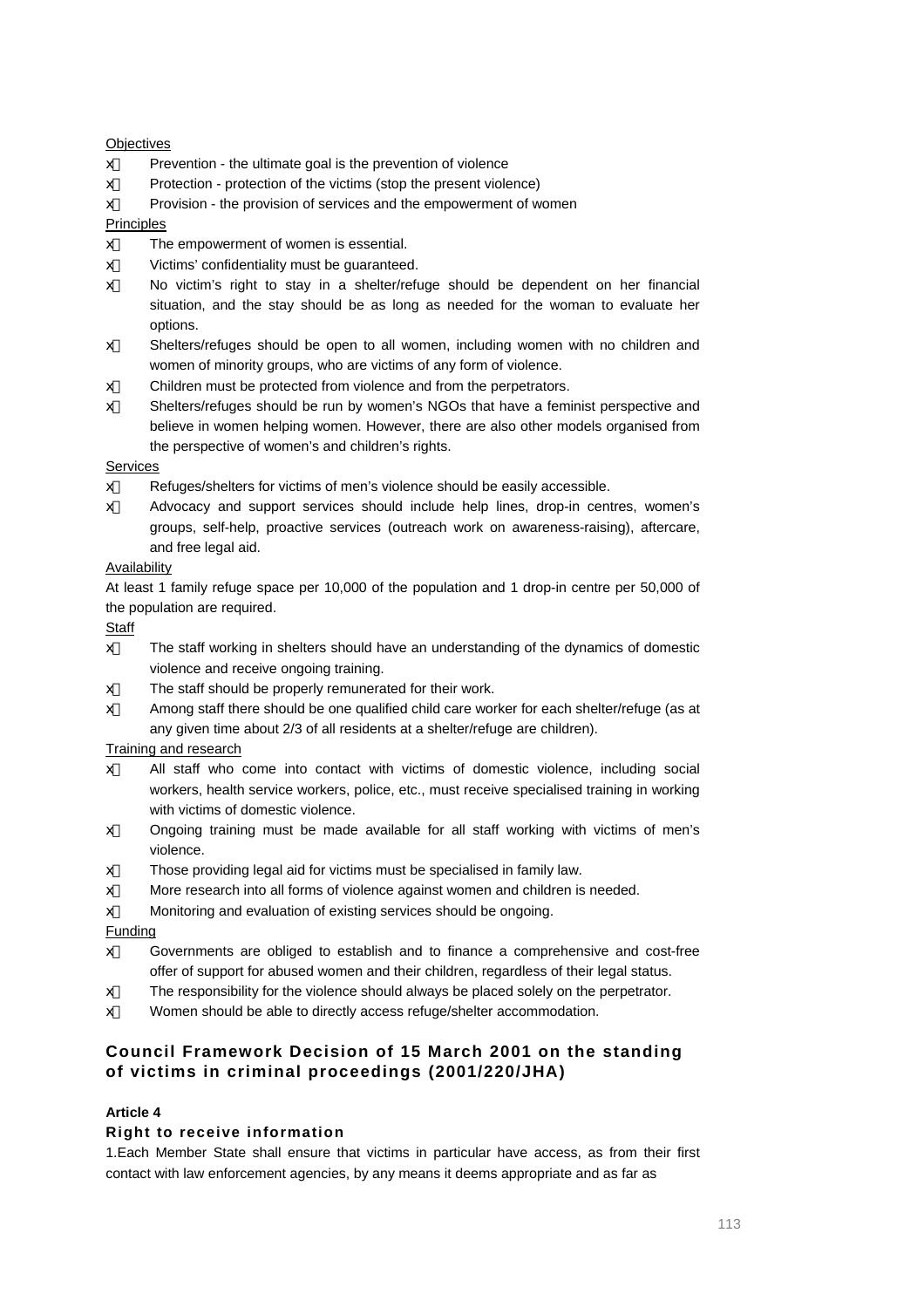possible in languages commonly understood, to information of relevance for the protection of their interests. Such information

shall be at least as follows:

(a)the type of services or organisations to which they can turn for support;

(b)the type of support which they can obtain;

(c)where and how they can report an offence;

(d)procedures following such a report and their role in connection with such procedures;

(e)how and under what conditions they can obtain protection;

(f)to what extent and on what terms they have access to:

(i)legal advice or

(ii)legal aid, or

(iii)any other sort of advice,

if, in the cases envisaged in point (i)and (ii),they are entitled to receive it;

(g)requirements for them to be entitled to compensation;

(h)if they are resident in another State, any special arrangements available to them in order to protect their interests. (...)

3.Member States shall take the necessary measures to ensure that, at least in cases where there might be danger to the victims, when the person prosecuted or sentenced for an offence is released, a decision may be taken to notify the victim if necessary.

### **Article 6**

#### **Specific assistance to the victim**

Each Member State shall ensure that victims have access to advice as referred to in Article 4(1)(f)(iii),provided free of charge where warranted, concerning their role in the proceedings and, where appropriate, legal aid as referred to in Article 4(1)(f)(ii),when it is possible for them to have the status of parties to criminal proceedings.

### **Article 8**

### **Right to protection**

1.Each Member State shall ensure a suitable level of protection for victims and, where appropriate, their families or persons in a similar position, particularly as regards their safety and protection of their privacy, where the competent authorities consider that there is a serious risk of reprisals or firm evidence of serious intent to intrude upon their privacy.

2.To that end, and without prejudice to paragraph 4,each Member State shall guarantee that it is possible to adopt, if necessary, as part of the court proceedings, appropriate measures to protect the privacy and photographic image of victims and their families or persons in a similar position.

3.Each Member State shall further ensure that contact between victims and offenders within court premises may be avoided, unless criminal proceedings require such contact. Where appropriate for that purpose, each Member State shall progressively provide that court premises have special waiting areas for victims.

4.Each Member State shall ensure that, where there is a need to protect victims —particularly those most vulnerable —from the effects of giving evidence in open court, victims may, by decision taken by the court, be entitled to testify in a manner which will enable this objective to be achieved, by any appropriate means compatible with its basic legal principles.

### **Article 9**

### **Right to compensation in the course of criminal proceedings**

1.Each Member State shall ensure that victims of criminal acts are entitled to obtain a decision within reasonable time limits on compensation by the offender in the course of criminal proceedings, except where, in certain cases, national law provides for compensation to be awarded in another manner.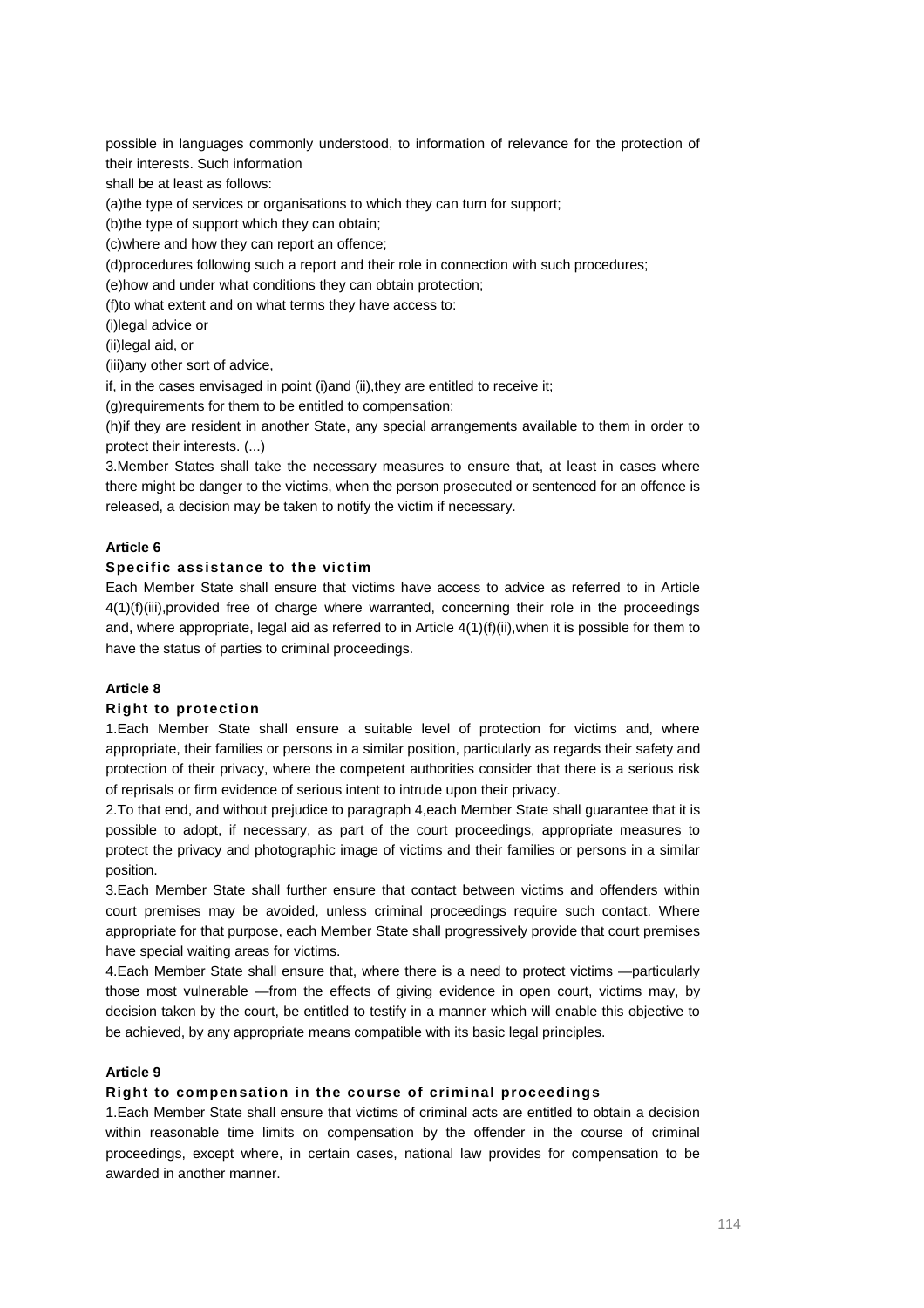2.Each Member State shall take appropriate measures to encourage the offender to provide adequate compensation to victims.

3.Unless urgently required for the purpose of criminal proceedings, recoverable property belonging to victims which is seized in the course of criminal proceedings shall be returned to them without delay.

# **Article 13**

#### **Specialist services and victim support organisations**

1.Each Member State shall, in the context of proceedings, promote the involvement of victim support systems responsible for organising the initial reception of victims and for victim support and assistance thereafter, whether through the provision of specially trained personnel within its public services or through recognition and funding of victim support organisations.

2.Each Member State shall encourage action taken in proceedings by such personnel or by victim support organisations, particularly as regards:

(a)providing victims with information;

(b)assisting victims according to their immediate needs;

(c)accompanying victims, if necessary and possible during criminal proceedings;

(d)assisting victims, at their request, after criminal proceedings have ended.

### **Article 15**

# **Practical conditions regarding the position of victims in proceedings**

1.Each Member State shall support the progressive creation, in respect of proceedings in general, and particularly in venues where criminal proceedings may be initiated, of the necessary conditions for attempting to prevent secondary victimisation and avoiding placing victims under unnecessary pressure. This shall apply particularly as regards proper initial reception of victims, and the establishment of conditions appropriate to their situation in the venues in question.

2.For the purposes of paragraph 1,each Member State shall in particular have regard to facilities within courts, police stations, public services and victim support organisations.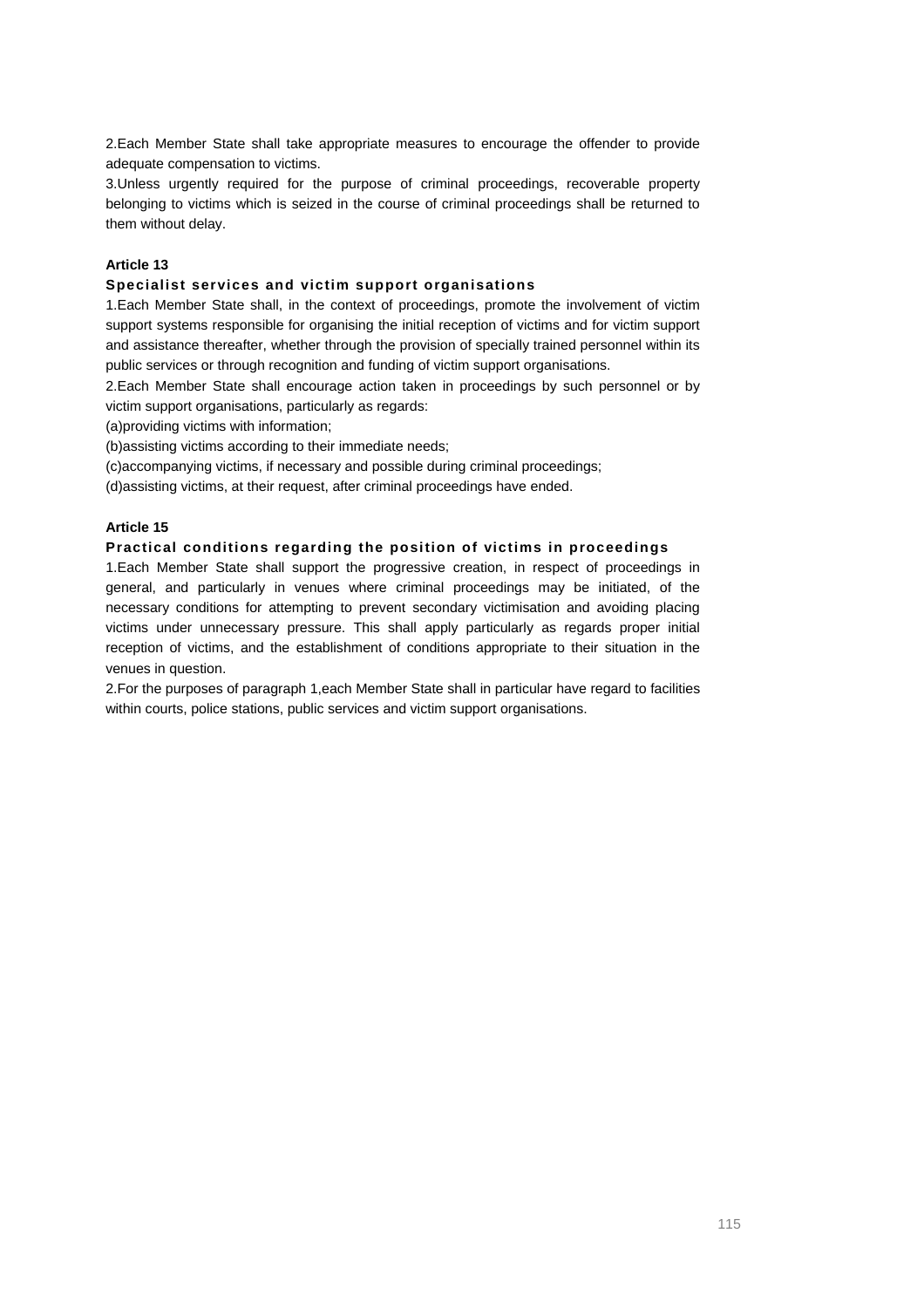# **APPENDIX 2**

# **SAFETY PLANNING**

### **If the refuge offers counselling for non-resident women and the client is staying with the perpetrator, the following points need to be gone over with her:**

- $\#$  Who can she talk to about her situation (teachers in school, relatives, etc.)?
- $#$  She should pack a bag with her most important belongings, especially with all her important documents, and leave it with somebody she can trust. Remind her always to have the keys for the house/apartment and the car with her so that she won't leave them behind.
- $#$  If there are weapons in the house, explore ways to have them removed.
- $\#$  Whom can she call in an emergency?
- $#$  In an emergency what works best to keep her safe?
- $\#$  Would she call the police if the violence starts again? Is there a phone in the house or can she work out a signal with the children or the neighbours to call the police or get help?
- $#$  If she needs to escape temporarily, where can she go? Help her think through several places where she can go in an emergency. Write down the addresses and phone numbers and tell her to keep them secret from the perpetrator.
- $#$  If she has to escape, where are the escape routes from the house?
- $#$  Remind her that in the middle of a violent assault, it is best to run away, sometimes to placate the assailant, anything that works to protect herself.

#### **If the client is planning to leave the perpetrator, review the following points with her:**

- $#$  How and when can she most safely leave? Does she have transport? Money? A place to go?
- $\#$  Is she comfortable calling the police if she needs them?
- $#$  Whom will she tell or not tell about leaving?
- $#$  What can she and others do to prevent her partner from finding her?
- $#$  Whom in her support network does she trust to protect her?
- $\#$  How will she travel safely to and from work or school to pick up children?
- $#$  What community / legal resources will help her feel safer? Write down their addresses and phone numbers and tell her to keep them secret from the perpetrator.
- $#$  Does she know the number of the local refuge?
- $#$  What custody and visiting provisions would keep her and the children safe?
- $#$  Would an injunction be a viable option?

# **If the battered woman has had the perpetrator evicted or is now living alone, evaluate the following options with her:**

- $#$  Changing locks on doors and windows.
- $#$  If possible installing a better security system window bars, locks, better lighting, fire extinguisher etc.
- $#$  Instructing the children or family and friends to call the police in a situation of danger.
- $#$  Talking to school teachers and child care providers about who has permission to pick up the children and developing other special precautions to protect the children.
- $#$  Building up a social network to support the victims, e.g. finding women's support services knowledgeable about family violence to explore custody, visiting and divorce provisions that protect the children and the victim, etc.
- $#$  Obtaining an injunction.